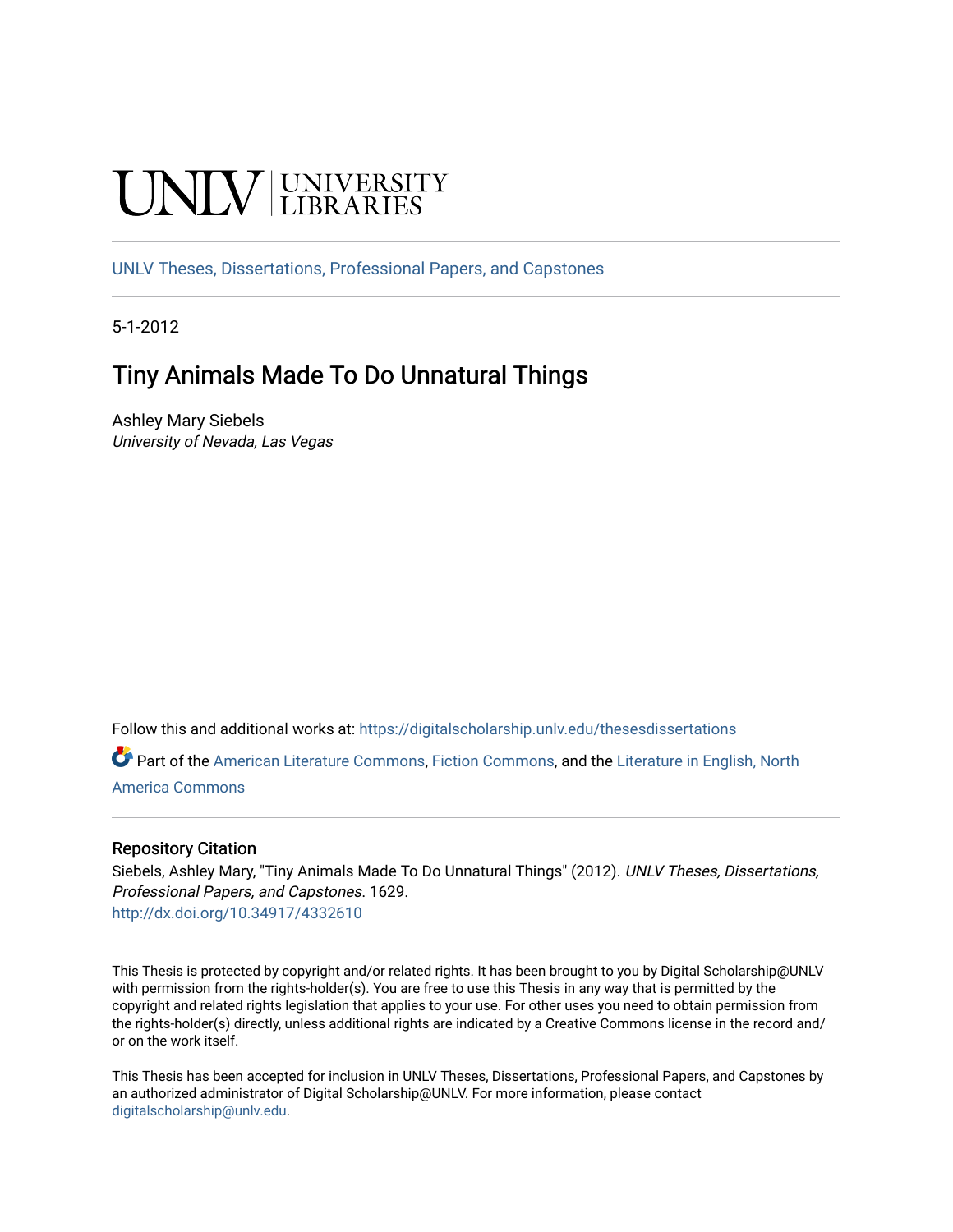### TINY ANIMALS MADE TO DO UNNATURAL THINGS

by

## Ashley Siebels

Bachelor of Science in Visualization The Minneapolis College of Art and Design 2006

A thesis submitted in partial fulfillment of the requirements for the

Master of Arts in Creative Writing

Department of English College of Liberal arts The Graduate College

University of Nevada, Las Vegas May 2012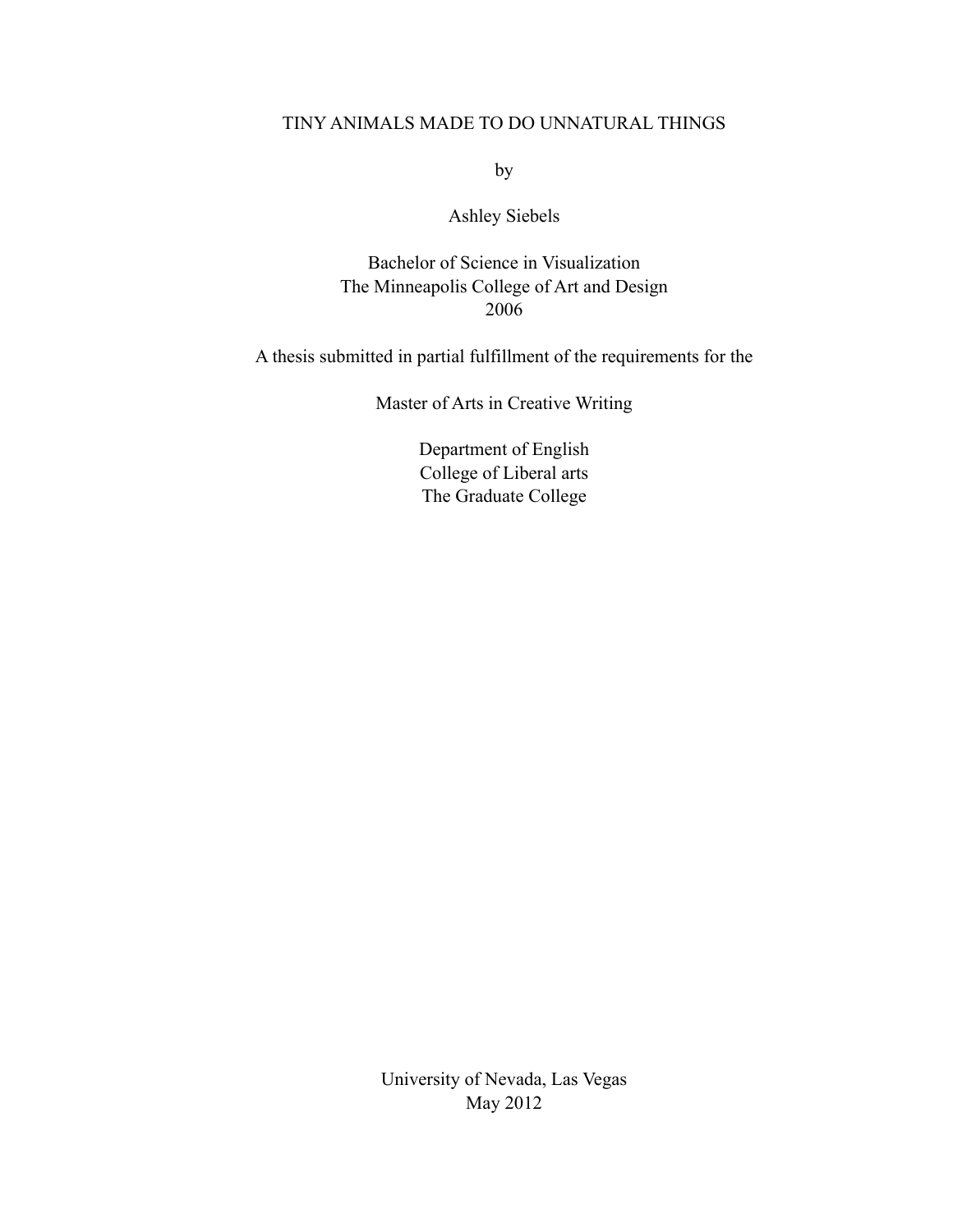

## THE GRADUATE COLLEGE

We recommend the thesis prepared under our supervision by

## **Ashley Siebels**

entitled

## **Tiny Animals Made to Do Unnatural Things**

be accepted in partial fulfillment of the requirements for the degree of

## **Masters of Arts in Creative Writing**

Department of English

Maile Chapman, Ph.D., Committee Chair

Douglas Unger, M.F.A., Committee Member

Richard Wiley, M.A., M.F.A., Committee Member

Patrick Sean Clark, M.F.A., Graduate College Representative

Ronald Smith, Ph. D., Vice President for Research and Graduate Studies and Dean of the Graduate College

**May 2012**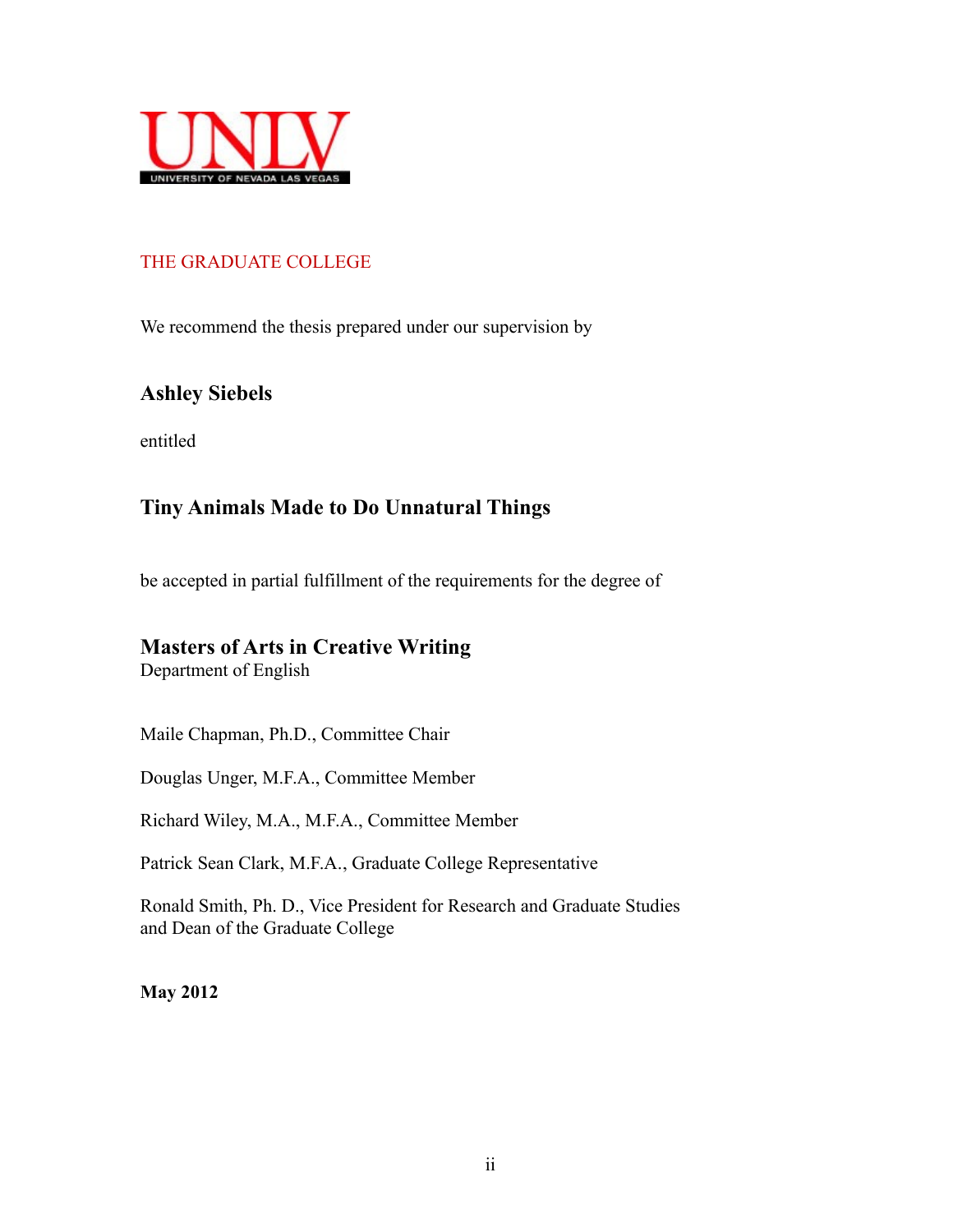#### Abstract

#### TINY ANIMALS MADE TO DO UNNATURAL THINGS

by

Ashley Siebels

Dr. Maile Chapman, Examination Committee Chair Professor of English University of Nevada, Las Vegas

 The stories in this collection revolve around a central theme which is expressed by my title *Tiny Animals Made To Do Unnatural Things.* All my characters feel guilt about decisions and experiences that haunt their past. In the present, they have come to a crossroads and are trying to decipher between what they were made to do as in vocation and evolution and what they are being made to do by the authorial pressures that loom over them (e.g. bosses, parents, loan officers, prison guards.)

 In this way, my thesis pivots on the word *made*. *Made (or to make)* has many definitions: to bring into being, acquire earn, execute force. In this collection, I'm considering all of them in many contexts, but mainly in the context of female sexuality and child rearing.

 All of my stories are intended to be dark comedies. I'm the girl at the grocery store buying 99% cocoa. In my opinion, the darker the better. The following stories have been influenced by writers who dabble in this same creative space: George Saunders, Gary Shteyngart, Amy Hemple, Karen Russell, Denis Johnson, Amy Gerstler, David Sedaris, Jeffrey Eugenides, among many others.

iii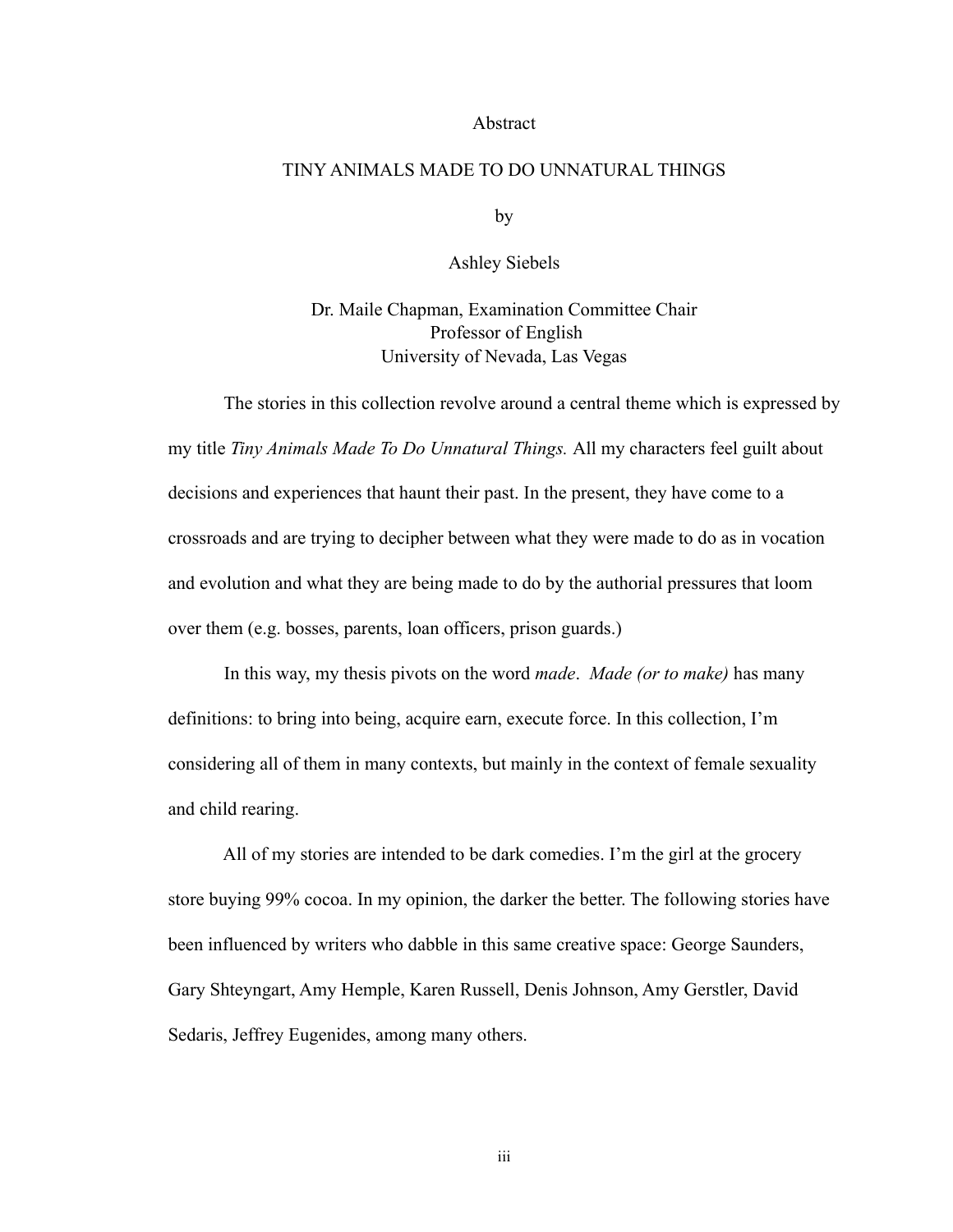## TABLE OF CONTENTS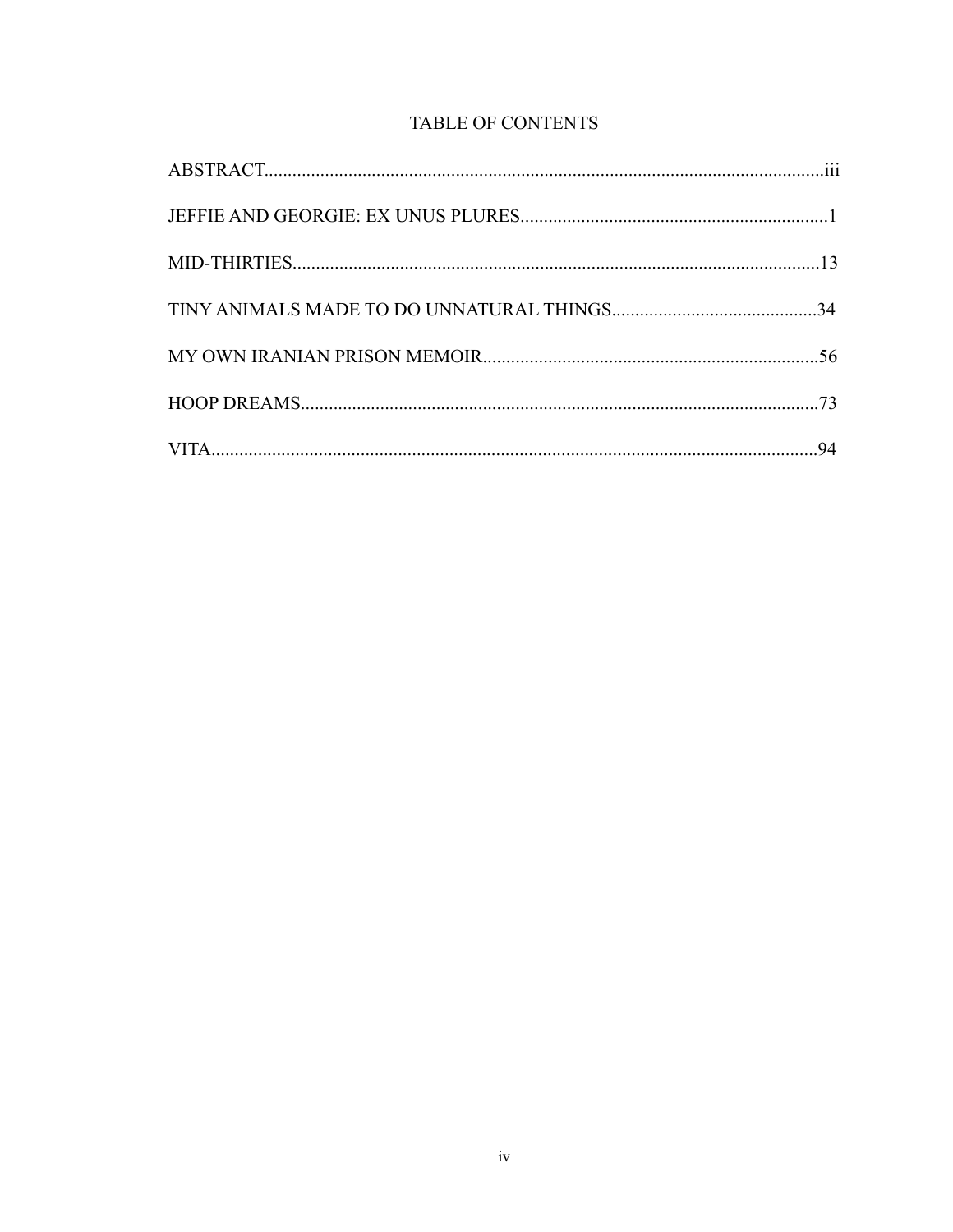#### JEFFY AND GEORGIE: EX UNUS PLURES

 In the summer of 1922, Jeffy and I crisscrossed Alberta in a covered wagon still rolling on its original wheels. Our father, Henry, a priest and wannabe Ringling brother, had a red coat and a mission: sell the fantastic to anyone with a nickel. The name of the show was painted on the side of our wagon: Jeffy and Georgie: Ex Unus Plures.

 Most of the towns we visited already had a stage. Small structures built and abandoned by a traveling salesman or an ambitious vaudeville act. If there were no stage, Henry built one out of found planks and wood scraps that my sister, Jeffy, and I scavenged for after the audience was asleep—burnt-out buildings and abandoned homesteads were gold mines. The only time we were allowed out was the night. Henry thought he'd be ruined if too many would-be customers got a peek at us for free.

 We were fifteen then, and Jeffy was still afraid of the dark. Whenever I suggested we go see our constellation, Gemini, she made an excuse about being tired. Too many nights, with my constellation book under my arm, I drug her far from the wagon, across dirt roads and into open fields. It was impossible for her to run as fast as me because her leg was smaller than my leg. She gasped and coughed, but I pushed her to go faster. I was afraid that if I didn't make her stronger, she'd hold me back forever. In the wagon there was no radio to make us laugh or give us hope. At my insistence, we found green pastures and watched those immortal Twins move through the sky, together for eternity.

 Henry sat up front with his feet on the jockey box. The sun beat down on him. We had driven all night and were exhausted. Jeffy and I hung our feet out the back of the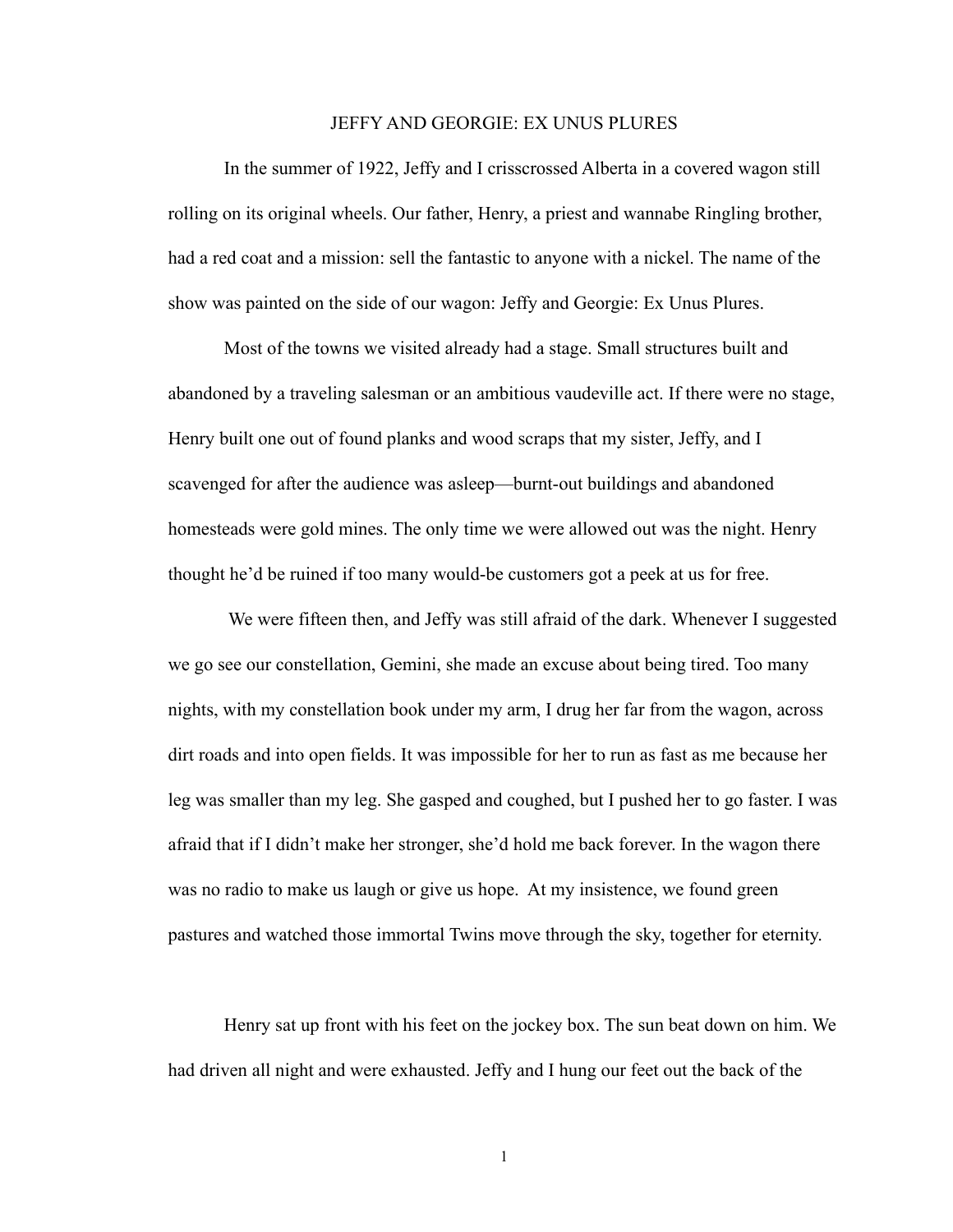wagon. I spotted a real Canadian cowboy on the horizon and gave a whistle. Jeffie gave me a look as if I'd taken my top off. We watched him and his horse get bigger and bigger. I straightened the large skirt we wore and told Jeffy to pretend to be asleep on my shoulder. I reached my arm around her and squeezed her real tight, hoping he'd think we were two regular sisters out on the prairie. When he got close, he called out to me. But I didn't say anything. He tipped his hat and road alongside the wagon. I just batted my eyelashes and enjoyed him being so close. Henry turned his head back to tell Jeffy and me we needed to duck down because the next town was on the horizon. He caught a glimpse of the man following us and pulled the horses to the side of the road. The man kept his mouth shut while Henry yelled. If he wanted to see the whole show it was going to cost him three quarters. The cowboy looked at me. Then he kicked his horse and galloped away. It never lasted long...but it was always fun while it lasted.

 In town, Henry didn't waste a minute. He pulled the wagon up to the small stage, watered the horses, and then unfurled a large roll of purple velvet. Behind that thick curtain he erected our set. The loud bam! bam! bam! of his hammer attracted the eyes of children. Through a crack in the side of the wagon I watched them congregate at the windows in the school. Their small hands wiped dusty portholes for their heads to cram into. Their curiosity always got the best of them. When the teacher pulled the school bell, the boys and girls poured out through the wooden doors and onto the dirt road. It was always the same. They started out running.The closer they got to us and the wagon, the slower they went. Through a crack no bigger than a number two pencil, I could spot the moment their wonder turned to fear. The biggest children pushed to the front.They dared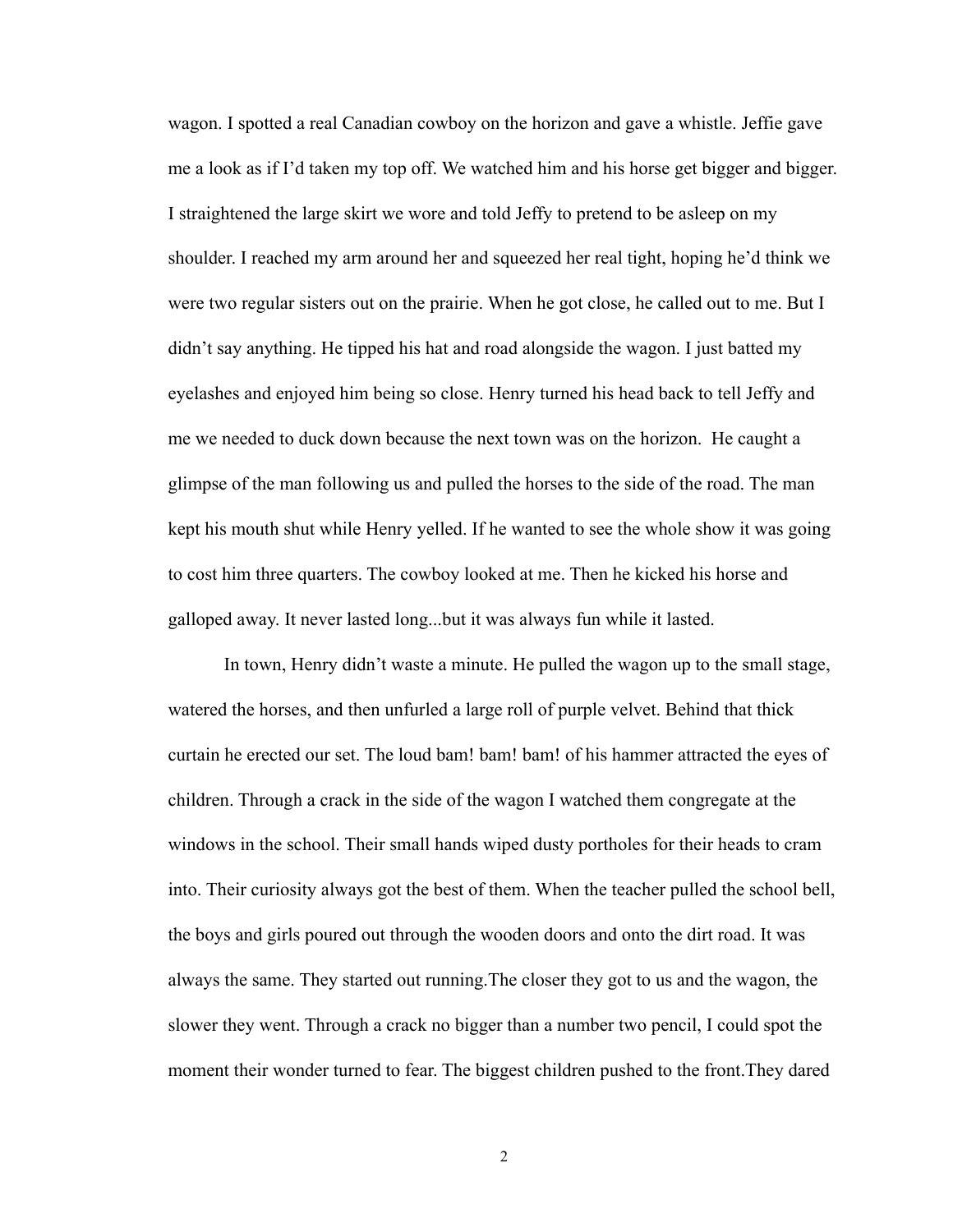each other to climb to the top of the stage. The pressure escalated and I listened to them push and shove closer and closer to the curtain. Even the braves ones with broad shoulder shrieked when they were forced too close. I tried to imagine what they imagined....In their separate heads they built a Frankenstein's monster of all the freaks who had come through this town: the arms of the Strong Man, the legs of the Spider Woman, the head of the Cyclops, all attached to the body of a Dwarf.

 Henry didn't do anything to ease their fear. One brave boy jumped on top of the stage and grabbed the curtain. He looked back to see if he had gained his friends' approval. Henry ambushed the poor boy; he jumped out from behind the curtain wearing the big green, bug-eyed gas mask the government issued him in World War I. The children screamed. Henry pushed the boys off the stage, lifted his mask and asked, "How many of you have money for a spectacle?" A few of the girls and boys pinched a dime or a quarter between their fingers. The rest Henry sent home. He bawled, "Go get your parents! This beast costs money. No free looks."

 We were only three days old when grandma Francis, a frail Catholic woman in a blue bonnet and a floral housedress, held us out the fourth story window of her Victorian mansion in Missoula, Montana. She could barely keep her arms around us. We weighed almost as much as she did. We hovered above our first audience, an angry mob of religious zealots. The doctor who had performed the delivery and rolled our mother in a sheet afterward had had loose lips. And now the men and women trampled my grandmother's daisies beneath us. They pushed closer and closer to the house until they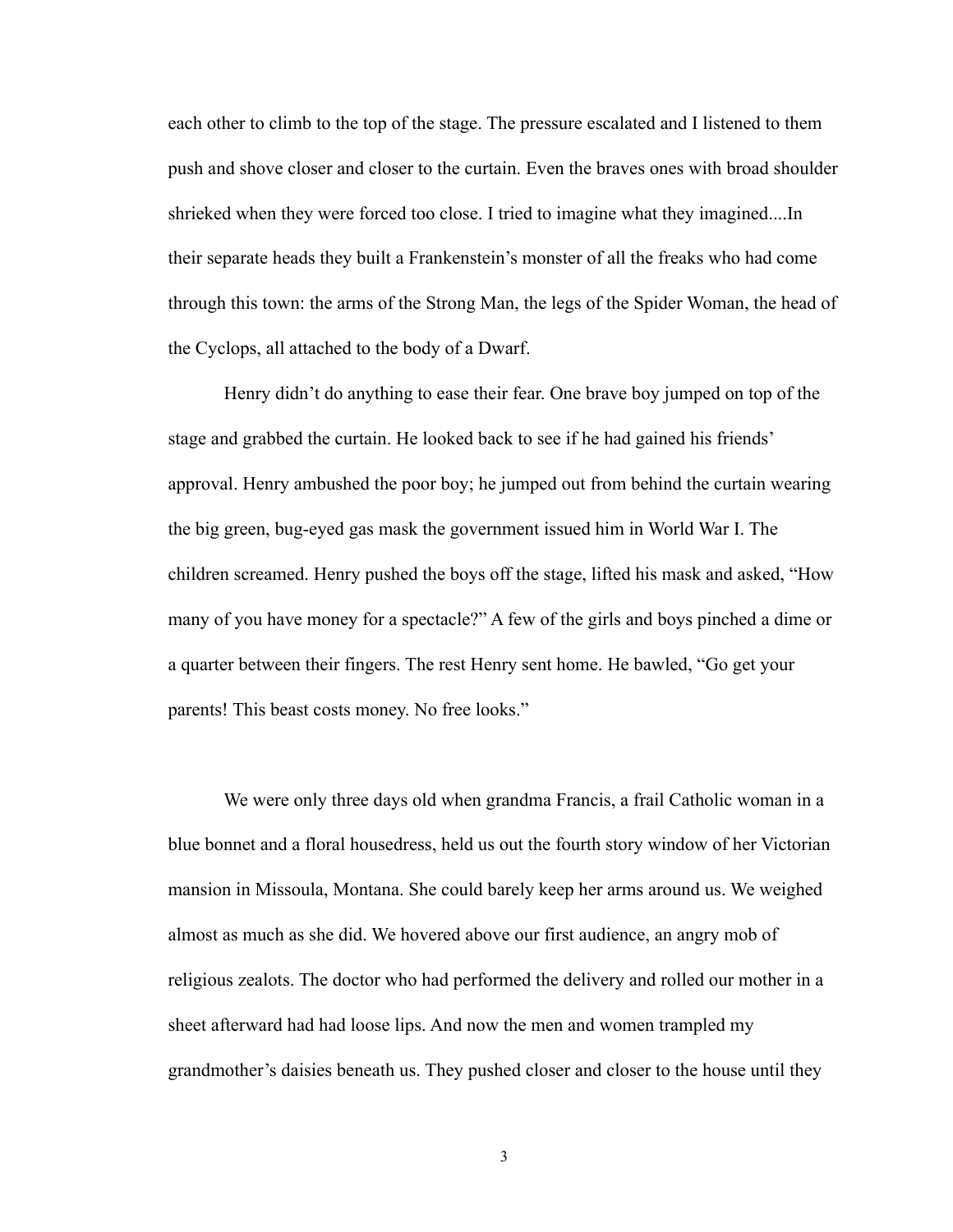were pounding on the walls. The crowd wanted to count our toes. My grandmother made a scene of dousing us with holy water. The crowd below parted quickly to avoid contact with the drips that rolled off us.

 Father Henry had been watching from the parlor room window. He didn't want to come out, but he thought they were going to break down the door. He went outside and spoke with a booming voice as if he were on the pulpit. He reminded the crowd of John 36:13 and asked the mob to leave, so that he and my grandmother could mourn her daughter and his disciple in peace. Men threw rocks at him. Women insisted he wasn't righteous enough to be a priest. They tried to rip his vestments off, but he held tight to his stole and pectoral cross. He refused to acknowledge any sexual deviance on his part.

 The crowd pulled him into the middle of the yard and blocked the entrance of the house. He fought his way to the child's tree swing in the front lawn. Standing on top of the seat, swaying gently, he proclaimed that our mother was a sweet girl who in a moment of weakness had dabbled in mathematics. He pointed to us, dangling in the sky, when he declared that everything that had transpired in this house was a direct result of our mother losing faith in God. The crowd overcame him. They pulled him to the ground and stripped him naked. The women and men took turns beating him until he no longer responded to their punches. Then they marched to the cemetery, where they held a vigil for our mother. They petitioned the Bishop to come down from Billings to officially disavow Henry and pay to have the locks changed on the parish door.

 Our mother, Leda, had looked at an equation while she was pregnant. Father Henry told us the thought of it was so overwhelming for such a young girl that she'd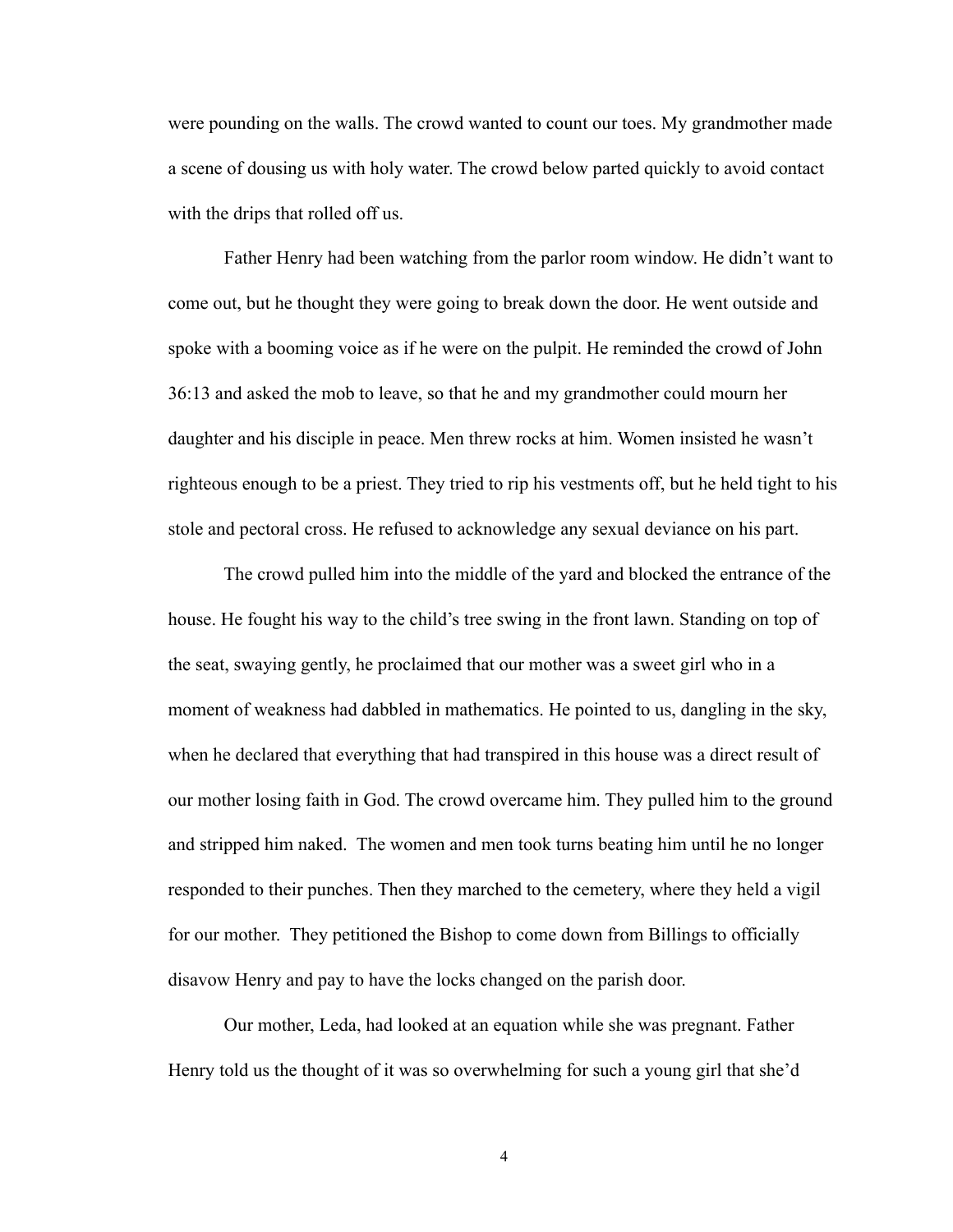fainted. Unfortunately for us, this happened just as the warm embryonic wax in her belly was about to part at our necks. Jeffy and I knew it was true. We had two heads, but one body.

 At night Jeffy and I would sneak into her empty room and teach ourselves to read. She kept dozens of books that smelled of sawdust between her mattresses. In the margins, we read her conversations with her lover Yale. *Oh Yale! I want you so bad right now. Love Leda. Oh Yale! Why do you dismiss me so? Love Leda. Years later, we would come* clean to grandma. Crying as we opened the scientific magazine to the page that said E=MC2. "This is what made us a monster," we sobbed.

 Grandma Francis only laughed at our superstition. "Georgie, monsters show the wrath of God. Marvels on the other hand, show the *power* of God. I don't know anything, but why don't you girls say a prayer for the babies who are born without *enough* heads." Jeffy and I dropped to our knees instantly. We said Hail Marys until our voices went hoarse for the babies wandering dark streets without a single head to guide them.

 Around that time Henry came home with a piano, a violin, and two ventriloquist dolls. Henry tried to teach us all sorts of talents. Nights when our fingers ached from the piano, he told us that he could charge more money if we knew how to do something well. Grandma and Henry disagreed on everything, but the fact that he thought show business was our ticket to fortune enraged her. Before we could walk, he charged people a dime to come into our grandmother's house and take a peek at us.

 Henry found the dresses in a box behind a bar in Goats Haunt, Montana. Jeffy and I remember the day he ran home, swung the door open, and instructed us to take our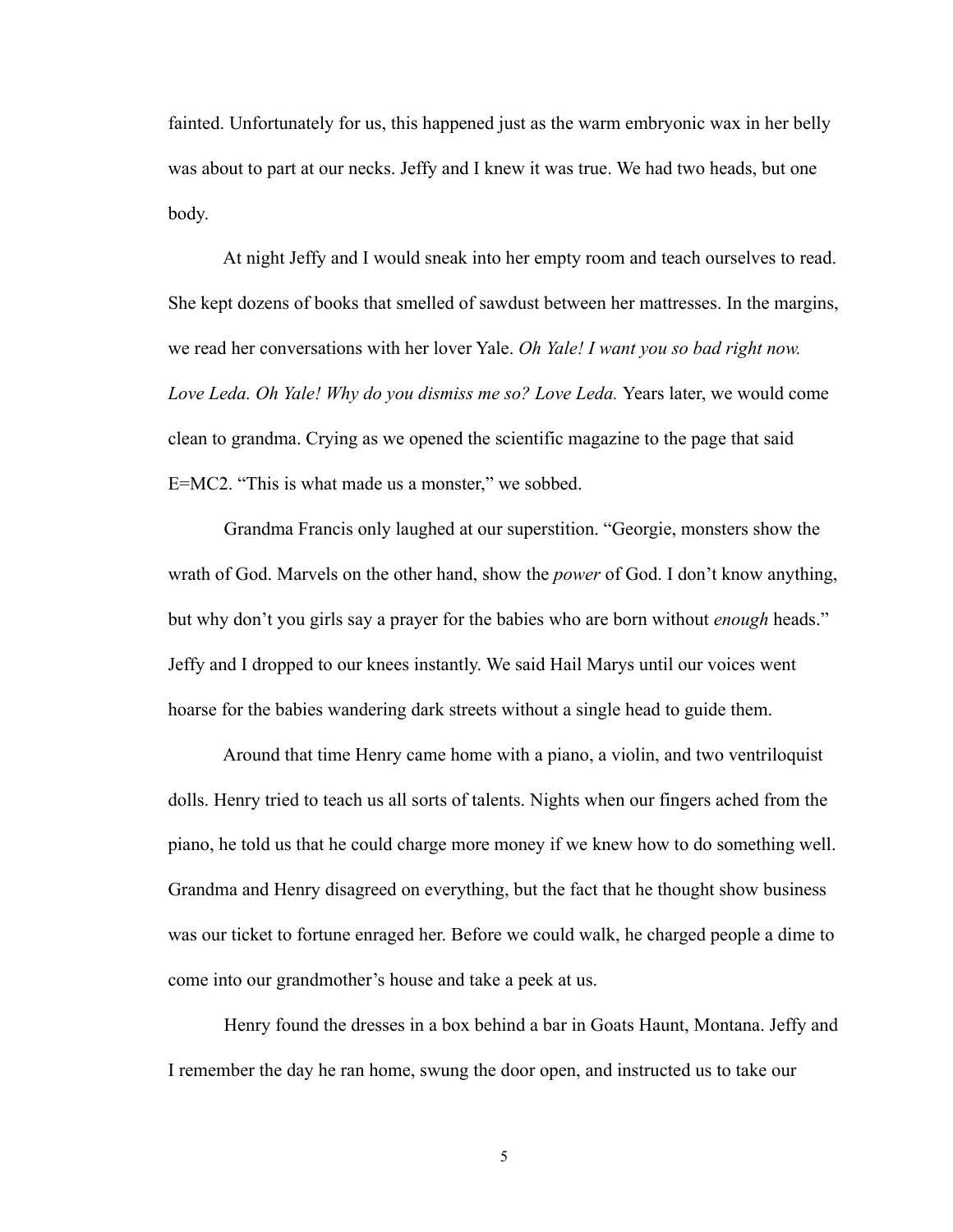clothes off. He spent his last dollar bill on a plastic measuring strip, a spool of thread, and a needle. He told us that he had been blessed with an idea and now everything was going to be different. He attempted to hold the three dresses in a line. One in each hand, and then one in his mouth. He talked through the dress in his teeth about the seams he was going to tear and the holes he was going to fix. It would become a dress like show girls wear. He spit the dress out and grabbed the needle. He whispered, "This is how we will escape your grandmother."

 Jeffy couldn't see what we were looking at, so I quickly said, "It's a sewing needle."

#### Jeffy smiled.

 We unbuttoned the large male dress shirt that we wore most days. I did the top button, Jeffy the next one, and then every other. We allowed our modest skirt to drop to the ground; I looked away rather than watch our father squirm at the sight of our uneven and disproportionate bodies. He held the numbered strip in his mouth and we nervously wondered if it would be long enough to make it all the way around our heart-shaped rib cage. Jeffy and I each lifted an arm so he could slide the cold, yellow, plastic number strip over our pale oblong chest.

 That night before he had a chance to start cutting, I stole one of the dresses. If he measured twice and cut once, he would only need two. Besides, I didn't think any of those dresses should be worn by a girl like Jeffy. They were beautiful. The long strings of crystal beads sewn in concentric circles created the illusion of a patch of sparkling geometric flowers. Off the shoulder and hips fringe flourished like moist forest grass. I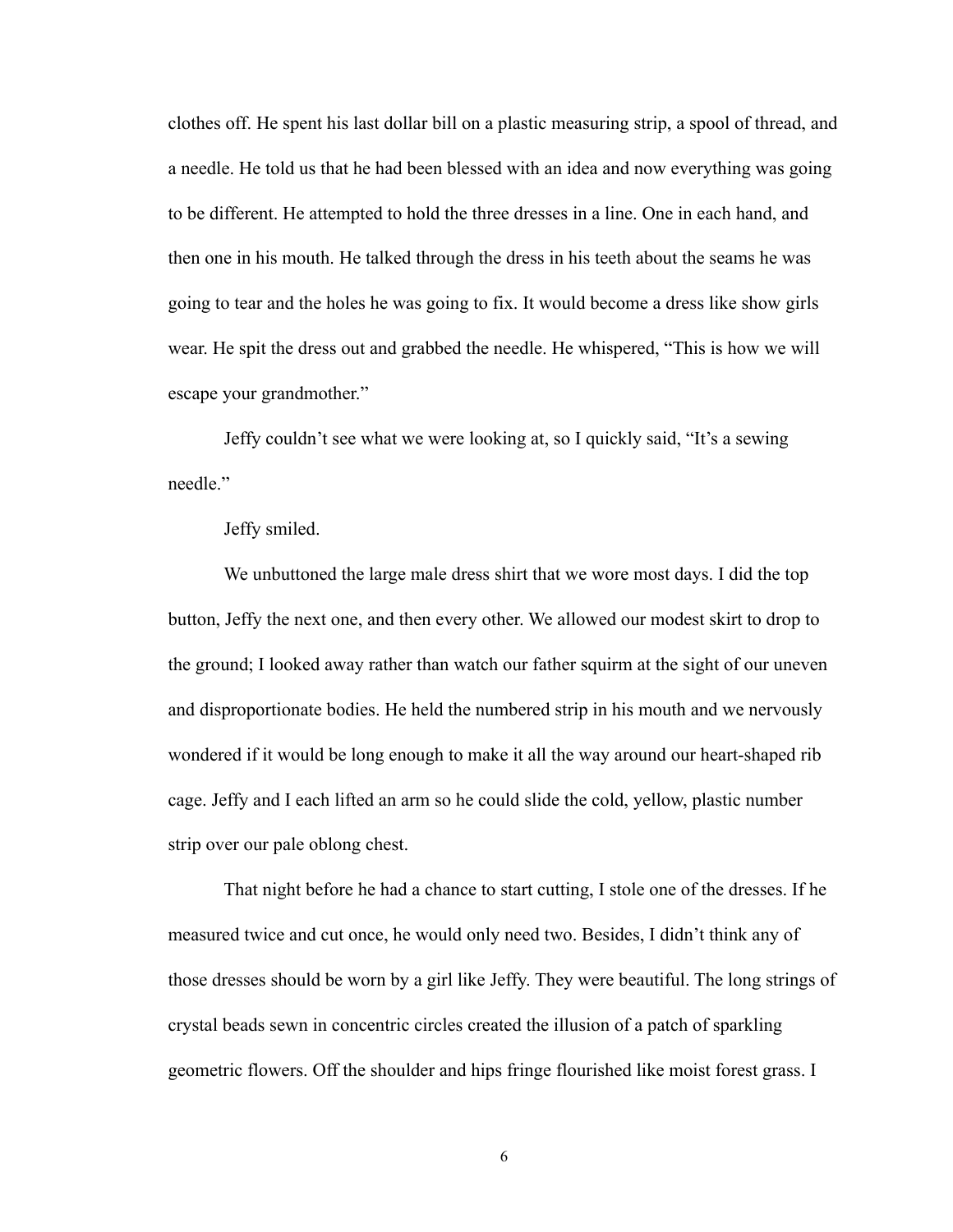knew it was a mirage of cheap glass, but I didn't care. It felt natural, as if it had grown out of the ground whole. It gave me nightmares to think of Henry cutting the wrong bead and the dress dissolving like sugar in cup of warm water. There'd be nothing left for me or Jeffy.

 The next morning, he tore the blankets off our bed and demanded I give it back. I told him I wanted it as it was: a whole thing. He asked Jeffy what she thought. She bowed her head and kept silent. Without thinking, I slapped her face. I said, "Wake up! Don't you want something beautiful for keeps?"

 She looked at me like a ghost had just walked across her grave. She whispered, "None of this is any use to me."

 Henry lifted the dress from my small hand and said, "Well that settles it." By sundown, all three dresses were a pile of pieces on the floor.

 Jeffy and I kept our eyes open late into the night, listening as he cursed the needle and slowly brought them back together. I cringed every time we heard a bead hit the floor. In the morning, we found him asleep holding safety pins in his mouth. The smell of coffee usually woke him up. He'd have a cup then stretch, mumble about how it was only going to be a few more days, and then fall back asleep for a few hours.

 The day he finished it, he brought home a burlesque dancer named Betty to help us into the garment. She told us he gave her a dollar to teach us how to dance. I grabbed her hand and she lead us to the back of the house. Jeffy told me silently that she could smell alcohol on the woman's breath. I told Jeffy she should mind her own business. It took Betty five minutes to figure out what hole was for my head and what was for my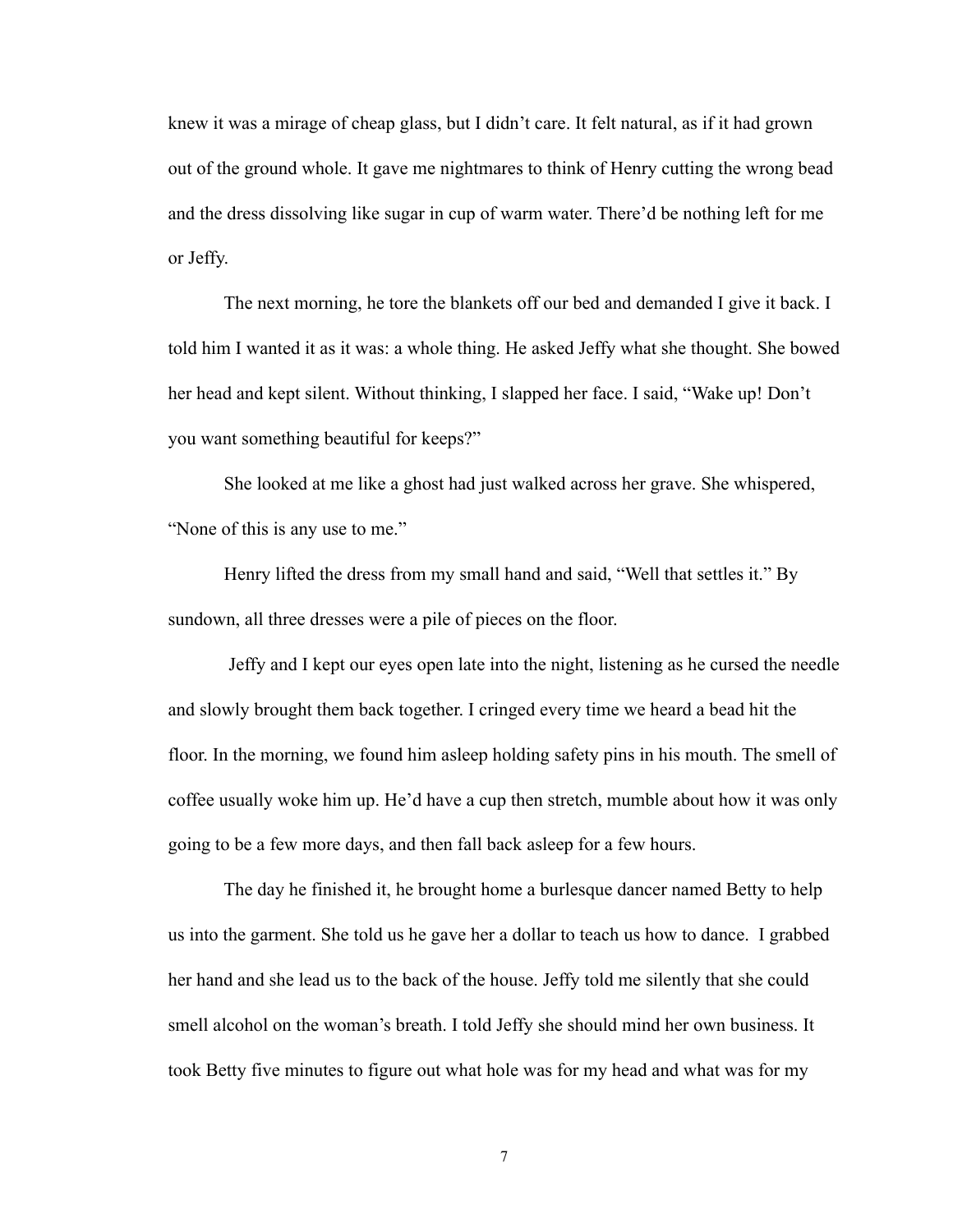leg. Even after we'd managed to get inside of it, there were spare holes that Betty couldn't explain. She used kitchen string and clothes pins to keep us covered. She taught us to shuffle step and then paraded us before Henry. He couldn't take his eyes off his creations while we did the tap move. Afterward, he brought his arms around us and said we were the most beautiful thing on two legs. He was a priest, and we were marvels. He instructed us to thank Betty for her time and to pack our bags. We left Montana the next day.

 The crowd began to swell as children trickled back to the stage with their parents. Shopkeepers, bartenders, and even the postmen closed their establishments and made their way to our rickety wagon. Women in dowdy house dresses and wide brimmed hats scoffed at Henry for disrupting their family's supper. He pretended not to care how many people were in the crowd or how anxious they were to see what he was selling. He waited until there wasn't a single person on the horizon. Then he paused for a beat smiled at the audience and removed a small bugle from his pocket. He played the sounds he used to wake up to in the army. The noise drowned out the murmurs of the crowd. He placed the bugle under has arm, put his hands on the lapels of his jacket and smiled at the crowd. Then he barked, "What has four eyes, two heads, and one heart?"

The crowd murmured.

 One clever onlooker yelled, "A politician having lunch with a bishop!" The crowd laughed.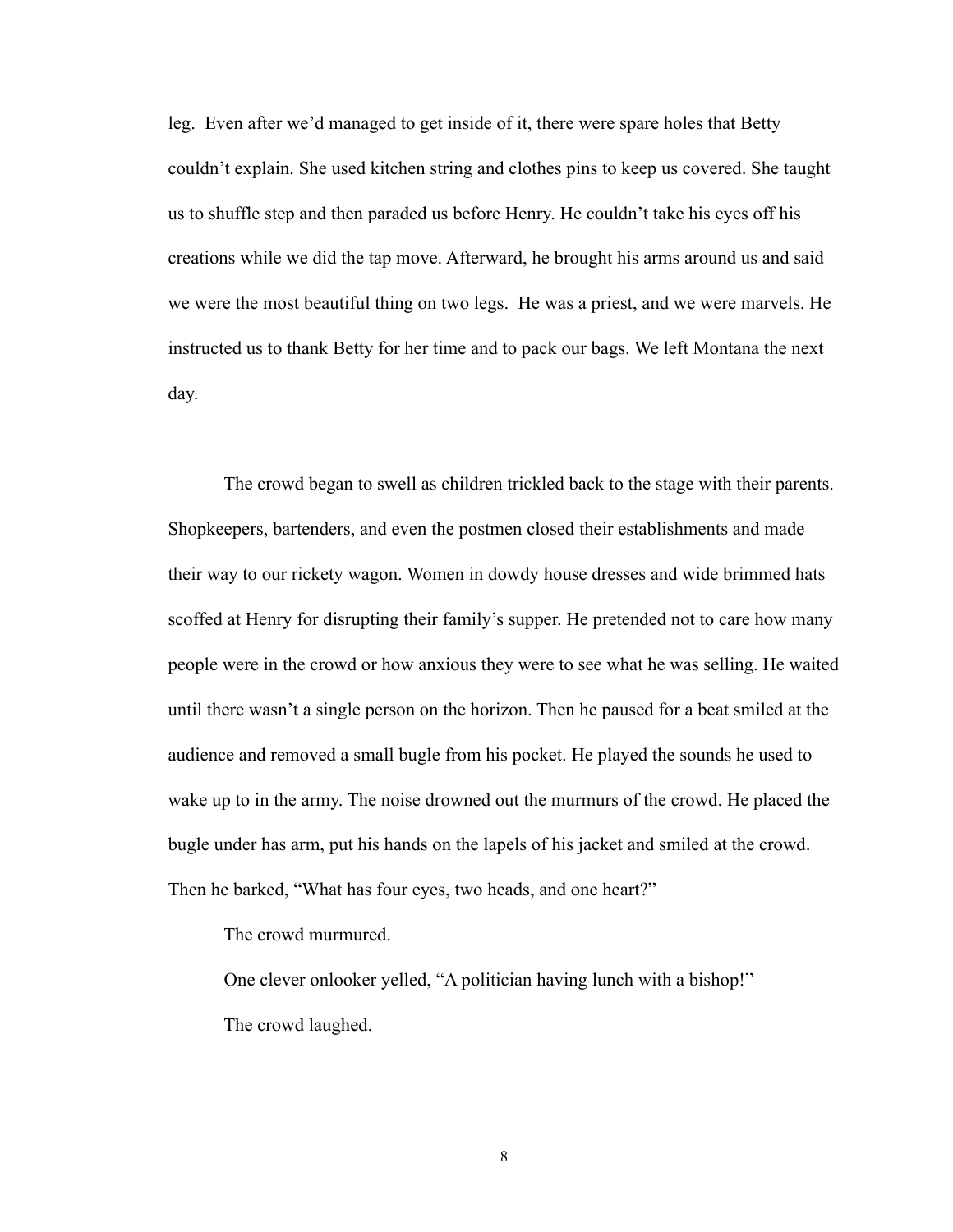In the dark behind the curtain, Jeffy whimpered and sucked her thumb. We shared hips, but I never had anyone to talk to. I didn't mind the dark. I could close my eyes and imagine that our feet were mine...until I heard the words:

"Pregnant women, shield your eyes!"

 Henry tore the drapery away. For a second we saw only blurry outlines of women holding onto their men. We heard them gasp at the sight of us. Our dilated eyes adjusted, so we could see young boys tug on their mothers' aprons, craning for a better view. Older boys heckled us. We scooted ourselves off our three-legged stool.

 Henry clapped his hands until the crowd broke out in applause. He walked to the edge of the stage. He pinched the record needle and moved it to an already spinning copy of *Bee's Knees.* We raised our arms and kicked our feet. The dull sound of the homemade tap shoes scuffing the wood invigorated us. Loose beads flew from the quilt of silver burlesque dresses that covered our shared pelvis, stomach, and separate shoulders. Our feet knew the routine and worked together to shuffle step in time with the other. The rhythmic tip tip tip, tap tap, clack clack clack echoed into our ears. Our hands swayed like flags. We gave the crowd a wink and a flash of our crooked yellow teeth. The music picked up, and soon—as predictable as the record, as familiar as Henry's lion tamer coat —the crowds' brows, that were furrowed in horror, began to rise with wonder. We were not horrible. We were tap dancers. We step ball changed, back shuffled, side shuffled, twirled, leaped, hopped, dropped, and heel toed until the music and awe were gone.

 The townspeople cheered and dropped coins in the grass. A little girl with brown curls emerged from behind her mother's skirt. She crawled onto the stage and picked up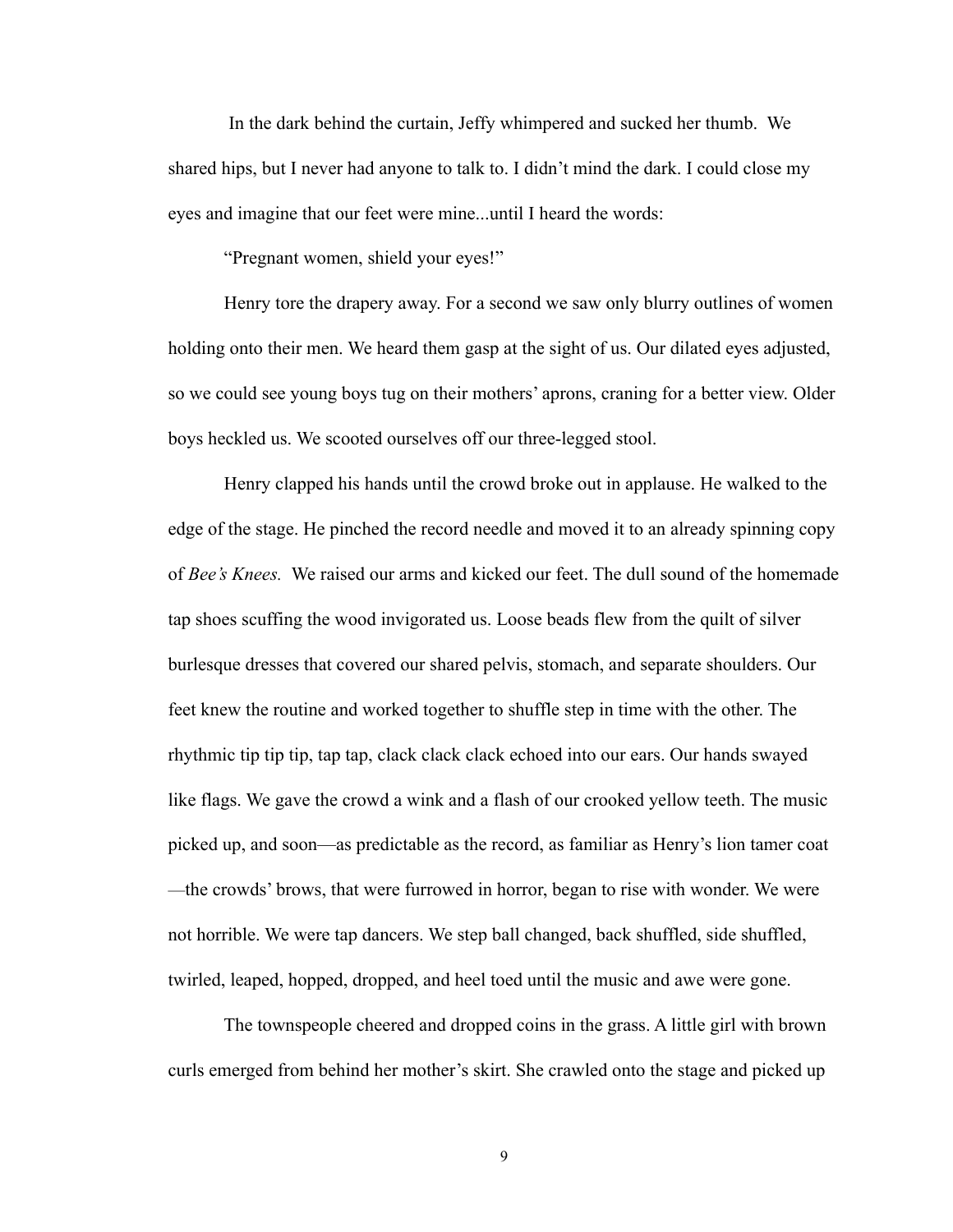loose beads. She held them up to the setting sun and called them diamonds. Her mother smiled. She picked up the little girl, who then brought the beads to her mother's face, and asked if they could be for keeps. The girl's mother nodded. I watched the two of them walk away. I'd never see them again.

 After the show we signed autographs, for all the children. Jeffy's writing was reasonable, but because I am the right side, no one ever expects her to pick up a pencil. She never made eye contact with audience members. Instead of playing along, she pretended to be deaf and dumb. She stood there with her thumb in her mouth, watching the horizon. I spoke to women with burlesque dreams. They wanted to know where we bought our hair and costume. And I allowed the boys with the strange questions about science and sorcery to pinch my skin and touch the space between our heads. Babies poked at Jeffy's cheeks or pulled at her hair, but it didn't faze her. Jeffy kept her eyes on a set point in the distance and kept working that thumb. I could feel the pressure of her lips warping that precious thumb bone. I glared at her. She was ruining that thumb.

 After the show, we climbed back into the wagon. Henry counted the money. He reminded us that if we were good, we could keep the five cent pieces. The previous evening, he drove all night so it didn't take long for him to fall asleep in his clothes on the floor of the wagon. I asked Jeffy to escape with me into the woods, where we could climb a tree and get a clear look at our constellation.

"Georgie, I'm so tired," she said.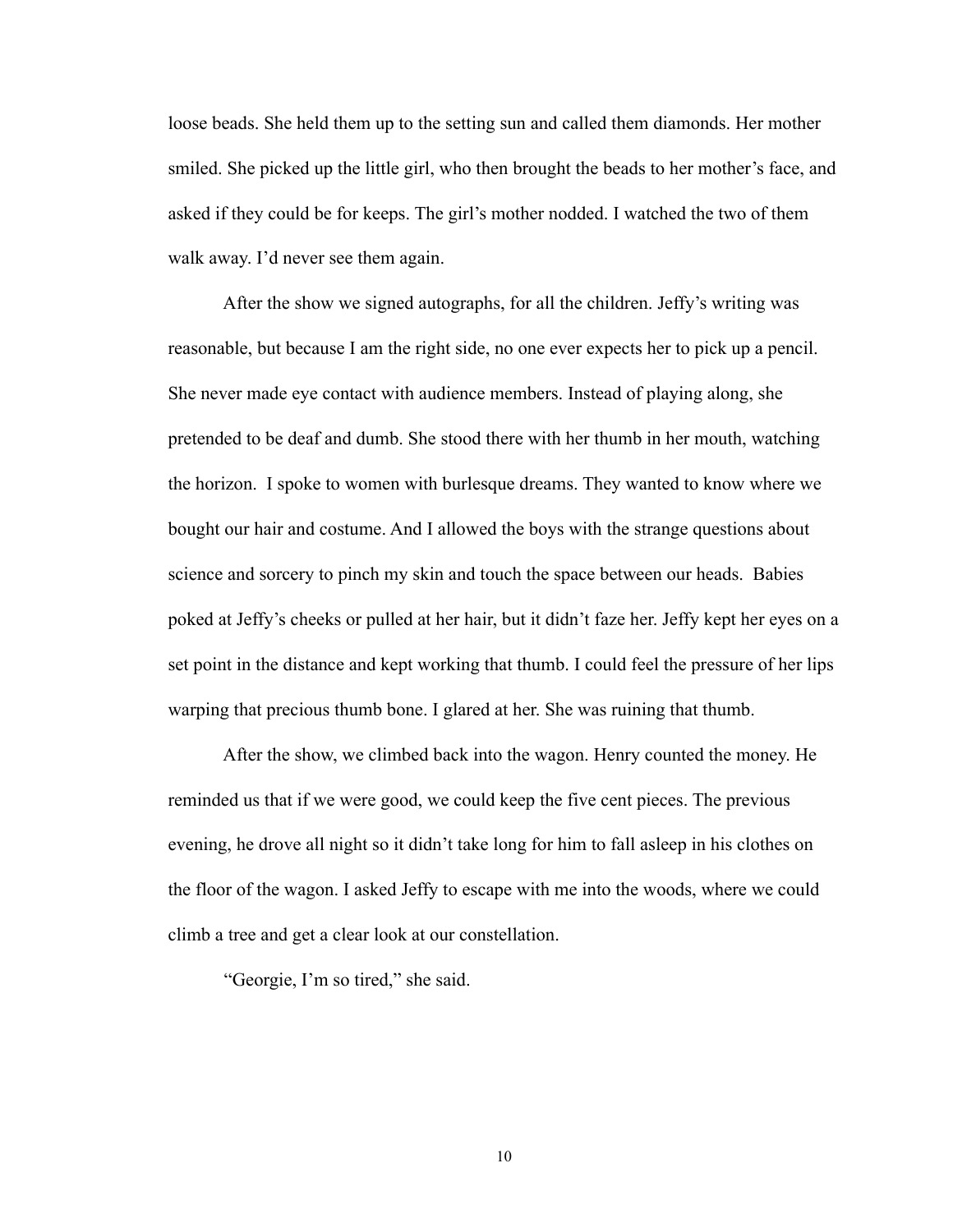My cheeks flushed with anger. She tired easily because she never slept when I did. Just the night before, I woke up and she was wide awake. She whispered to me, "I'm keeping watch." I rolled my eyes and told her, "You're dumb. Go to sleep."

 I compromised. I said if she went with me now, I would put curlers in her hair later. We snuck out the back of the wagon. Across the street in the school yard there was a water pump. Jeffy said if I were really going to make her run all through the night she needed a drink first. I pumped the water and Jeffy filled her cupped hand. She slurped it up and then went back for more. Before she had her fill, I stopped pumping. I thought I heard a noise. Beyond the schoolyard, I could see movement in the field. I whispered to Jeffy, "Be quiet, there are people in the grass."

She whispered back, "I can't see anything."

 The boys and girls from the school were watching us. I waved. They froze like soft statues. Jeffy got nervous real easy. I took her back to the wagon. Inside she began to whimper about how sorry she was I didn't get to see our constellation. She knew how important it was for me. She promised to go find it soon as the sun set on the next town. I said it wasn't her fault. Those boys and girls scared me too.

 While Jeffy sleeps I read by candlelight. When we left Montana, I made sure to pack the books from underneath my mother's mattress. In the constellation book, there is a whole page about Pollax and Castor, the Gemini stars. They're only twins in Greek Mythology. In Chinese mythology, one is a tiger and one is a bird. Jeffy coughs in her sleep. I turn to look at her and I see there is a small tooth fused to her lower lip with dried saliva. I set down my book and gently touch it with my index finger. It falls off her lip,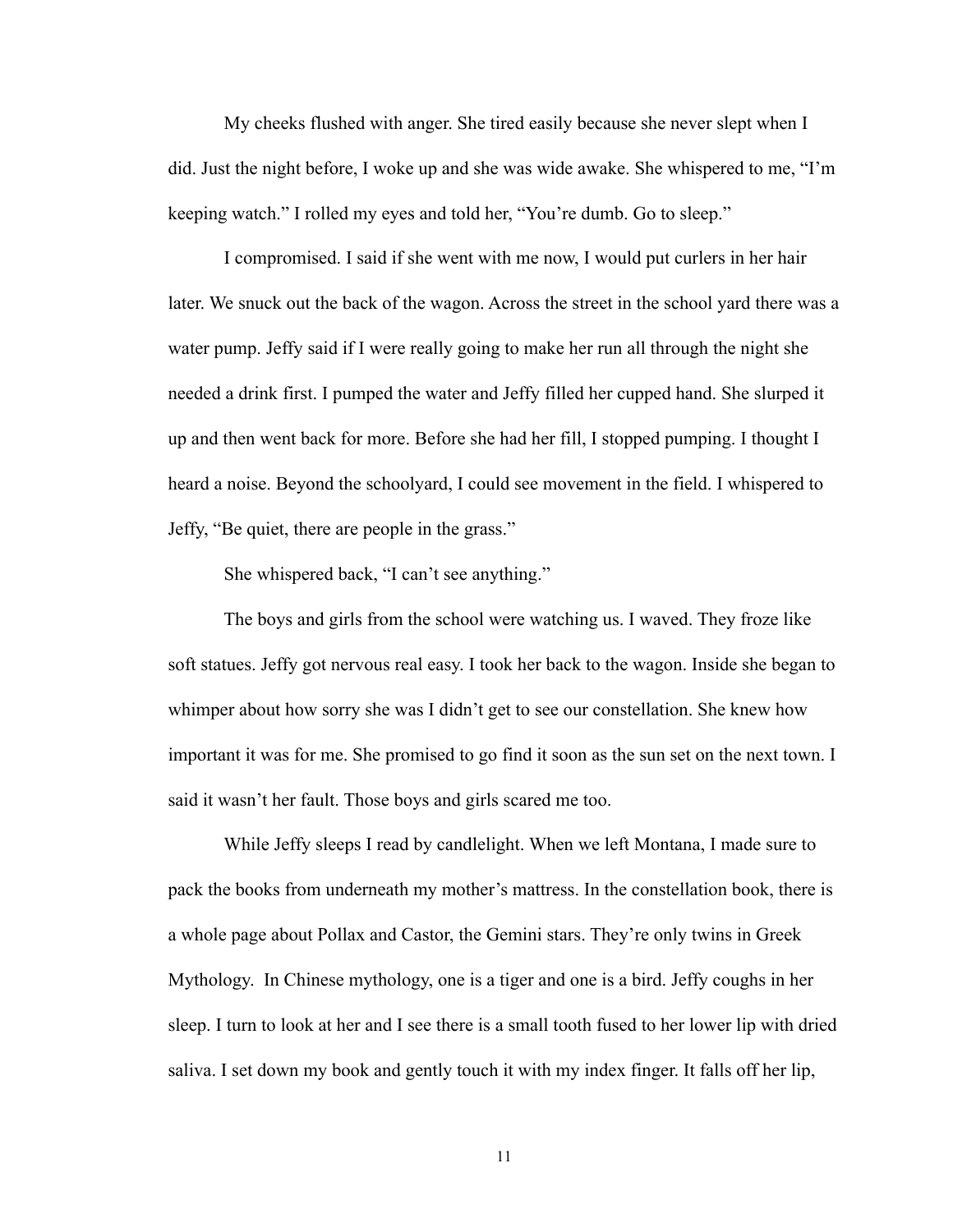bounces our off our blouse and rolls onto the floor. I pick it up and examine it from the palm of my hand. There will never be a good time to tell Henry that Jeffy isn't going to make it as long as I want to make it. I tuck the tooth into my pocket. Something beautiful for keeps.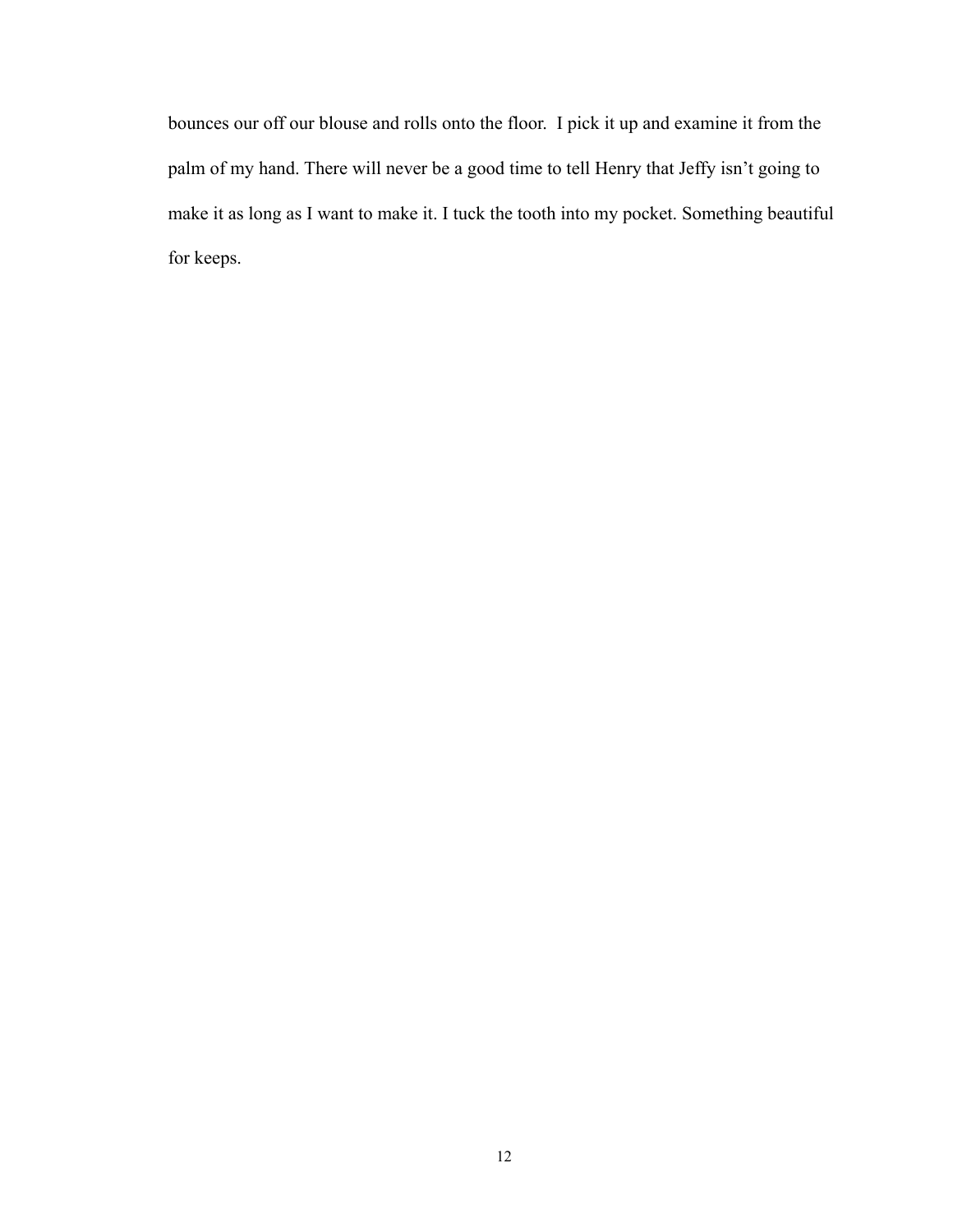#### MID-THIRTIES

 Eden poked her, husband, Eugene in the face while he was sleeping. He didn't even flinch. She plugged his nose with her fingers and covered his mouth. He didn't cough or struggle like you see in the movies. She thought there must be something wrong with someone who was so easy to kill. She had rarely slept through the night since they filed for bankruptcy two months ago. She blamed it on the light of the alarm clock and the distant yowl of a cat in heat. But really, it was guilt.

 The covers were hot and heavy on Eden's legs. She kicked them off and snuck down the hallway to the living room. There Great-Aunt Gladys was watching QVC. In her hand, she held a special remote control that accepted credit cards. Eden flipped on the bathroom light. This apartment did not have vanity lighting like her old apartment. Under these florescent lights, she was a completely different person. Here, her skin looked ashen. Dark circles puddled under her eyes. Blemishes and old acne scars that she thought she was rid of were reemerging. Away from the warm lights of the city, she had lost her sex appeal. She opened the vanity mirror and pulled a pregnancy test from a tampon box on the second shelf.

 On the toilet, Eden placed the stick between her legs and watched the soft flow of yellow urine drench the cheap plastic life-altering device. She set it on top of the tank and let her head fall into her lap. At the bottom of the toilet bowl was a dark tunnel. She watched it while she counted to sixty.

 At first, it had seemed like a wonderful coincidence: they declared bankruptcy and lost the lease on their Manhattan townhouse the same time that home values and rent had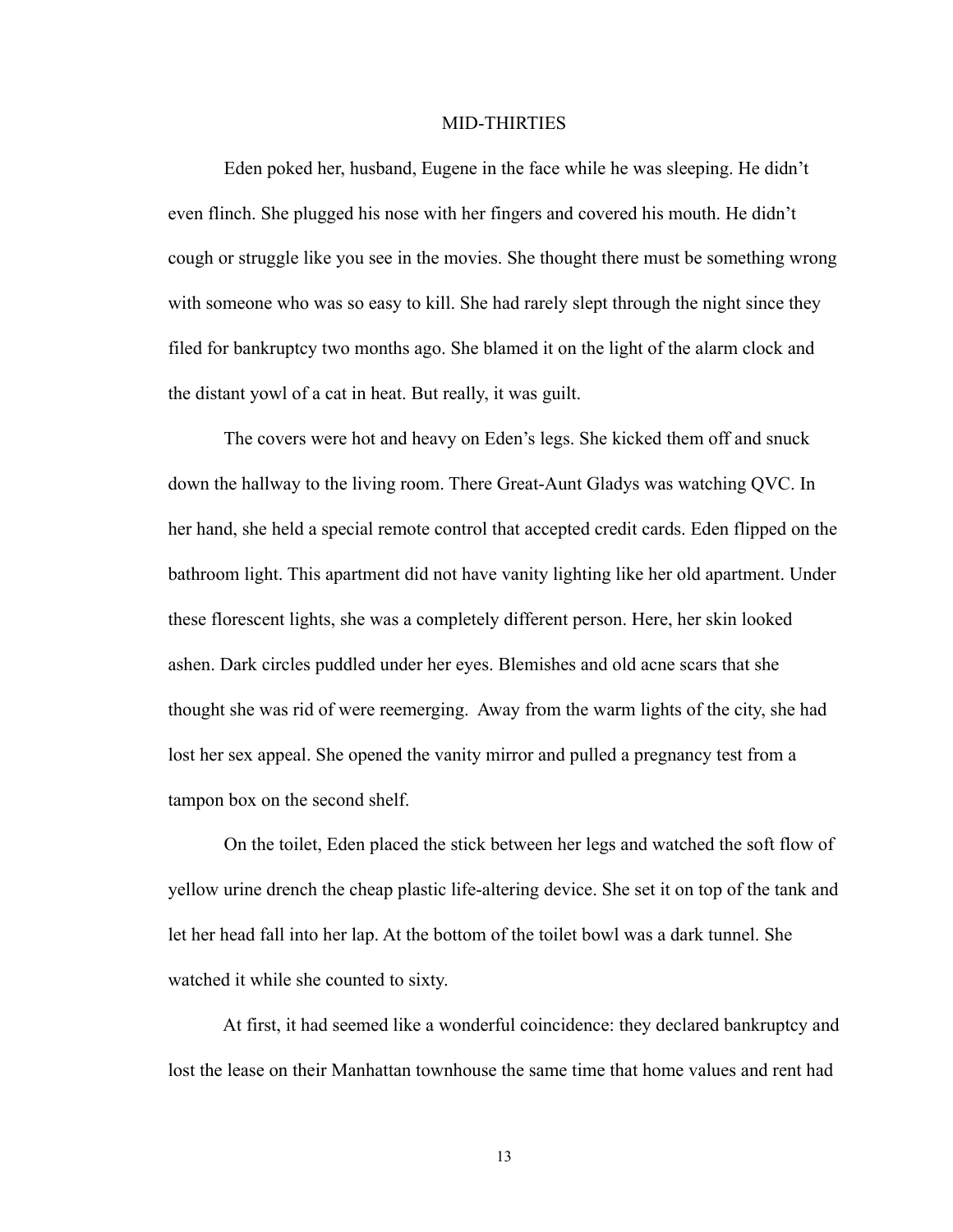plummeted here. It'd be like living in Brooklyn before it was a thing or Los Angeles in the seventies. But there was no bohemian glamour in Trenton, New Jersey. The free paper that came to the house had only two sections: crime reports and obituaries...the rest was ads for barbershops and pay day credit loan companies. Eden hung a map of the neighborhood on the wall in the kitchen. She kept her mind occupied during the day by tracking the number of break-ins, drive-bys, and murders within a mile of her apartment using colored push pins. It seemed to her there was an emerging pattern of murders closing in on them. She called the police to see if they planned to step up their presence in the neighborhood. She was on hold for an hour. Eventually, a woman picked up. She said not to expect much since the city just laid off seventy-five percent of it's police force. Eden grabbed the stick. The symbol emerged from the circular abyss fuzzy. For a second, she thought it might go either way. She reached for the light switch, hoping for a few more moments of uncertainty. But the pink cross glowed in the dark. Eden thought that given the choice between Trenton, New Jersey, and the loving arms of God, any baby would choose to skip their Earthly experience entirely.

 Eden and her bestie girlfriends had partied at a club in the Meatpacking district until three in three in the morning. Before work, she stopped off at her favorite bar on Wall Street. She drank Bloody Mary's while she watched the NASDAQ fall from the ticker on her phone until long after the bell rang. After the third, the new bartender asked where she worked.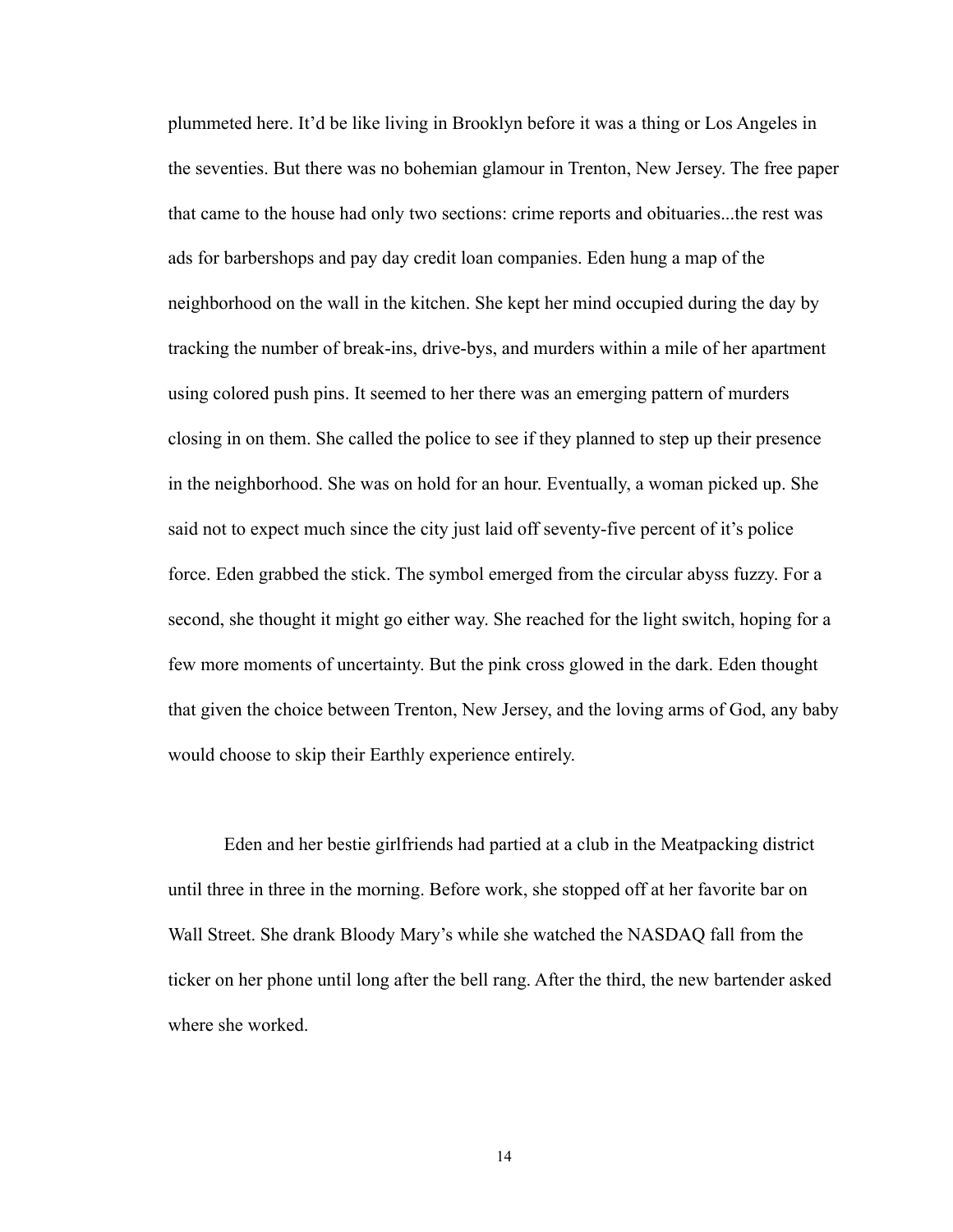Eden pointed to the television screen without taking the straw of her out of her mouth.

 He grabbed the remote and turned up the volume. *MSNBC Money*'s Maria Bartoloni was reporting live from in front of her office building.

 "How much do I owe you?" she said with her teeth clenched around a chewed up straw.

The bartender shook his head.

 The Lehman Brothers office was cold because a group of embarrassed men had thrown a conference table through a window. Mike, a man whose jokes Eden had casually laughed at, announced that he was going to be the first to jump. He said without insurance, there would be no way to pay for his cancer treatments and he'd rather jump now than drain his family's resources over time. Four other men joined him at the ledge. They linked hands, but at the last second backed away. Their wives were below waiting in mini-vans. Mike yelled that he would kill himself on his own terms while he packed a printer into one of the cardboard boxes that had been distributed before Eden had got there.

 Eden didn't remember much more about that day except that she kept having to throw up, which was strange. Usually when she was really hung-over, she threw up once, and that was it. By her fourth trip to the toilet, it was apparent that the global financial crisis was unfolding in the cubicle perpendicular and parallel to her desk was having an existential affect on her. The woman in the next stall stopped sobbing to listen to her hack red vomit. She said, "Are you all right?"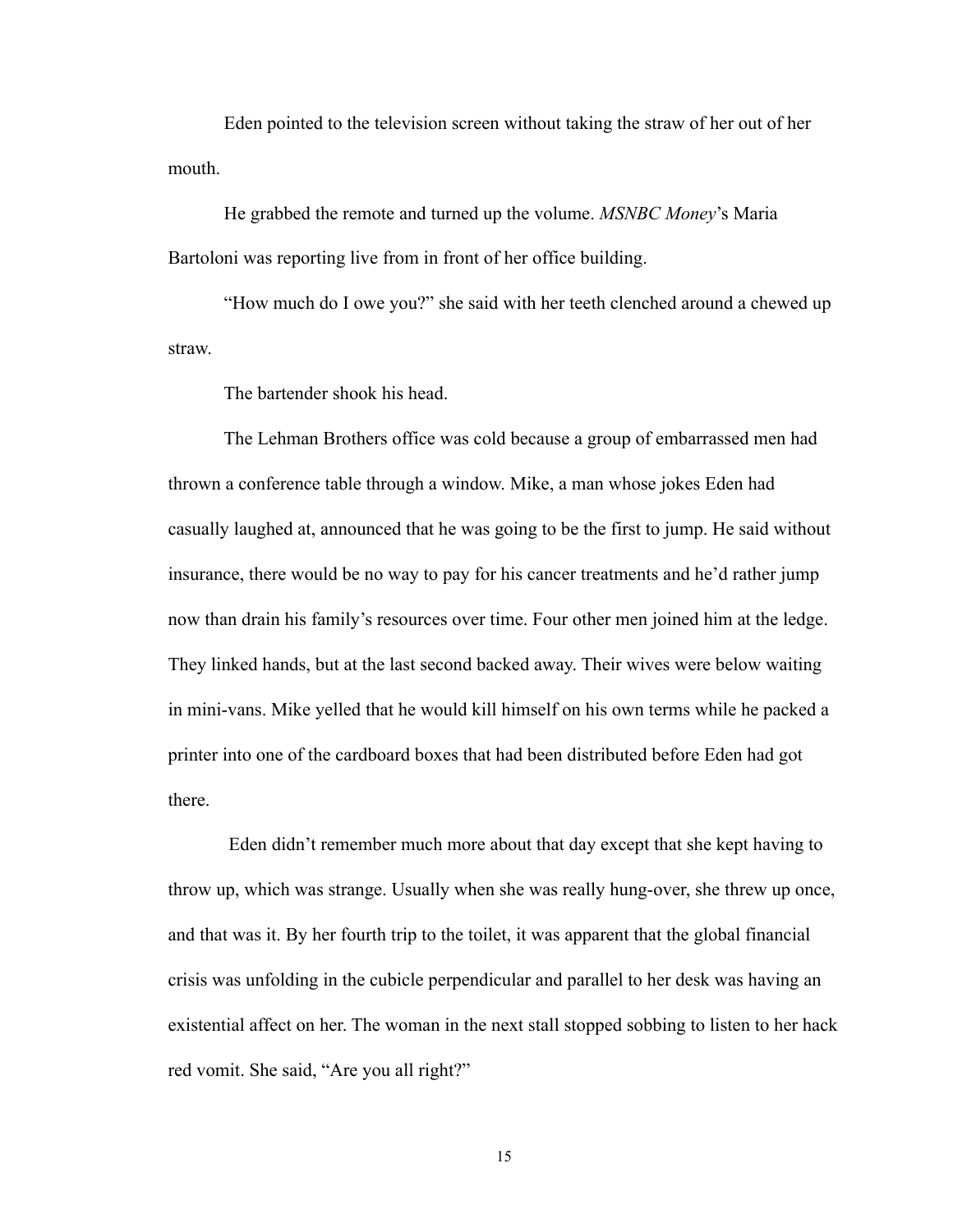Eden replied, "Yeah, just another wild night."

 She said, "You know there is not going to be a COBRA option because the company is bankrupt..." The woman resumed sobbing. Eden put the toilet seat down and sat quietly. She had put the kabbash on Eugene's baby fever after Bank of America bought Merrill Lynch.

 Now miles from New York City, Eden stood up from her own toilet and opened the bathroom window. The night breeze took some of the nausea away. She dangled the stick over the vacant street. Her steel *Do Not Call an Ambulance I Can't Afford It!*  bracelet glittered in the moonlight. Eden released her fingers and the stick fell to the sidewalk but did not break.

 In the morning, Eden called her old insurance company and then ten others. No one would provide insurance to a pregnant woman after she found out she was pregnant. The customer representatives sounded overjoyed to hear that an ex-Lehman employee feared she might die during childbirth. She threw the phone across the room when one particularly bold representative said, "You should have thought about that while you were fucking the good people of America*."* Eden abandoned the project and snuggled up to Gladys on the couch.

 One woman eighty-eight years old, the other thirty-five, both in their pajamas at eleven o'clock in the morning. She stretched her arm around Gladys' shoulder and rested her hand on Gladys' leg. "Auntie, can you turn the TV off for a second." Gladys raised her finger. This meant wait until a commercial break. Gladys was under the impression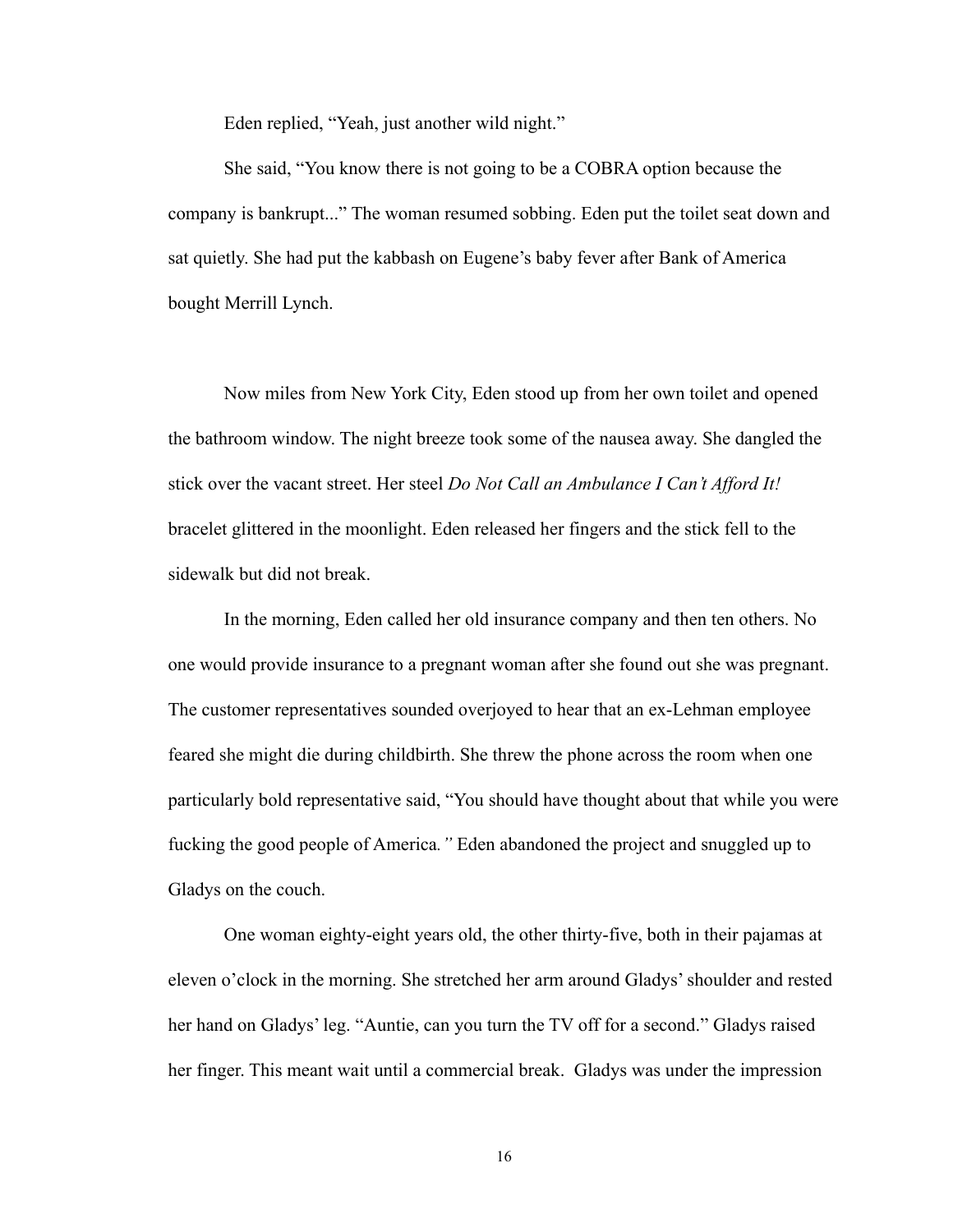they were the kind of friends who only did the things that Gladys wanted to do. Eden looked at the side of Gladys' face. Her eye lids dropped and the skin of her cheeks sagged past her jaw bone. Eden thought how much easier her life would be if Gladys fell down some stairs, or lost a reasonably quick battle with cancer. Eden was her sole beneficiary. Eugene wouldn't have to make sandwiches anymore and their unborn child would spend summers backpacking around Europe finding itself.

 But right now Gladys didn't want to spend her final days in one of those all inclusive Disney World type resorts they have for older people. She wanted to live with her only remaining family, Eden and Eugene, in Trenton, New Jersey.

 Eden laid her head in Gladys' lap. She blurted, "I'm pregnant" into Gladys' terri cloth robe. "I think I should have an abortion."

 Gladys turned the television off and said, "I wouldn't throw a day-old pie in the garbage."

"You don't need insurance to keep a day-old pie."

 "Princess, what do you need insurance for? When I had your cousin, Thomas, I just went out into the field at dawn. By dusk, I was dusting him off. Then I hurried back to make dinner before the men came home."

"But there's a lot not right about Thomas," Eden wailed.

 "Precious, there's something not right about beef trifles but if I'm at a party and I'm served one, I eat it. I also smile, thank my host verbally, and then send a follow up card twenty-four hours later. It's the minimum."

Gladys stroked Eden's hair.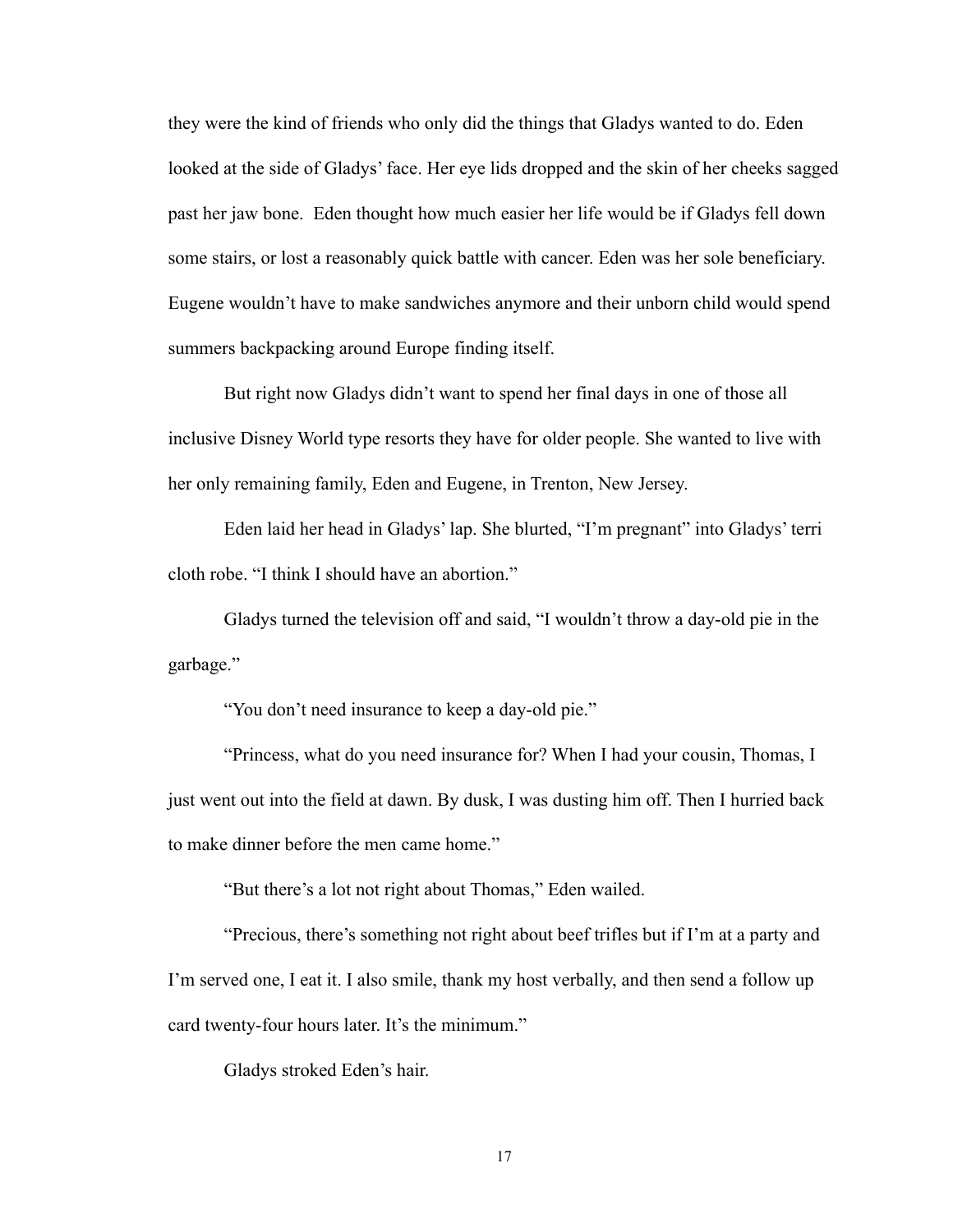Eden sat up and said, "But we live in hell." She glanced down at her stomach. It was bigger. She had an inkling that this was more a symptom of Doritos and Ding-Dongs than being with child.

 "Honey, the holy slip-and-slide between you and God is barely a rickety ladder right now...wait any longer and it'll be too dangerous for a baby."

"We could adopt."

 "Don't be silly. You're going to go buy a pie at a store when you've got a homemade pie right there." Gladys pointed at Eden's bulging shirt.

 Eden frowned. "This is why I'm telling you. I need money to cover the hospital visits and vitamins, and stuff I don't even know about. Stuff I don't know anything about."

 "Eden, once they get you into that hospital, those liberals will charge you for all sorts of tests, stitches, and cosmetic operations you don't need. I know you're not good for it. Not in a million years is someone going to pay you the amount that cartoon factory paid you." Aunt Gladys turned the TV back on. Eden faced forward.

 At the kitchen table, Eden Googled *how much will it cost to have a baby without insurance.* The numbers fell into two camps, births with complications and births without. Everyone agreed that there was no way to know whether a woman would have complications or not. Without complications ranged from nine-thousand to twentythousand, depending on the doctor and whether the patient opted for an epidural. The complicated camp ranged from twenty-thousand into the millions. None of those numbers covered the separate bill the baby would receive. On a scratch piece of paper she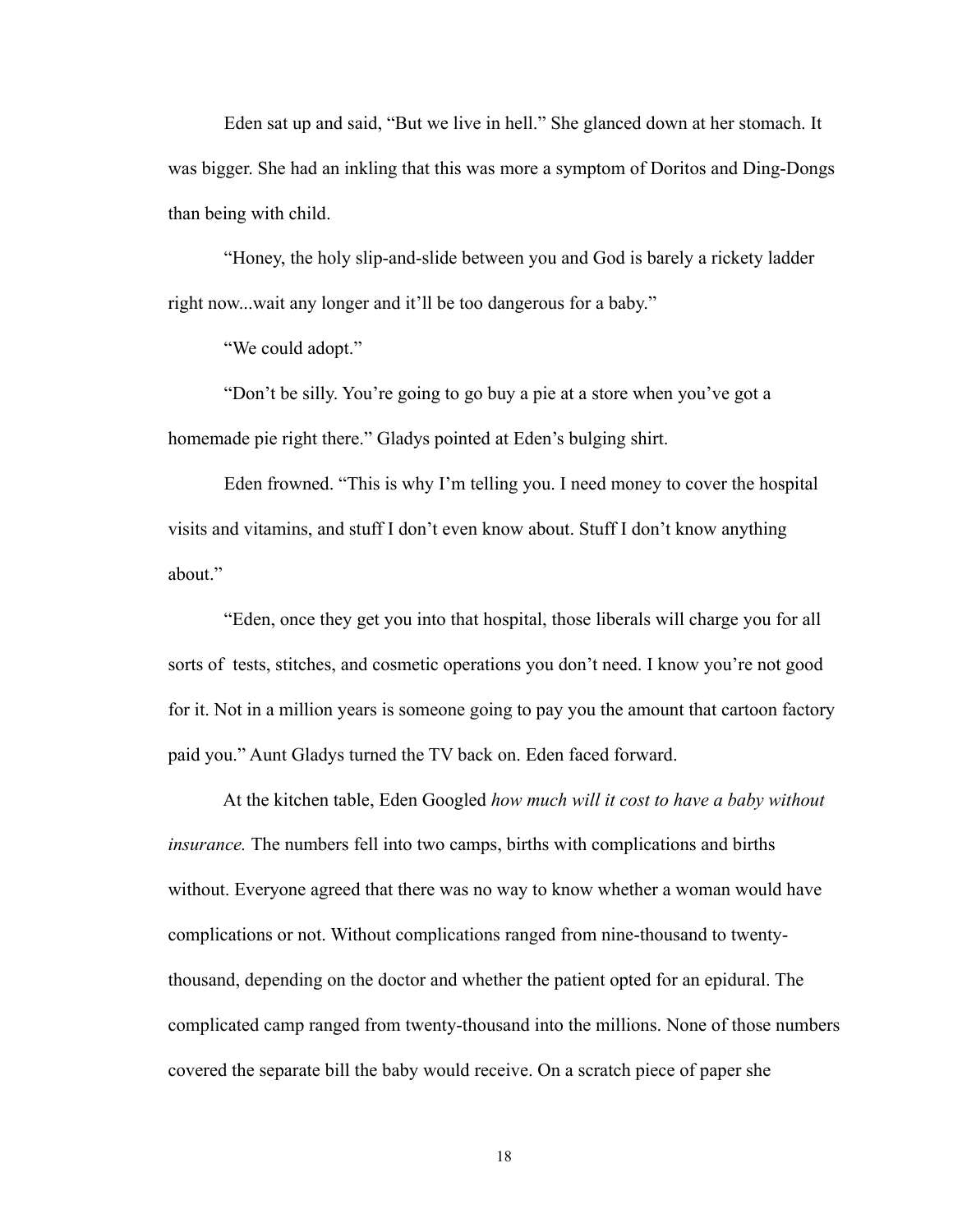attempted the math. Rent, electric, both of their student loans, and the car payment were already overdue. If she got a job or Eugene took another shift at Subway, they might be able to save five hundred a month for the remaining seven months of her pregnancy. They'd have four-thousand five-hundred dollars. That would only pay for half a delivery. Eden knew a bank would never hire her in this condition. She wouldn't trade again until she had her figure back and some seed money for a new wardrobe. She didn't want to waitress and she didn't want to pluck feet off chickens on some assembly line.

 She stood by the window in the living room, watching Eugene park the car in front of their building. After ten years of marriage, he looked healthy and young. He was a wisp in his forest green polo shirt and black dress pants. He used to be the older one, but the last time they went out, a woman with a sexy lilt in her voice asked Eden if she could buy her son a drink. Eden had brushed it off. When they lived in the city, she worked out every day and had avoided carbohydrates for a decade. Here in Trenton, the Spaghetti O's were getting to her. One bowl was never enough.

 Eugene was still outside when Eden opened the door. "I' m pregnant. But don't get your hopes up. We are in no financial position to go through with it."

 "It's just the hormones talking, Eugene," Gladys yelled from the living room. "She'll get over it."

 He entered the house, wrapped his arms around her, and kissed her on the mouth. "You were worried that you'd be made fun of at work if you got pregnant. Now you don't work."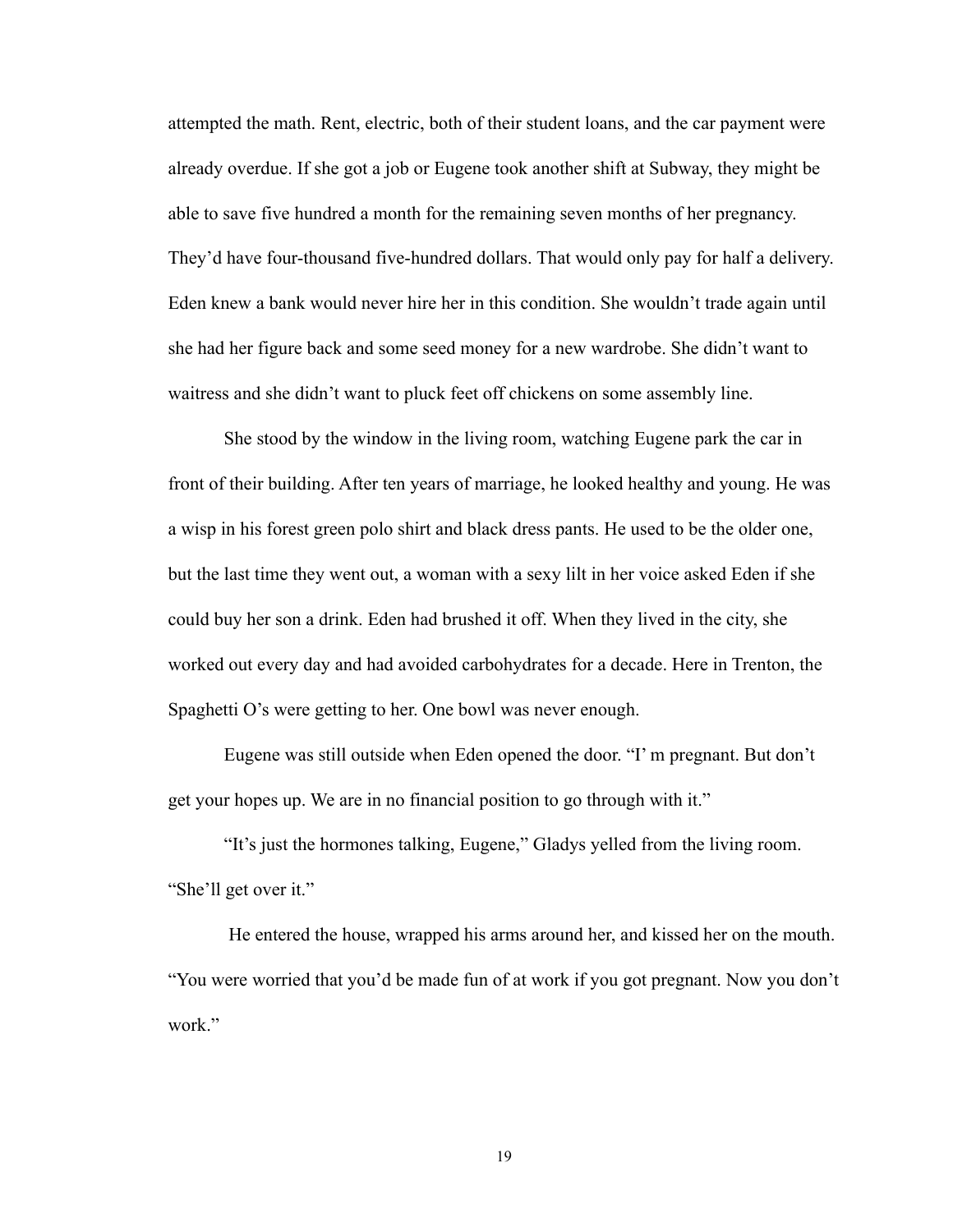"Eugene, I didn't plan for Lehman to go bankrupt. When you convinced me it'd be a good idea, I thought we'd have money."

Eugene folded his arms and leaned back against the door.

 "Right now we can't afford it. I'm a pre-existing condition. One complication and we could owe millions." She explained all about the abortion clinics she found on the Internet.

Eugene slid to the floor.

"I printed a list. They're all good doctors."

"Then why don't they work at hospitals."

 "Eugene, they're dedicated to women's reproductive freedom. And some of them maybe mistake some mistakes in their careers. But I'll let you pick which one we go to." Eden grabbed the list. "Close your eyes and pick one. I'm going to warn you, number three is close to an Olive Garden."

 He looked up and said, "Eden, if you kill this baby, I'm going to start seeing other people. A lot of college girls come to my Subway."

She laughed nervously. "Thanks, Eugene. Yes, I am going to 'kill' this 'baby.'"

 Eugene slapped down her air-quotes. "You were going to make money on Wall Street. I was going to be a dad. And now I make sandwiches. And you? What do you do here?"

 "I crunch numbers. I'm trying to figure out a feasible option so that we don't have to visit a food shelf."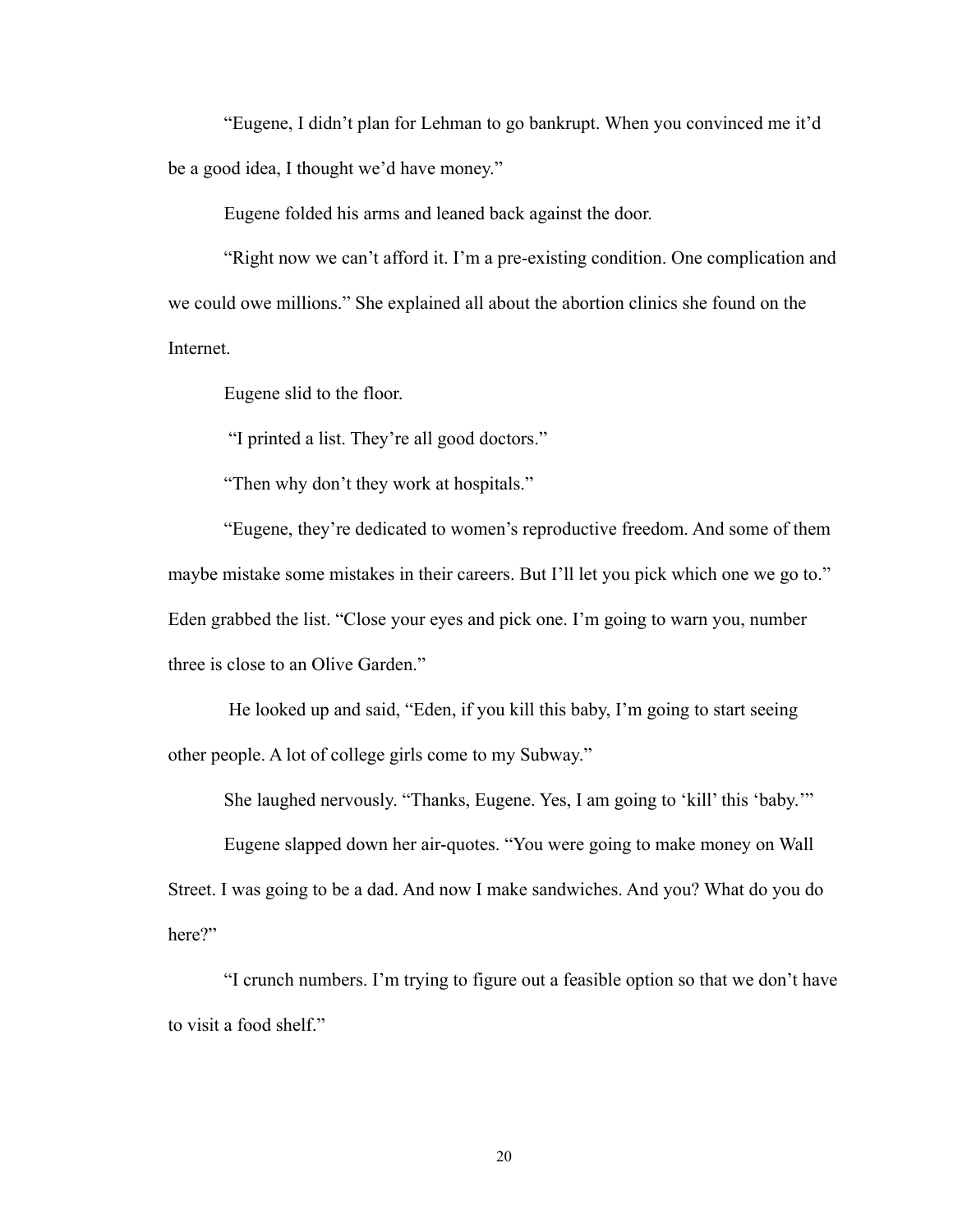"I mean *here* as in *here* on earth. There are thousands of brokers out of work. Sober up, we're not going back to New York anytime soon."

 Eden whispered, "I know you're mad, but we just have to wait for Auntie to pass on and then everything will be fine.The baby will grow up in Bermuda or Paris or New York. Just wait a few more years."

 Eden brought her nightgown over her head and swung her naked hips back and forth. She blindly grabbed for his hands, and caught a piece of his shirt. She moved her hands up toward his collar and pulled him in the direction of the bedroom. He pushed her away.

"No sex then?"

 He stood up and walked past her exposed bottom on the way to the kitchen. From under her dress in the dark, she heard him say, "Why is it my job to be responsible, and your job to be happy?"

 "Fine!" She yelled. She used the wall to guide her toward the bathroom. She locked the door and pouted on the toilet. Eugene made his own dinner, watched the news, and went to bed early. Eden fell asleep on the bathroom floor.

 She awoke to the sound of Eugene taking the hinges off the door. Eden opened her eyes. "Your aunt needs to use the bathroom."

 "Eden, you're so selfish," said Gladys as she stepped over Eden, lifted up her robe, and sat down on the toilet.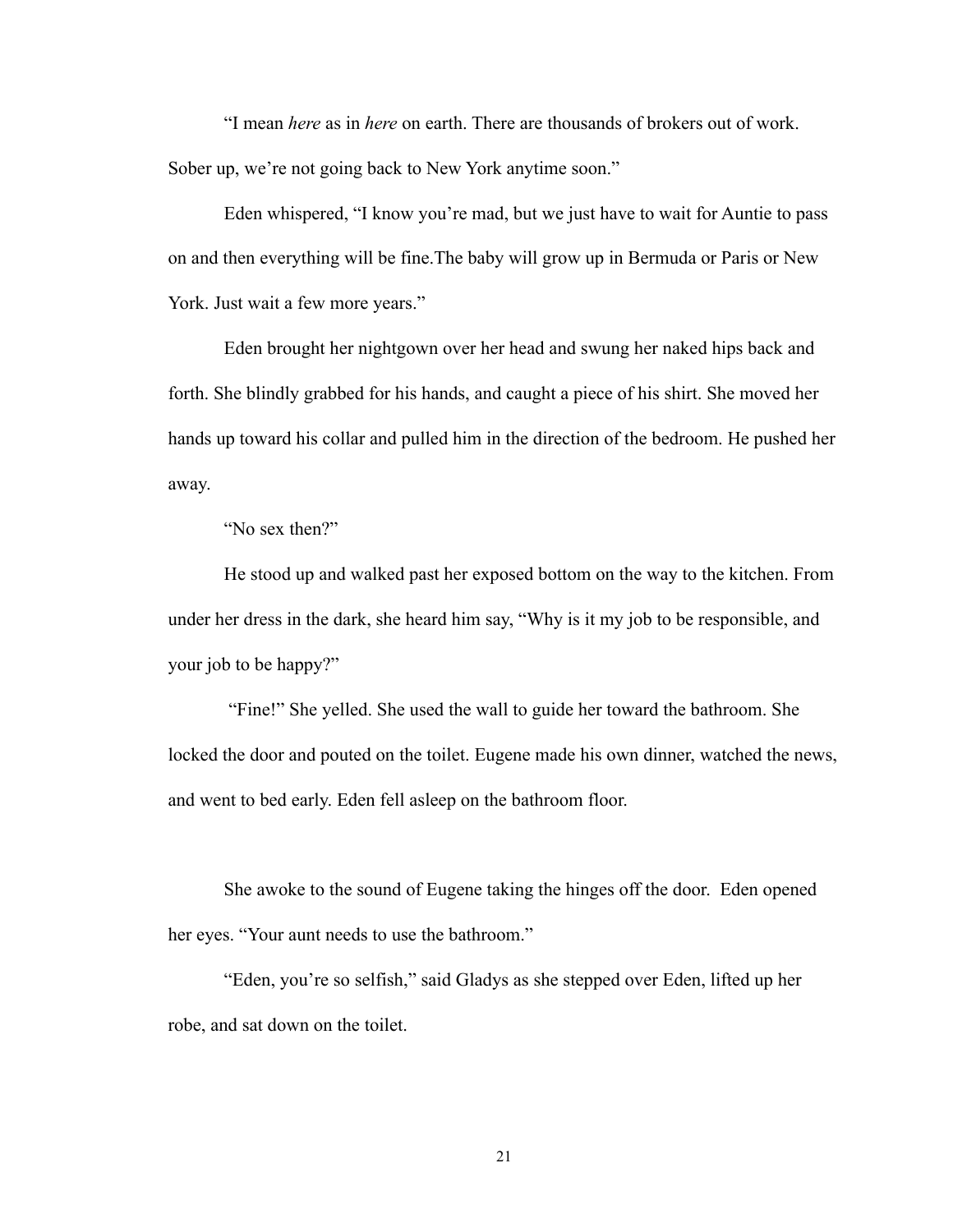Eugene grabbed Eden's hand and yanked her up. "Last night I couldn't sleep." The kitchen table was covered with Post-it notes, notebooks with all sorts of numbers scribbled on them. Eugene read one piece of paper out loud. "Exclamation point Kung women give birth with the earth as primary midwife (a form of [unassisted childbirth](http://en.wikipedia.org/wiki/Unassisted_childbirth)) walking away from the village camp as far as a mile during [labor](http://en.wikipedia.org/wiki/Childbirth) and birthing the child alone, delivering it into a small leaf-lined hole dug into the warm sand."

Eden picked up another piece of paper.

 Eugene said, "That is a list of the vitamins you'll need. They are all available from this website. I've read dozens of stories about women who get in touch with the earth and their bodies and they have children unassisted."

Eden sat down at the table."What about all the complications?"

 "It is so rare. One in twenty, or maybe less. A hospital is a death trap for an infant, all the drugs and viruses just waiting to disrupt their tiny hearts." Eugene opened his computer and pressed play. Eden watched an elephant walk along a river bank in the Serengeti. At the ten second point a web blob slipped out the back of the elephant. Eugene pressed pause. "Did you see that?"

"I saw something."

 "It's a baby!" Eugene pressed play, again. The next thirty minutes of the video, the mother elephant used her trunk to push the baby elephant out of the its mucus filled pouch onto its feet. If the baby didn't learn to walk, it would be picked off by a predator. "Eden, this is so you. You'd teach that baby elephant to walk faster than *this* lousy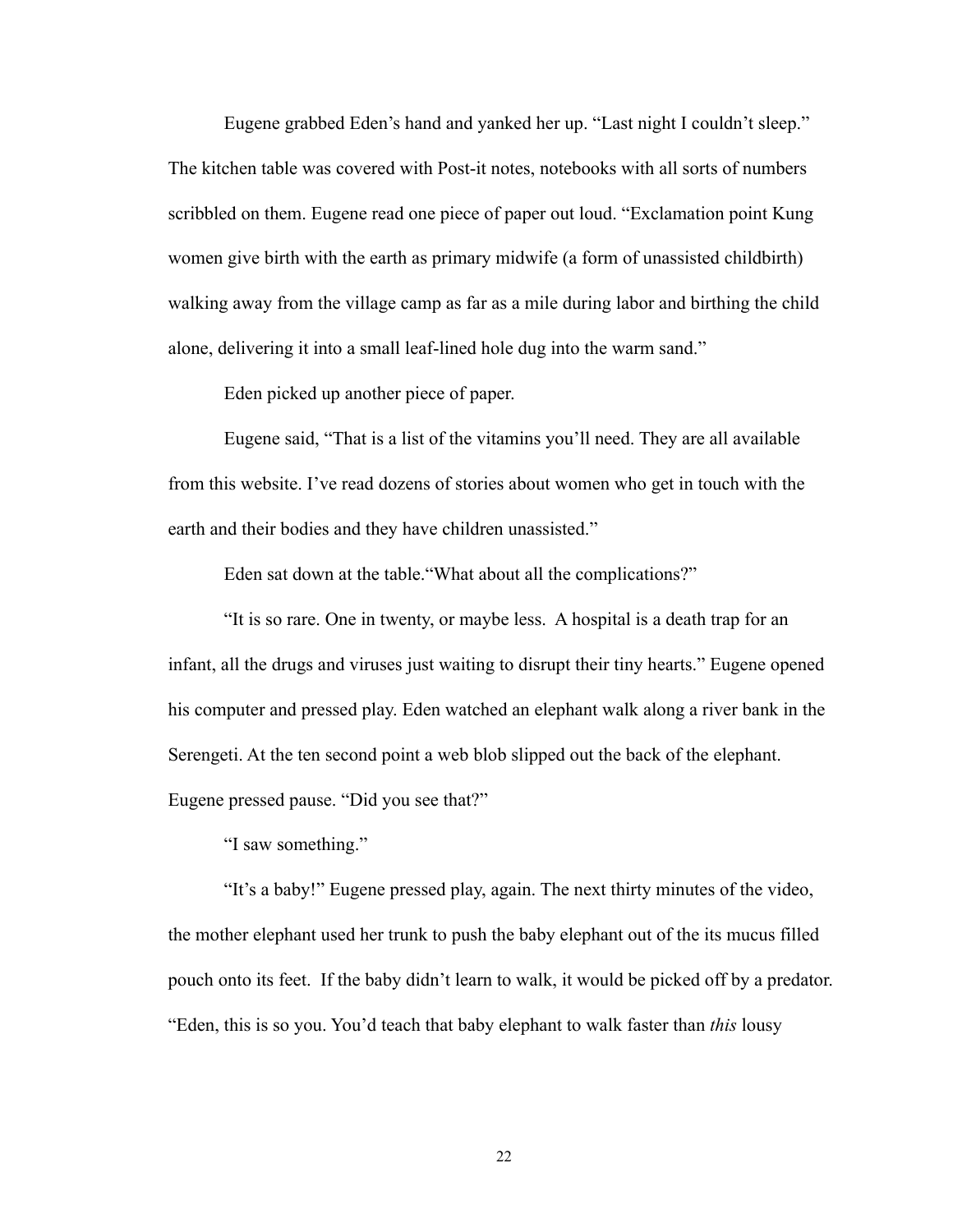elephant. If there is anyone who can birth her own baby, it's you. Watching this last night, I fell in love with you all over again."

Eden squinted her eyes. "I am pretty tough."

"You held your own in that misogynistic office for ten years."

 She began to nod her head. "Why else would I have worked with those people for all those years? Done those horrible things."

"It could all have been for something bigger than you."

Eugene pulled on his oily stained Subway polo and walked towards the door.

From the entryway, Eden heard him say, "The hospital thing is a scam. You don't have a disease."

 Eden crawled into bed. She lay on her back, placed her hands on her growing stomach and repeated the words "you are a slippery fish." When she got up, she showed Aunt Gladys the elephant video. After it was over, Gladys said, "Oh, God. It's going to take longer than that."

 The closer Eden came to her due date, the more violent the city became. By the time she was eight months pregnant, she'd run out of pushpins for her map. She sent Eugene to the store to buy more, but of course he couldn't go at night because the mayor issued the first district-wide curfew in the state's history.

 Eden gave becoming a symbol of womanhood her best shot. She wore homemade jewelry and let her hair grow long. She typed her birth plan on recycled paper. She joined natural birth websites like mybestbirth.com. However, not everything was going as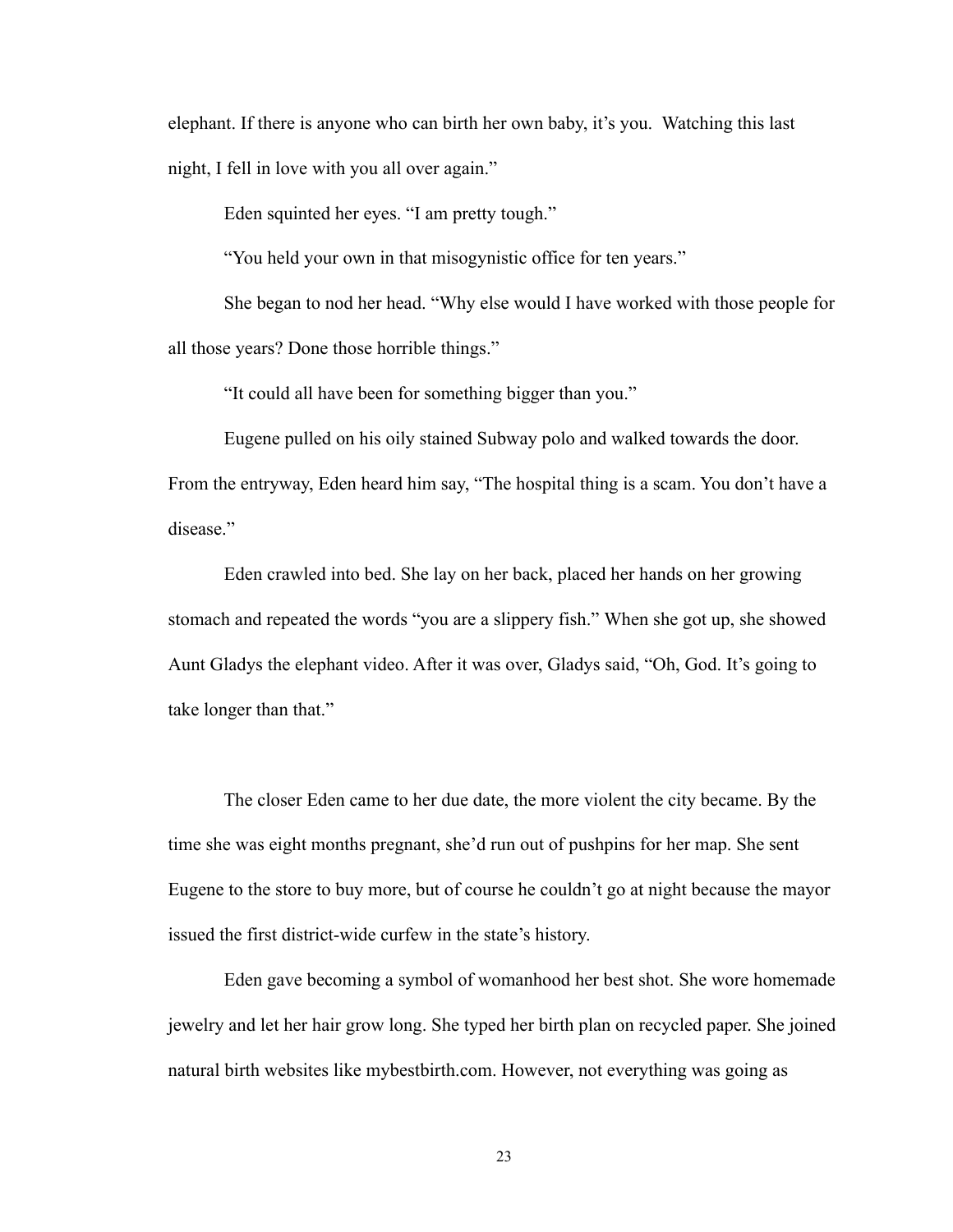planned. She could barely reach her hemorrhoids whenever she tried, she feared falling over. Finally, she developed a method where she lay on her her side and reached behind herself while arching her back. So she could to dab at them with cotton balls soaked with witch hazel cream. The prenatal vitamins Eugene bought the website that also sold handmade bibles tasted like herbal pop rocks. The bottle advertised radiant skin and hair, a prenatal glow. The rash on the left side of her face was

 During the day, she looked for a job. She applied to every bank in New York, a meatpacking plant, and a slaughterhouse. There was a rabbit factory within walking distance of their apartment. Online videos showed the men in the processing plant killing thousands of rabbits a day, pulling their skin off like Eden took off a tight tank top. The men doing the work didn't look like they had a certificate in CPR, let alone a GED. It was probably an administrative nightmare to organize all those bunnies. Eden had managerial experience and a Master's in personal finance from Columbia. She submitted an application. That was over a week ago.

 She spent her afternoons watching TV with Gladys while she waited for the phone to ring. Gladys turned up the volume while Eden spouted new facts about natural childbirth. One website insisted that as long as the members of the birth team never used the word *pain* or any words with *painful* connotations. The mother's brain won't think to feel *pain* during the birth. "You just breath in to the pain. I mean sensations.You do some hypnosis, and then it's into the bathtub. Also, I learned Eze-Birth is a flower essence that helps with pai—I mean sensation management during labor."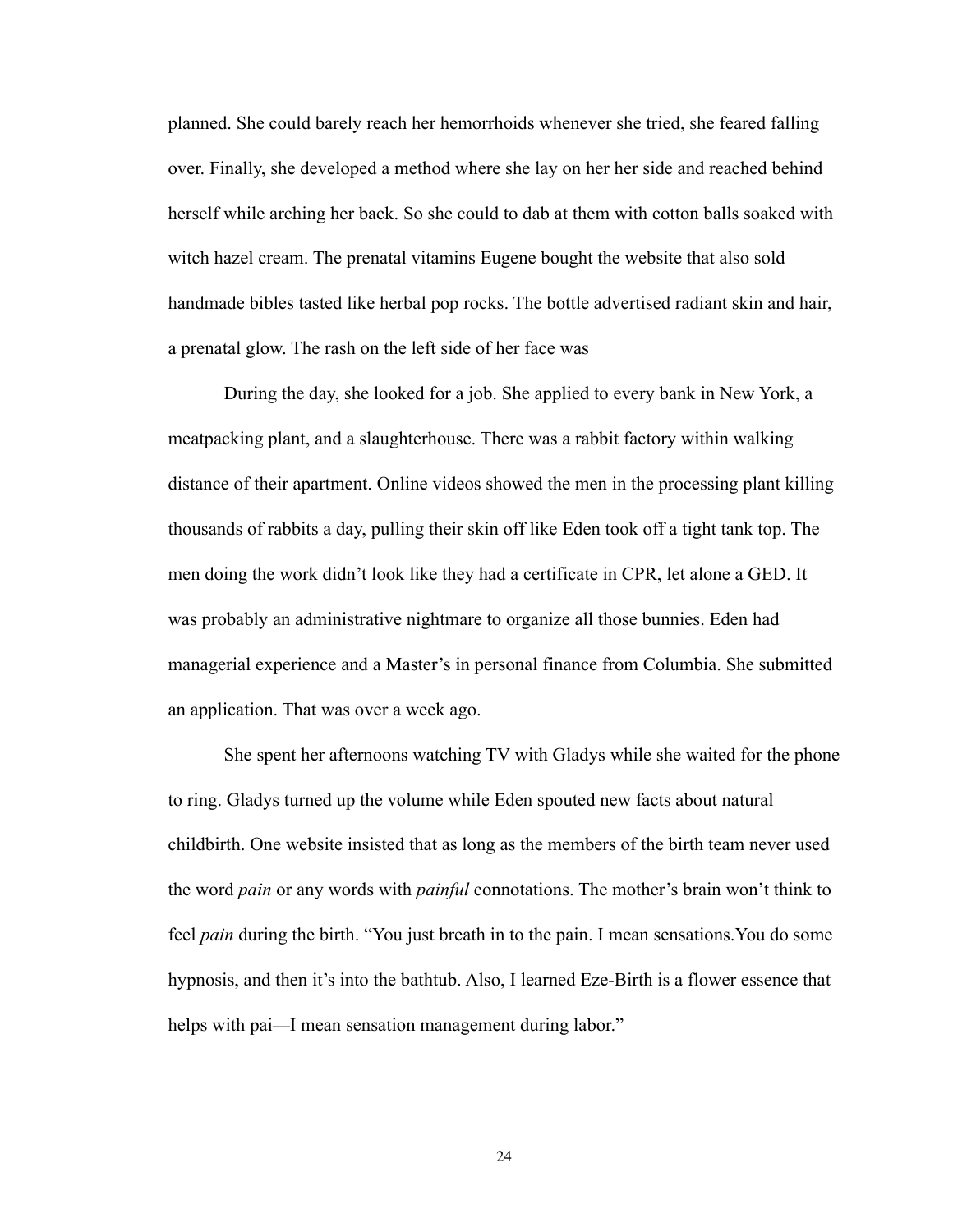During a commercial break, Gladys turned to Eden. She put her arms around her large stomach. "Baby bear, where do you think all of this is going to go? You can't explain it out."

 Eden looked down. Her stomach took up her entire field of vision. "It's going to slide right out like a slippery fish."

 After the elderly couple across the street were murdered, Eugene surprised Eden with a pair of night-vision goggles he found at an Army Surplus store. Two days later, the couple's adult daughter and her fiancé moved into the apartment. Eden made a rare trip outside to offer her condolences. She said, "The crime wave seems to be hitting the retiree population the hardest."

The daughter nodded.

"Is it a nice apartment?" asked Eden.

 The woman picked a large box off the ground. "Yes, the interiors are mid-century modern with a late sixties minimalist twist."

Eden said, "I don't know much about interiors."

The woman smiled. "It would be hard to replicate. That's all."

Eden nodded.

The daughter smiled and then looked at the box she was holding. "This is heavy.

I'll see you around." She looked at Eden's stomach. "You're pregnant, right?"

"Yeah."

"Stay safe. You can't predict what people will do to survive in this economy."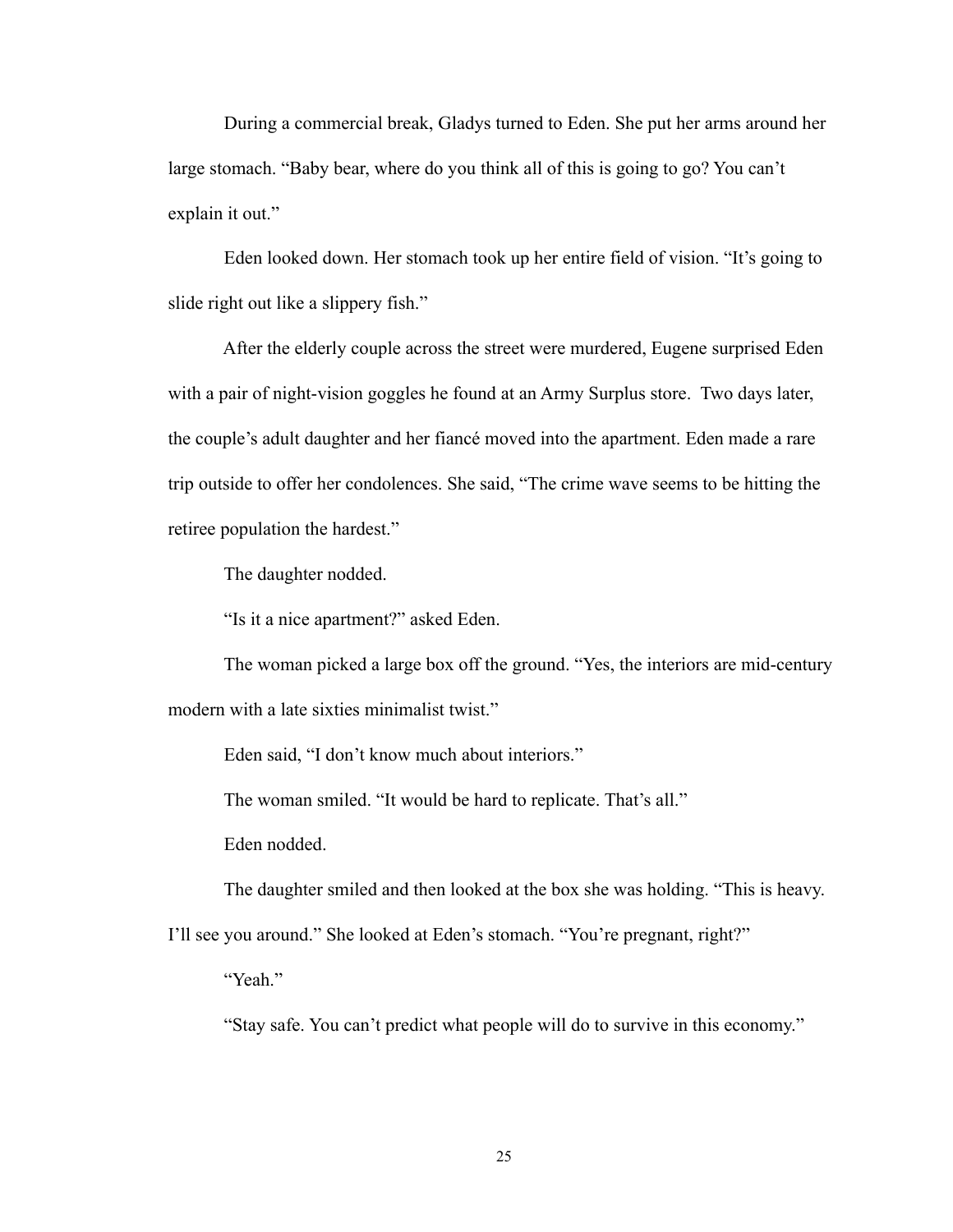"How could I?" Eden went back inside and watched her new neighbor unpack her belongings until well after midnight.

By the time Eden's friends in the city got around to asking if she wanted a baby shower, Eden wasn't able to put her hands around her stomach. Eugene thought it was dumb to take the train into the city for a two hour luncheon. But Eden insisted. She thrifted a spandex body suit that made her feel svelte. She found a dress that fit her. And by the time the day of the luncheon came around, she was genuinely excited. Eugene was so happy to see a comb go through her hair and make-up on her face, he offered to drive her to the train station in between his early-morning bread-making shift and morning breakfast shift.

 The baby shower was at Cipriani. Spending hundreds of dollars on a single meal was why she had to leave the city in shame. Eden got there early. She hid behind a shrub and spied while her friends entered the restaurant. Seven months of unemployment had not changed them one bit. Their business suits were black, spotless, dry cleaned, and pressed. Their hair looked full and professionally done. Eden ran her fingers through her hair to check for snarls. She threw the clump of brittle strands that came out with her fingers onto the sidewalk. She second guessed her choice to wear a full-length floral maxi dress with flip-flops. She panicked when she couldn't remember if she put on her leather flip-flops or the plastic ones from Wal-Mart. Her belly extended so far, there was no way to find out unless she asked the hostess. Eden scrunched her unmanicured toes.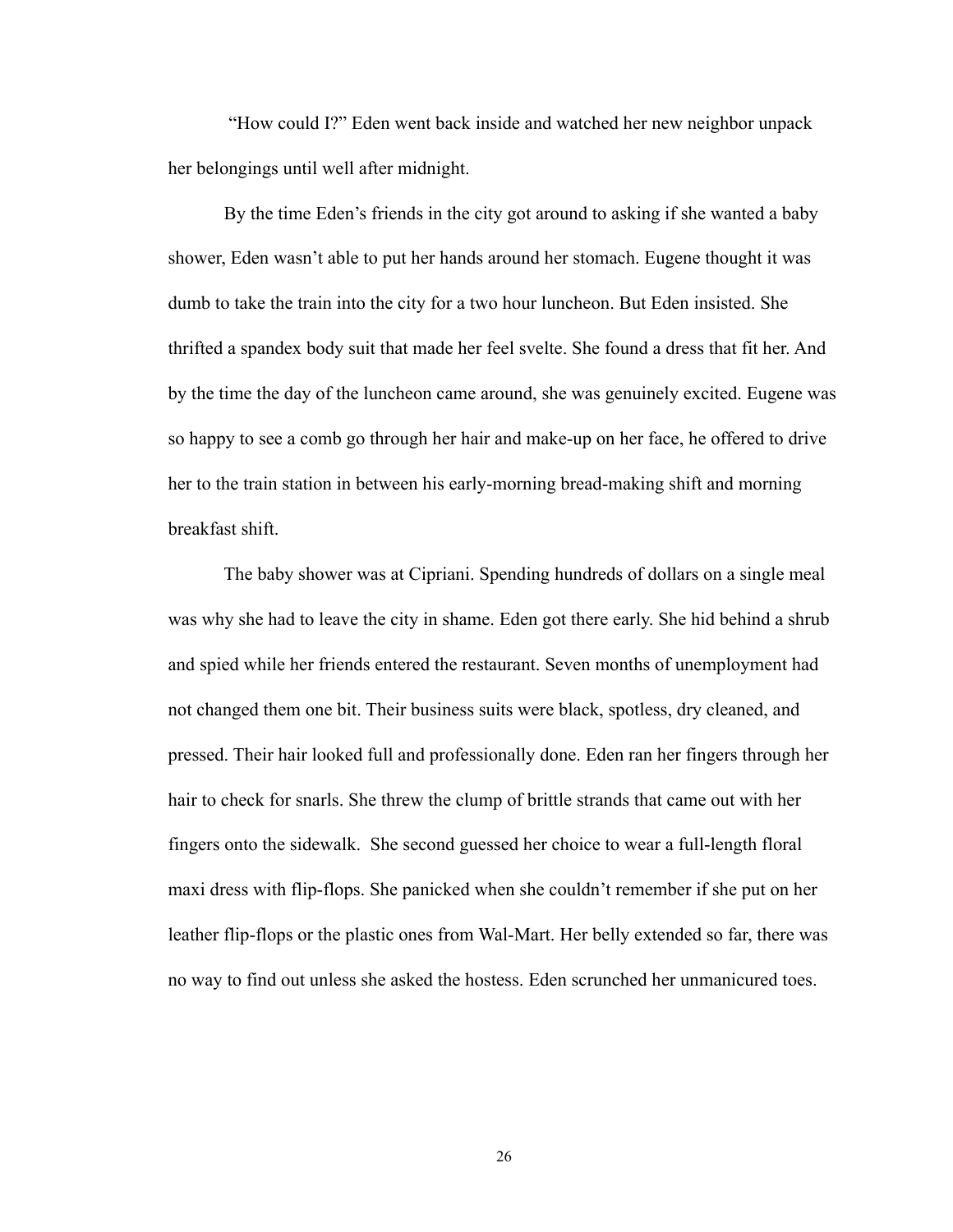April, Megan, Barbara, Courtney, and Genevieve ordered decadent steaks and rum based drinks. Eden ordered a cup of soup and a glass of water. The waitress brought out two baskets of bread and set them on either side of her. The girls spent most of the lunch ignoring Eden's condition while they talked about their husbands' law firms and the different philanthropic events they were planning. April said she was happy Lehman collapsed. She had never slept so well in her life, and it gave her so much extra time to create new outfits with clothes that were not in her regular wardrobe rotation. Megan was thinking about suing the company for emotional distress. Her stomach lining was littered with ulceric craters, a symptom of the guilt she experienced from years of up-selling garbage stock to orphanages and teacher pension funds. By the time anyone asked Eden about the pregnancy, the bread in both baskets was gone. Barbara asked, "If there was a particular date she was thinking about for her cesarean section?" Barbara had delivered all of her children on her own birthday. "They're my little gifts," she said.

 Eden said, "I definitely can understand why someone would want a cesarean, but Eugene and I are planning a natural birth at home."

 The women quietly expressed different version of the words *oh no* under their breath.

 Eden continued. "When a baby is born naturally, tons of love hormones are released which are good for mommy and baby. Unfortunately, you don't get that with a cesarean. And if you deliver vaginally in a hospital, the PEC can cause damage to the baby during labor. A lot of people don't know that an epidural can actually elongate the process." The girls at the table looked as if they had just seen something violent. Finally,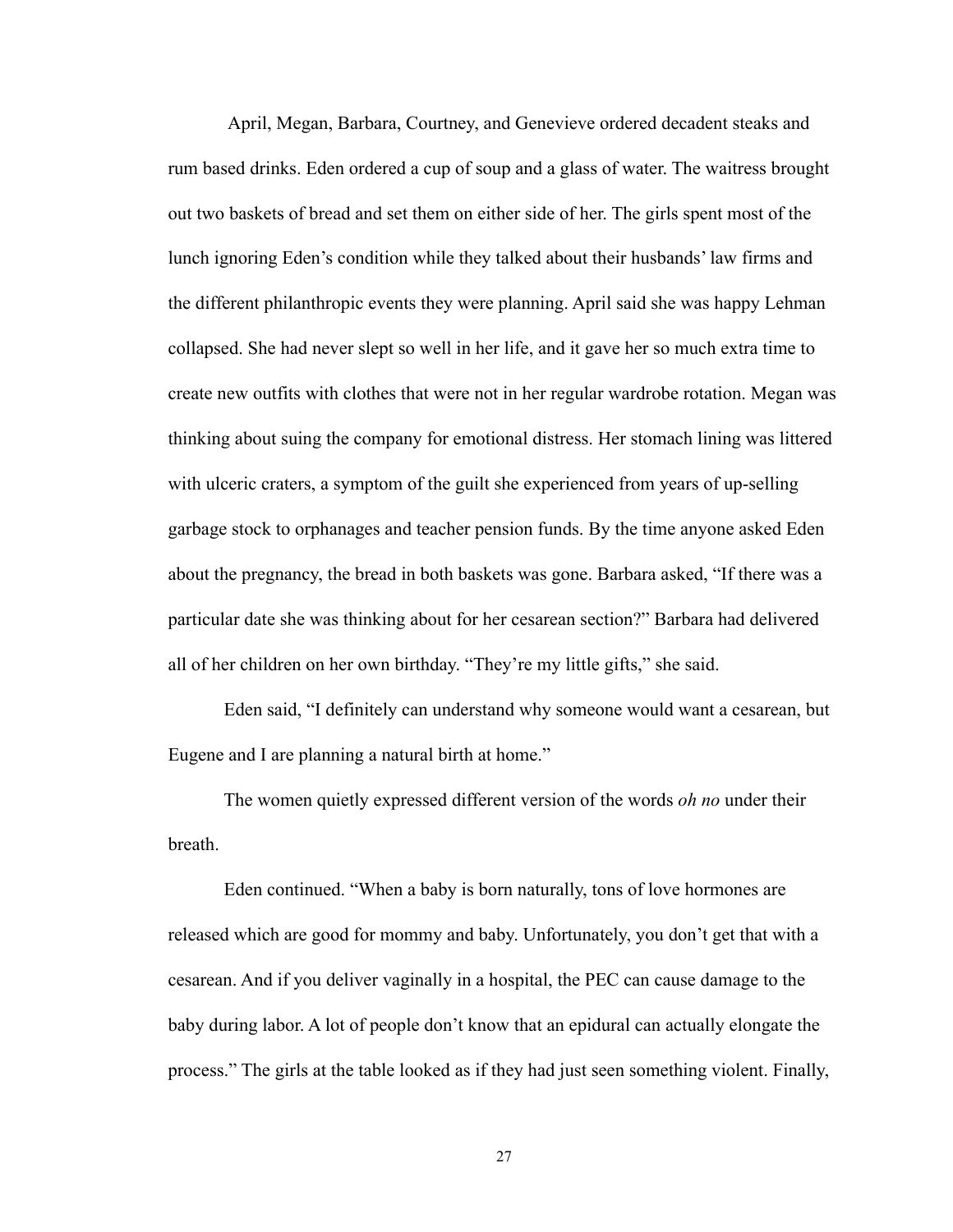April let out a giggle and a moment later the whole group was laughing. "You're pulling our legs?" the girls squealed.

"No, natural birth is best. I saw two documentaries about it," said Eden.

 "Eden, women don't go into labor anymore. It's barbaric. I'll give you the name of my obstetrician. When I had Annie, I almost fell asleep listening to a recording of the New Zealand shoreline. Waves accompanied by the world's best pianists. I didn't realize she was out and ready to eat."

 "You guys are buying into that antiquated idea where you treat pregnancy like a disease."

 Courtney laughed, "No, you are buying into the antiquated idea that women need to suffer for the original sin-thing. You wouldn't argue any other patient in the hospital needs to suffer."

 Eden said, "Courtney, that's just it. Pregnancy isn't a disease.We shouldn't even be in hospitals."

 "My great-grandmother died delivering twins," said Genevieve. "How do you know you're not pregnant with a twenty pound baby?...Or four puppy size ones?"

Eden hesitated. "I never went in for a sonogram, but the law of averages says...."

 "A woman bleeds to death during childbirth every four minutes," said Genevieve.

 Eden scoffed, "Oh, you're being silly. You guys underestimate the power of the female body."

"Who's going to do your episiotomy?" asked Genevieve.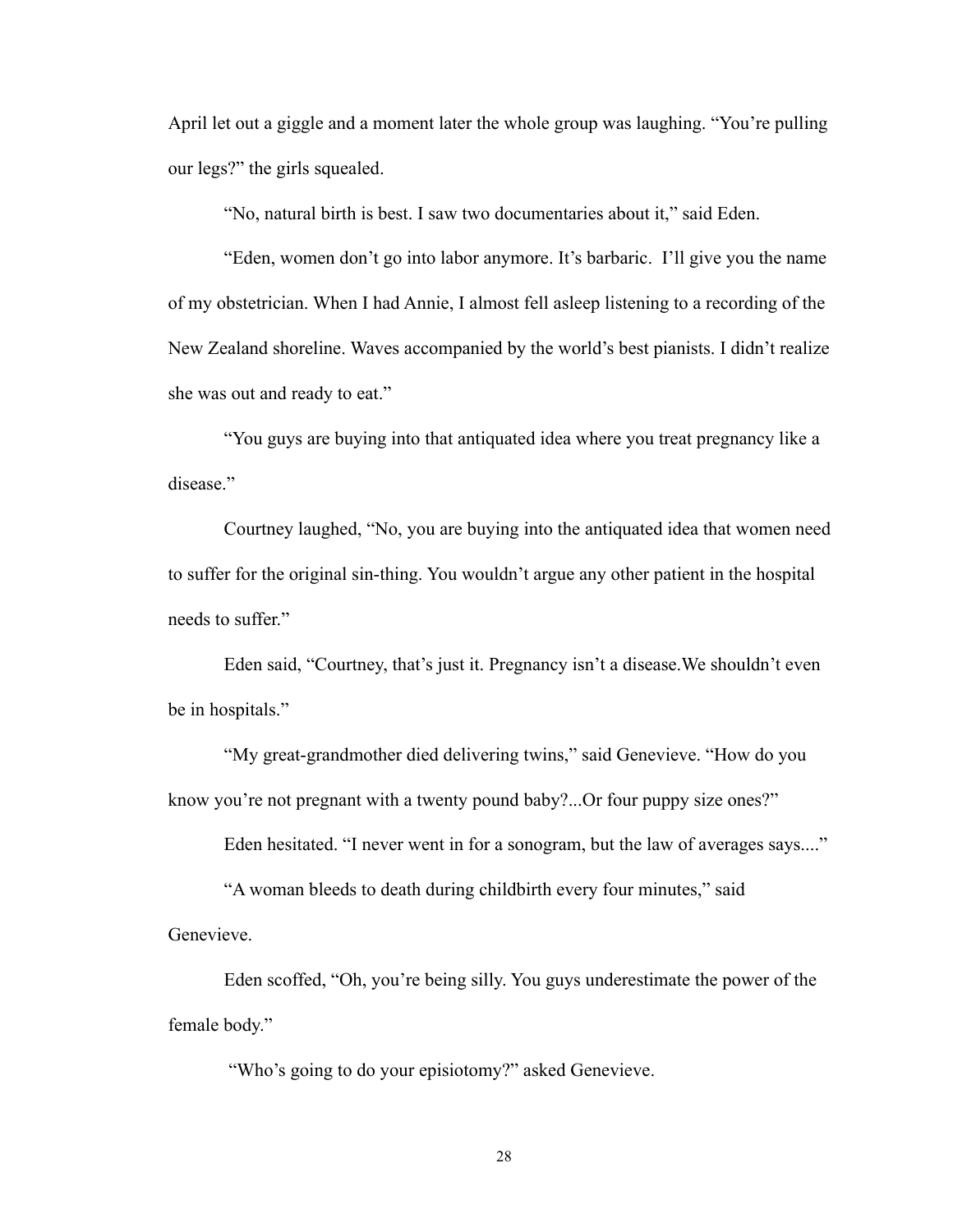Eden shrugged her shoulders. She did not know what that word meant.

 The girls frowned. They systematically began lifting up their blouses to reveal a small pink line across their tight bellies. April said, "That's it. Everything else is left functioning normally. Eden, make it happen...like the old days."

 After the argument, the lunch was essentially done. They talked for a few more minutes about how surprised they were that pastel clutches were trending and then left. She spent the rest of the afternoon waddling up and down Wall Street. She made her way through the Occupy protestors and entered the Twenty-Five Bank Street building, where she used to work. There was nothing about it that reminded her of her old life. It was empty and quiet. On the train ride home Eden met an elderly couple whose adult children had moved them to Trenton from Florida. They enjoyed taking day trips to New York City, but were scared to death to even go to the grocery store. Eden concurred. She told them they were right to be afraid.

 When Eden got home, there was a large box waiting outside her apartment. Inside was a huge wicker basket wrapped in cellophane. It was from the girls. There was a note that said *Best of luck.* Eden tore at the cellophane. She fondled each product, but could not decipher the theme of the basket. The products that floated on translucent pink Easter grass were foreign to her. She called Gladys into the kitchen.

Gladys put her hands to her face and said, "Who sent this?"

"The women from the shower."

 "Well, Eden you are very lucky. You have some very informed friends. They just saved you a bundle of money on your post-birth recovery. You've got about two-hundred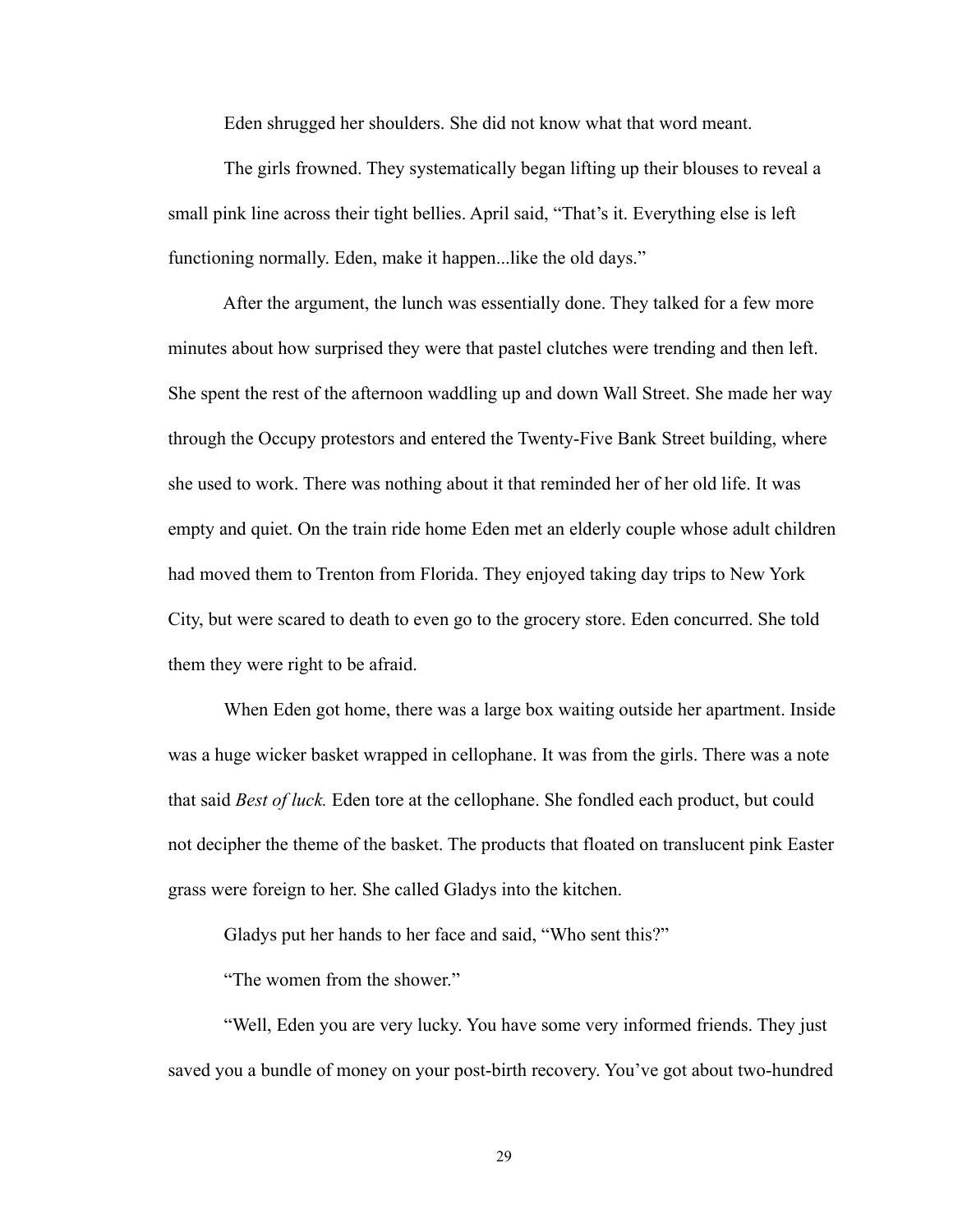maxi pads that should last you for the first two weeks. You can stick those to your disposable underwear. Believe me, nothing sexy for at least three months after the delivery. This spray, plastic donut, and heating pads will do wonders for your hemorrhoids. This epsom salt will be great if your perineum tears, which let's be honest, probably will because you're not having an episiotomy. But that procedure is so oldfashioned. Better to just let it tear and heal naturally. And of course they gave you a blow dryer. You'll want to use this regularly to ward off infection."

"I'm going to go lay down," said Eden.

 "You look green. Are you going to be sick? Here the kit came with a bucket. Take it with you."

Eden took the plastic puke bucket from Gladys. "Thank-you."

 On her back in her bed, she put her hands on her growing belly and repeated the words "you are a slippery fish" over and over until she fell asleep.

 Eden woke in the middle of the night. She didn't know if Eugene was still working the midnight munchies shift or had already left for the bread baking shift. She got herself a glass of water and turned on the computer. She started to type the URL for hippychicksgivebirthnopainnec.com, but stopped. She deleted it. She searched "natural birth complications video." Eden had to put her hands over her eyes and turn down the volume, but she didn't stop. She searched "natural birth death video," "natural birth baby death video," "Natural birth double death mother and child video." No matter what link she clicked on, blood overwhelmed the screen. She had never heard screams that shrill. Not on Wall Street. Not even in the middle of the night in Trenton. It made her light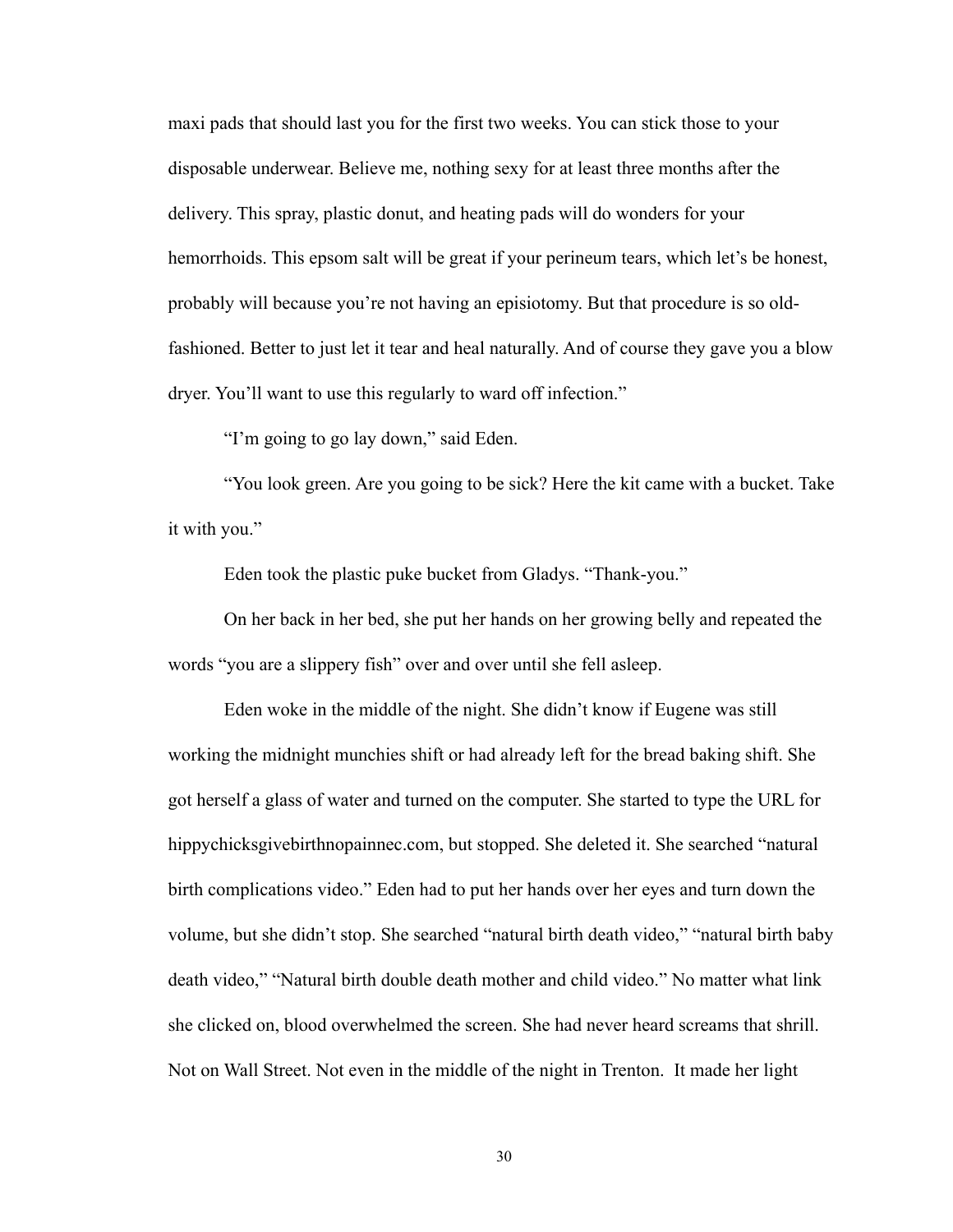headed. She wanted to run away from her body. Go out during the curfew and hope for the worst.

 Eden woke to a dull ache in the middle of her back. She sat up and a wave of pain spread from her thighs to the pit of her stomach. She said, "Eugene?"

 "He's not here," Gladys called form the bathroom. Eden could hear the bathwater running. She focused on the sound and stood up. The pain surged up to the base of her neck. A cloud of nausea overcame her. She lunged at the sink and vomited. The images from the previous night replayed in her head. The walls braced her body while she made her way to the bathroom.

 She swung the door open and stumbled into the florescent room. Gladys covered her breasts. "Eden get out of here."

Eden collapsed beside the tub. "Auntie, I need that cesarean section."

 "Pickle, you don't know what you're saying. In thirty or forty hours, it will all be over. Wasn't it you who told me about the love hormones?"

 "No Auntie. I need you to call your lawyer or accountant or whoever. Get the money together. Take me to the hospital."

"Kangaroo, I haven't driven since the sixties and I'm not going to start today.

Where are your pain-relieving flowers? Why don't you munch on them for a while and see how you feel?"

 Eden leaned over the ledge of the bathtub. She grabbed Gladys'arm. "The money, where is it?"

"Oh Eden, I don't have any money."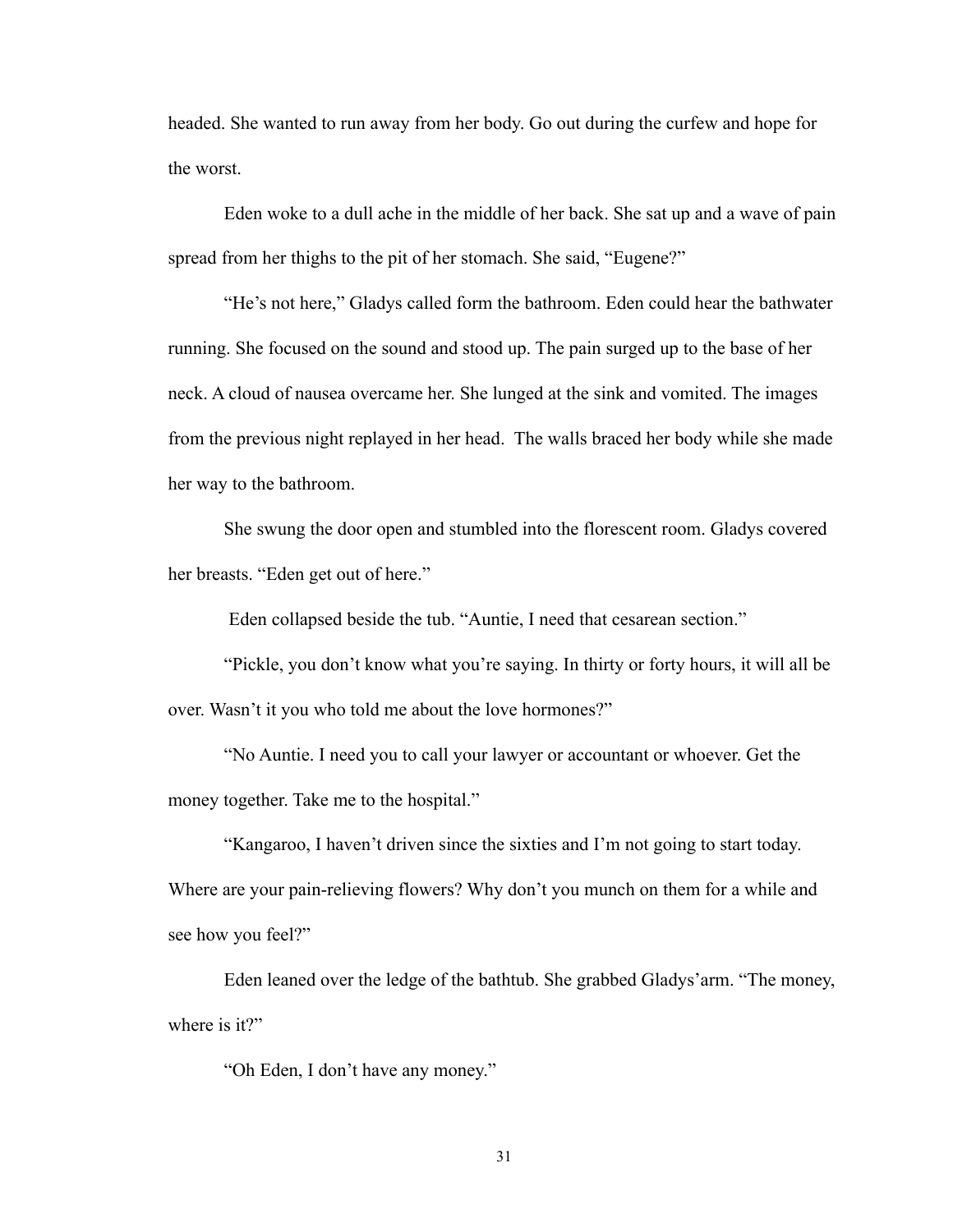Eden sat up on her knees and moved her hands to Gladys' shoulders.

"QVC. I have a storage container with presents for you and the baby."

"But where is the money?"

 "I have a few thousand, but nothing close to the amount you're talking about. Go lay down."

 Eden moved her hands to Gladys' neck. She stood up and pushed down to support herself. Her elbows locked. Her belly dipped into the warm water. Eden watched Gladys' green eyes like bright pebbles at the bottom of a pond. Gladys jerked forward. Eden pushed back. Suddenly, Eden felt a pop in her gut. A sudden loss of pressure as if she was on a plane taking off. Eden stumbled backwards. She looked down. Her feet were sopping wet. She looked into the tub. Her aunt's nipples poked through the meniscus of the water like two lonely lilly pads.

 In the kitchen, Eden clawed out the pushpins on the map, frantically looking for a hospital in walking distance. St. Francis was only four blocks away. Two, if she cut through the park. Eden held the sides of her gut and limped out of the apartment.

 She made it halfway through the park when she had to lie down. She dug into her pocket and pulled out her cellphone. Eugene's phone rang four times before he picked up. "I need an ambulance! I'm a block from the hospital." Eden choked on her tears. "Eugene, I'm going to die."

 "Honey bear, you're not going anywhere. I'm coming to get you right now. Just sit tight."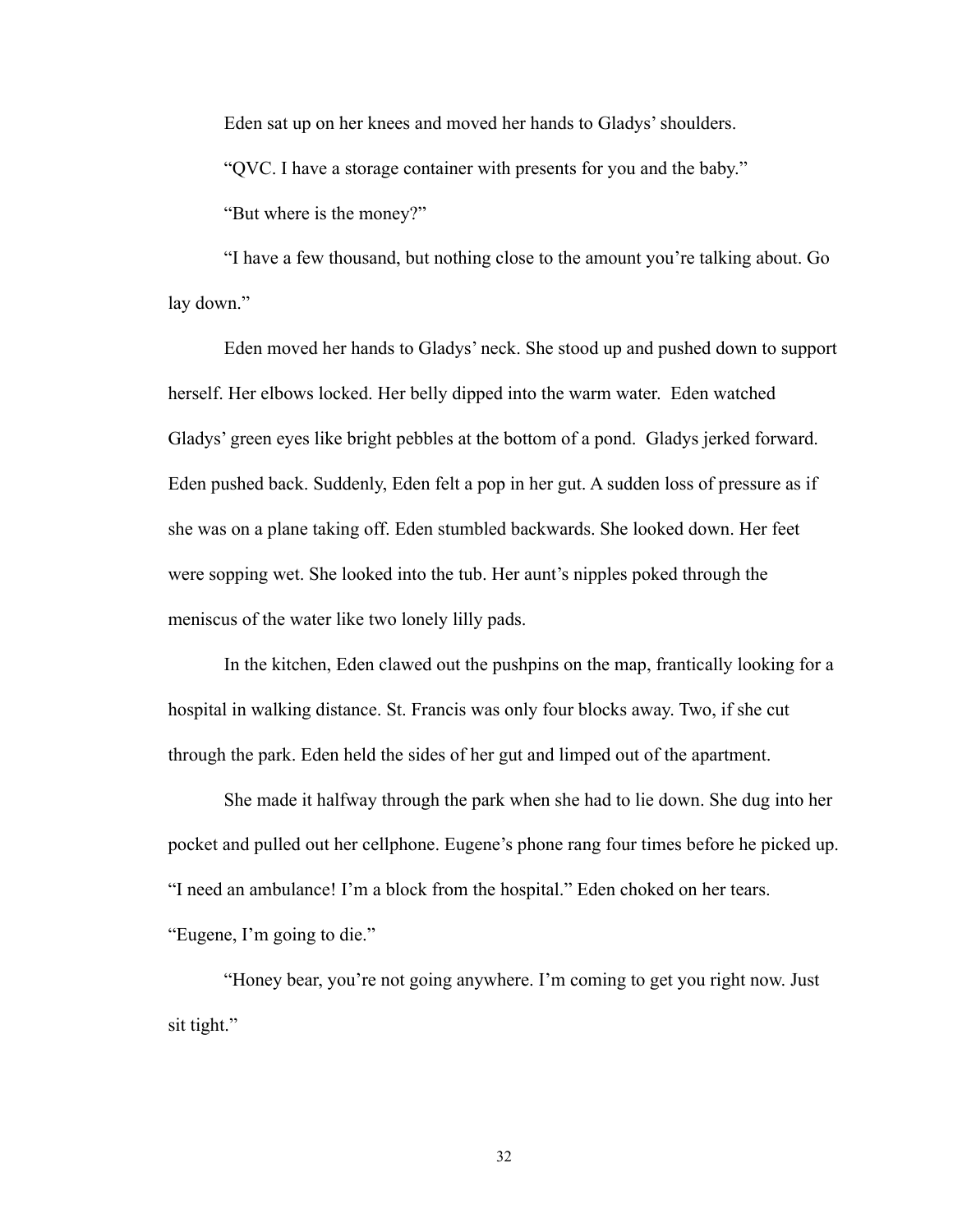"No, Eugene, I need an ambulance! Now!" "Eden, where are you?" Eden sobbed, "I'm in the park."

"The park where that little boy was murdered?"

"What? How many parks by our house are there?"

"Ok. I'm on my way. Just breathe."

 Eden tore her *Don't Call an Ambulance* bracelet from her wrist and threw it in the grass. It hurt less if she held her breath for longer and longer intervals. Exhaling seemed to cause sharp pains to swell around her hips. She felt like her legs were being torn from her body. Even though her hands were shaking, she managed to bring up the elephant video on her phone. She held it above her head and watched the baby elephant slip out of it's mother like nothing. Like an accident. You are a very slippery fish.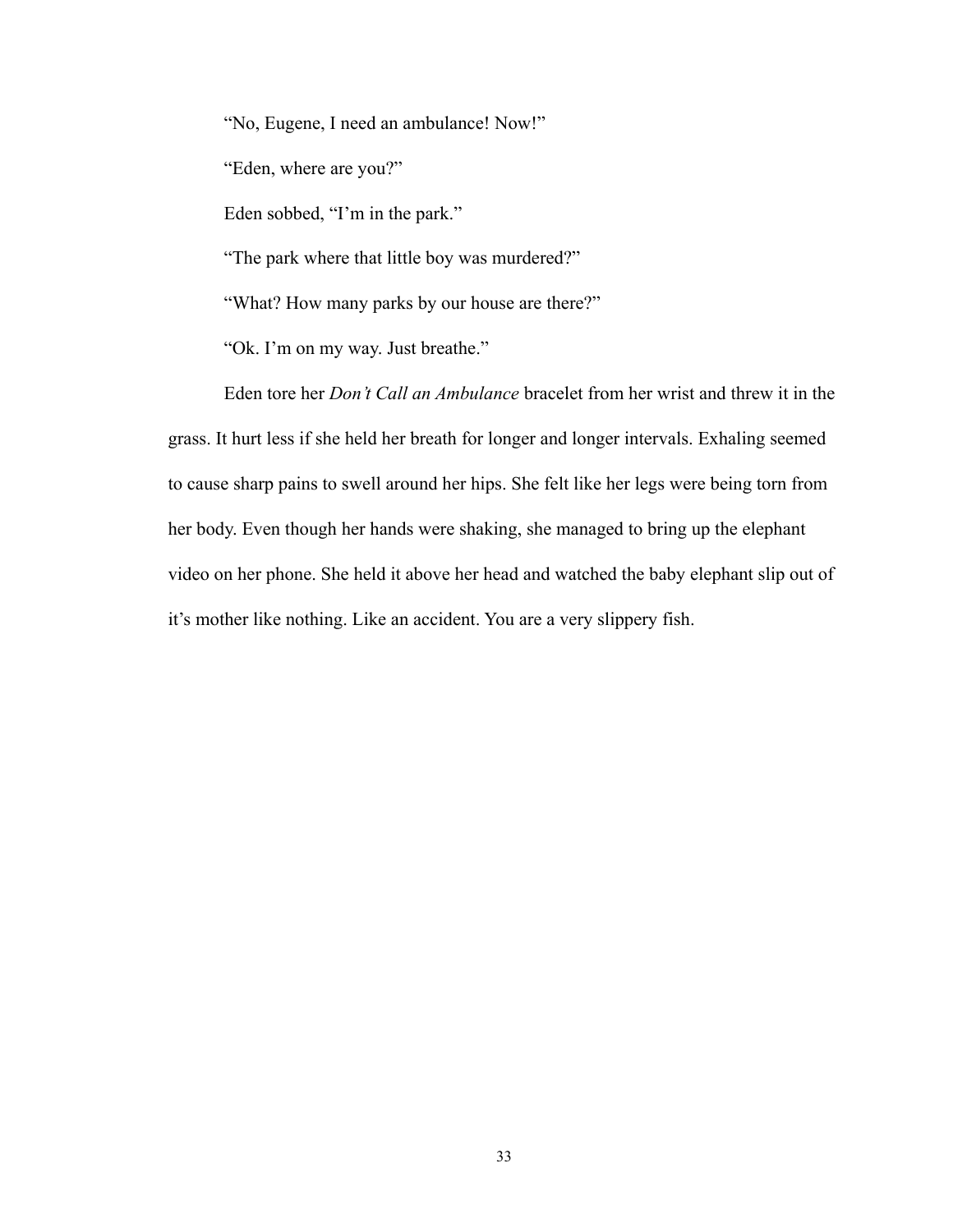## TINY ANIMALS MADE TO DO UNNATURAL THINGS

The baby can't keep her formula down. I'm so used to being covered in vomit, I don't bother dressing either of us anymore. Eight times a day, I sit naked on top of a packed suitcase in the middle of my living room, bottle-feeding my four month old. You'd think because she's an animal she'd have some instincts about food, but she fights to cough up everything I put in her mouth. She lost a pound last month.

The pediatrician said it's just bad reflux and she will be fine if I give her less food more often. He helped me build the schedule I've been following since I brought her home. When I got pregnant at thirty-one, I thought I had waited too long to have a baby. I'd been so good at multitasking at the bank that I told my obstetrician I expected to be bored caring for a single baby. After twenty hours of labor, I knew I was wrong. They had to suck her out with a vacuum. I told my husband, Russ, I couldn't hold her because I was having visions of the baby rolling away out of my arms, down the bed, and onto the floor. The nurse told me that everything I was experiencing was normal. She later retracted that statement when she diagnosed me with primary lactation failure.

I phone and email my pediatrician regularly with questions about the simplest things. He suggests I take a note from his younger patients: sixteen-year-olds so misinformed about the consequences of the world they forget to burp their babies or check the nutrition label for incomplete proteins. Their babies always survive, he reminds me. Their babies will play on the football team with my baby.

 The landline rings. I'm taken aback by how excited I am to have a distraction from my own child. I set the baby in her carseat and tighten her harness. On the floor is an old tee shirt I've been using as a burp cloth. I pull it over my head and go into the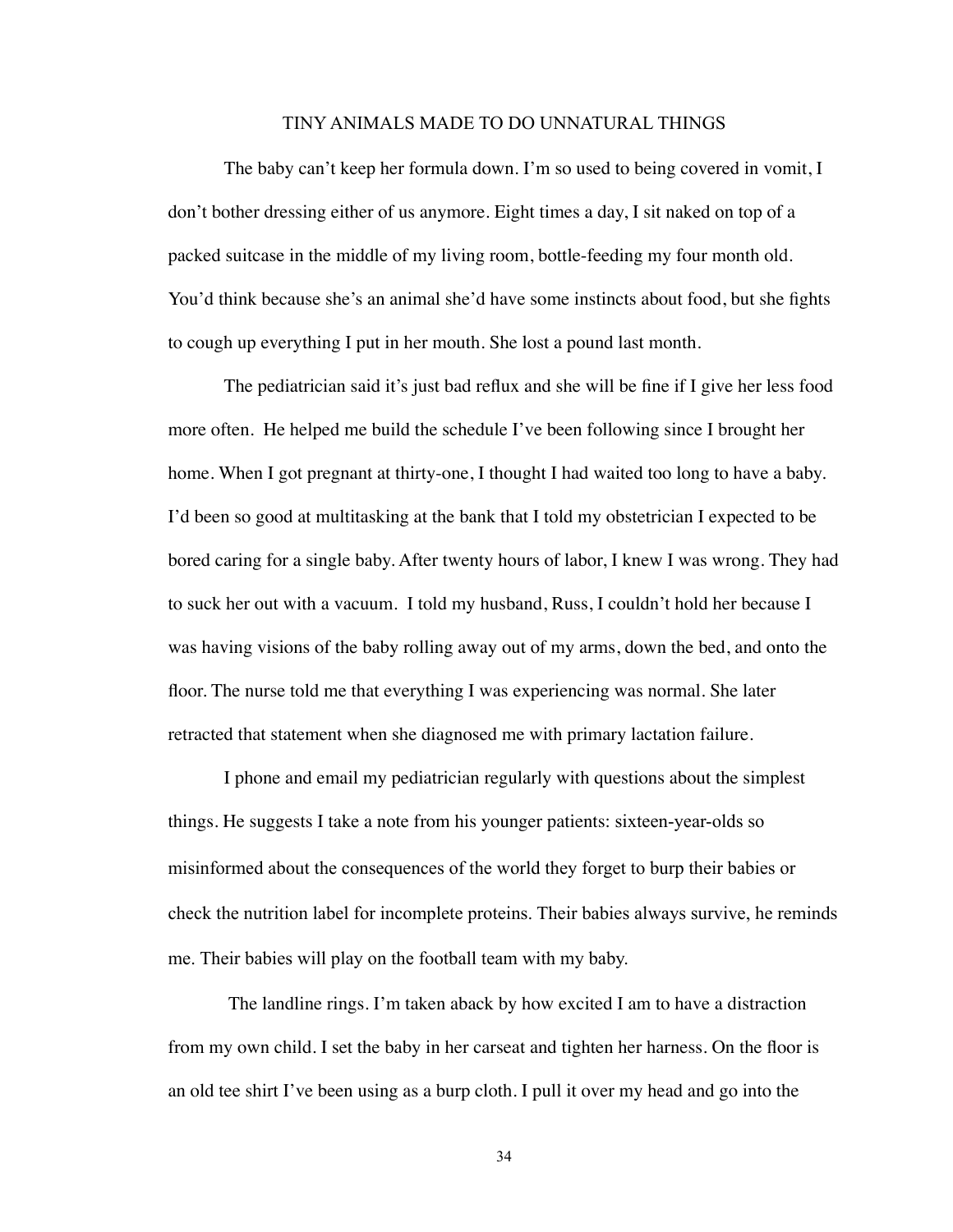kitchen. Across the street, my mother is watching me through a kitchen window identical to my own. She waves. I watch her reach for her phone while I reach for mine. The voice on the line says, "Hello, may I speak to Mrs. Ruth Moliter."

"Speaking."

My cellphone on the kitchen table begins to buzz and I stretch the chord across the room to reach for it. "This is Amy Williams from KARE 11 news. I'm wondering if you'd like to comment on the activity at the Miller Farm?"

"Are they digging it up again?"

"No Miss, I'm calling about the fire. I know that location is very important to your family. We'd like to have a statement from you for this morning's broadcast."

Reaching for my cell phone, I see the texts from my friend Carla, who is also a stay-at-home mom: *They're covering the fire live. No Ellen. No PriceRight. :(*

"I can't talk right now," I say and hang up the phone. It rings again. I run into the bedroom and dig in the laundry bin for one of Russ' robes. I pull it on and grab the handle to the carseat. My mother is waiting for me in the middle of the street. We don't say anything while we watch the plumes of smoke rise up from the horizon and listen to the din of our cellphones ringing and buzzing. She says, "Do you think it has to do with Jonah?"

I say, "No."

My mother brings her hands to her face and says, "But it will destroy the evidence."

My mother had Jonah when she was thirty-five. I was a surprise at forty-one. She is in her seventies, but next to me, she seems younger. It's early and she looks glamorous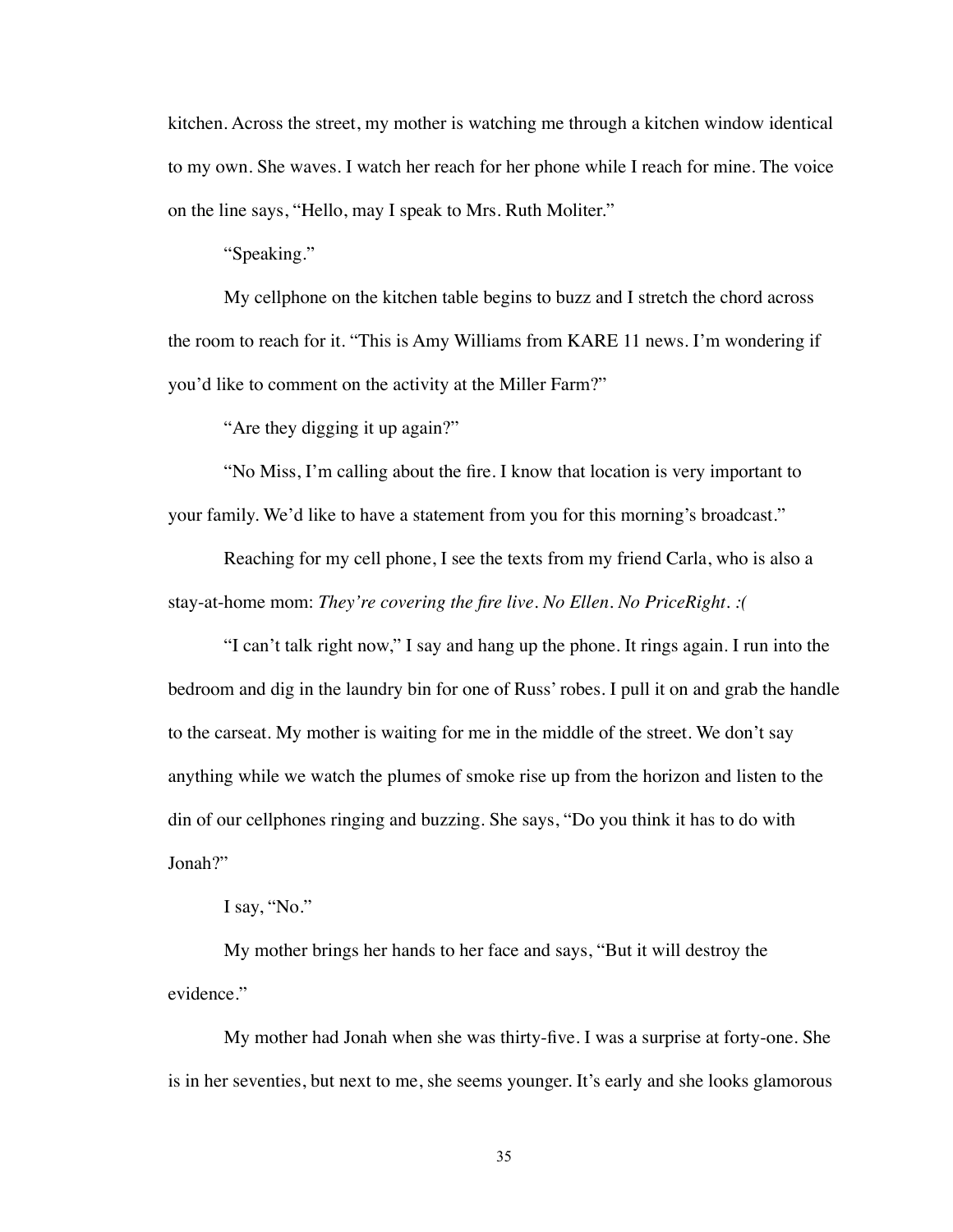in her cream Liz Claiborne suit, pink lipstick and dark blue eye shadow. The highlights in her ash blonde hair look fresh. I glance down. The dingy robe I'm wearing is covered in coffee stains. Suddenly, I'm very aware of my neighbors watching us from their second story windows. I'm embarrassed. "There is no evidence," I say.

"Not anymore." She answers her phone and says, "Don't talk to me. Put out this fire!"

The sound of our cellphones are drowned out by the drone of three helicopters. They fly so low that I can name the news personalities sitting in the passenger seat of each bird. The thrust of their rotors picks up our hair. We are silent as they pass over us. The noise draws the neighbors out into their front yards. The women stand in the middle of their driveways, bouncing their babies. The neighbors, the newscasters, the rubberneckers—this town can't get enough of our misfortune.

I hand my mother the baby. She asks me where I'm going, but I don't answer. I follow the noise of the helicopters. Behind me, I can hear my mother address the crowd. "Thanks for your concern, but we'll just have to wait and see..."

I'm out of shape. The last three months of my pregnancy my obstetrician put me on bed-rest. She told me even walking upstairs might cause me to become unpregnant. I pump my arms to move my legs faster, but I'm stiff and I want to give up. The street ends. I run down a grassy ditch. Momentum propels me into the cornfield. The crisp leaves cut against my thighs. I tuck my chin and follow the noise of the sirens and choppers. I come out of the field and hike up a steep incline to the side of the road. This is where I last saw my big brother, Jonah. Across the road is the gravel lane that leads to the Miller's farm. That driveway is where they found Jonah's last footprint.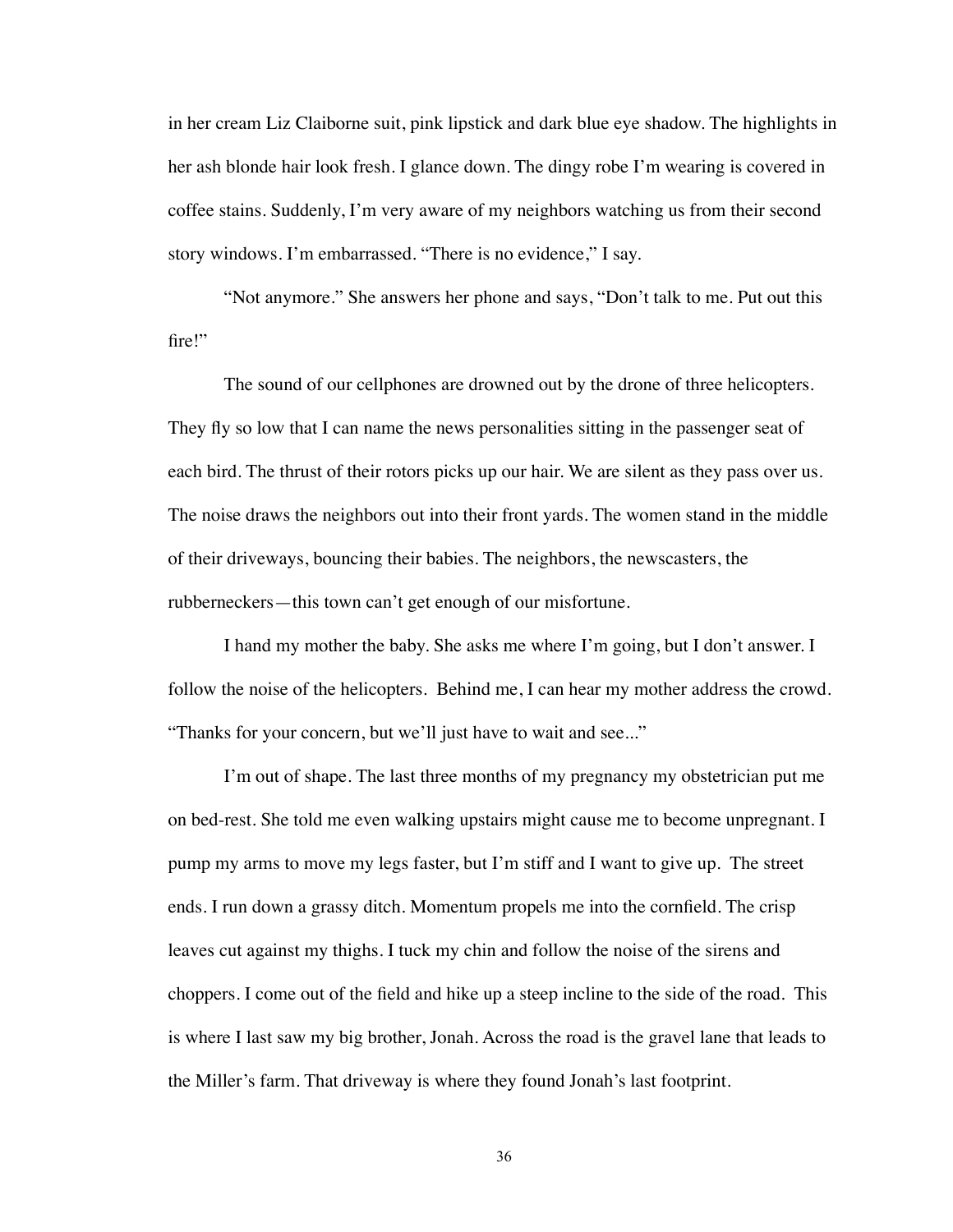I don't cross the street. Police cars, a fire truck, and an array of news vehicles are parked in the front yard. The main house is on fire. It's so strange to look into those windows and see light. Over the years, I've only ever saw dark squares the shape of window frames.

The firemen wave at me. They give me the thumbs up sign. They know who I am and are happy to be a part of another chapter in Jonah's long story. I press my palms together and say a prayer that they lose this fight and that the house burns to nothing. A pile of ashes that I can put in a jar and dump in the water.

I see Agent Martin. "Randy" as he insists my family call him. He is being interviewed by reporters from three different stations. He must have gotten up early to already be here from St. Paul. He's the FBI agent in charge of my brother's case. You can't tell by looking at him that he's from here. He looks like an actor dressed as a police officer. His hair is slick. His jaw is sharp. He wears dark glasses and a bullet proof vest. He really believes danger still lurks here.

 In 2000, eleven years after Jonah disappeared, he requested the case be reopened. He got a warrant to search the Miller house and found pictures of children taken at a nearby playground on John Miller's computer. Mr. Miller said he was testing out a new camera. Randy harassed John until he agreed to undergo a lie detector test. The results came back inconclusive, which was a guilty verdict for the town, but not the courts. Randy flew in the best criminal hypnotist in the country. John didn't want to go through with it, but the community made it so. Church leaders refused him communion and his boss threatened to suspend him until he complied. The hypnotist released a statement saying John had been a victim of molestation as a teenager. He said that John was too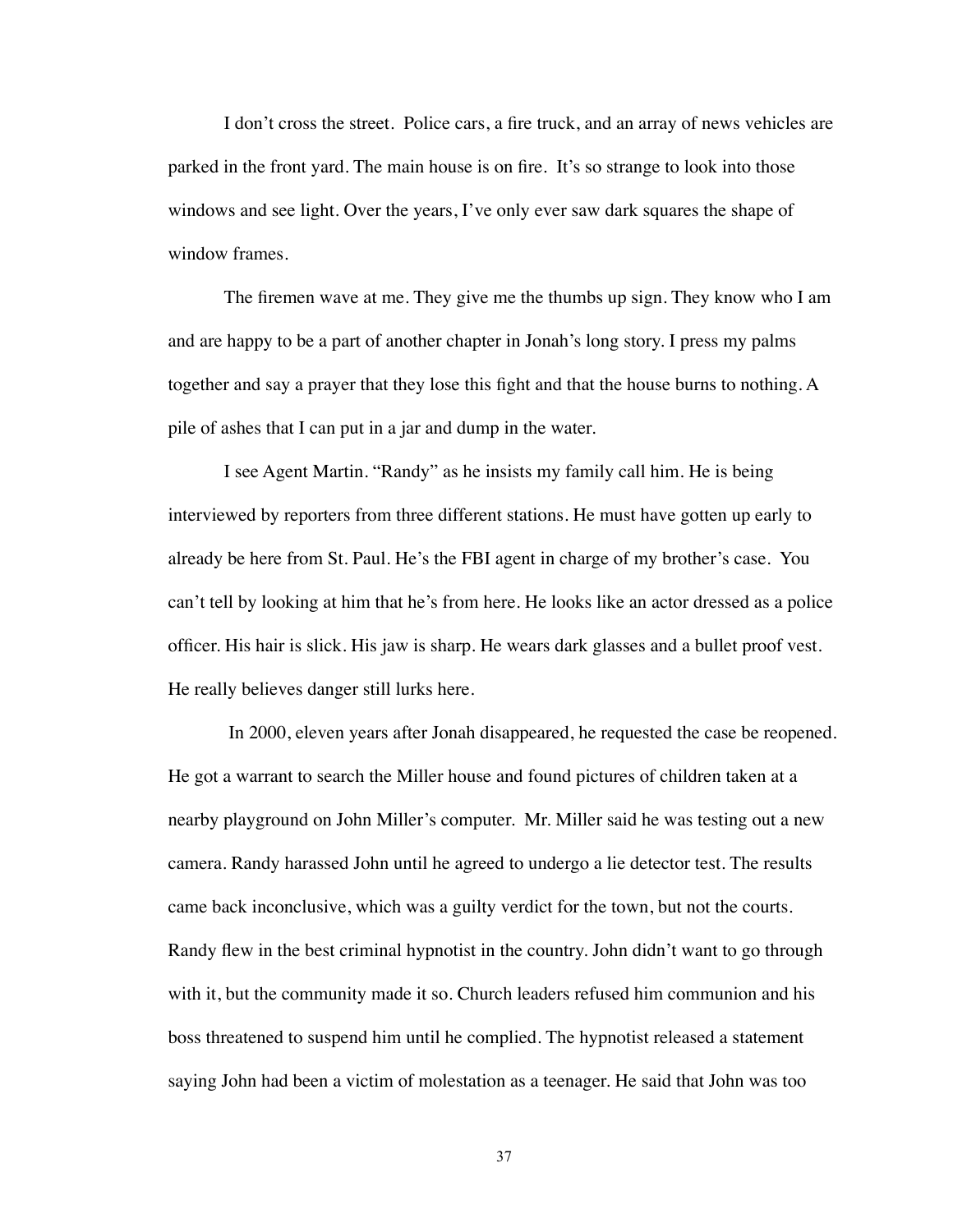unstable mentally to undergo additional testing and flew back to Boston. John lost his job anyway. He spent a year in a mental institution. While he was gone, Randy got permission to excavate the entire property. He dug six feet down and didn't find a shoe lace, a bone shard, or a strand of hair. The grass never fully recovered.

Randy turns his head toward me. Because of his dark shades, I cannot tell if he sees me. The newscasters put down their microphones. He shakes a few hands and then trots across the yard in my direction. He stops in the middle of the road to watch two dump trucks and a flatbed with a Bobcat turn into the gravel driveway. He puts his hands up like he is directing them onto the property. The driver's of the vehicles are not looking at him. After they've passed, he crosses the street and extends his hand. "Lucky for me, I spent last night at mom's."

"Must be some kinda coincidence," I say.

"Ruth, don't worry. This isn't a set back. It's an opportunity."

I nod.

Randy wipes sweat from his brow. "Every burnt piece of this house is going into evidence. Now that it's a crime scene again, we can dig in all the areas we missed in 2000."

"But it's on fire."

"No Ruth, this is good. DNA evidence is complicated. You'll see. We'll find stuff."

"Was John inside?"

"No, the lucky son-of-a-bitch isn't home. I'm sure he's hiding because he knows he'll have to deal with me. Soon as the office folk give me the go ahead, I'm going to dig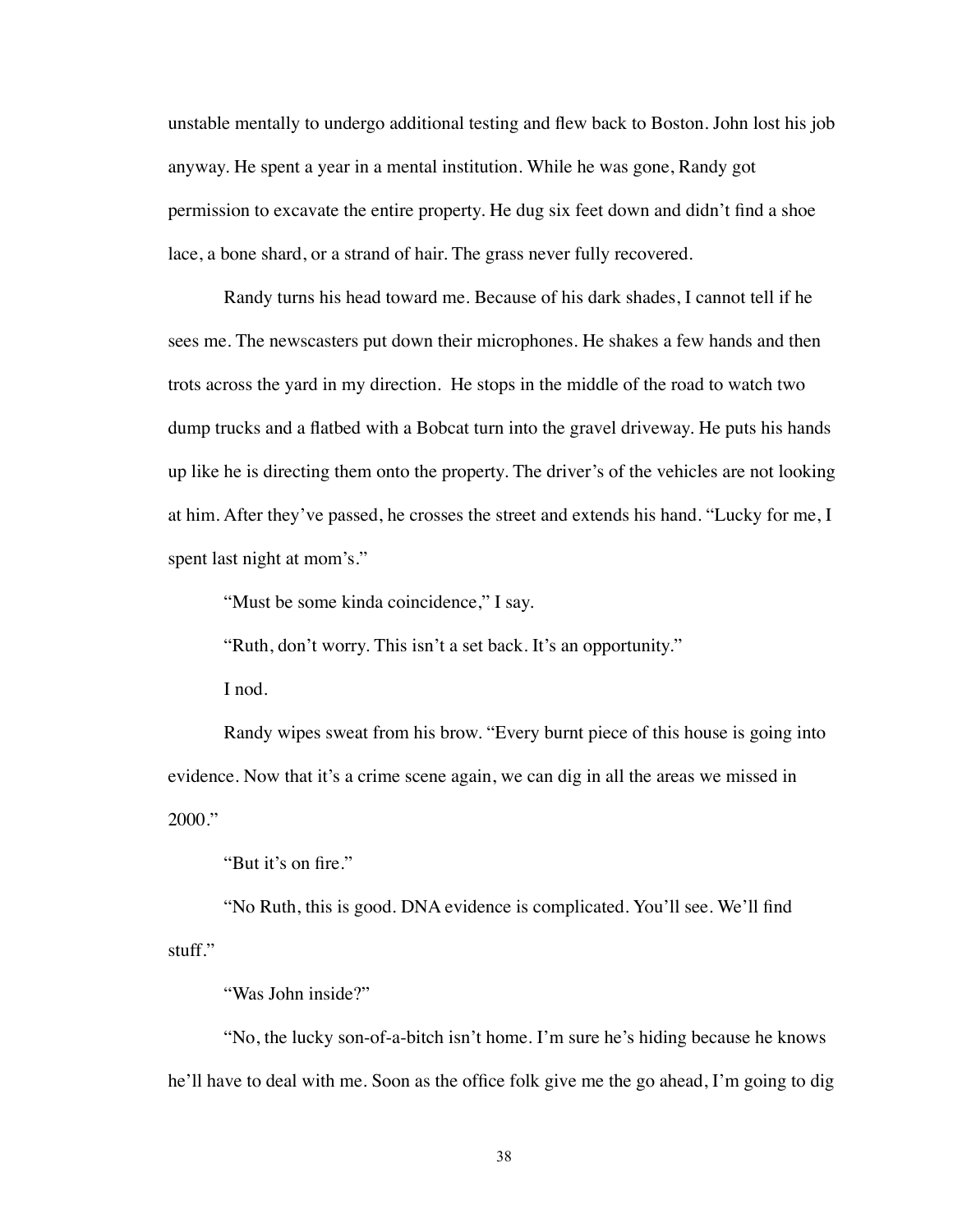behind the silo. I'm going to get some dogs out here and maybe dig in the field. All I've got to prove is that John set this fire and we'll be one step closer to locking him up." Randy flexes his muscles. His biceps press against the sleeves of his blue shirt.

"My mother will be very excited."

"Yeah, why don't you go get some rest and take a shower."

I brush my hand against my neck and realize that I am encrusted with infant vomit. "Looks like I need it."

"I'm right, Ruth. There never was a car. He was taken from this spot and walked into that house. What's that saying, 'the simplest answer is usually the right one'?" He turns and walks away. I can hear him mumbling to himself. "Everyone wants to believe the world is so complicated..."

When Randy reopened the case, he cited me as the main reason the first investigation went awry. I was an unreliable eyewitness. Hundreds of man hours spent looking for a car that didn't exist in places that Jonah couldn't possibly have been. It used to offend me. But now I get it. I was six. I *was* unreliable.

My cellphone buzzes. My mother says I should hurry home. I ask her why and she says that the baby is crying. I look at the time. It's nine in the morning and the feeding schedule is already a mess. I take the long way home.

 I let myself into my mother's house. The baby is asleep on the living room floor. I tiptoe into the kitchen. The teapot is boiling. I turn off the stove right as it begins to squeal. I don't want anything to wake her. My mother says, "Ruth, go ahead and cut some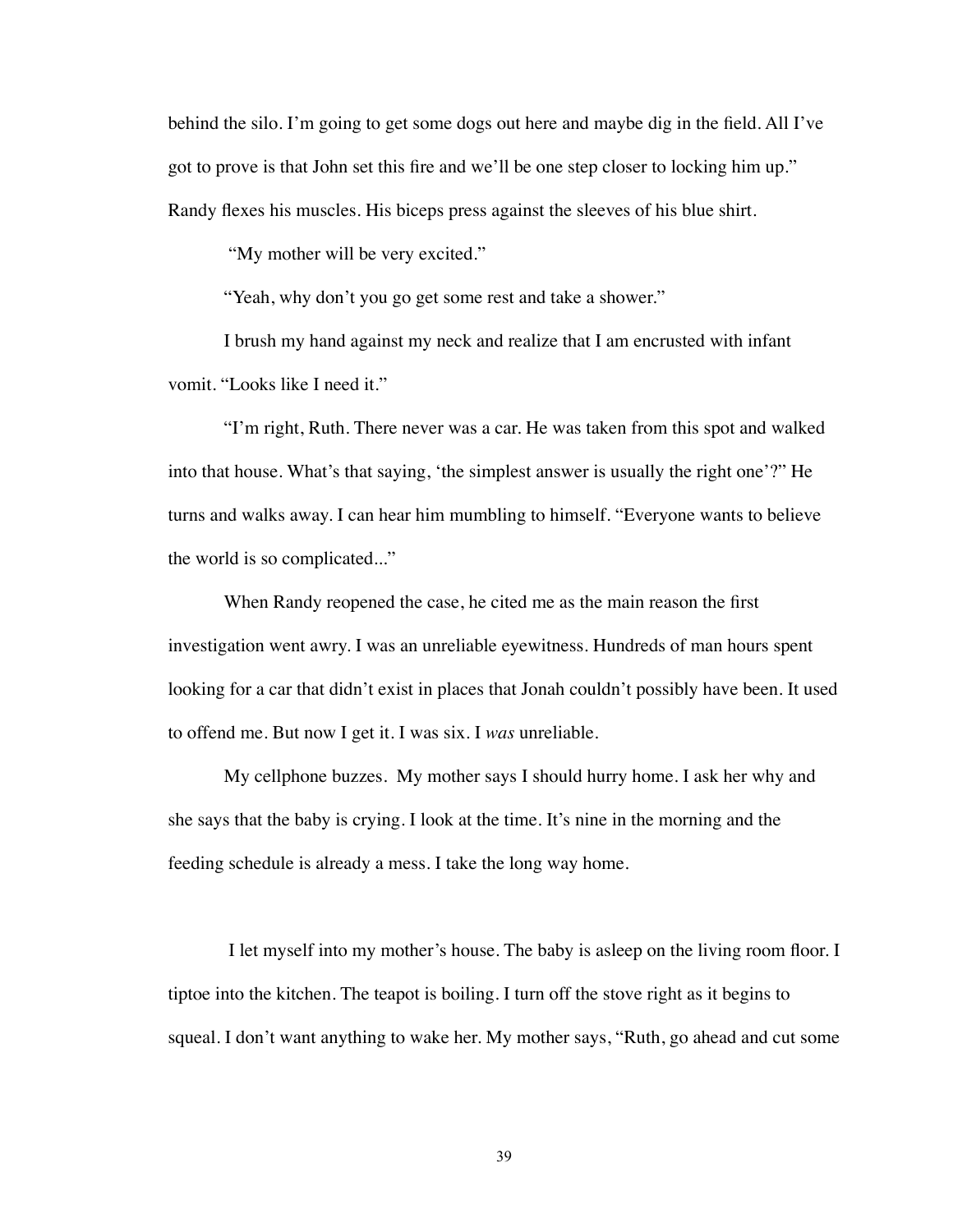lemons for the tea." I open the refrigerator and grab a lemon with one hand and open the silverware drawer with the other. "Ruth, please use a cutting board."

I turn around to shush my mother. I see my mother, my father, and a man who looks my age sitting around the kitchen table. I smile at the stranger and whisper, "It's fine, Mom." I take three cups from the china cabinet, and pour the scalding water. Then I drop a bag of Orange Blossom into each. I serve our guest first.

"And who are you?" At that moment, the baby begins to cry. I turn my attention to my mother. "Do I keep formula here?"

"Yes. I'll warm some up in a second. Have a seat." My mother's cellphone begins to buzz again, but this time she turns it off. My mother says,"This is Jonah..." She says it so quietly at first I think I have misunderstood her.

I look at the empty spaces around the table and say, "Like in spirit?"

She shakes her head and looks at the man sitting on the other side of my father.

"He knocked on the door right after you took off running."

I look at him. "You know you're the third one."

He shakes his head. "I don't know anything."

There is nothing about him that reminds me of the age-progression photo the police station puts out every five years. This man is thin. One of his front teeth rests on his bottom lip when he closes his mouth. His blonde hair is shoulder length and fine, not brown, thick and bobbed like when he was a child. Then he was big for his age. Muscular, even for an eleven-year-old. He was healthy, fast, and dreamt of playing baseball for the Twins. I turn my head and try to read my father's face. I think I'll be able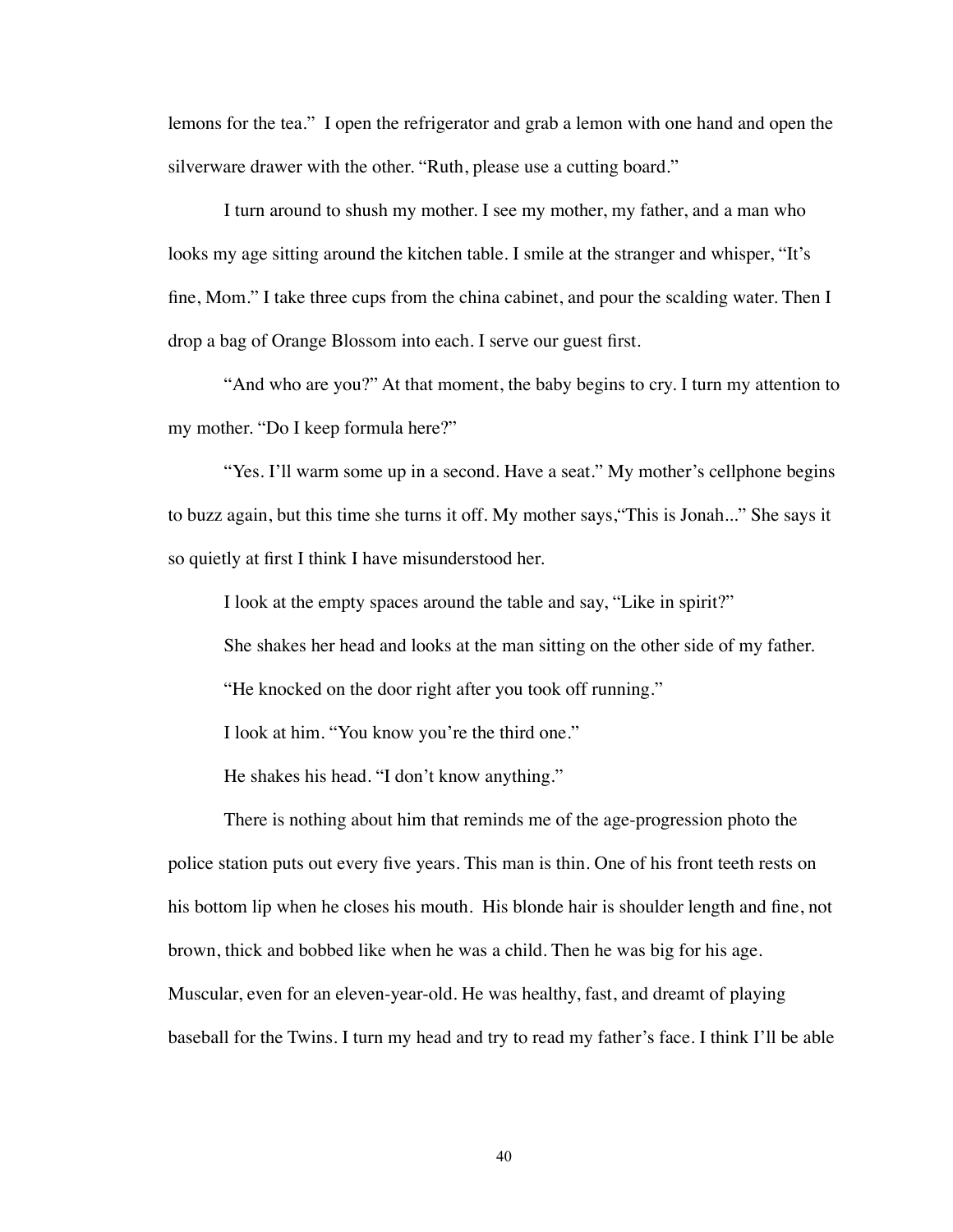to sense his disappointment. The man interrupts me. He reaches his hand across the table and says, "You are now the sister of all the people of Transfalgazar."

I shake his hand, but look at my mother.

"Jonah has been telling us all about a new planet. All this time, he's been there.

And now he's home."

I look at my dad. "It's always the last place you look. Huh?"

"I'm just glad he's home."

 I excuse myself. I hurry up the stairs and lock myself in my parent's bathroom. I dial my pediatrician. He makes it clear I should talk to a psychologist or a police officer, but offers some advice. "Ruth, don't push him to discuss anything. He'll give up on the space thing when he's relaxed and feels safe."

 "What are my parent's thinking? It's just another guy, another guy who says he's him."

"Ruth, why did you call *me*?"

"I don't know." I hang up the phone.

I examine my skin in the mirror. I wash the dry vomit from my neck. When Jonah was taken he was five years older than me. This guy looks like he could be my age or younger. I poke at the laugh lines and crows feet. I open a few drawers looking for foundation or something I could use to hide the purple bags under my eyes. Nothing. I go back downstairs and pick the baby up off the floor in the living room. When I reenter the kitchen this man, this Jonah, stands up. He shakes my hand again and says, "The people of Transfalgazar have kept me safe."

My mother perks up. "Jonah wants to take a nap before we decide anything."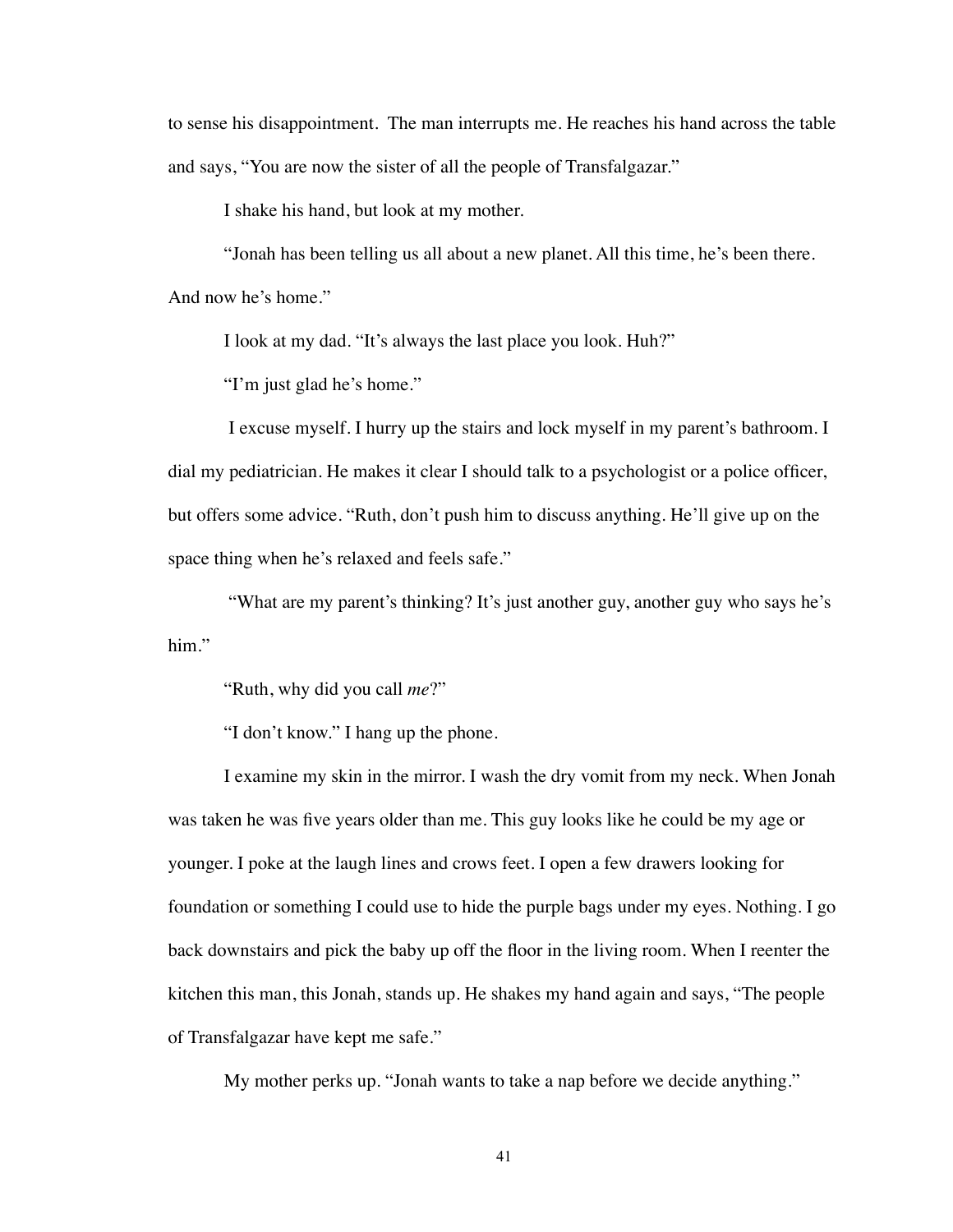I say, "Yeah, me too. She needs to eat and Russ is probably already home. Why don't you come over later and grab those ingredients you need for the thing you're going to make?"

She puts her hand on my back, walks me out of the house, hands me my carseat and says, "I sure will."

The door to my parents home shuts before I have a chance to say goodbye.

Russ works nights at the local casino. He's a blackjack dealer. He always comes home horny. Most days, he walks through the door already unbuttoning his shirt. Today he's asleep on the couch. The television is on but muted. Video of the fire fades into a photo of Jonah at Pee Wee baseball practice, his third grade class photo, and the image of what he's supposed to look like as an adult. I set the baby on the floor in the kitchen. I try to warm up the baby's bottle without waking him. There's ten seconds left on the microwave when Russ runs into the kitchen. "You can't use a microwave to warm up a bottle."

"I know. I just wanted it to go quicker."

He scoops the baby off the ground**.** "This floor is filthy! I told you to stop letting her crawl around on this! Do you use the microwave when I'm gone? Don't even use it for cooking when she's around." Russ looks at my feet and sighs. "One of the waiters told me about the fire. You went over there?"

I test the bottle on the back of my wrist and then give it to Russ. He tilts the baby back gently and she drinks like a camel come to water. "He's over there right now. Up in his old bedroom."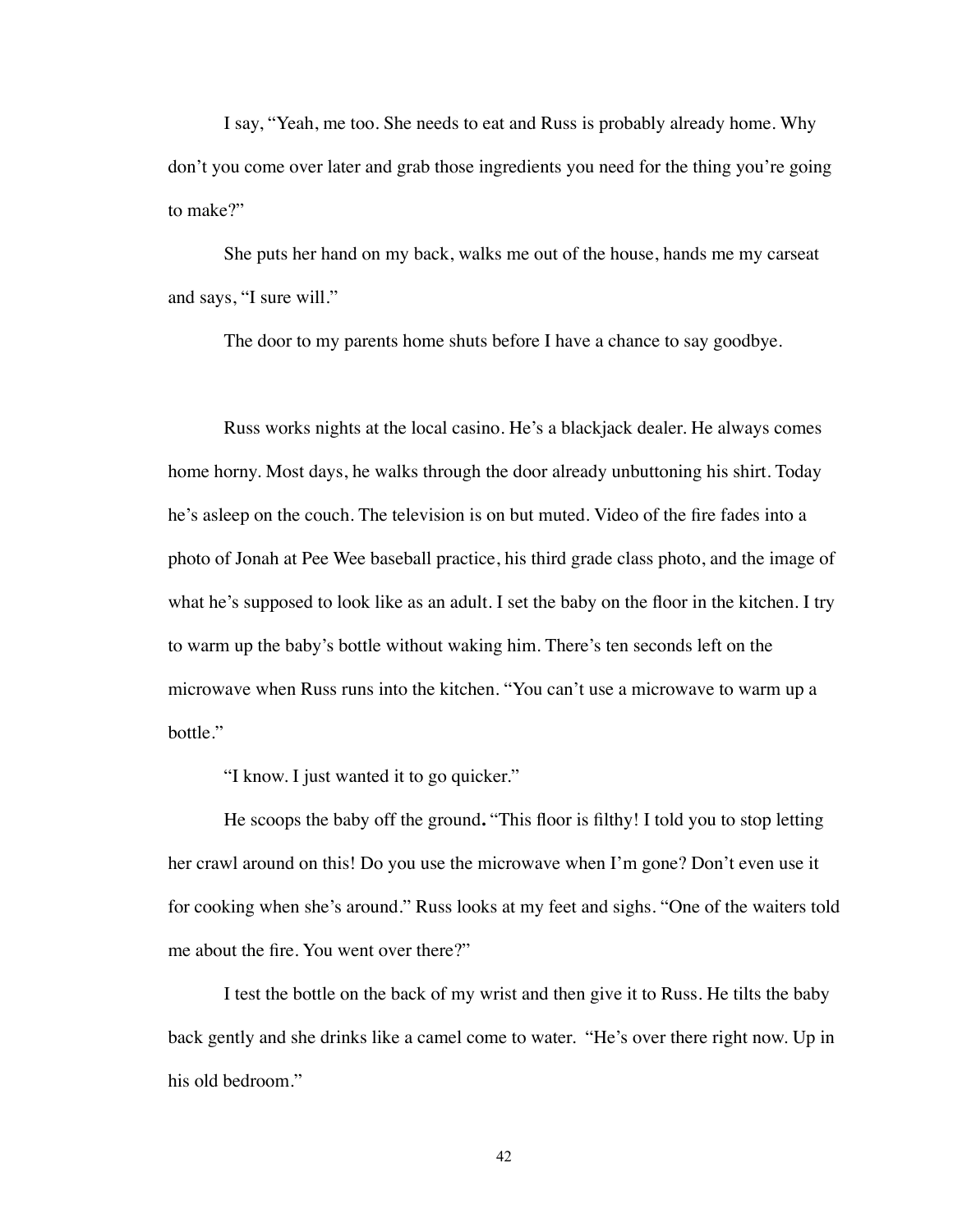"Who's over where?

"Jonah, at my mom's."

"How do they know it's him?"

"He says it's him."

Russ goes silent. I know what he's thinking. *Here we go again*. Then he says,"Just call Randy right now. God, I'll do it."

"Randy's busy. This morning he filled me in on all of his big plans. I'd be surprised if he wasn't coffin-deep right now. And it's not *me*. I didn't encourage those two. This is a thing they do with or without me." I walk into the living room and collapse on the couch. Russ follows me with the baby. "He thinks he's from outer space."

"Randy?"

"Jonah."

"Like Saturn?"

"I can't pronounce it. Deep Space 9 or something."

Russ puts his arms around me. "So you think this guy in your mother's house started the fire?"

"I keep thinking about John. What if he were in there?"

"What about the baby? How many times did she eat?"

"Once for sure."

"You'll have to feed her every hour and fifteen minutes to catch up before

tomorrow."

"Randy brought up the car."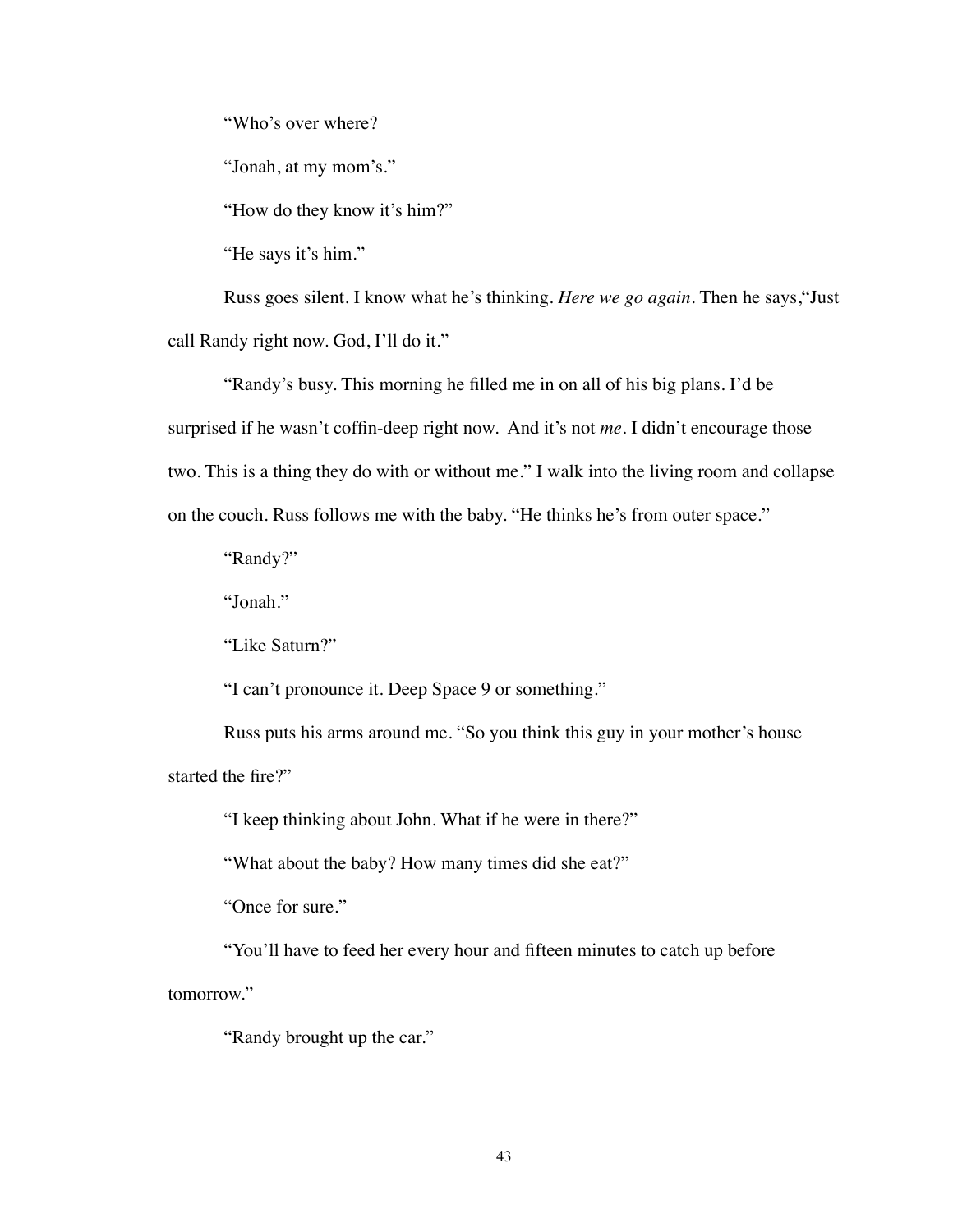"I'm going to write down the schedule, again. I'll do it until my shift tonight, but then you've got to feed her while I'm gone. Why don't you take a shower?"

Russ usually sleeps during the day. Today, he makes a pot of coffee then dumps the baby's toys on the floor in the nursery. She laughs at the colorful rainbow as it spills all around her. I'm in the shower when I hear him yell from the living room, "What is this suitcase doing on the floor?" I yell back, "I have no idea."

Russ takes the baby on a walk in her stroller while my mother and I talk. She tells me that when she took Jonah up to see his old bedroom, which she has not touched since *that day,* he didn't recognize anything, not even the baby bear wallpaper. Or the baseball bats still dusted with dirt from his last home game. She says that when she showed him the home run hanky from '92, the year the Twins won the World Series, he asked her what a *world series* was. She told him about my father paying three hundred dollars for a ticket to the game and the *We're still looking for you* tee shirt he had screen printed. He was so sure wherever Jonah was he'd find a way to see that game.

"What did he say?" I ask.

"Competition is not something they encourage on his planet." My mother laughs. "You've got to laugh or you'll just cry."

"Let's call Randy and have a DNA test. If he has problems and started that fire, Russ isn't going to want him to be around the baby, even if it is Jonah."

My mother sighs. "I don't want a DNA test. I want a son."

"*A* son?"

"Maybe it's better this way. Your father and I never knew how we'd talk to him about what happened, all the things those monsters do to young boys."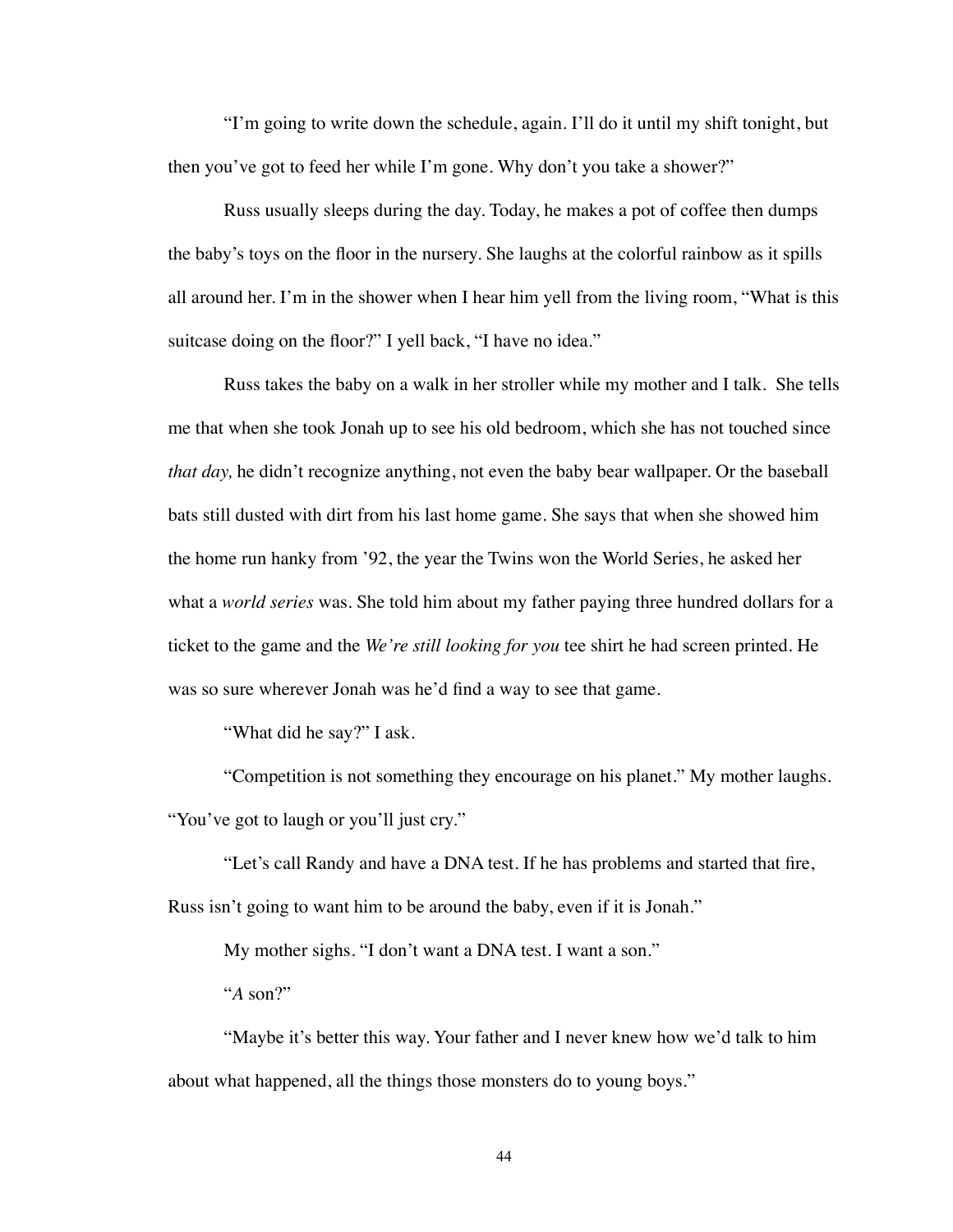"But Mom."

"So what? I liked those other boys, too."

"I'm calling Randy."

"Will you wait until after dinner?...Besides, he said he was going to call me after he had a chance to look through the debris."

"What does Dad think?"

"He hopes it's him. He thinks this space story is nice. It will be easy for the congregation to go along with it until he's better. He's probably just protecting us. It's sweet."

 My mother pulls a handkerchief from her pocket and dabs at her eyes and nose. She folds it up and puts it back. "I'm going to go start dinner." She stands up and lets herself out.

The first man to come forward and say he was Jonah retracted his story. He was shocked to learn that Jonah Wilcox, himself, was not eligible for the \$100,000 reward the FBI put up for providing information which lead to the location and recovery of Jonah Wilcox. After Randy reopened the case in 2000 another man came forward. He looked identical to the age-progressed photo, except he spoke with a Louisiana accent. My mother had a great time cooking for him and learning about Creole traditions. He was with us for seven days. Then one morning, before the sun was even up, a crew from WDBC FM Krazy Kajun morning show in New Orleans knocked on the door. They revealed live that it was all a prank for their listening audience.

 The 2000 investigation petered out and we had a funeral for Jonah. He has a gravestone a mile from the house. The empty hole is in between grandma Rose and our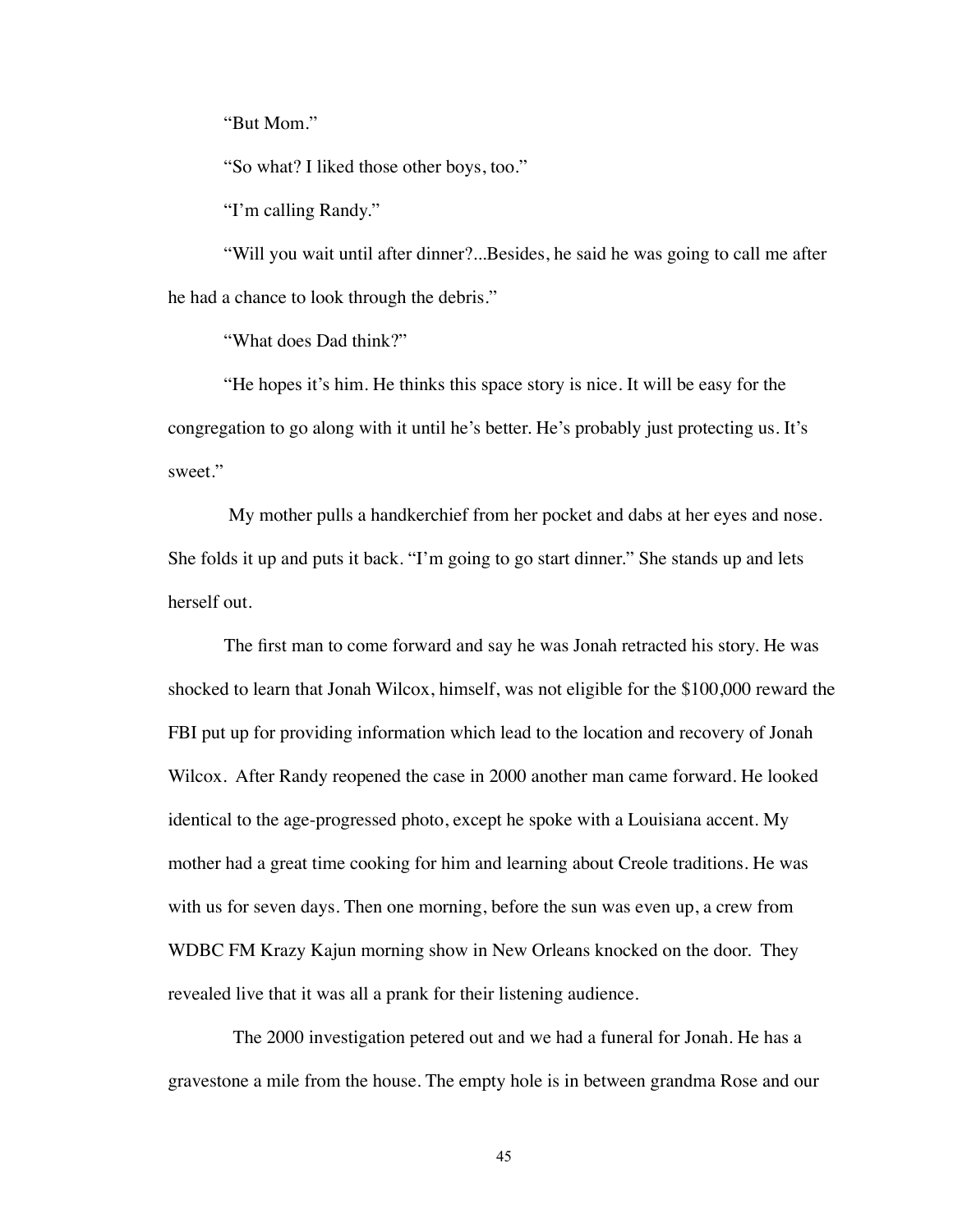golden retriever. My father thought the funeral would be good for my mother. But she won't change the phone number or go unlisted. We've gotten calls from people pretending to be Jonah from as far away as Pensacola, Florida.

Russ needs sleep before his shift, so I bring the baby to dinner. My mother and father bow their heads to say grace. *Give us this day our daily bread...* Jonah hums and whistles in short spurts. It makes the baby laugh and I am thankful for that. We all say, "Amen" in unison.

In the living room, the television is on. KTCC Channel Five is re-airing the segment they produced for the tenth anniversary of Jonah's disappearance. I suggest to my mother that we turn it off, but my father insists it's better for Jonah if he hears about all the things we've done over the last two decades to find him. The sound of my mother pleading with the public to call with information is louder than the clinks and clanks of the good silver against my grandmother's china. From my chair, I can see the screen. I've seen it so many times: her big 1989 perm, florescent glasses, and red blazer stuffed so thick with shoulder pads she looked more like Sally Jesse Rafael than the mom who had to ask me why I was alone crying on the front porch? Why wasn't my brother looking after me?

I watch my mother lift her head twice, like she is going to speak. Finally she says, "Jonah, I want to take you into town tomorrow. We have a Walmart *and* a Target. Between the two, you won't want for a thing."

Jonah smiles. "Earthly goods are no use to me."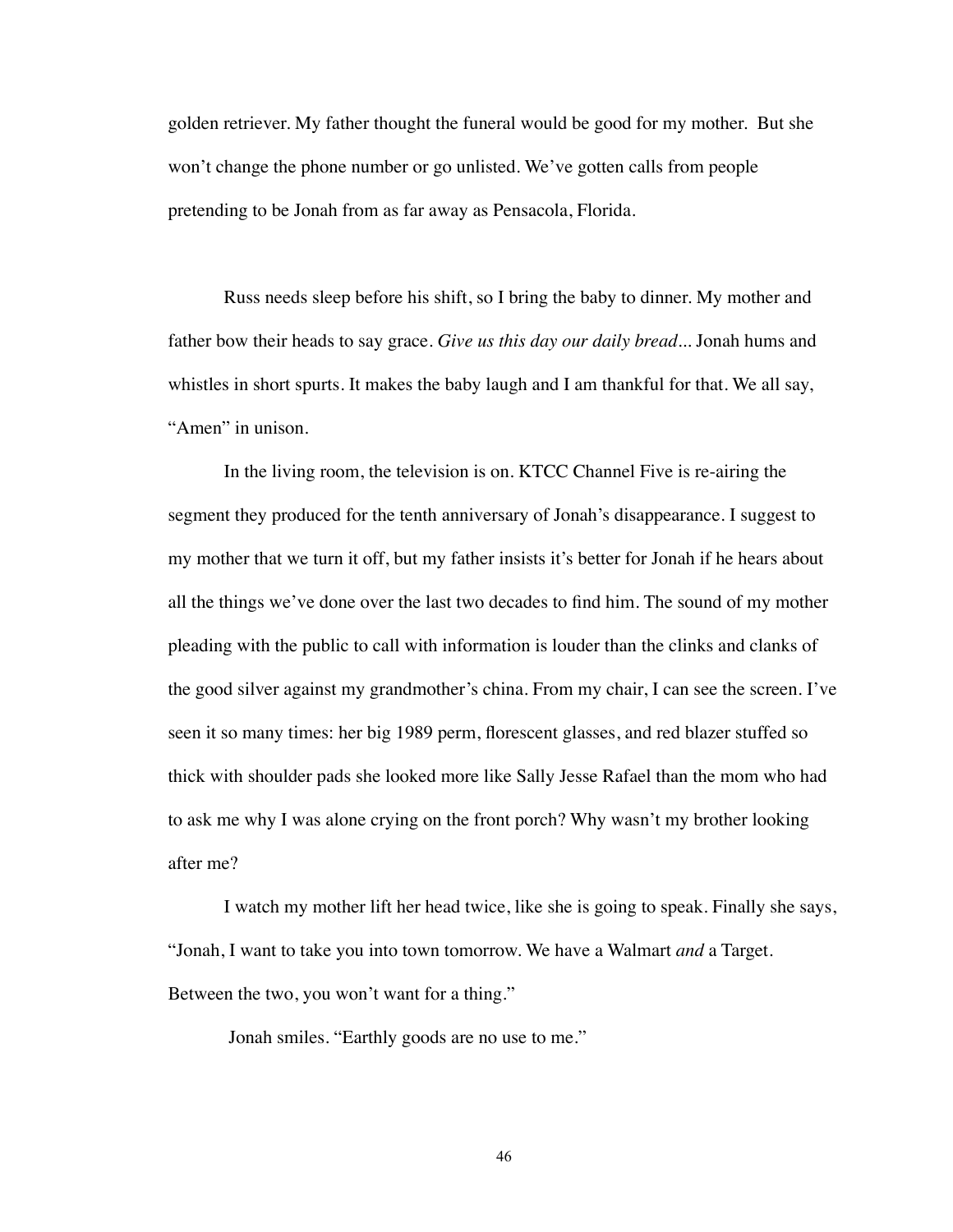My father wipes his face with his napkin. "I agree with you, Jonah. You're mother spends hours at that Target. She comes home and says, 'Look at this doohickey I got on clearance.' I say, 'Martha, we didn't need that doohickey to begin with.' Isn't that right?"

My mother frowns. "There's no harm in getting some razors and a toothbrush."

"I won't be here long enough to make use of it," says Jonah.

I pull the baby's bottle out of her duffle. "How long do you plan to stay?"

"Oh please, I don't want to talk about that. Promise me you'll come to church on Sunday," says my mother. "We'll make a whole day of it. Afterwards, Ruth can show you around the community college. She loved it. Didn't you, Ruth? Tell Jonah how much you learned...and The Pony Espresso on main street is hiring. The manager, Shirley, is a good friend. She'll put in a good word for you."

Jonah doesn't say anything.

I get up to warm the baby's bottle and turn the TV off.

From the other room I hear my mother say, "Tell us about Transfalgazania. Every detail."

While I eavesdrop on Jonah describing energy sources made out of air molecules, I count down the seconds along with the microwave. I keep forgetting why the microwave is so terrible. It must be some sort of radiation, but why is it called a microwave then? I check the temperature.The formula burns my wrist. "Fuck!"

"Ruth, you know you're not supposed to put bottles in the microwave. Use the pot I left out for you."

"It's fine," I say while I empty the bottle and start again with the stove.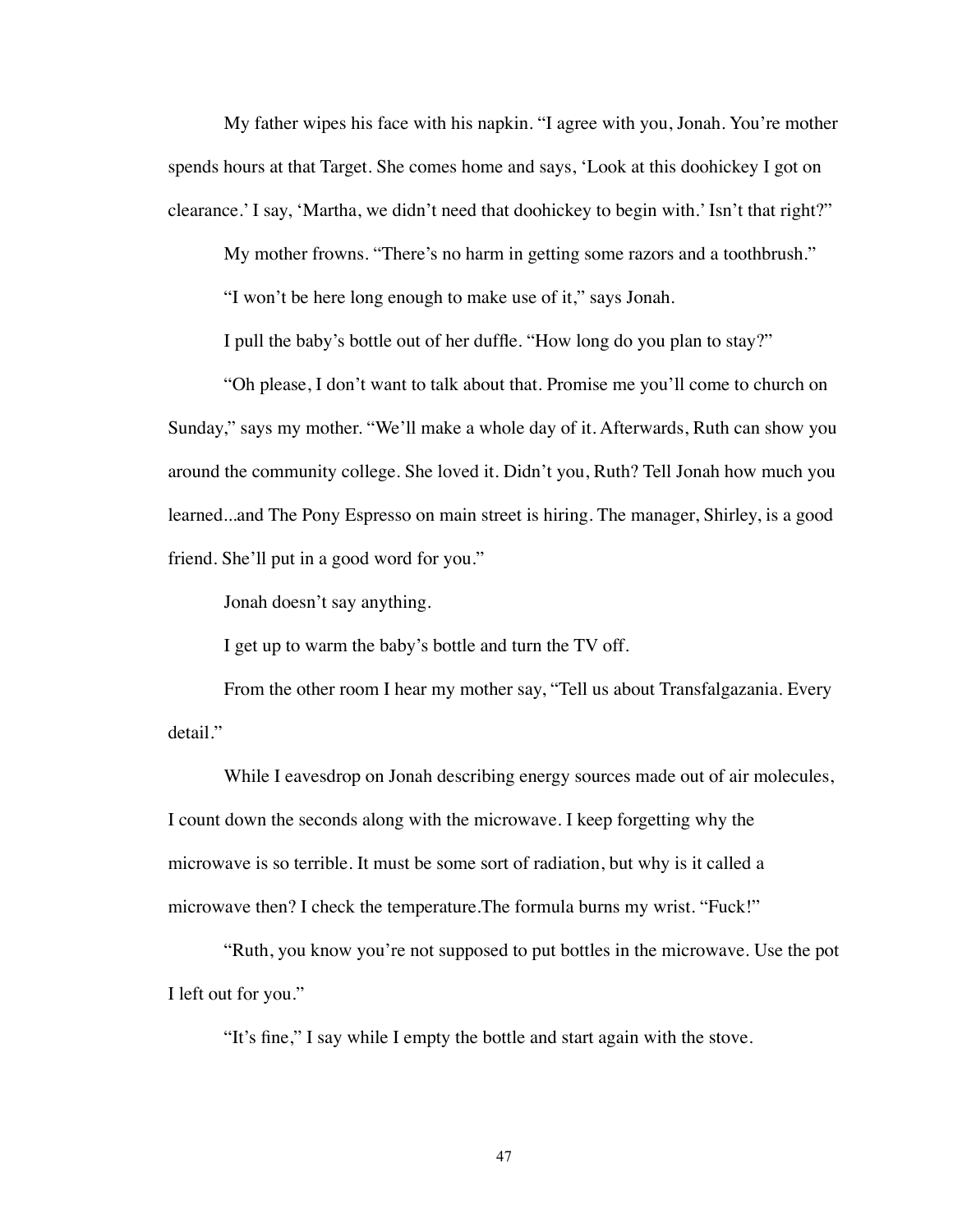My mother was a bank teller for her entire adult life. After Jonah disappeared, she took herself off the drive-through. The cars would be backed up around the corner to avoid her lane. Even close friends were perplexed about how to make polite conversation week after week, month after month. After a year, trying to come up with something for her to do, the bank's manager made her a spokeswoman. Her face is on billboards all around town. They say *River Street Bank - Never Giving Up On You.* 

My father used to be a foreman. When he was a kid, he told me real men wore jeans to work. He oversaw the hammering of shingles into new homes on the rich side of town. One day, the crew was rough housing during their lunch with a couple of carrots. When they noticed he was watching them, they apologized. My mother said he was crazy to think it had anything to do with Jonah, but he quit the next morning by phone. He's been retired ever since. Twice, he's surprised my mother with cruise tickets. Both times she decided at the last minute to stay home and stuff mailers for the National Center for Missing & Exploited Children.

When I get back to the table, Jonah is describing to them the beauty of a Transfalgazar sunset. The way they look at him you'd think they never saw a sunset before. The baby is fussy and spitting up. I stand so I can more easily hold her upright. I rub her back and sway back and forth. No one looks in my direction.

I interrupt, "So how long have you been on this Transfalgaland?"

Jonah says, "Time works differently on *Transfalgazar*. I have no idea how long I've been there."

 My father leans back and crosses his arms. "Ruth, why don't you give the baby to your mother?"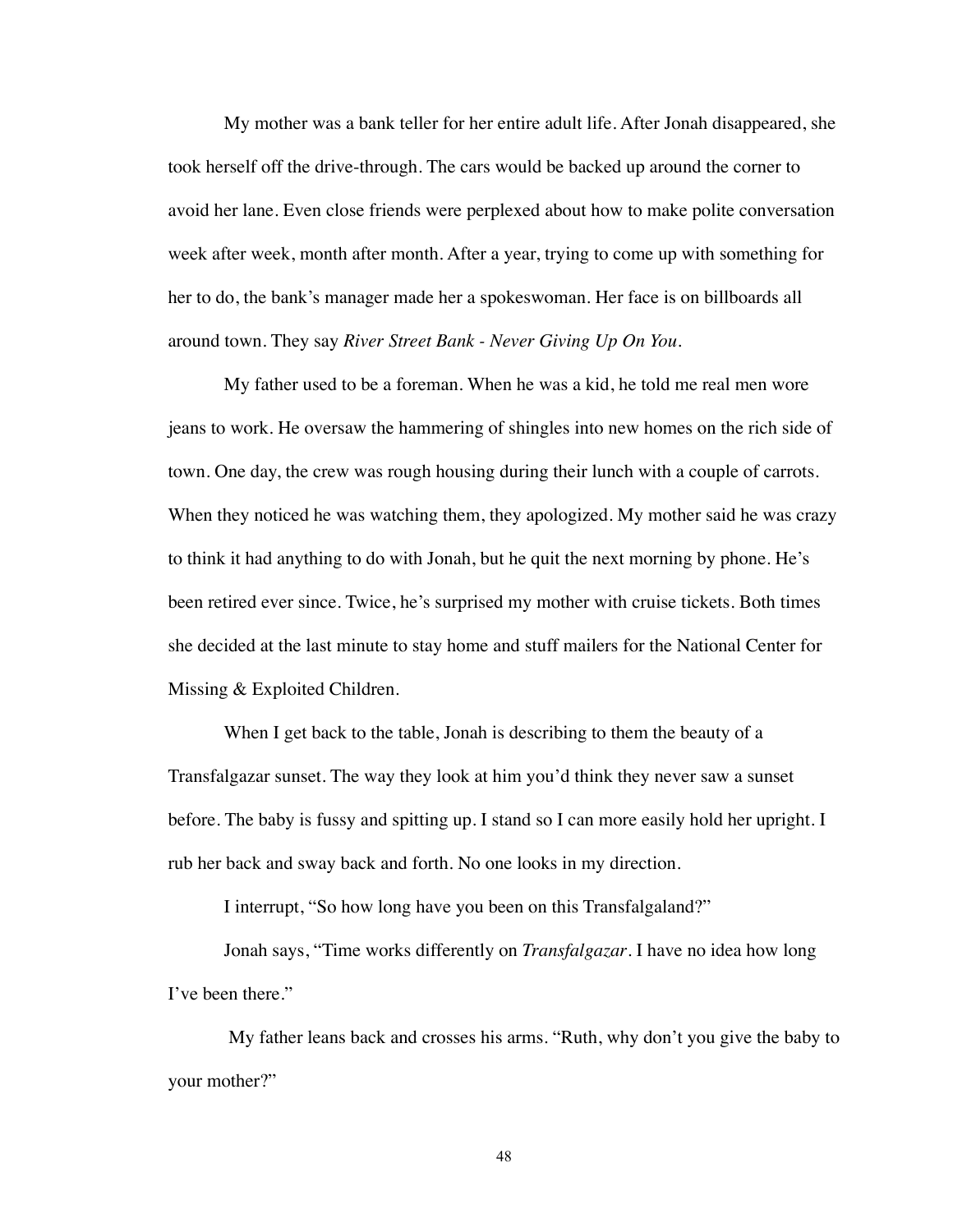She extends her arms toward the baby. "I'll take over."

 I put the bottle down. "Fine. Baby doesn't want any more. Baby doesn't have to have any more." She vomits on my shirt and I wipe at it with an already dirty napkin. "You know, *Jonah,* my brother was kidnapped. I saw it..."

My mother sighs. "Oh Ruth, why don't you go upstairs and change into one of my shirts?"

"No, it'll dry." I turn my attention back to Jonah. "He had a gun to his head. There *was* a car. It was the color of maple syrup. They drove away. But you, who just got here, don't remember, so let's forget about it."

Jonah pounds his fist on the table. The cups and plates bounce. "On the planet Transfalgazar, memory is kept in a separate location. No one holds all of their memories at once. We are allowed to make strategic choices about what we keep and what we store elsewhere. Critical thinking and decision making is much more efficient this way. So my memories are not with me and I do not wish for them to be here."

I bend over and put the baby on the ground. "Did you start that fire?"

My father says, "Ruth, it was just a very, very old house. You're so tired. Why don't you get some rest and we'll all go to church together in the morning."

"Not until he tells me he didn't start that fire."

My mother has tears in her eyes. "Stop it! John Miller can take care of himself. If he didn't want all this attention, he should have had an explanation for that footprint in his driveway."

"Mom! Lot's of kid wore size 7 Nikes."

"But he doesn't have any kids, Ruth!"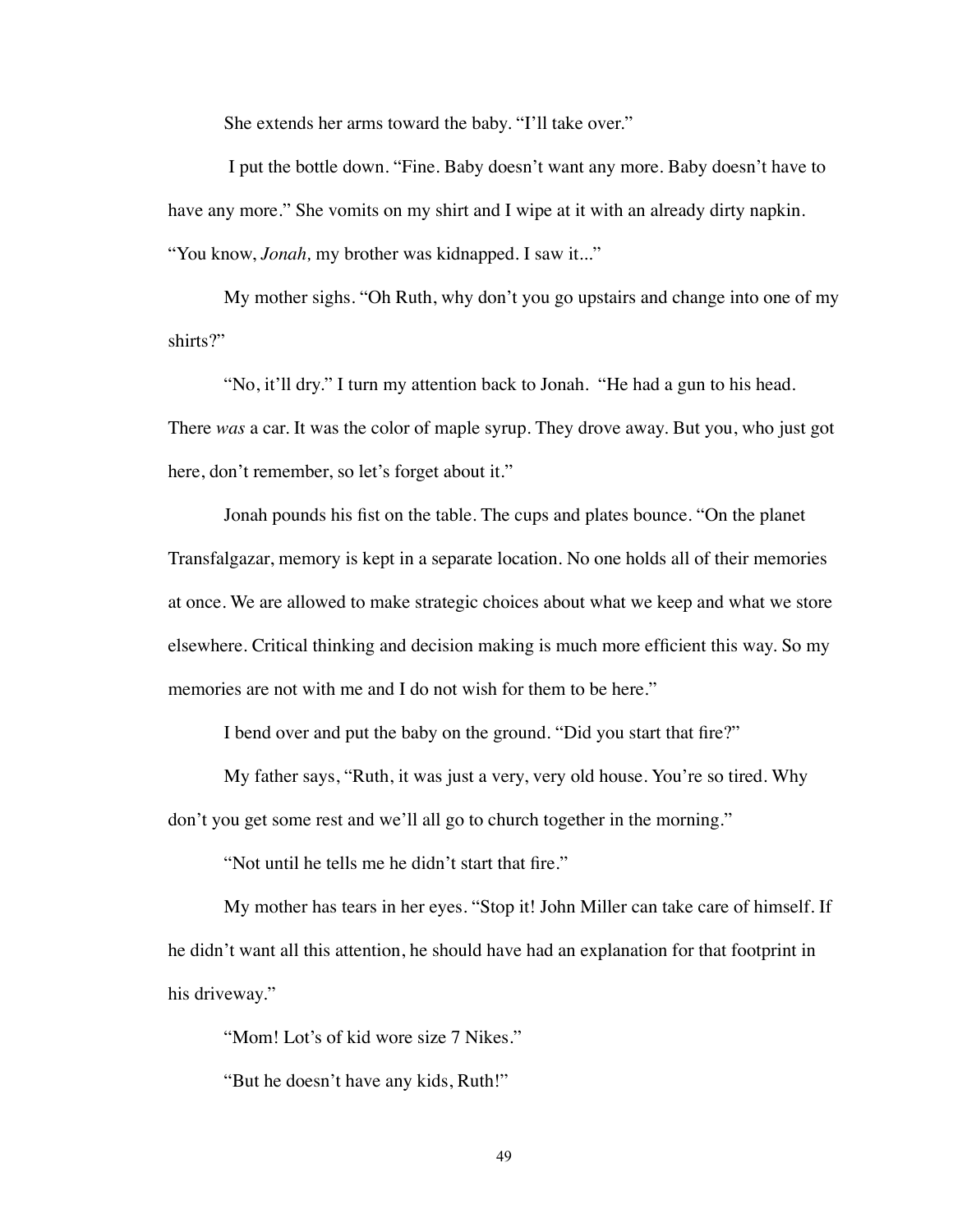My father shakes his head. "It always has to end like this even when he's here, right here."

I look at my mother and fake a smile. "I'm sorry. I am tired. I'm going home."

My mother picks the baby up off the floor. "It's fine. We'll go to church together tomorrow."

I extend my hand to Jonah. "I'm sorry."

He says, "All is forgiven."

"That's perfect."

My mother hands me the baby. I grab her duffle and we let ourselves out.

Outside my parents house, I stand on the side of the road. I close my eyes and pretend that across the street is the Miller's house. What did I see? A ski mask with wobbly eye-holes that looked like they were made with a finger. A belt buckle the shape of Wyoming. My brother pounding on the passenger side window of a car.

I have no memory of screaming. The ski mask told me to go home. "Go straight home and say you saw nothing." Maybe he said go straight home and tell them you saw a car. If I think about any scenario long enough, it's there and I can't get it out. The night after Jonah disappeared, I crawled into bed with my parents because I saw a monster under my own. They asked me to describe it. I said it was like a bear with a long neck and long ears and huge teeth. It had a dark blue tongue and red eyes. It's still just as real as anything. The truth is I spent my whole life second-guessing what I saw that night. A year after the incident, I convinced my mother I was blind and needed glasses so thick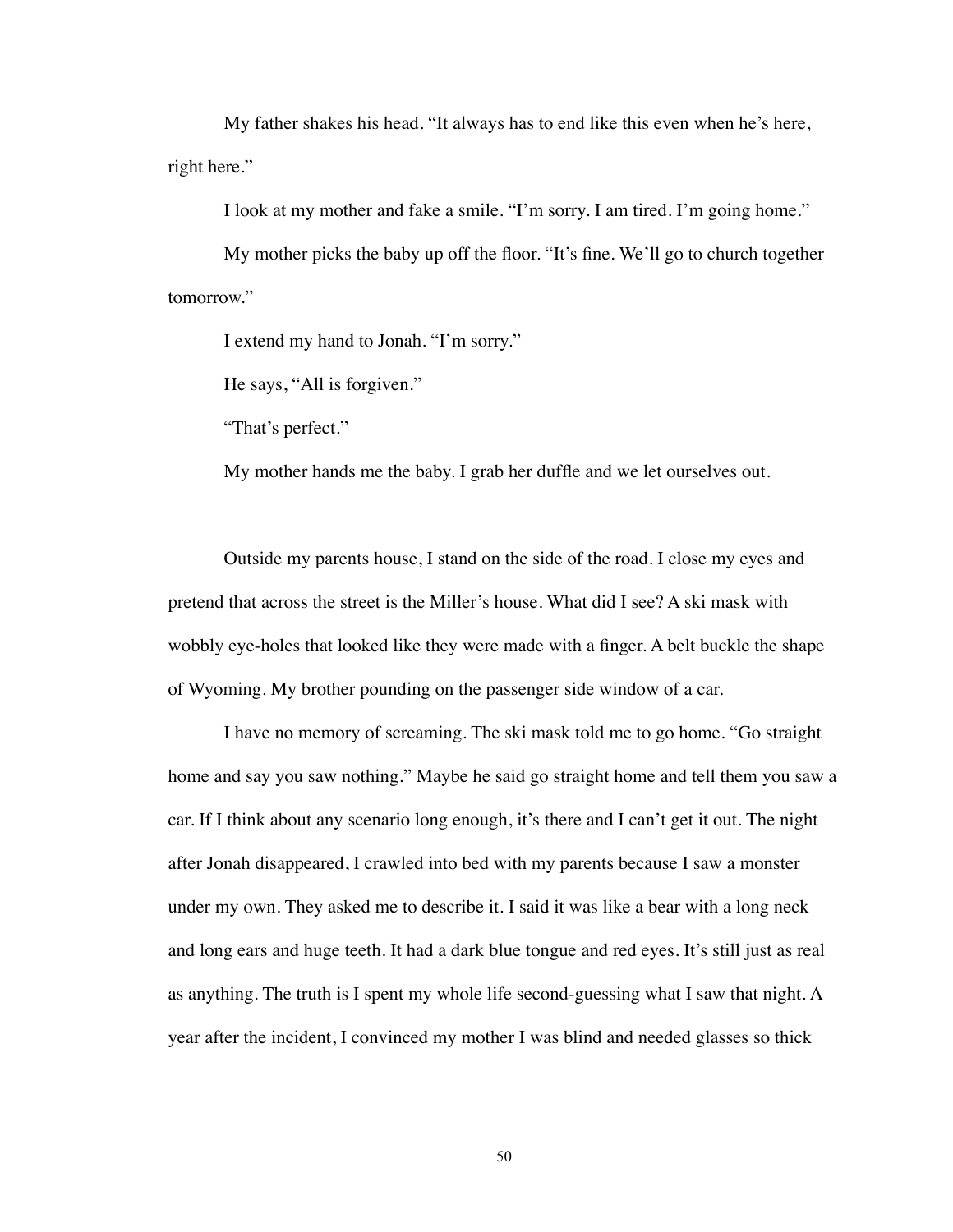you could run your bike over them. I told the doctor I was sure I'd been blind since birth. He laughed.

Struggling to find my keys in the baby's deep duffle. I read the note Russ taped to the front door. *Remember 9:15, 11:45, 2:15, 4:45, 7:15...Then I'll be home and will take over :) Love you.* I drag myself into the bedroom. My suitcase is lying open on the bed, empty. All of my clothes are folded neatly in the dresser. I start to refill the suitcase with stuff I don't want to live without when I realize it's time for another feeding. Again, she doesn't eat. I'm desensitized to the sight of her choking, but not to the thought of her starving. I bathe myself and the baby. Then I put her down. I don't mean to fall asleep, just to shut my eyes before I have to heat up the next bottle.

The dry hinge of the front door wakes me up. I hear heavy shoes in the entry way. I look at the clock. It's two in the morning. Under the covers I yell, "Russ?...Russ? I'm getting up right now." I sit up in the dark. The bedroom lights flip on. I scream. Jonah is standing in the doorway. The baby starts to cry.

"Sorry about that."

"I don't think you should be here."

"Can I show you where I've been?"

The baby screams louder and the thought of dealing with her infuriates me.

"It won't take long." He looks toward the nursery.

I look toward the nursery, too. "I don't care how long it takes."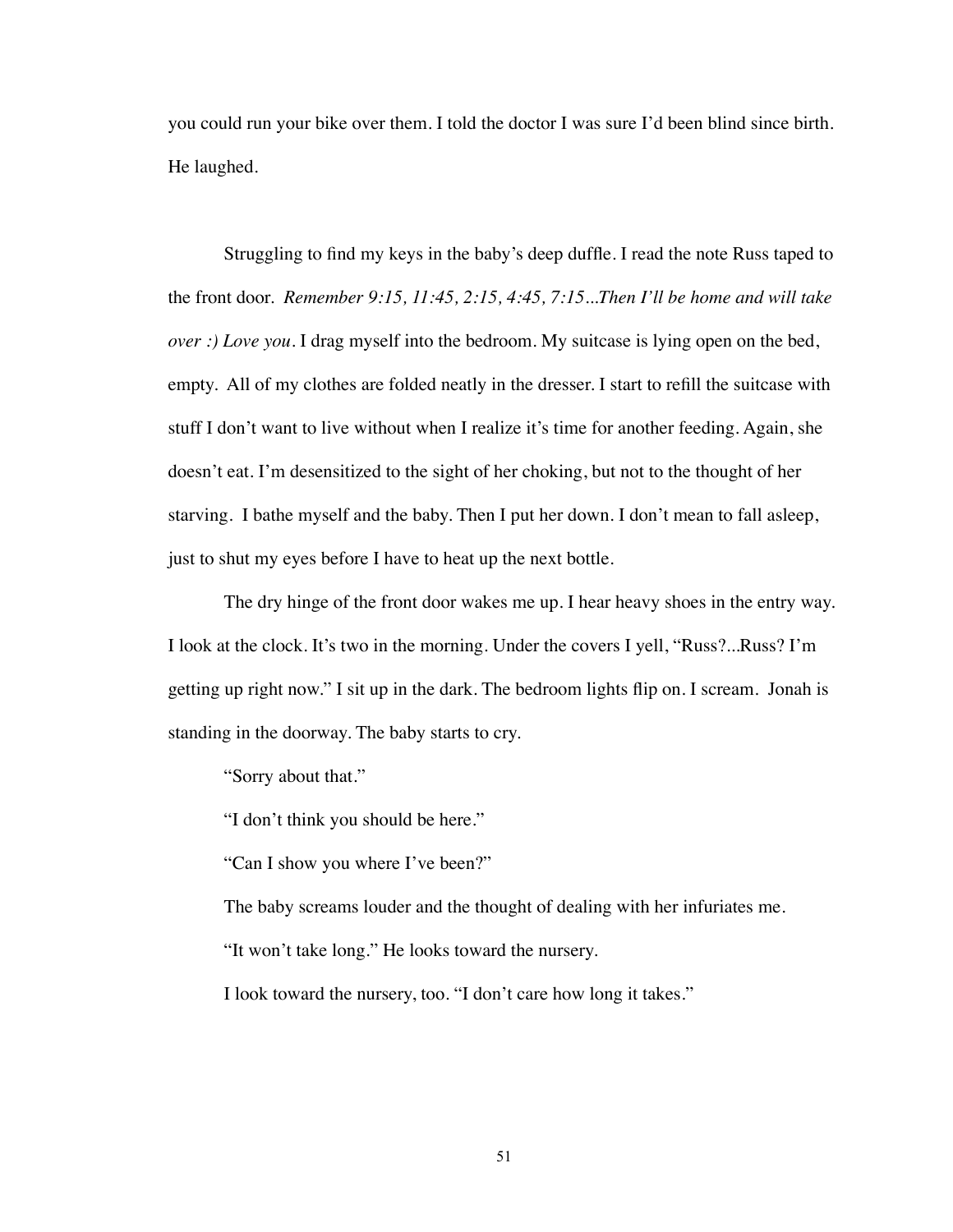I pull on a pair of red garden galoshes. He takes my hand and leads me out the front door, and around the house to the backyard. There we lay on our backs. I listen as he talks about space travel and time travel and particle manipulation. He is at ease with his knowledge of the universe. I close my eyes and try to remember my brother's voice. Jonah picks up my hand and points my index finger to the sky. He uses it to draw a path from one star to the next. After Ursa Major he pauses. "I was right there the whole time."

"Weren't you afraid to be so far from home? You were so young."

"Up there we weren't young. We were all black spheres full of dense matter that exploded from every angle. Each piece spiraling off from the surface, reproducing in every direction. I multiplied, on and on, over black oblong holes. Every piece of me spun in a different direction. I'd awake just a random sliver in a new place. There were no hands or feet or eyes. We were dark pulsating brains creating a million new worlds...And then a piece of me landed here."

I sit up and look at his wrists and hands. There are no scars. They are so smooth. He is not someone who has been bound and gagged for the last twenty years. Whoever he is, I hope his story is true. "We were so afraid for so long."

"There's nothing I can do about that."

"Don't you remember E.T.? You could have phoned home?"

"It's not like the movies."

"So you remember movies?"

"Yes. I remember movies."

"You know I went away, too. I went to Florida."

He looks at me and smirks. "All the way to Florida..."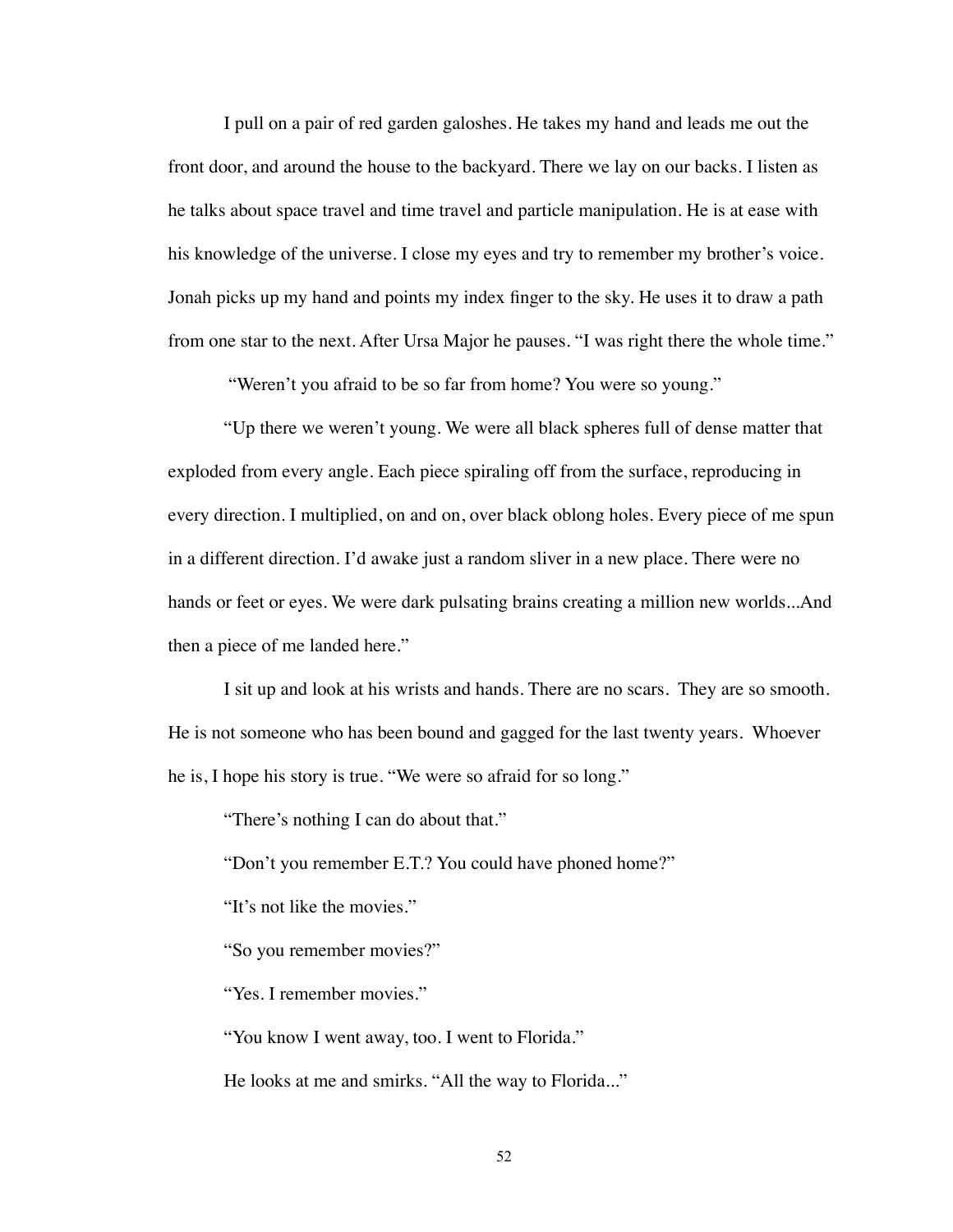I gently punch him in the shoulder. "It was far for me. My whole senior year, I insisted I was going to college at the beach. But when I got there, everyone kept asking me about you. They kept asking me what it was like to see you go, what I hoped did not happen to you, what I'd say to you if you ever came back...I just decided it was too much of a hassle."

Jonah doesn't say anything.

"It doesn't matter. I met Russ at the college down the street."

Jonah says, "Worse things have happened."

Jonah leaves. I watch him walk in the opposite direction of my parents house and into the darkness. The oven clock says it's 4:30 in the morning. I boil water and fix the bottle. I grab the baby and the half-filled suitcase on the bed. I take my clothes off. Then we sit in the living room and struggle.

When Russ comes home, I don't say much. I meet him in the driveway with my hands clutching the handle of my suitcase. It's light. There isn't much it in. He parks and gets out of the car, leaning his body against the driver side door. He says, "What are you thinking?"

"I need some sleep."

"I need some sleep too."

"I need to be alone. You can drop the baby off with my mother."

He hands me the keys to the car and asks me how the feeding schedule went last night. I tell him it went fine.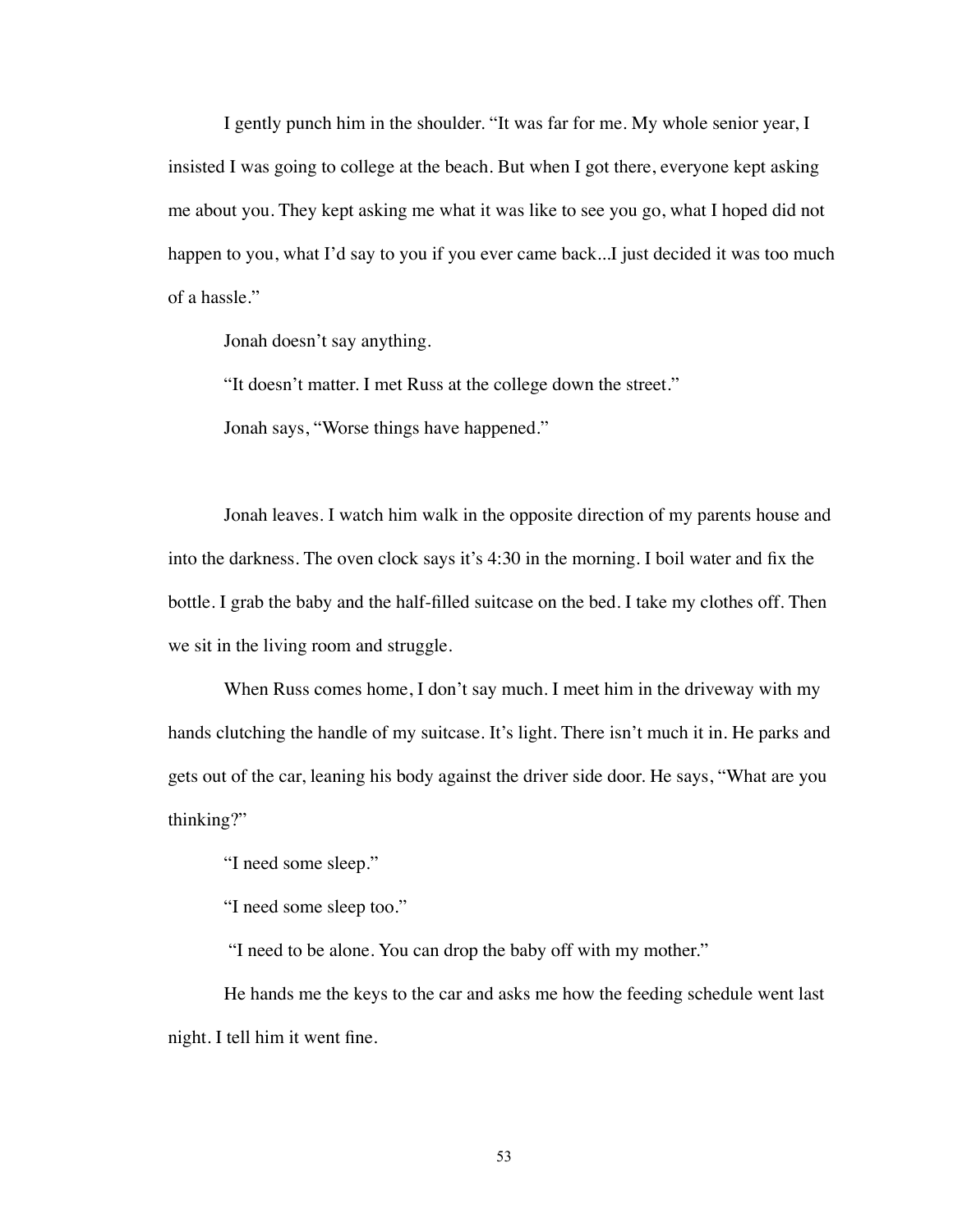I check into the Super 8 on Minnesota Street. The person behind the counter wants to know if they found anything in the debris of the fire. I shake my head. They frown.

"I'm sorry," she says as she hands me my room key. "It's down the hall."

I open my room. It smells like cigarettes, but it's quiet. I pull back the sheets and get under the covers with my clothes on. Even through my jeans and sweatshirt, they feel starchy and cold. I reach into my purse and grab my cellphone. I turn it on. Missed calls from Randy and my mother. I fall asleep.

My phone vibrates. It's Randy. His voice is so loud and jubilant that at first I think he's calling from a party. He says after the Bobcat scraped away what was left of the house, they found an underground bunker. It wasn't pretty. He says he'd understand if I didn't want to know the details. I pull the sheets around my body like a cocoon and tell him I want to hear it all.

He says, "Well, Ruth, it all began with a hole the size of a quarter. It was under some cracked tile in the bathroom. One of the guys from the station picked at it until it was the size of a fist. He reached in and pulled out a handful of cobwebs. I spent the next four hours on my hands and knees. Honest to God, there are no stairs—no hatch, at least not anymore. A few of the firemen had axes and they went at it for a good hour until the hole was large enough to send someone down with a headlamp. We're going to send an expert down tomorrow. He'll be able to tell us how long it's been sealed up. He reads the dust levels or something." Randy pauses.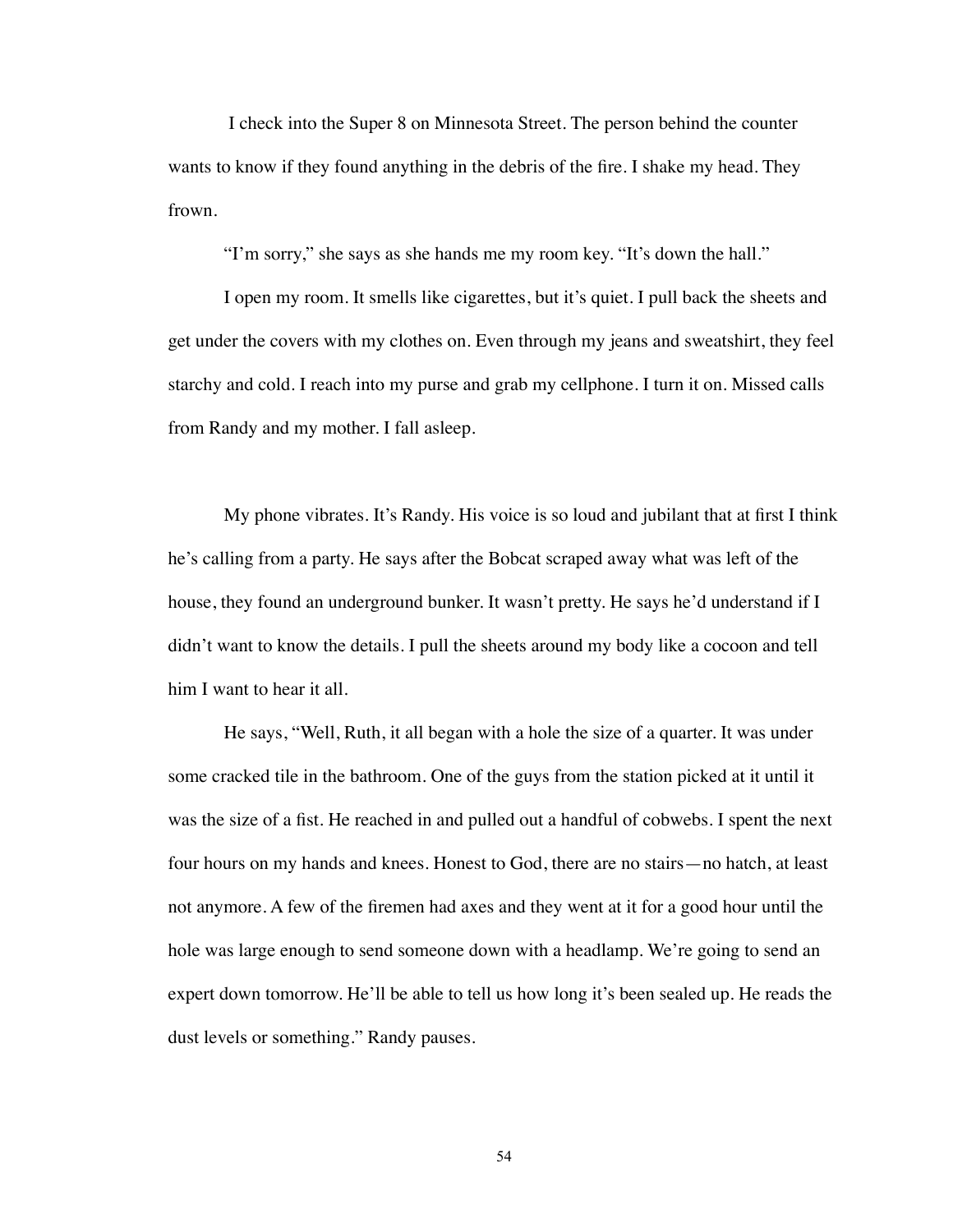I turn on speaker phone and rest the phone on the pillow beside me then I pull the blankets up to my eyes. "What was down there?" I say.

"Are you sure you want to know, Ruth?"

I hesitate. Then I say, "Of course."

"Well, okay. In the center of the room there were these three large cages. They are all five feet by six feet by five feet. They all contain the same thing, a duvet cover stuffed with hay and a shelf full of comic books." I turned a way from the phone and pulled the blankets over my head. Randy recited a list of things he had found down there in the dark. A couple of fake passports. Burnt out flashlights. Candy wrappers. And the possibility that in time they would find a piece of hair or who knows what...I reached behind myself and turned the phone off. When it came down to it, there was nothing that proved Jonah was ever taken to that house, so close to home.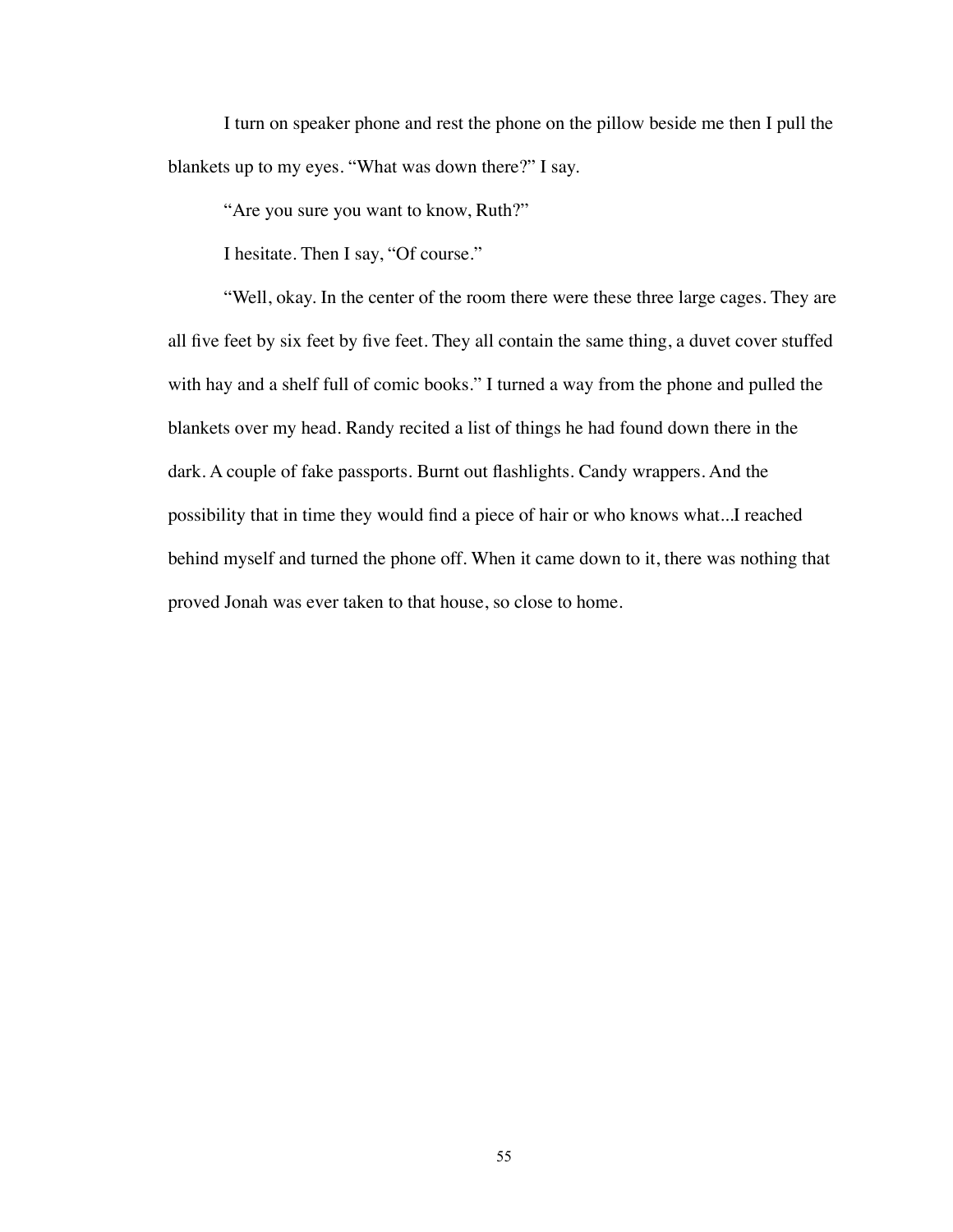## MY VERY OWN IRANIAN PRISON MEMOIR

The United States issued the first official student loan to the general public in 1957. It went to a Nebraska farm boy named Ken Miller. His father, William, owned a tractor repair shop and had every intention of passing the family business to his son, Kenny. The problem was Ken didn't want to spend his life out in the shed fixing John Deers and Massey Ferguson. Ken read in the papers that the Soviet Union launched into space a satellite called Sputnik. In response, the United States would build an ambitious space program to compete with the Soviets. Money would be made available to any student who wanted to study science. Previously, Ken had thought space travel was impossible. Just a fantasy he read about in the comics he kept under his bed. In September Ken enrolled at the University of Maryland's physics program with a \$200 loan from the U. S. Government. He got a job at the local Dairy Queen and paid the loan off the following month.

Alone in my cell, I've come down with a severe case of writer's block. I keep second guessing where my Iranian prison story begins. The Medill School of Journalism at Northwestern University has a library with a whole section reserved just for prison memoirs. Katie Couric, Dan Rather, Daniel Pearl—they all got their start in an exotic foreign prison. I cannot draw a straight line between that beautiful library and this lonely cell, but somewhere in those pages was the match that lit my imagination.

Through the cold cinder block walls that surround me, I pick up the faint sound of contraband pens scribbling on stolen napkins. One of my cell mates is having a productive day. I tell myself the library, the Barnes & Noble, and especially the Amazon are big enough for all of us, yet deep down I wonder if I have the magic like they have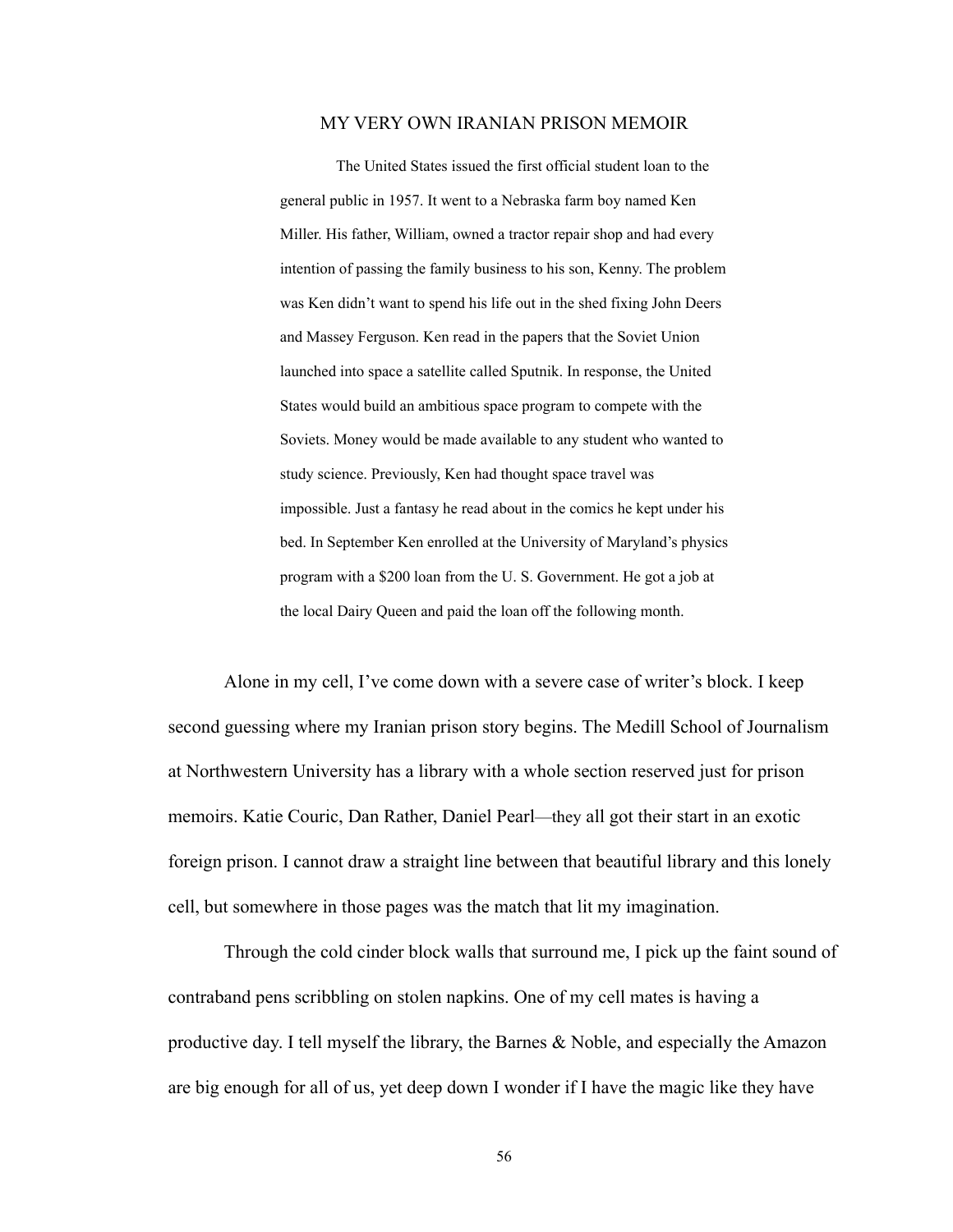the magic. I've counted twenty or so American girls like me, and a dozen Asian students with American educations. The U. S. media will only be able to turn so many of us into national treasures.

My Interrogator loves to gossip during our interrogations. He says there's a rumor going around that Brandy (MIT '03) spit in a guard's face so that he would squeeze her wrist. Even an impermanent mark is fodder for great storytelling. And then there's Skyler, a Berkley grad who is one-eighth Iranian and is milking it like a golden calf. During her interrogations, she sobs about the price her family paid during the Iraq/Iran War. She says mostly it was the not knowing much of anything about her home country that has left the deepest scar on her already brutalized soul. Her family narrowly escaped the war by already being in America for one hundred and fifty years and buying a seven bedroom six bathroom single family home in Orange County to cement their immigration status. When it was safe to return, they chose not to go back because the schools were so good.

*Fear and Loathing in Tehran* is the name of her Iranian Prison Memoir. She wrote it on the wall in the shower room. Underneath the words *Tell Penguin, Tell Phaidon, Tell Simon and Schuster* were also scratched into the cement with a dull bloody pencil. I know I shouldn't be covetous; we're all in this together. My mother used to say a rising tide lifts all boats. This is why I feel awful when I scratch out her S.O.S. message in the bathroom and replace it with my own words from my Iranian prison memoir. If someone finds my message in a bottle, I'll make sure all of my fellow cell mates are taken care of. They can ghost write for my blog Iranianprisonfrontlines.wordpress.com.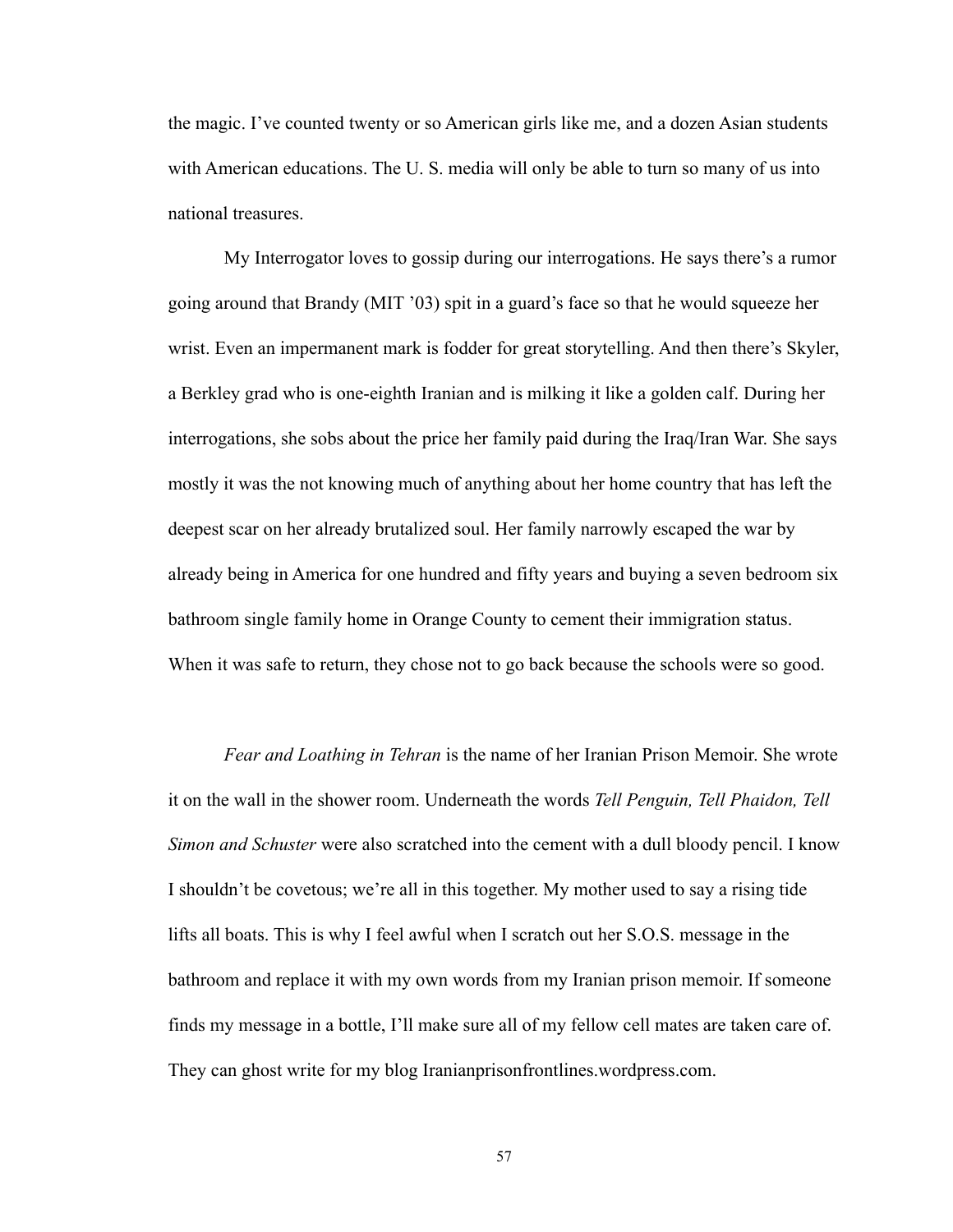"Ginger, the act is up. You owe Wells Fargo \$252,347." Albert dips his spoon into his ice cream and takes another bite. He continues with his mouth full. "And that's today. Who knows how much you'll owe tomorrow. If you like, I can get out my calculator again."

"No, thank you. It wasn't much help the first time."

Albert picks up on my sarcastic tone. "Don't underestimate the seriousness of this situation. I've seen them take a dog in the middle of the night. No one felt remorse when they strung it up a tree."

"I don't have a dog."

"I know you don't have a dog or a house or even a decent amount of aluminum, which is why we need to take a different approach with you."

"Like adjusting the principle?"

He takes another bite."Many high-level executives list good communication as their number one desirable skill. You just received a communications degree from a prestigious university, so why don't I make some calls for you?"

 I contort my face so Albert knows I'm disgusted with his idea. "Albert, I don't want to work just anywhere. I'm a journalist. I'm a truth teller. I can only work at a newspaper or a fact-finding website like Politico or Amnesty International."

"A newspaper?"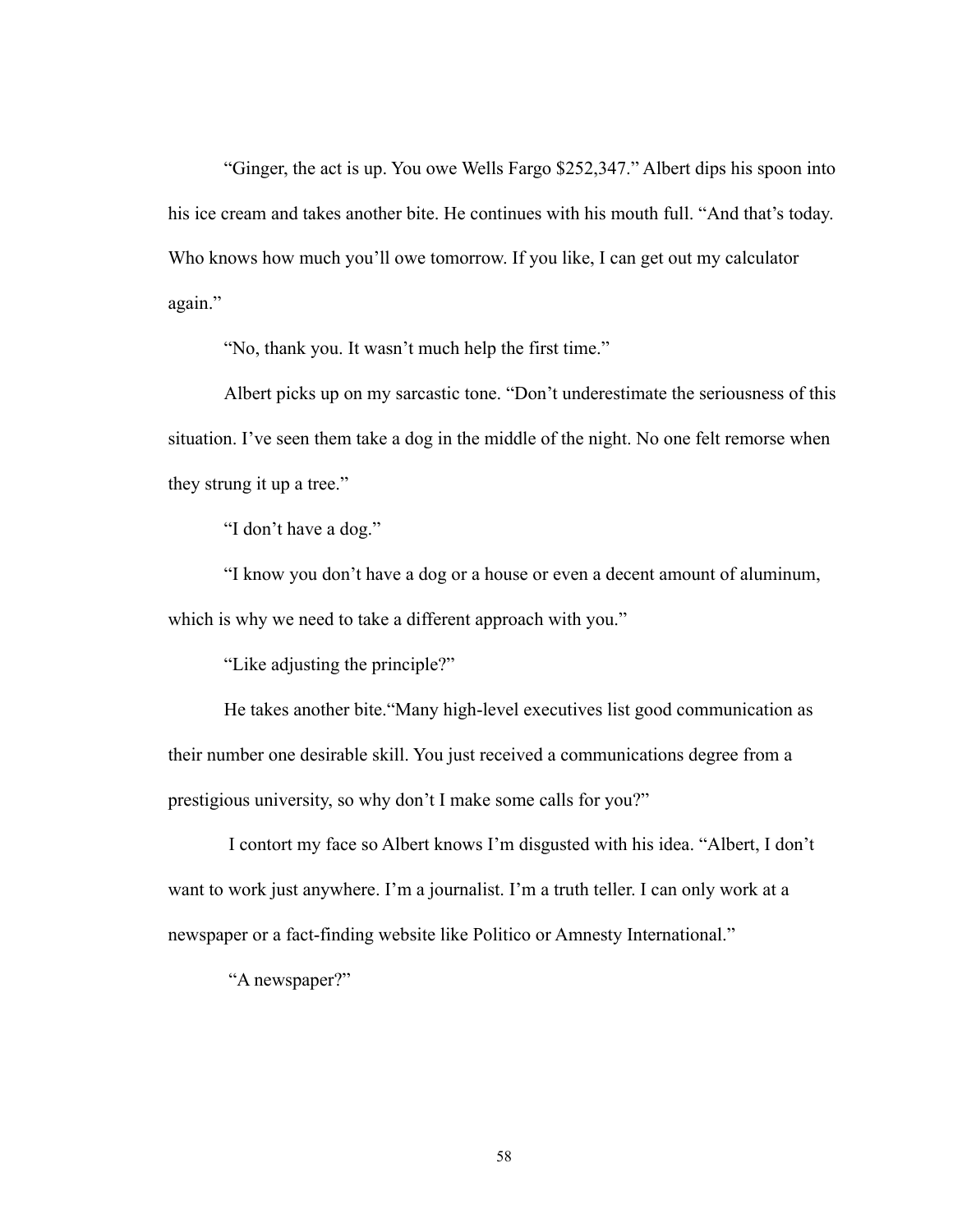"It's been my dream to work at the *New York Times* since I was 23. But I wouldn't mind working at the *The Washington Post*, or *The Wall Street Journal.* Do you know anyone who works at one of those places?"

 He takes three or four pills from his pocket and drops them like sprinkles on his last spoonful of ice-cream. He swallows hard and drops the spoon into the empty porcelain bowl. The sound is cold and makes the hair on my arms stand up. "For your sake and mine can we set those dreams in this bowl? There're not dead yet, just resting in this bowl. Now, take a second, refocus and tell me what your plan B is?"

"Like blogging?"

"No."

"Public Radio?"

"No."

"Community organizer?"

"NO."

"Generic activism?"

"Why don't you stop right there," says Albert. He smiles. "This is all sweet, but until we know you've gained meaningful employment, I can't pass your case to my superiors."

I frown.

"And by meaningful, I mean monetarily gainful, of course."

I frown deeper.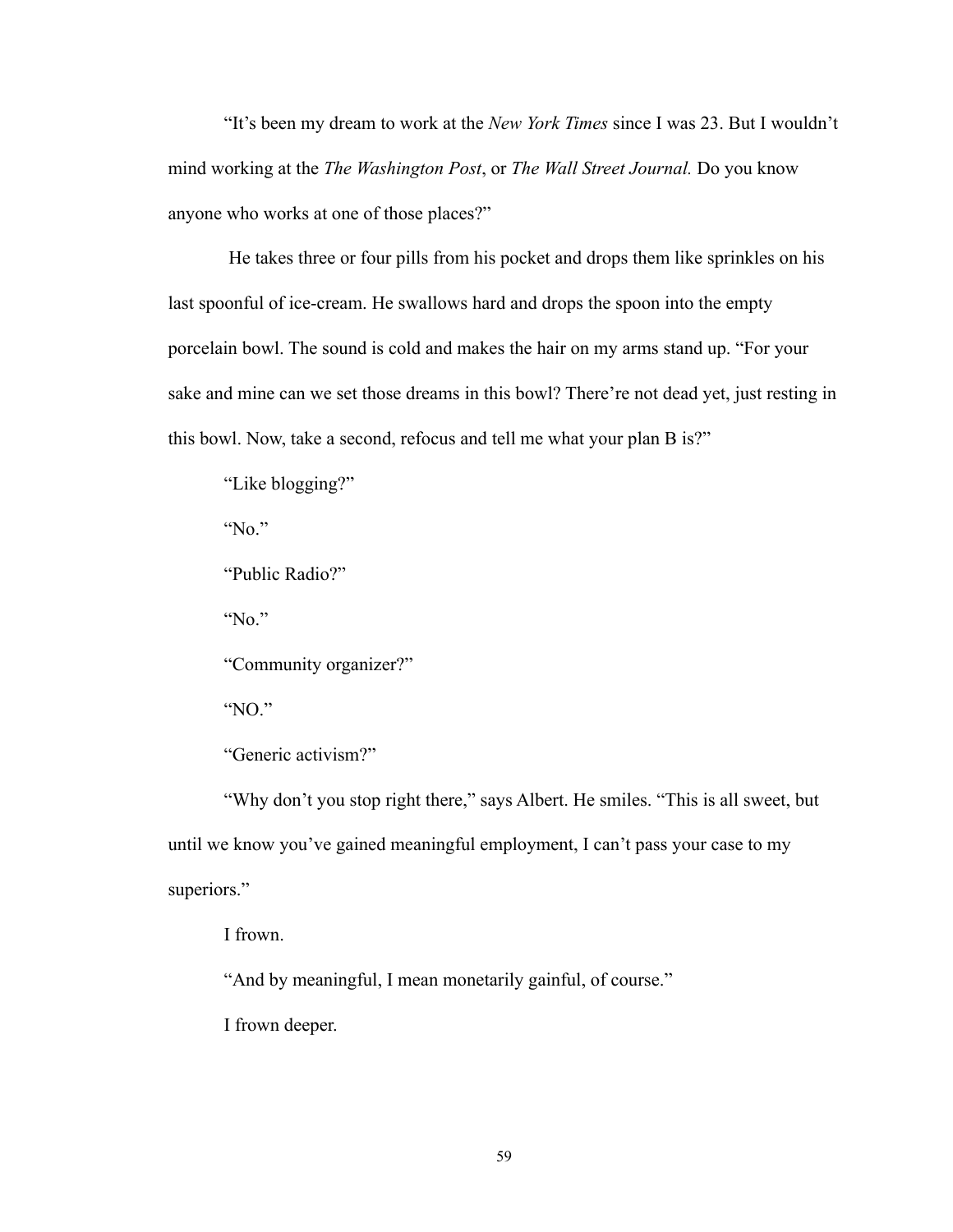"In the meantime, I'll set up your first interview. Show up. Look good and I'll ask our job coordinators about the papers."

"Really?"

Albert reaches across the table and touches my shoulder. "Put in a few good years at an investment company or a pharmaceutical, show us you're not the type to fake your own death, and we'll work with you."

"Years?"

"Ginger, I've seen people not win the lottery or inherit a large sum of money for twenty or thirty years...some people go their whole lives without either. But look at the bright side. In the society you live in, you're already well past your prime. In the U.S.A women are nearly invisible after thirty-five. Here at Wells Fargo, we take a broader approach. You're a *strong young woman*. Your body is still very muscular. If this newspaper stuff doesn't work out, you'll be capable of carrying and pulling things for decades...in almost any capacity." Albert gets up and busses his bowl. He walks to the door. "Try to imagine that you're falling through a bottomless pit. I'm the one offering you a hand. Refuse it and there's no telling how far you'll fall."

Professor Baltimore spanks me with yesterday's *New York Times*. He says, "You need to think Waco big," as he winds his arm back for the next seductive wallop.

I unhinge my jaw from the pillowcase and gag until a wet goose feather lands on the mattress. "Wells Fargo isn't fucking around. This guy Albert wants to steal my dog."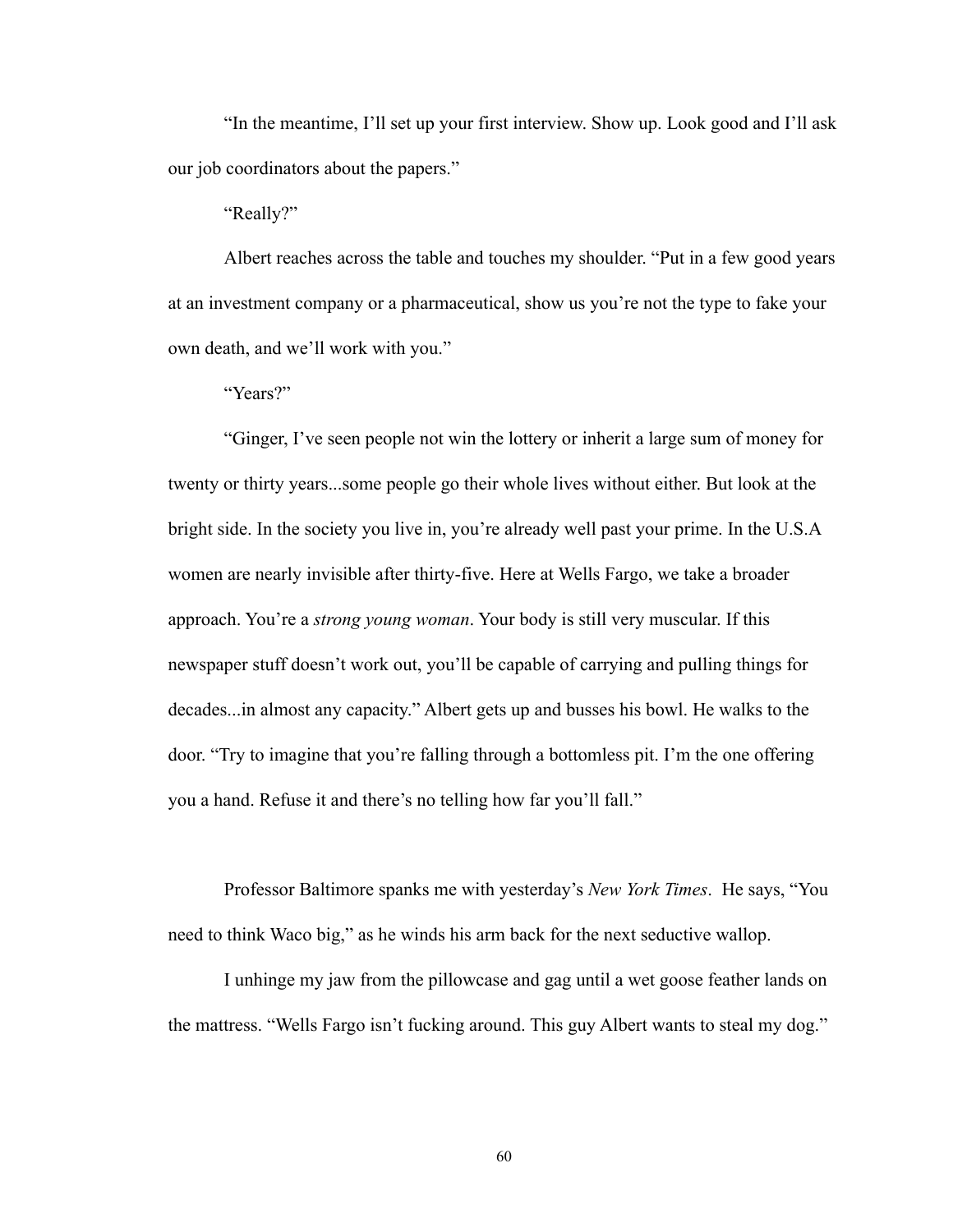"Don't worry, Boo. You don't have a dog." He spanks my already magenta ass with the newspaper.

"They'll garnish my wages. Take my savings."

Another whack.

"Okay! No savings. But they'll confiscate my car. Harass my mother."

I reach back and rub the sore area underneath my peach-lace bikinis.

"Ginger-baby, who's a bad girl?"

I prop myself onto my elbows and peek over my shoulder. His giddy smile is disturbing. He keeps saying he is the long lost twin of Sean Connery, but I do not see it. His thick jowls sag like wet towels and his dark eyebrows are popping up in the most obscure places.

"Charles, I could go to jail."

He brings his index finger to my upper lip. "Please be quiet. Barbara only allows you to keep coming over because she noticed how visibly relaxed I've been looking. How about a cup of coffee?"

This is our weekend ritual. Meet on Friday night. Coffee, news, sex until Saturday afternoon. I slide off the mattress and grab the warm carafe from the bedside table.

I top off our white china cups and say, "Give the paper a call for me?"

He reaches for his cup. "Honey, that's nepotism."

"What about Barbara?"

He stops mid sip. "That? It was hardly nepotism. In the seventies we needed strong, intelligent women at the paper to cover liberation issues and talk to effeminate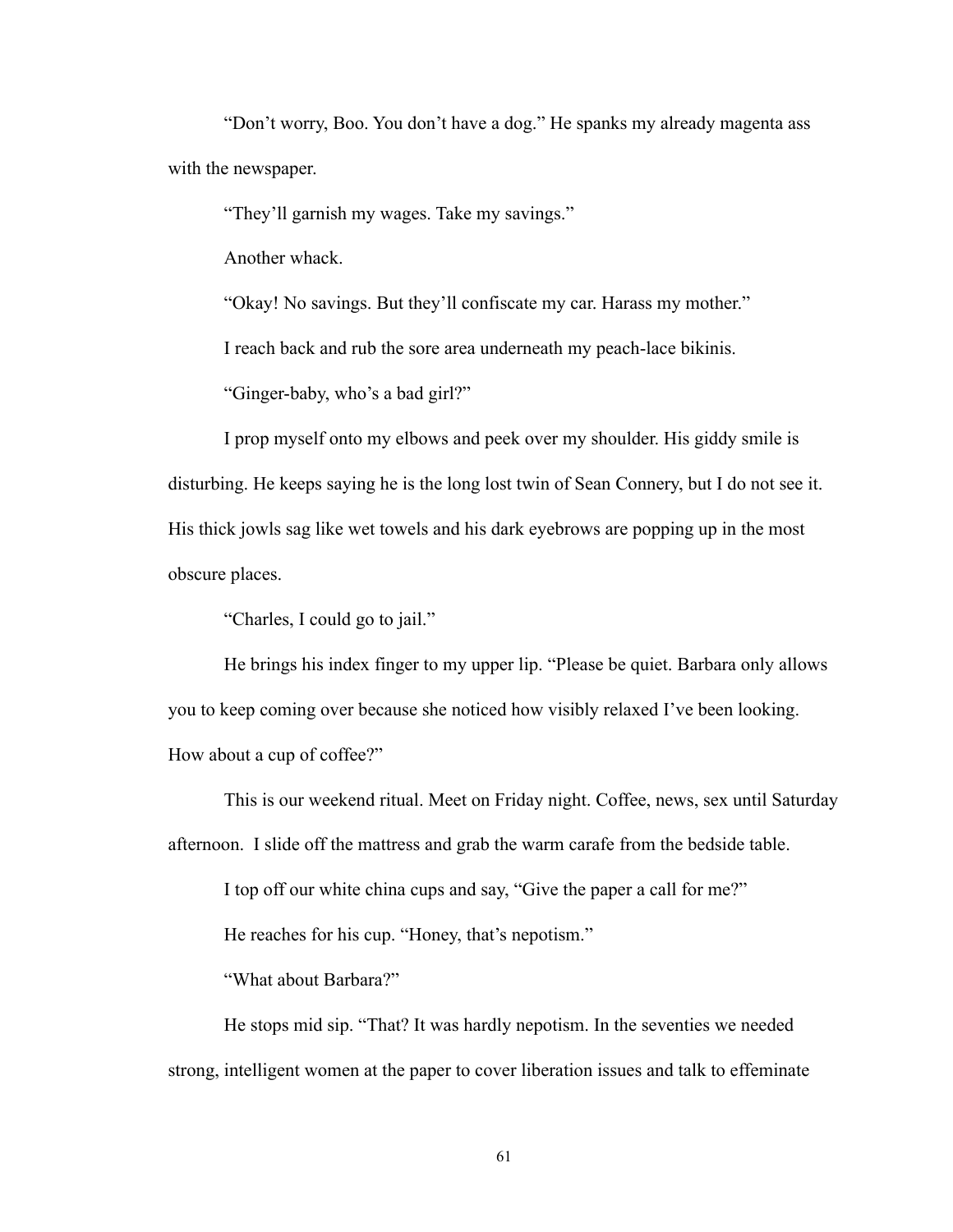dictators who were intimidated by the Crocodile-Dundee-type reporter of my day. Barbara filled a void. And let me say one last thing about her, it was the biggest mistake of my life."

"I'd never outshine you."

"Ginger monkey, it's too late. There're more boobs in the pit than a Manilow concert. And *who* has a Pulitzer?"

"Barbara."

"And how did she get it?"

"She went undercover in Yemen. Tracked the nuclear trade route between North Korea and Syria by camelback. Broke the story of North Korea's nuclear facilities, which led to the embargo and the eventual disarmament of hundreds of bombs."

"Sure, a story like that is easy to make sound good. But it was pedantic — no heart! She has a Pulitzer because I gave her a job. That was the year I wrote my exposé on illegal immigrants raiding food shelves in Washington, D.C. Dozens of people were deported because of me. And what did I get?"

"A personal phone call from the president," I say.

"And?" He leans back against the headboard and looks to the ceiling. "None of it makes me special. The answer is nothing."

"A home in Lincoln Park?"

"Sorry, honey, if you want a job, you've got to compete with me, and her, and Richard Engel. When was the last time you or one of your sniveling classmates were punched during a freedom protest in a fascist country?"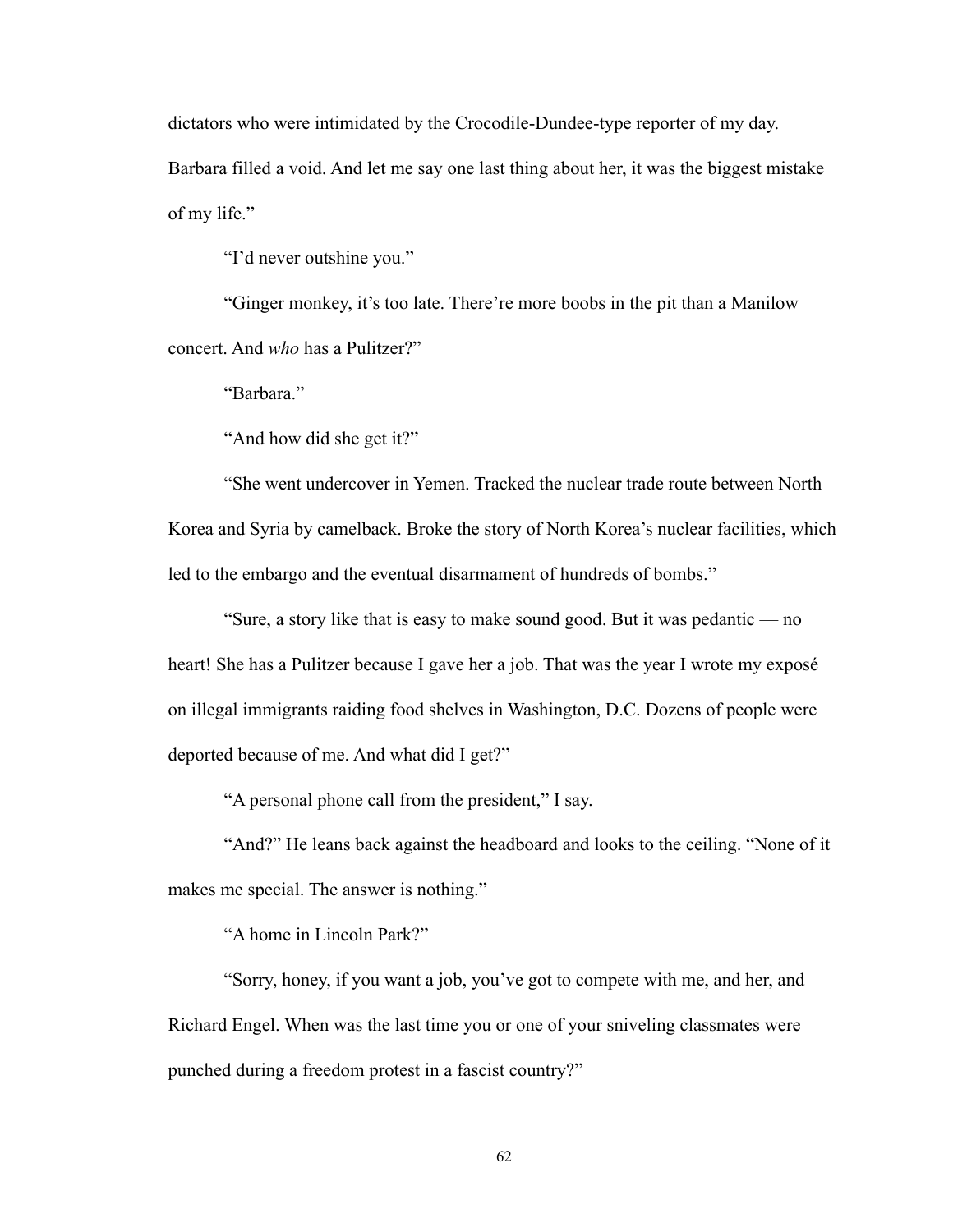"You thought my story on the Nicaraguan copper pirates was informative and tasteful."

He sets his coffee cup down and wraps his arms around me. "Boo, my note still stands. You didn't go to Nicaragua and you didn't talk to a single copper pirate. Sometimes it takes years to break a story. Catch someone important with their pants down. I spent months researching my first story."

"You lived among Congo refugees in Zambia for *years*. You stumbled upon a diamond mine and traded the location for an interview with a terrorist leader."

"*And* it was only a coincidence that I showed up at NBC with the story the day their editor, who was known for his chemical imbalance, threw out the tapes for that evenings broadcast—"

"—out the ninety-seventh story window."

"It was a different time back then."

"But how did you pay for it all?"

"You're going to get a job. Just be a man. Put on some shoulder pads. Stop walking around in heels. I remember the first time I saw Diane Sawyer in fatigues I had to sit down. My dick was so hard it made me nauseous. She's been shot a dozen times. You've been shot zero times.You and your entire graduating class haven't been shot half as many times as Diane Sawyer. Let's meditate on that for a second."

"You love my heels."

"Ginger. I'm not going to give you a job." He turns his attention back to the paper. I close my eyes. "You're right. You're absolutely right."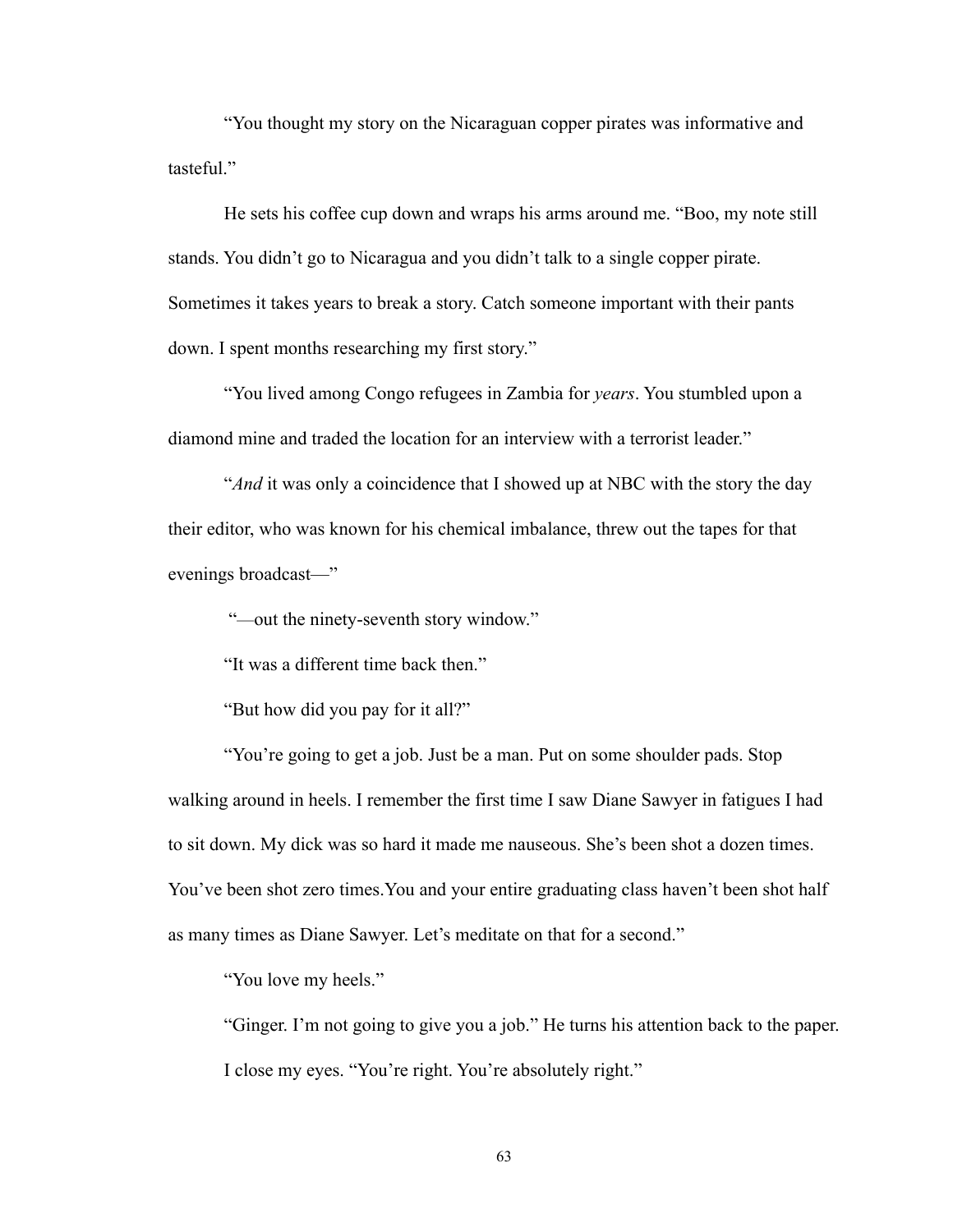A source calls. Charles asks me to step out. I tell him I'm not going to steal his story and he says he's heard it all before. He hands me my jeans and a tee shirt and kisses me goodbye. I dress myself in the hallway then I hop the L back to the south side of Chicago, where my mother and I share a one-bedroom. She is a neonatal nurse a few blocks away at Provident Hospital. She moved here from the upper peninsula of Michigan after I was accepted to Northwestern. Back then, all she wanted was a new wardrobe and young people to hang out with on the weekends. Now, after being puked on and robbed at gun point for an iPod Nano and a few sticks of gum, she's moving back to the U. P. on the thirtieth. My rent is going to jump to two thousand dollars a month, which is eighteen hundred more than what I have been paying. From the train, I use my phone to create an ad on Craigslist: NEED 10 ROOMMATES TO SHARE SIZABLE 1 BEDROOM APT. //COUCH AND LOVE SEAT INCLUDED.

The top of the stairs reveals a handwritten note. *You see I know where you live. You have no rights in this new wild west of debt collection. Get a good night sleep. <3 Albert.* I tear the paper off the door and shove it into the back pocket of my jeans. I pull out my phone, which has been on silent. I've missed a bunch of texts from my best friend, Crystal. *Im n the woods...Im cant breeeeth..Please bring booze to the hospital.* As if my day wasn't already horrible. It looked like Crystal was breaking her first story.

At the hospital, they are keeping Chrystal in a room surrounded by thick glass. I watch Crystal's olive skin turn a mustard yellow while a nurse explains to me that the nuclear radiation Crystal was exposed to is radiating off her skin. I set the bottle of Bacardi 151 I brought on the floor and pretend like it's not mine. The nurse says she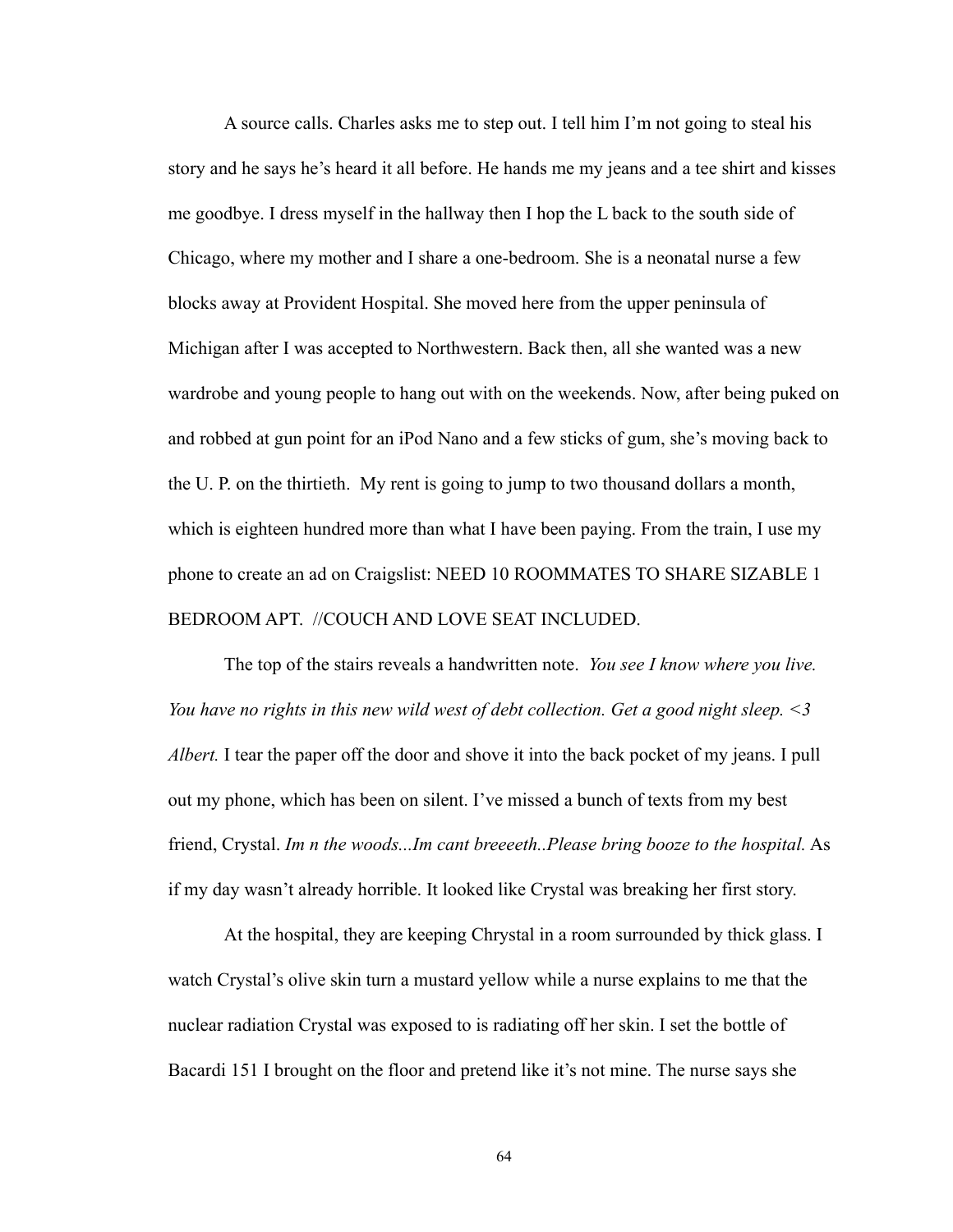might not recover. They give me a light blue rubber suit with it's own ventilation system and a thirty minute course, describing how to put it on.

Inside Chrystal's hospital room, Chrystal is hooked up to more tubes than an astronaut. She tries to lift her hand to greet me, but is too weak. There are tears in her eyes. "You think this means they'll take me off obituaries?" she asks quietly.

I reach for her hand and say, "Of course not, you write the best obituaries."

"Ten people under the age of thirty have died this week. All female. All within a mile radius of the nuclear plant. Rebecca told me I was finally going to make a real contribution to a story."

"The editor who hit you with her car on New Years?"

"Yeah. She strapped a device to my back that measures radiation levels. It was a long pole and it was really heavy. After the explosion, everyone ran. I couldn't keep up."

 I nod compassionately and remind myself that this girl is my best friend and though she has had more success than I have, she needs me. "That is so *Rolling Stone*," I say.

"I was so far behind the group that I couldn't see them anymore. There was no way to remove the poll. In the ambulance, they had to cut it off me."

"It sounds expensive. They must trust you a lot. Have you mentioned me yet?"

"I don't think I'm going to be in the paper. They made me sign all of this confidentiality stuff."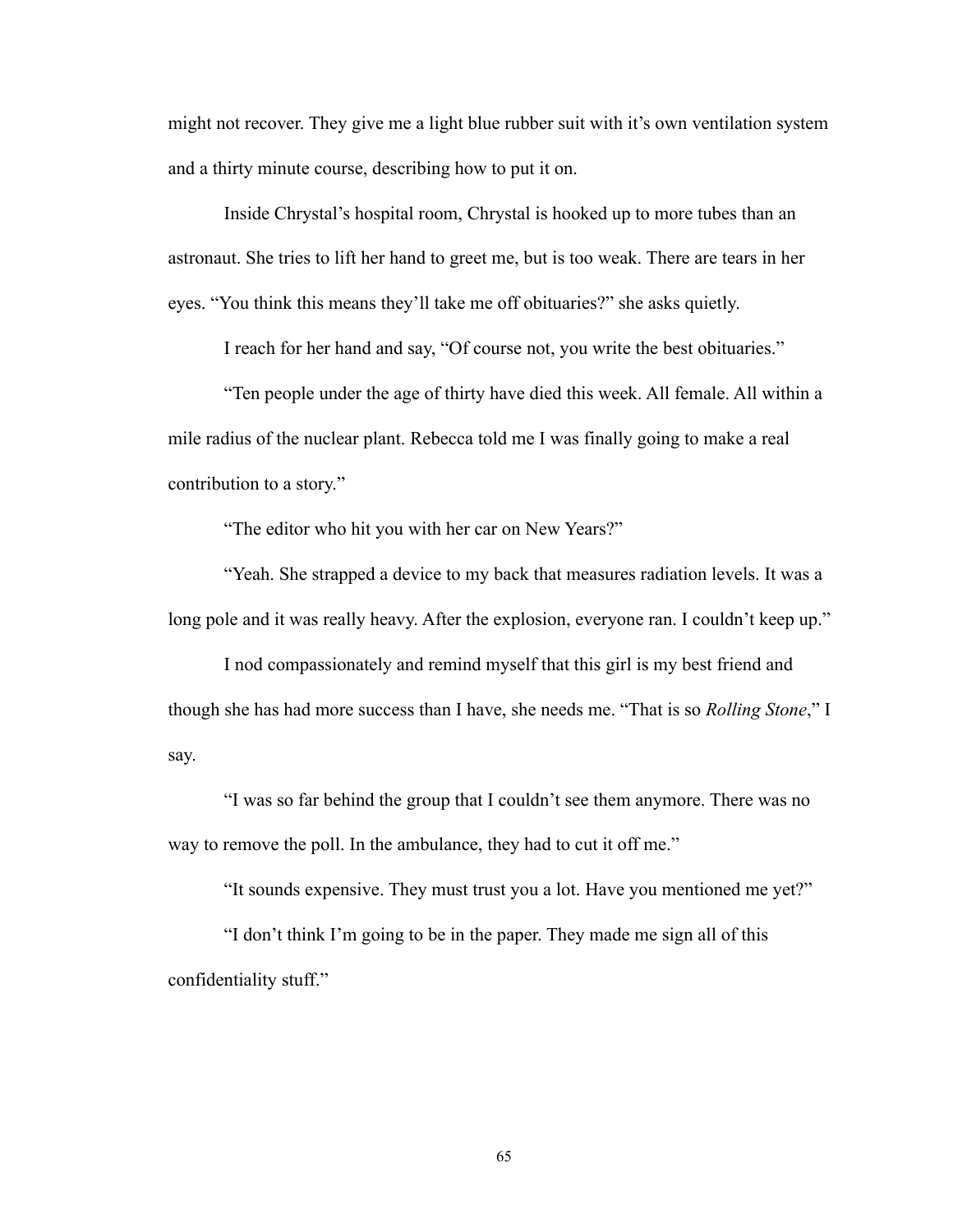"You mean exclusivity. I'm sure they just want to make sure you won't go to another paper. Have you had a photographer shoot your skin yet? Wells Fargo is going to make me mop floors at Morgan Stanley if I don't start generating an income for myself."

She tried to sit up, but couldn't. "How could I go to another paper? Rebecca asked if I would administer her infertility treatments at lunchtime. She needs the emotional support and I'm the best at that."

"You are the best at that. You're so lucky she hit you."

"Except for the pain..."

"Of course … have they talked about paying you yet?"

"No...But Rebecca told me in the ambulance she might move my desk out of the lobby if I pull through."

"Help me come up with a story. Charles thinks I that if I uncover something big. I'll be blogging for *The Atlantic* in no time."

"Ginger, the ground was covered with this thick ash that rained from the sky. Maybe two inches of it everywhere. It got on my hands. Ginger, it got in my lungs. What was it?"

I'm not sure and I don't want to scare her with theories. I stay silent. Blood begins to run from Crystal's nose and I fetch a nurse from the front desk where they're all cackling about last night's episode of Grey's Anatomy. Two of them begin to suit up so they can investigate Crystal's vitals. She passes out before they can figure out where to insert their oxygen hoses in the suits they are wearing. Crystal is out for ten minutes when they begin testing her blood for infection. One nurse tells me her body is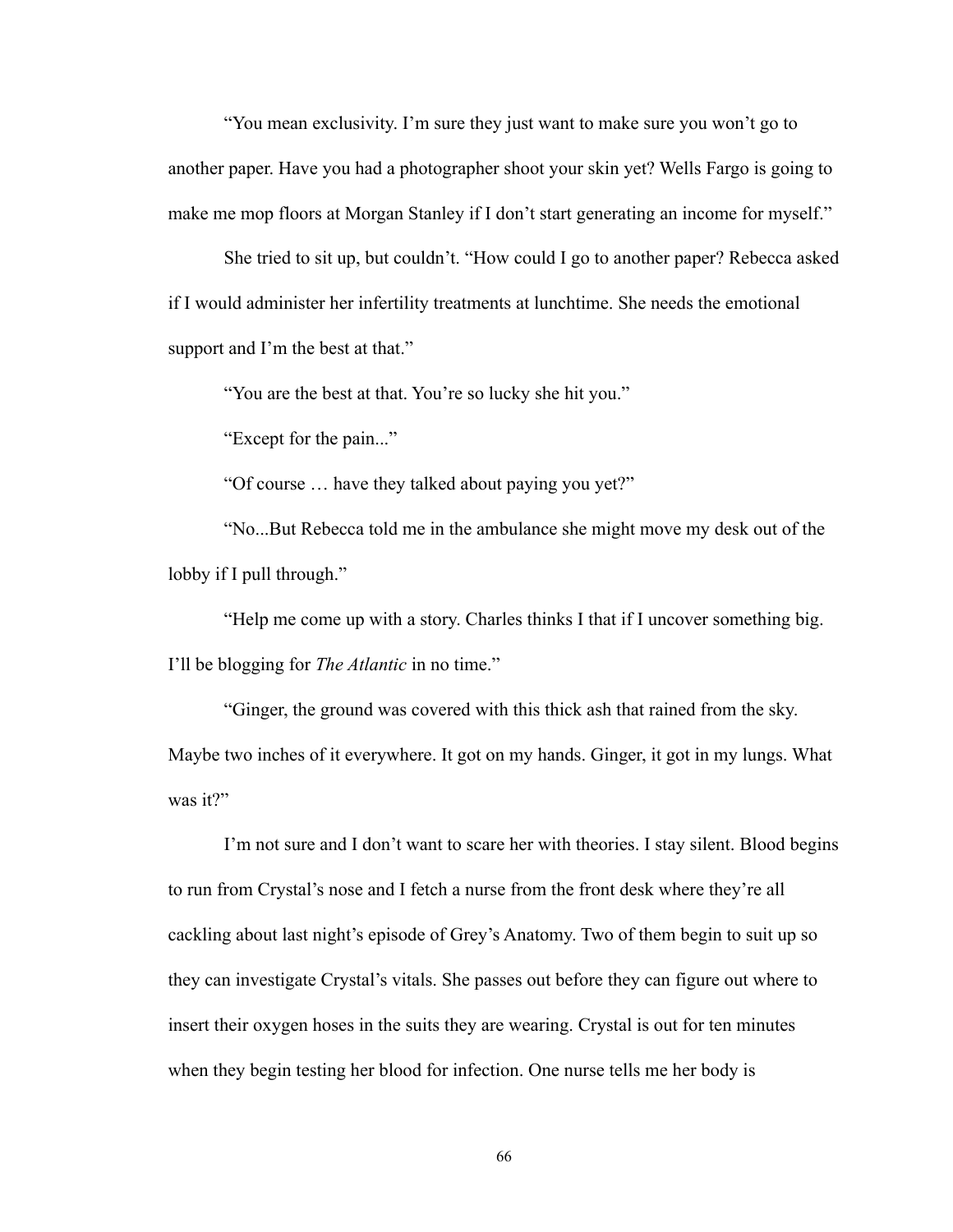decomposing from the inside and there isn't much they can do. Except amputate the parts where the infection is the deepest. The machines beep faster and faster. Every minute, more and more doctors enter her hospital room in colored plastic suits. The swell of people pushes me further and further away. Through a crack in the moving bodies, I watch them tear off Chrystal's gown. Throw a blue sheet over her and begin prepping for surgery. I have to turn away when they take out the scalpels. A young technician puts his hands on my shoulder and directs me into the hallway. He thinks I should go home. He says if I want to visit tomorrow, I should call before I come.

On my way out of the hospital I notice Albert taking notes across the street. At first, I give him an annoyed look. He doesn't stop writing. I put my hands in the air and yell, "Go away!" He writes my actions down in a yellow notebook. Then he makes the international symbol for money, money, money with his fingers.

At home my mother and the dream pop band Cauliflower Six are sitting at the kitchen table opening my mail and organizing it into piles. The band is here in response to my Craigslist ad. My mother does not look amused. The lead singer Baxter is the first to speak. "Please take a seat."

I'm jittery with adrenaline, but I do as I'm told.

My mom says, "Ginger, when were you going to tell me about your student loans?"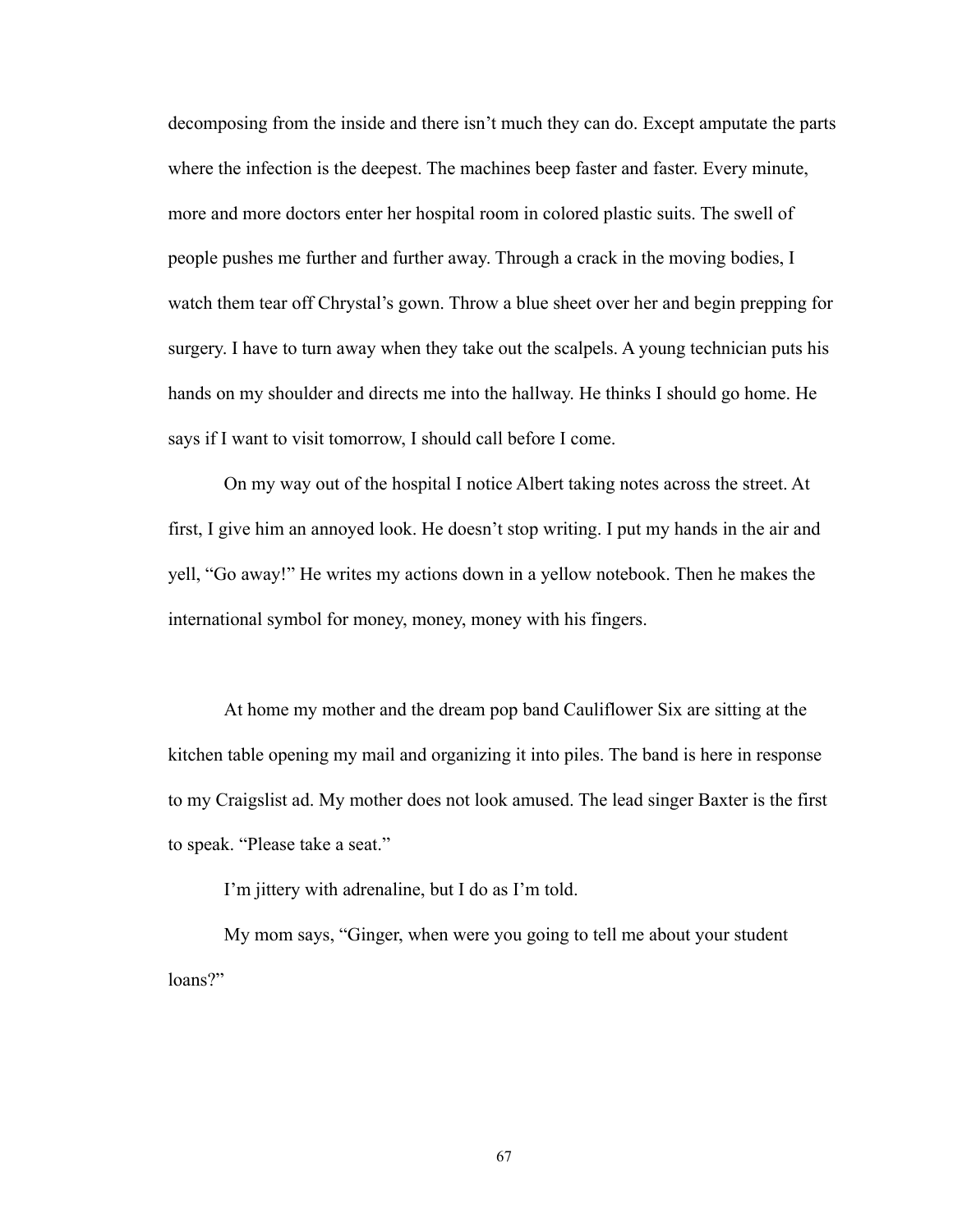"Excuse me. My friend just died, which means there is an internship opening up at The Daily Herald, Chicago suburbs' leading source for news and information. I don't have time for a confab with you and a bunch of strangers."

My mother jumps in. "How much does it pay?"

"Mom! It's a foot in the door."

"You mean nothing?"

"Experience is worth nothing? It's everything!"

The band members give their two cents. The drummer agrees with me, but thinks the amount I took out was excessive; the lead singer thinks if I really wanted to be a reporter, I would have found a way to do it without going to college; and the bass player suggests I drop the idea of being a journalist all together, he thinks I should move to Silicon Valley and do a startup.

My mother fingers my latest last notice from Wells Fargo. "If this is true, you're completely fucked. Three thousand dollars a month? How will you live?"

"You're such a hypocrite. You have no problem if a premature baby racks up a million dollars in hospital bills, but you're freaking out over two hundred and fiftythousand for two years of quality education."

"Please. Journalism isn't a fucking education, it's a lifestyle."

She keeps talking about other things I could have done with my life if I'd actually wanted to help people. Soon, they're all having a conversation about why there aren't more social workers and whether society needs art to thrive. By the end of it, the drummer and the xylophone player aren't speaking. My mother takes the conversation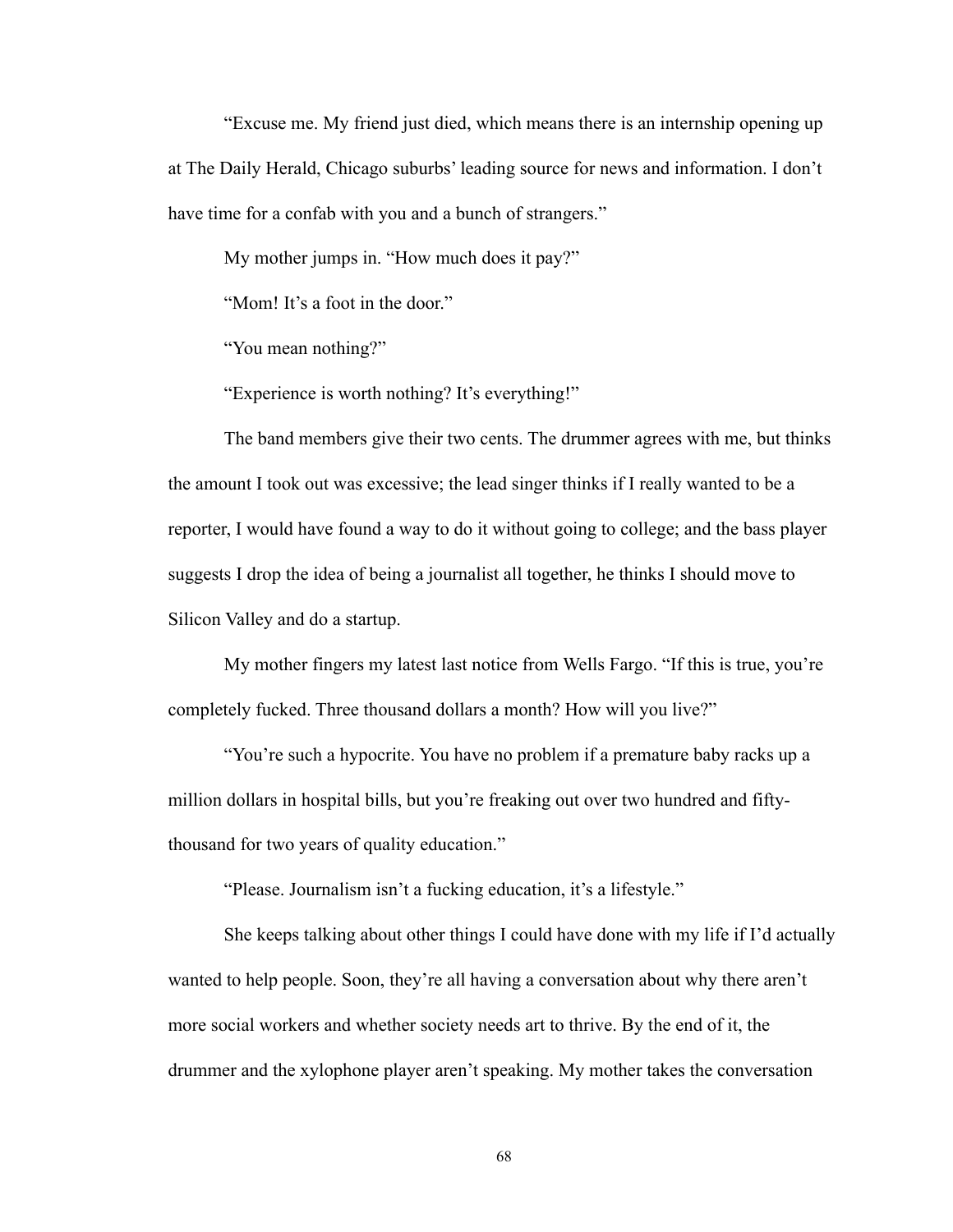back. She says, "In conclusion, I'm signing the apartment over to the band and you don't have a place to live."

"Don't! I'm starting over right now. I'm going to be a different person." I grab the pile of credit card offers they so nicely organized for me on the table and head toward my room. From the hallway, I can hear the band members share personal stories of how each learned the value of a dollar.

I open the window in my room. I put one foot out and sit on the ledge. I hope to be pulled one way or the other. The cold whips against my exposed ankles. The credit card offers are still in my hands, each one connected to an airline.

Just one ticket.

Away.

### Africa?

#### That's so passé.

I've been in prison in Tehran for a year. The current political administration does not care to rescue me and that's just fine. The longer I'm here, the more I'm tortured, the better my memoir will be. My Interrogator has set my ransom at \$500,000. This is a fair amount. My advance from Random House will be double or triple and obviously I'd use what ever was left over from paying my student loans to make a sizable donation to both political parties.

The first time I called the State department, a woman answered the phone. My Interrogator and The Translator gave each other high fives. I covered the receiver with my sweaty palm and shook my head. It was not Hillary. Their shoulders slumped. I asked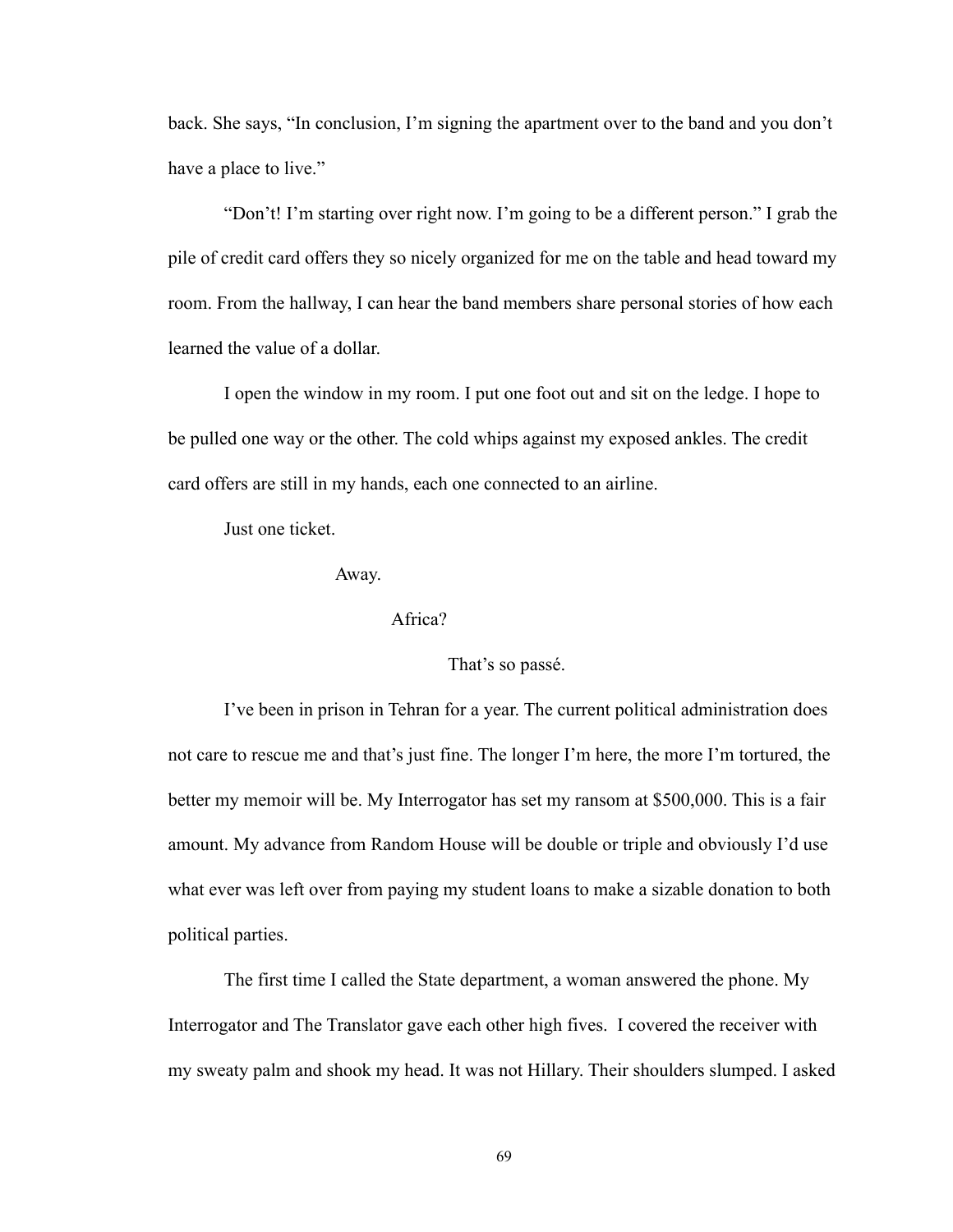to speak to Ms. Clinton and I was immediately put on hold. The three of us stood in silence listening to Elton John's "Rocket Man." The damp room in the basement of the prison, where the really violent stuff happens, gets surprisingly good reception. The three of us just use it for making phone calls. My Interrogator and The Translator agree that if Ms. Clinton answers my call, there is at least a possibility that Johnny Depp will play The Translator in the movie version of my life. My Interrogator wants Arnold Schwarzenegger. When he says this, I nod. I don't tell him he doesn't look like Arnold. I'm crossing my fingers for Emma Stone.

 One day they hope to be American cinema legends and make too many zeros, but right now they know it is important to be humble and start small. Network or cable television is a respectable starting point. We all know the pretense for which I was arrested was made up, so we have a lot of time to talk about what color tie they should wear during the future hour-long CNN interview with Anderson Cooper. I say, "Anderson Cooper is gay." The Translator laughs and says, "If Anderson Cooper is gay sign me up. If Anderson Cooper is American colonialist devil, then I will be American colonialist devil. He is hot hot hot right now in America TV digital culture." I roll my eyes and say, "You guys, he's so yesterday."

Unfortunately, Hillary Clinton never picks up. America is going through a period of austerity. I am transferred to voicemail day after day, month after month. My Interrogator and The Translator put their arms on my shoulder and say, "America phone is broken. No surprise. Phone is inferior Japanese product." I nod and feign tears, but I know the truth. America doesn't care about the patriots stuck in this prison. This would be fine if Iran stopped accepting want-to-be journalist into the prison, but they just keep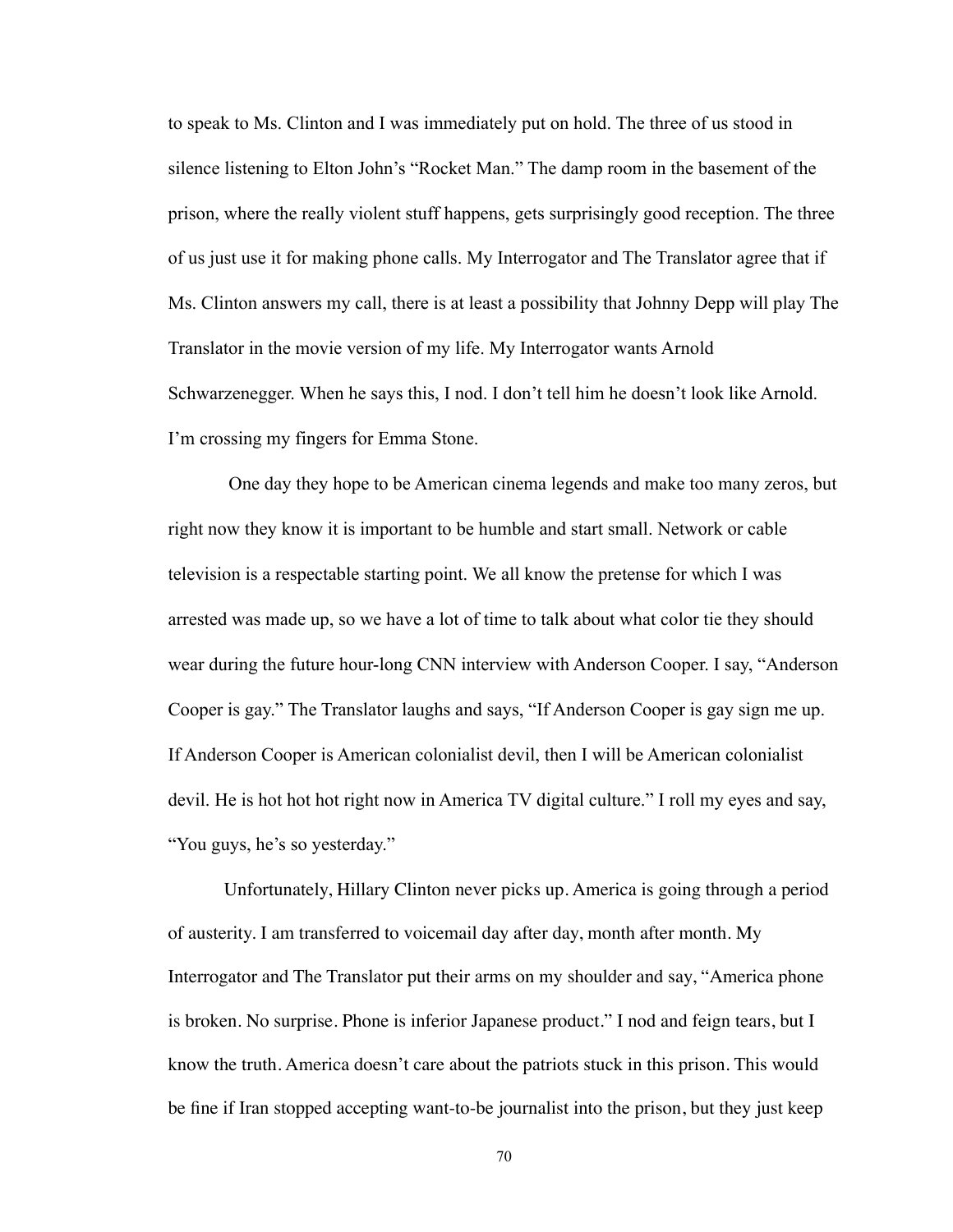packing us in. Yesterday, a graduate from Duke and one from Yale entered my floor. They immediately started hassling the guards and writing incessantly.

I know the jig is up when I see My Interrogator's March issue of Entertainment Weekly ripped to shreds on the floor of the interrogation room.

Albert says, "Ginger, maybe I should have been more clear at our meeting. Wells Fargo equates people who risk their lives trying to be imprisoned in a totalitarian country with those that fake their own death, and of course, the one's who succeed with the real thing." He pauses, collects himself. "Wellsfargo gave you a gift and you threw it away."

My Interrogator is in the corner sobbing. "Now we'll never be American movie stars," he moans.

 Albert stands up and comes around to my side of the table. He grabs my elbow, pulls me out of my chair, and walks me down a long corridor. The many men with guns that line the walls salute him as we pass. When we get outside, Albert pulls a black pillowcase from his coat pocket. I push it away and begin to beg. I say, "I don't even have fifteen pages. If you gave me more time, I could do it. I will make my payments."

Albert dangles the pillowcase in front of me. I look at him and try to muster a sad puppy impression, so he will take pity on me. I can see in his eyes he does have pity for me. I watch all of my fellow memoirists from cellblock 4C exit the building with their Wells Fargo representatives. I take the pillowcase from Albert and pull it over my head.

On the plane, I whisper to the passengers around me. I ask them how much they owe? I don't know anymore was the response I heard most of all.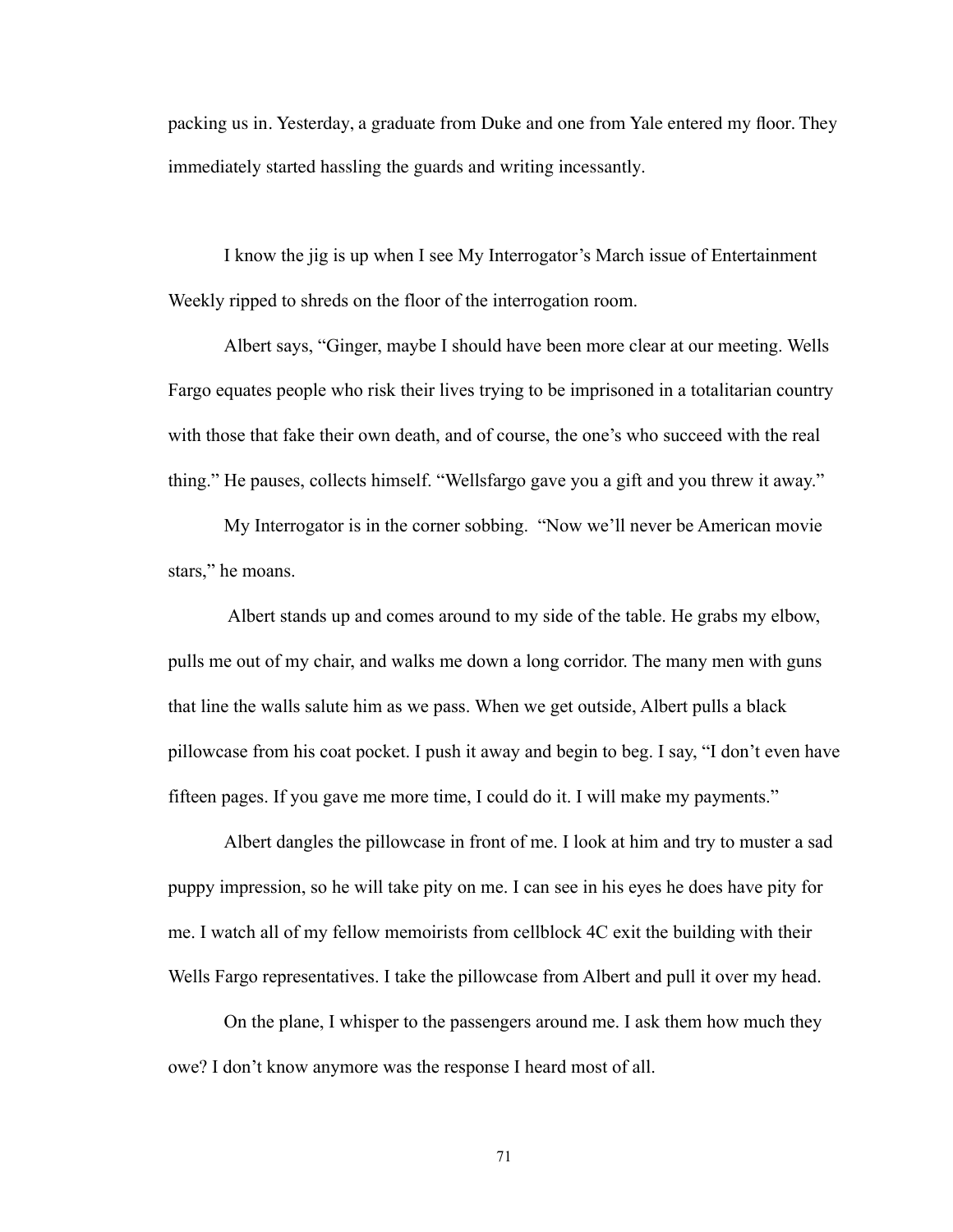We are taken to a place where there is no sunlight because there is no sun. The florescent bulbs flicker before they go out and they are never replaced. When I arrived here, so many days ago there were thousands of translucent bulbs, but every day one or two dies. I know when they're gone, they're gone. We'll answer calls in the dark. There are thousands of people here with me. I don't see them but I can hear them typing. Almost in unison, they press their green buttons and say, "Hello, how can I help you?" I can hear them repeat checking account numbers and Social Security numbers. I can hear them say, "Did you say B as in boy or D as in dog?"

I have no idea what country, what continent, this building is in. From my desk, I can only see a small sliver of a wall in the distance. The rest of the room is a sea of small collapsable squares. Something about the way this wall indents and juts like dozens of embossed frames makes me think it used to be covered in windows. Maybe it's black paint? Or some sort of dark sticky vinyl? How do men break boards with their hands? Concentration. Could I run with enough concentration into that wall? What if on the other side there are the green hills of Silicon Valley or the majestic peaks of the Himalayas? I do not know when, but one day, I'll do it. I'll break through that wall with my mind and my body. Then everyone in the room will stand up and walk — skip out the window. We will lie together in a pile at the bottom of the building, all free.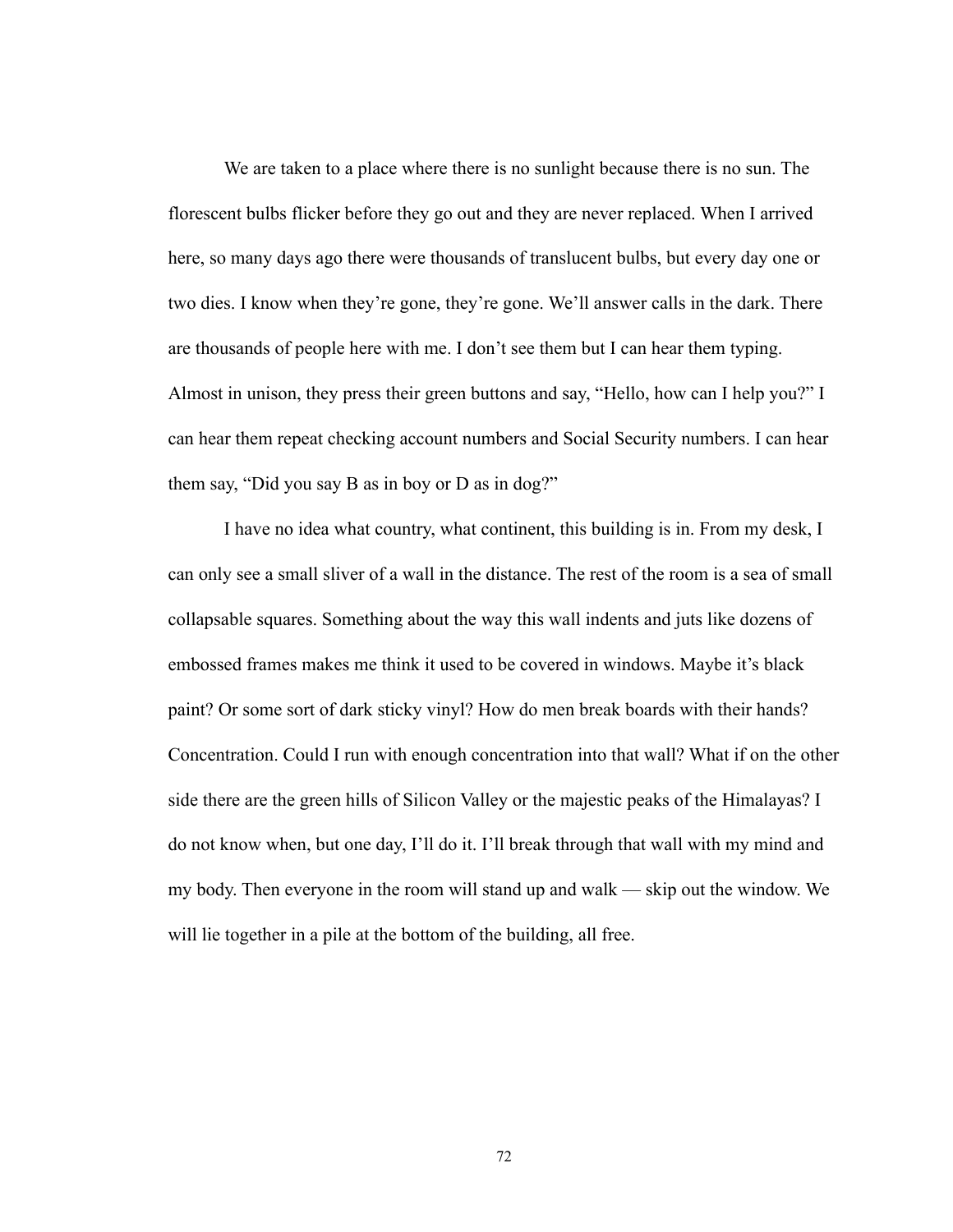#### HOOP DREAMS

I don't get up in the morning. I pretend to sleep until the baby screams. So I'm awake when I hear the screen door screech open and slam shut. Someone is in my house. Their footsteps pause in the living room and then slowly approach my bedroom, where I lie with my eyes closed. "Go away, I don't owe you a Goddamn thing," I say.

"Marlena, where's Travis?"

 I open my eyes. My Auntie hovers above me. Her arms are crossed and her glasses are placed on the tip of her nose. She wants a good look. My head aches. Last night, I drank outside by the fire. She can't be mad at me for that. I remembered to pick up the cans. They're in a sack under the kitchen sink, not rinsed, but hidden. There is a picture in my head of a man with a beard. I look around the room. He's not here, so he's probably gone. The face she makes isn't doing anything for her fine lines and wrinkles, squinting her eyes and scrunching her nose like she's looking at a sprung mouse trap. Busted brains on the floor she's going to have to clean up. I turn my head toward the wall. I don't know what time it is, but the sun is beaming in and her hair is already washed, dried, and pulled into a tight bun. My baby girl, Infinity, and I are still naked, sprawled out on the sweat-soaked bare mattress. The smell of stale cigarettes and wet dirt radiates off of us. It's one of those humid summers in South Dakota. The heat never lets up. Not even at three in the morning, when the dew comes in steaming and salty. Auntie's dark, scaly fingers reach down and grab my moist chin. She jerks it side to side. I forget what I'm supposed to do to prove I am not messed up, follow her eyes or follow the room. I attempt both.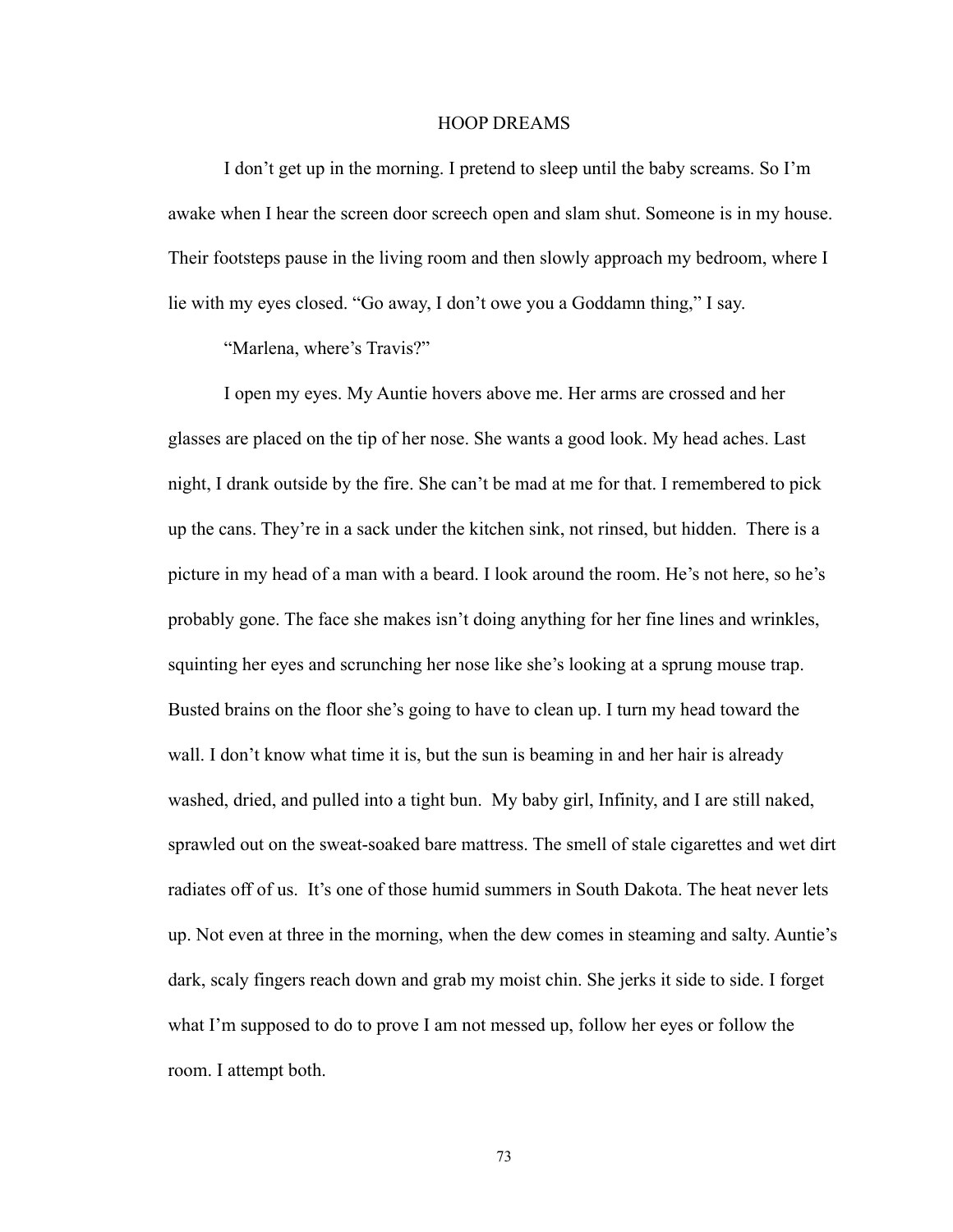"Where's Travis?"

 "Must be out with friends." I have no idea where he is. My eleven-year-old boy is not forthcoming.

"When was the last time you saw him?"

 I remain silent and do not incriminate myself with half-thought-out lies. Infinity squeaks, gnawing at my breast with her new baby teeth. A little raccoon. I'm uncomfortable and my Auntie doesn't move a muscle, even though her back must be hurting.

 "He'll be home soon. We fought, that's all." This comes out loud and annoyed. The baby breaks the tension with soft cries and Auntie reaches her hands between us to pry Infinity from my chest.

"Get up and don't leave this room until you are decent."

 I pull myself out of bed. My clothes, a pair of worn denim shorts and an overwashed halter, are thrown on Travis' crumpled math homework. I couldn't sleep because the heat was too much, so I gave long division my best shot. There is a cloud in my brain where that knowledge is supposed to be. In my mind, the symbols are nothing but strange hieroglyphs, ancient teachings, and history was always my most painful subject. I ended up leaving it alone, but I promised myself that if he comes home, I would focus and we would work on it together.

In the kitchen, Auntie inspects the refrigerator. I hear old salad dressing bottles hit the floor and roll, bang another blunt surface and roll some more.

"Where's your juice? A growing boy needs juice."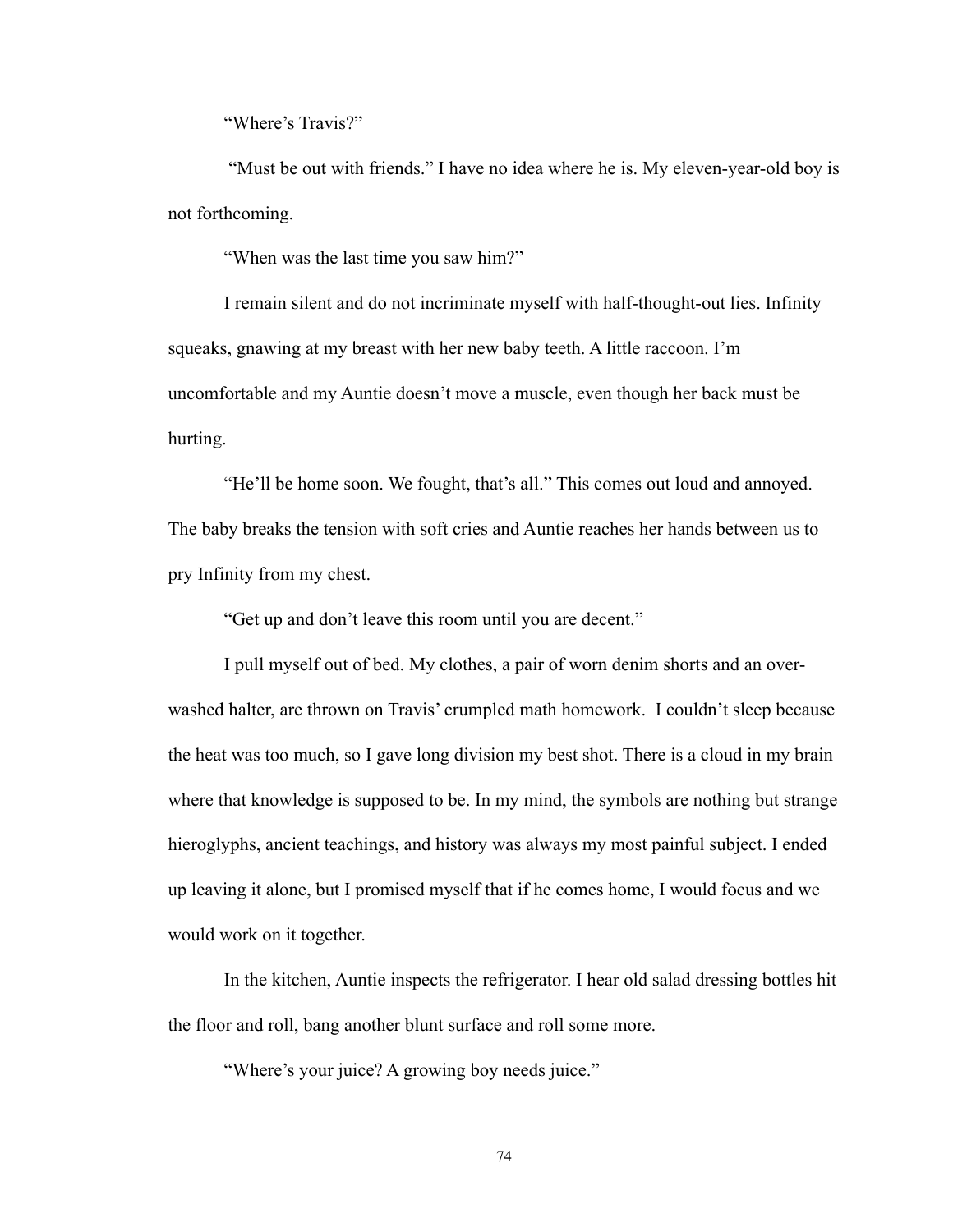I stumble in and take a seat at the table. I place my head on the hardwood surface. "My juice is at the grocery store with all the other juice."

 She slams the fridge door. Barren and single, she doesn't know how hard it is to raise two kids without Travis' father, my boyfriend, Michael. She likes to tell me that after my father left my mother didn't get into half the trouble that I do. I'm nothing like my mother. My mother was white. She was always afraid to go outside.

"Did you call the tribal police?"

 I lift my head. "He wants to scare the shit out of me. Make me crazy. Watch me run all over town, screaming and hollering for him." I shut my eyes and yawn. "I'll go to the school. Him and his friends, I bet they show up for free lunch. Just do me a favor and watch Infinity."

 "No. You've got to learn to love that baby as much as you love yourself." She quickly performs the sign of the cross. "God help her."

 I rest my head back down on the table. Infinity starts to cry and again my nipples drip milk. The wet stains grow on my shirt and I leave the kitchen to feed her.

 Travis went missing three days ago, but it's not the first time. When the kids take off to get high, huffing, they still show up for free lunch. The last time Travis told me he never wanted to see me again I caught him this way. None of the houses he crashes at have anything to eat. Before long, the kids get hungry. Their minds wander and they think how good chicken patties feel in their stomachs. My Auntie doesn't understand how to raise boys. At a certain age, boys leave and when they come back, they are men.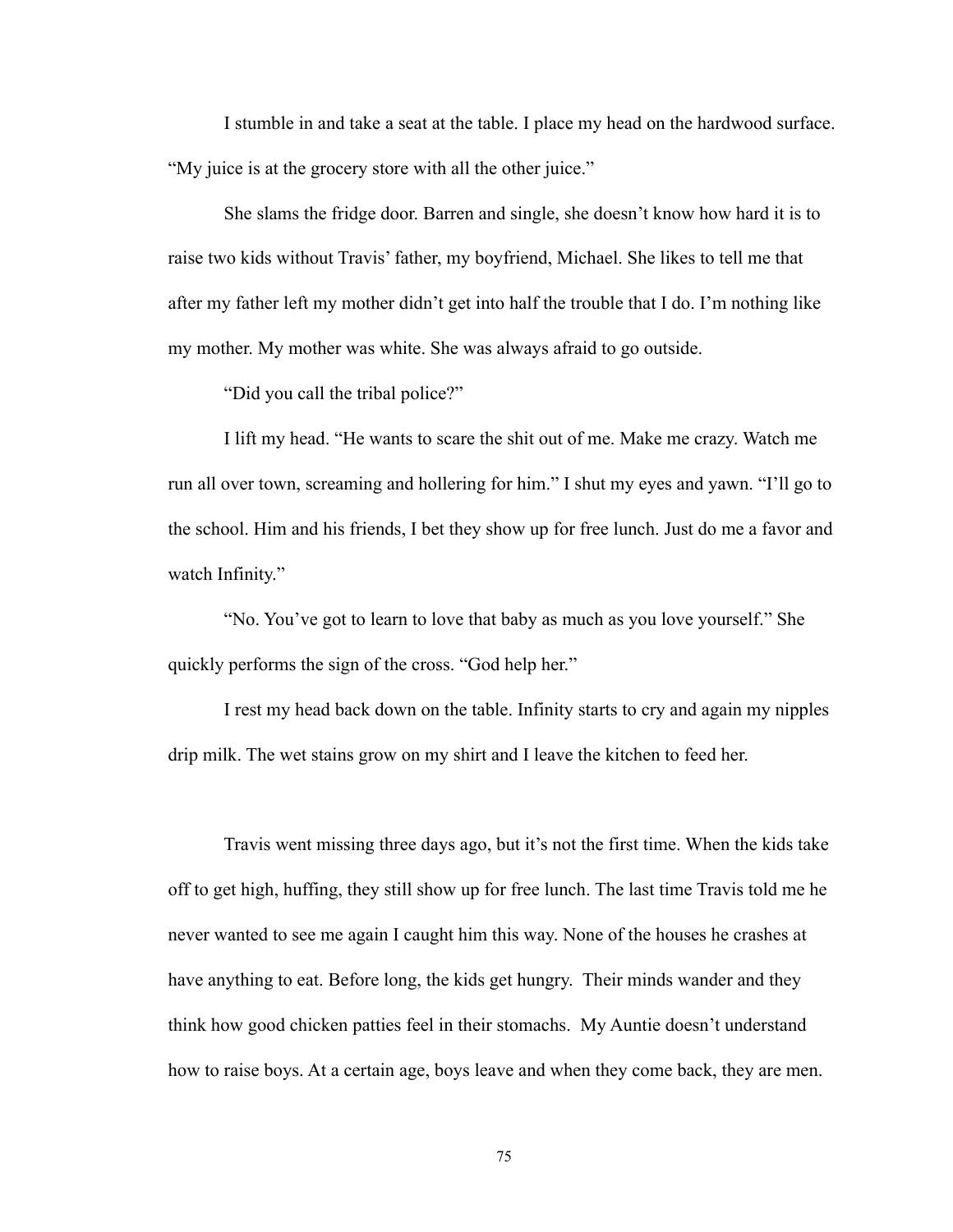Auntie pushes me and the baby out the front door. She makes it clear that it will not be right if I come home before I find Travis. She says, "Look in your heart. You'll find him." And then she shuts the door on my face. I hear the key turn over. I stand on the broken sidewalk in front of my house. I inherited this piece of shit from my father when he died, like everyone else, young and exhausted. One side is slightly lower than the other, shingles missing. The local gang spray-painted the words *Dreams Die* on the front. I'd like to clean that up before Travis comes home.

 Infinity is on my hip. She is cute and heavy, like a toy bear stuffed with sand. Most people don't believe she was ever inside me. I know I don't. When they ask me about my adorable sister, I nod and agree, half believing she must be a distant relative that was dropped at my house by mistake. All I remember from Travis' birth is white lights of pain, but her birth seems like a hazy nightmare. Tall white doctors with bright teeth did it by c-section. Four adult-size hands clawed her out. The nurses named her Ava for avocado pit. I named her Infinity because it's going to be such a long thing, motherhood. It's two miles to the middle school and she is already restless, pulling at my hair, whimpering for my breast.

 It occurs to me to hide behind the house until my Auntie leaves. Lay in the bushes like a child ditching, smash a window, and spend the day in bed. I'm about to pick up a large rock when I realize this doesn't make any sense. There isn't anything to drink inside. I have a hazy memory of trading my EBT card for a bottle of Vodka. A big one. A glass one. A friend of a friend smuggled a few onto the reservation. I remember I was going to steal the card back after sex, but I couldn't find it. He woke up to the noise of me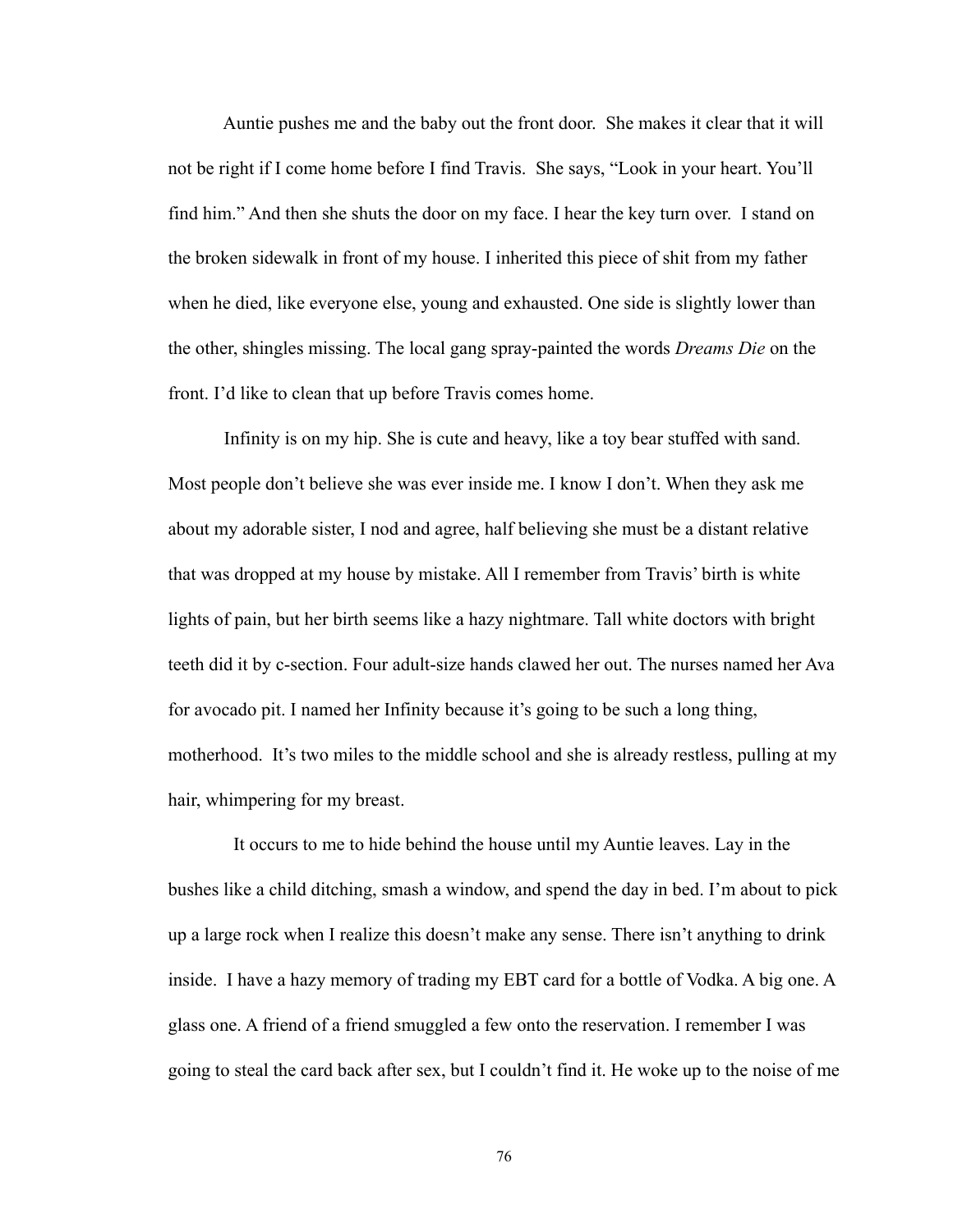emptying his cupboards, crying. He grabbed my hair, drug me through the living room, and pushed me out the front door. My bare toes caught themselves on a step and I tumbled down to the sidewalk. I had nothing better to do, so I spent the afternoon pounding on the front door, yelling about the cost of graham crackers.

 I walk on the white line painted along the shoulder of the highway. Right foot then left like I'm on a balance beam. Infinity laughs when we lunge or jump or plie or almost fall. If I want, we can walk down the middle of the road. No one comes here. I've watched cars pass the green sign that says "Entering Pine Ridge" and heard their breaks squeal as they do U-turns on two wheels. Either way, the shoulder or the middle, there is no shade. I roll my halter top up to my bra. It's still morning and I've already sweat through both layers. The tornado that killed Michael also took the trees. A year later and the ditches are still full of the same trash: broken baby toys, telephone poles on their sides, and miscellaneous car parts. It smells like an odd combination of ashes and alcohol, hairspray and blood.

 Infinity sees two stray dogs fighting over garbage. She garbles, "Puppy, mommy, puppy, mommy." They snarl like big wolves, bracing themselves to hold ground against the other. A rabbit carcass is stretched like a drum between them. I shake my head. Stupid dogs, bunny ears don't yield much meat. They struggle and it tears like a shirt, each takes a side, a half twin of the other. One decides to investigate us. No collar. No one looking for him. His fur is white and he is free. His ears prick up and, I believe, he can hear mystical sounds that I cannot. Infinity reaches for him and he bares dark teeth. Gums full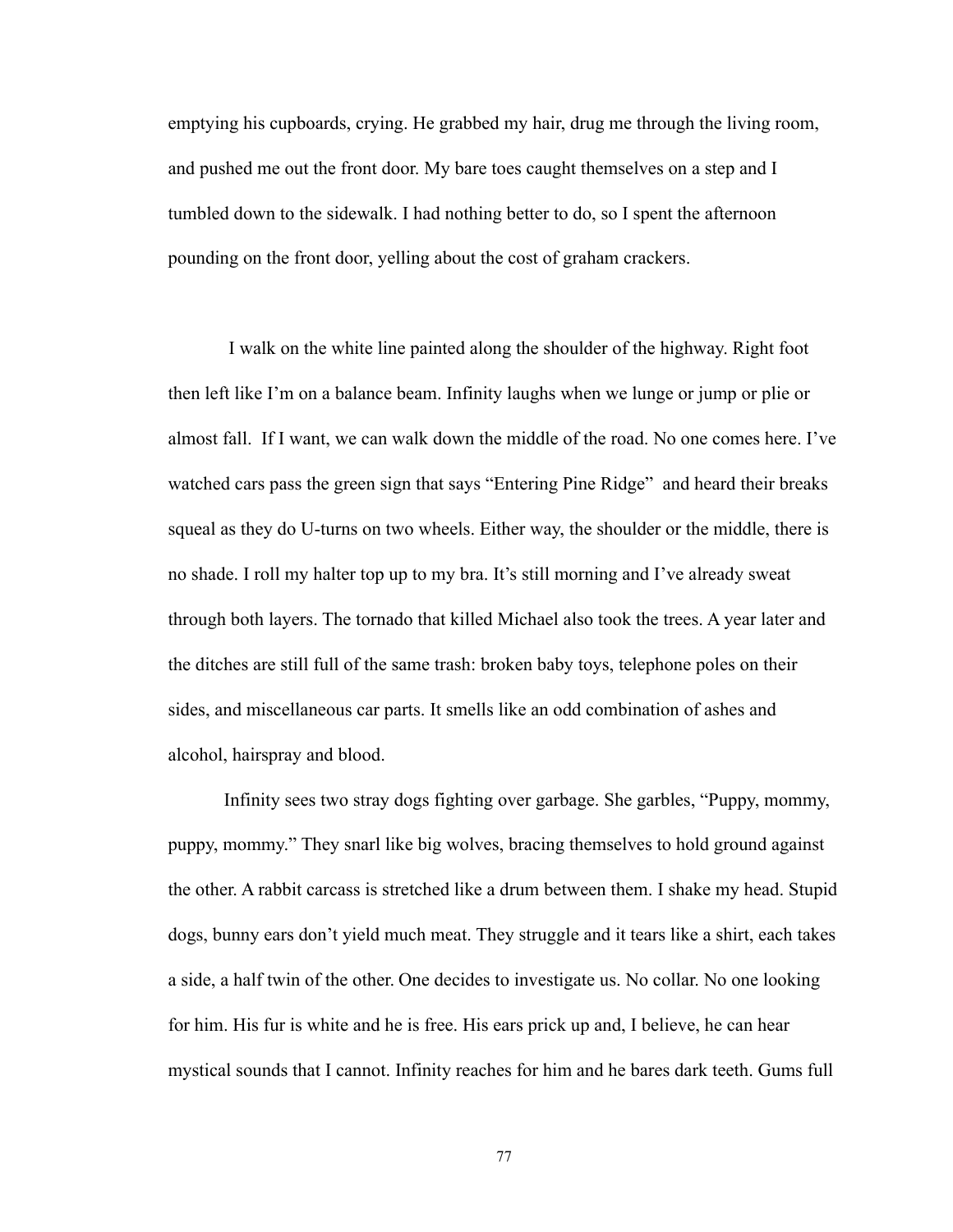of old blood. I hold the baby above my head and pretend to be taller, stronger. I growl and bark and spit. He puts his tail between his legs and runs past the green city limits sign.

 "Don't come back." I yell. "Woof! Woof! Woof!" The dumb baby laughs. I pull her off my neck and blow on her round belly to keep her giggling. I got pregnant outside on a sunny morning just like this one.

"Who's a dumb baby?" I pander.

 Travis' friend Martin lives across the street from the school. I pound on his mother's screen door. The peeling paint leaves splinters in my chapped hand. No one comes. I lean my face all the way to the glass and peek inside. It is dark. There is still an hour before lunchtime. I take Infinity to see the miniature buffalo they keep in the backyard. From far away it reminds me of a bald eagle, festive, religious, almost patriotic. Up close his hair is made of thick, knotty Rastafarian dreads. The animal can't possibly see. It's eyes are incrusted with dark green scabs that are failing to hold back a clear ooze. It hangs its head almost to the ground, but doesn't eat. A stuffed garage sale version of its self. I snap my fingers and it does not budge. I start to walk backward. I say, "Germs are bad, baby."

From ten feet away, I repeat, "Don't ever go near germs like this."

The door opens slightly, but the chain is still on the lock.

 Through the dark crack Mary Ann speaks softly,"What are you doing here, Marlena?"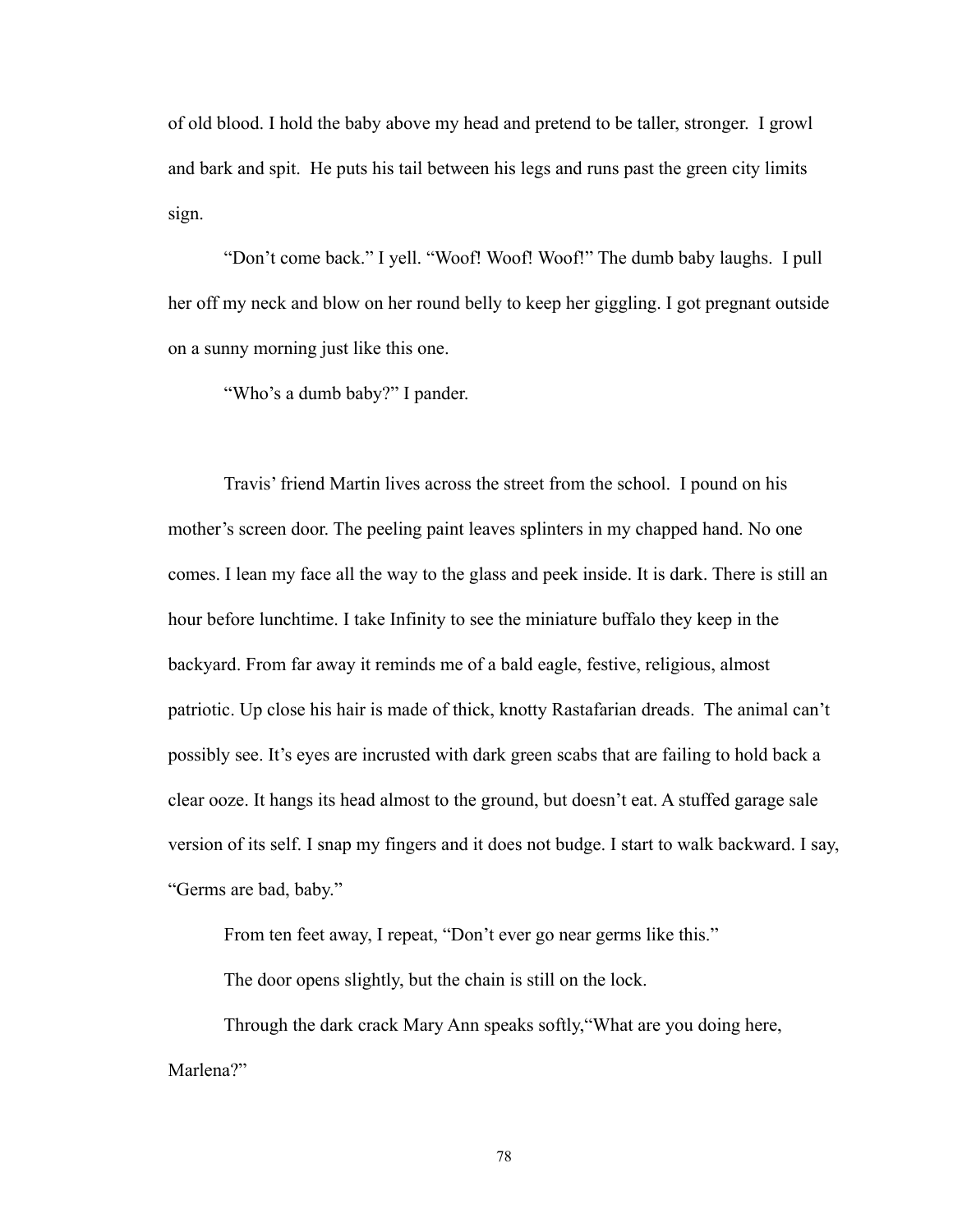I turn toward the house and shout. "Is Travis in there?"

"No."

"Is Martin? I need to talk to him."

The door slams shut and I hear the chain slide off the lock.

 I follow Mary Ann's broad hips, draped in hot pink crushed velvet. The house is full of clutter: boxes and broken small machines. The walls blossom with black mold from the flood during the storm. Her kitchen is the worst.

"Dishwasher's backed up."

 The smell is pungent, like overworked bodies. The flies are so numerous the buzzing makes it hard for me to hear. It has been like this for a while. Dirty pots and pans nest awkwardly on the tiny gas stove. Boxes of Saltines lay open. The waxy wrappers agape, littering the counter with tiny crumbs. Clear plastic bags full of trash hang from every cabinet knob. Green fur grows on two butter knives encrusted with sandwich residue. This is how I live. I should not be repulsed but my stomach is turning.

 "He's down there." Mary points to a dark stairwell. Each stair creaks and twists slightly under the weight of my body. I reach for a hand rail, but there is only moist air. There is a small amount of light peeking out of a dusty window-well in the back corner. My eyes adjust. I can make out an arm chair, a tire, one section of a pool table. Tribal symbols hang from the walls knit into old blankets. I spot airy rings rising from the back of an overstuffed La-Z Boy. "Martin, you and Travis play basketball today?"

 Martin spins the chair around. TuPac Shakur's glow-in-the-dark face is painted on his shirt. Both of them stare right through me. "I haven't seen Travis for a week and I'd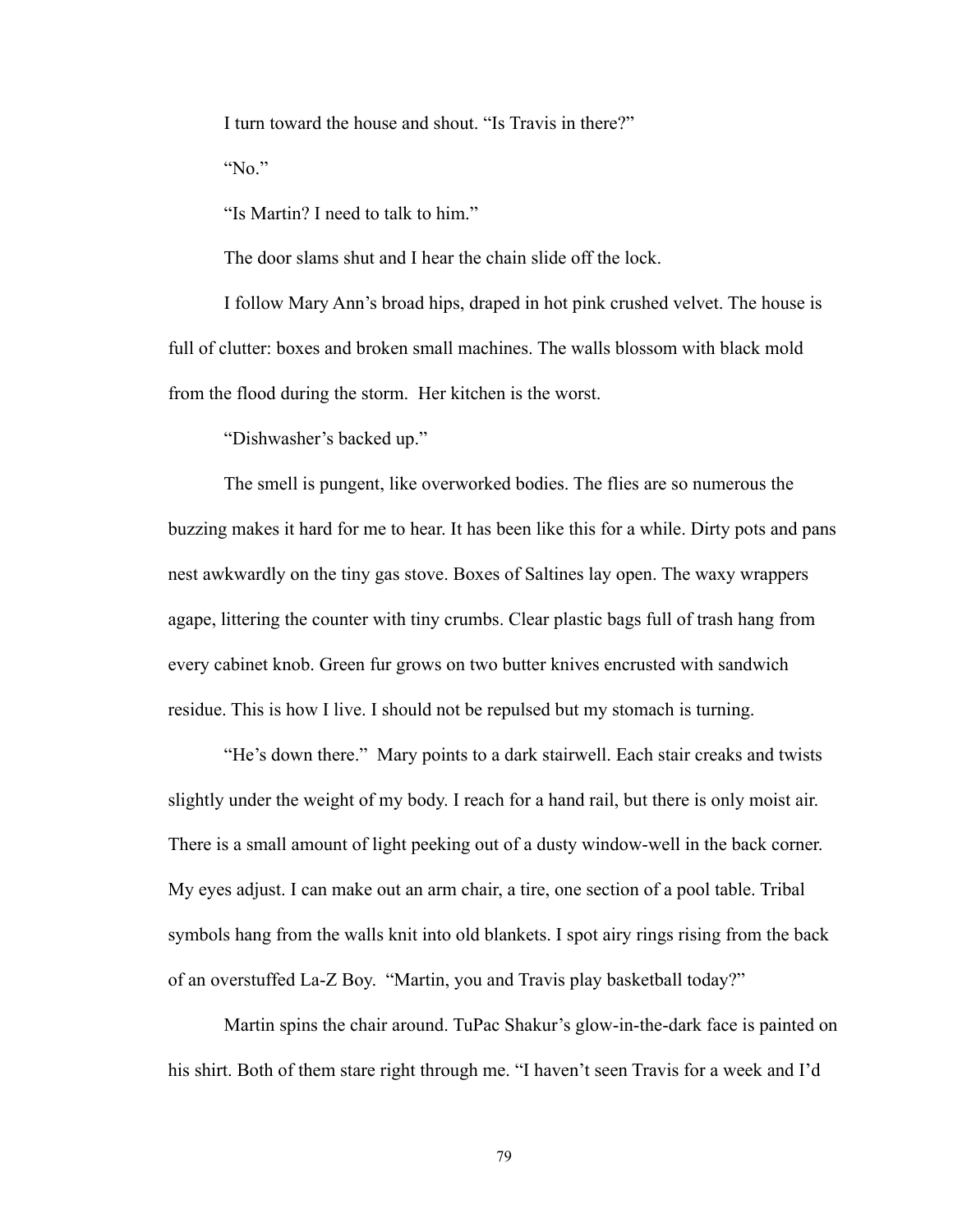know. He owes me money." Martin is husky for a thirteen year old. His voice is rough, like a man's.

"What are you doing smoking? You know how your Dad went."

"Well, he ain't here to stop me. And I ain't seen Travis."

 A large coil of rope lays on the pool table. Images of all the irresponsible things boys do with rope flash in my brain: a noose, a trap, a weapon, a trick. I tiptoe around the empty cans of modeling glue and kneel down at the boy's feet, place my hands on his knees while Infinity holds my neck tight. I struggle to speak. "Martin if something happened, you'd tell me?"

"Bitch, I don't know anything."

 Up close I can see that his face is covered in acne. He is young. "I believe you," I say.

 He kicks the ground and spins the chair in the direction of the back wall. I head up the stairs.

 At the school, the clock says it's ten-thirty. The secretary scans my midriff and cleavage. She tells me the principal is in meetings all day. The door to her office is open and I can hear voices mumbling within, so I shout over the secretary's head.

 "Ma'am! Ma'am! My son is missing. He's about yay high. He's wearing a purple jersey. The Lakers or something?" The principal pokes her head out and sees Infinity screaming and struggling to get away from me. She notices in the worst way.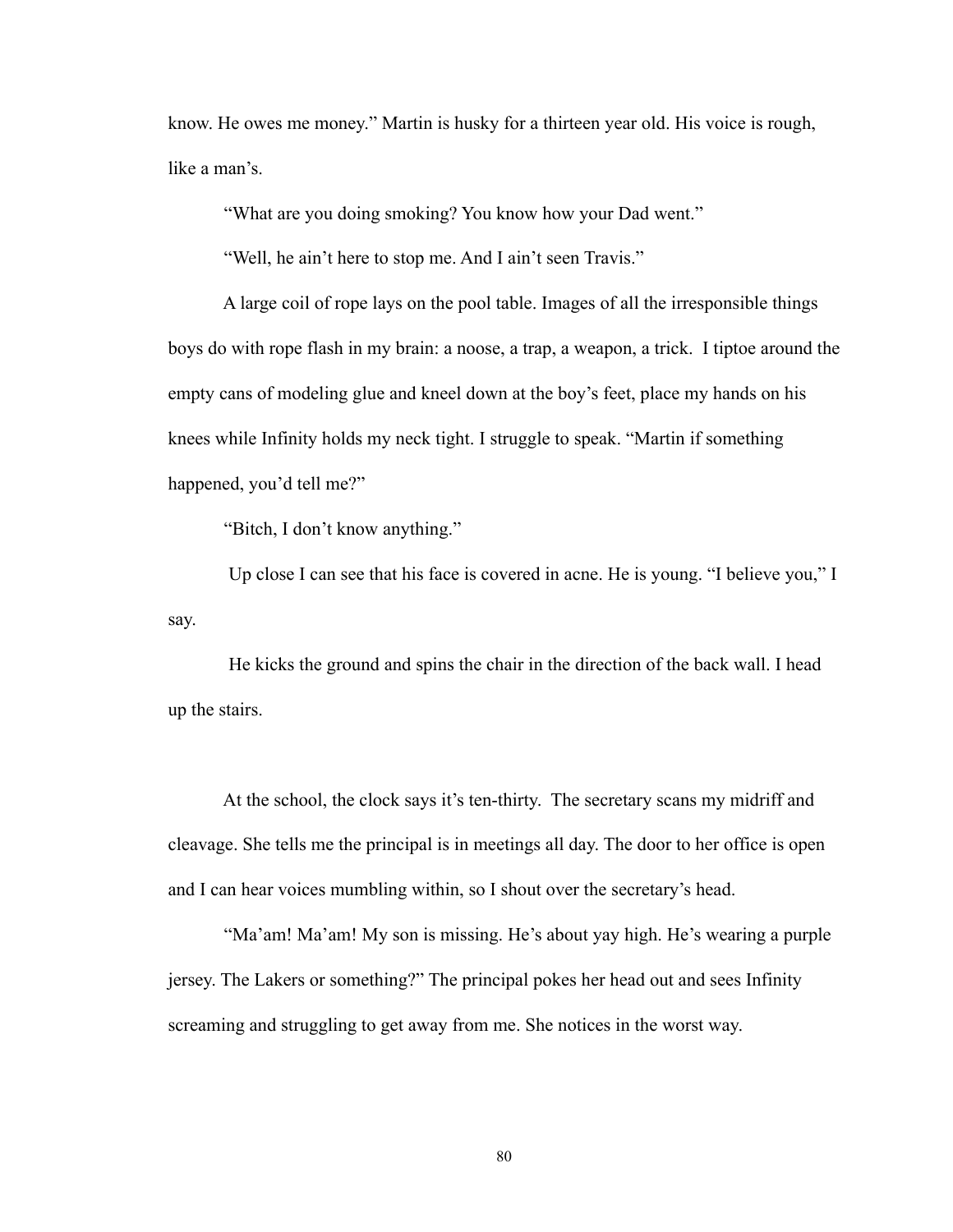"Miss, wait one minute." The principal is big and imposing. One of the first female marines to become a SEAL, or so she says. The administration treats the parents as if they are a sloppier group of students, who keep the children from pursing their dreams. I let the kids waiting behind me go ahead. They huddle around Cheryl, the secretary. The younger kids are met with a smile and together, they speak Lakota. The odd sounds feel scrambled and foreign to me. I plug my right ear with my pinky to block out Infinity while I listen close with my left, thinking I might pick up what's going on, but the only thing I can figure is their names and something about Pizza Hut. Travis never speaks Lakota.

 I sit on a tiny chair and bounce Infinity on my knee. She curls her hands around my pointer finger, then puts it in her mouth. I should've brushed my hair. Shouldn't have worn flip-flops. My toenails are ingrown and my skin is covered with callouses. Next time I come here, I'll wear socks. The Principal escorts a young white man in a crisp blue shirt and cargo pants out of her office. He is so full of pockets he looks like he is on safari. She stops in front of me and frowns. "What do you want?"

 "Permission to go to the lunchroom. My son, Travis Oglala, he's coming for lunch. He's been skipping school."

 "Miss, why don't you wait outside? I can't be letting parents hang out in our lunchroom. You want Cheryl to call someone at the station?"

 My shoulders fall. I don't want the suits getting involved with my business. "No, I'll find him. Can you tell me if he came for lunch yesterday...or the day before?"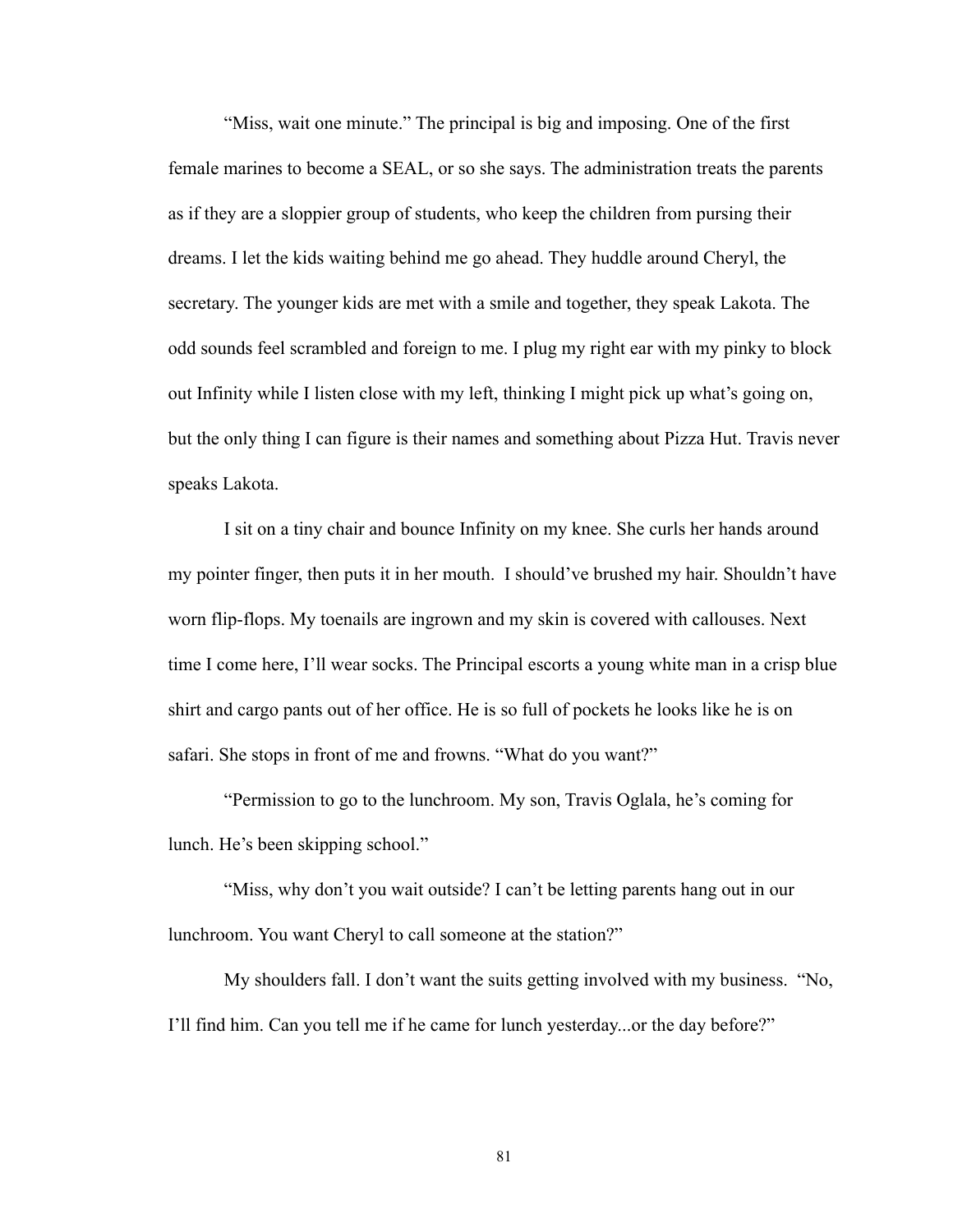The principal limps over to Cheryl's desk, picks up a phone and makes a call. Her cheap red pumps are contributing to her mood.

"One minute," she mouths while the phone rings.

 "Travis Oglala....Yesterday...and—....?" She hangs up the phone and turns toward me. "He hasn't swiped his lunch card since Friday."

"And what day is it?" I ask.

"It's Tuesday."

 Outside the school, we have nowhere to go. We relax in long unkempt grass. I pick used cigarette butts off the ground so Infinity doesn't choke. We can see the front door of the school, although I am less convinced Travis will come. Infinity straddles my stomach. I kick my flip-flops off and lay on my back. It's a long walk back. I'm not in a hurry since all I have to do is scrub graffiti and call someone about replacing my EBT card.

 "We did all we could do, huh?" I sit up and look at her. "Don't you think we did everything we could do? Say 'yes' for Mommy. Say 'yes'."

 My attention turns to the opposite side of the street. The white man from the office in the blue shirt is talking on his cell phone, leaning his elbows on a banana colored Audi. The color is so vibrant it hurts my eyes. I can't remember the last time I saw something so alive that wasn't the television.

"You're not from around here," I shout.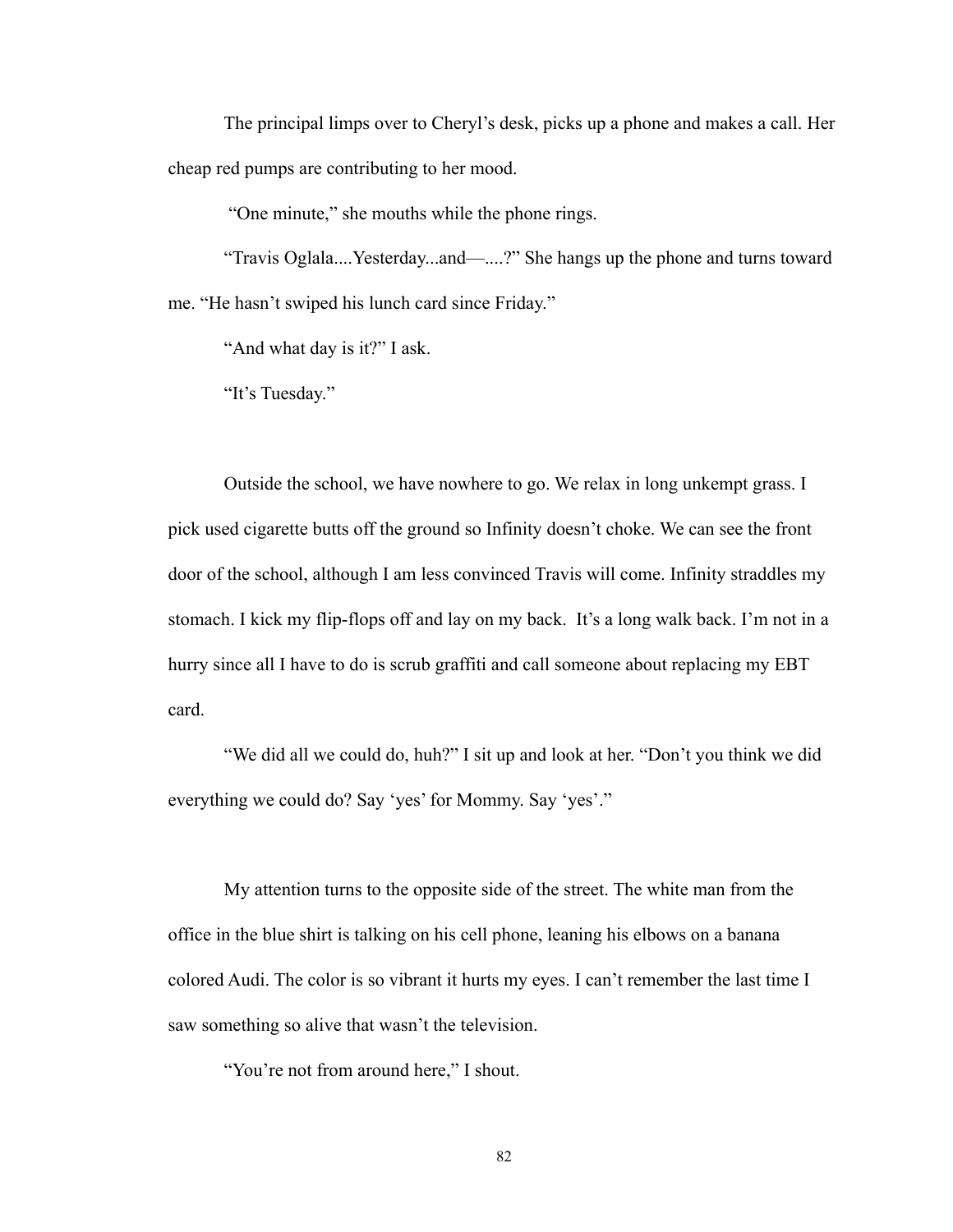He puts down his cell phone and looks at me.

"What do you do?"

He makes a shy motion to his chest.

"Yeah, you. That's a nice car."

He looks both ways and walks across the street.

"You got a private meeting with the principal. That's hard to do.What are you,

like a senator or something?"

"I'm Dan." He reaches his hand down and I shake it.

"That's a nice car, Dan."

He looks back and shrugs his shoulders. "It was a gift."

"That's a nice gift, Dan. What did you do to deserve such a nice gift?"

Dan blushes. "I'm a photographer for the *Rapid City Journal*, but I suppose that's

not what I did to deserve such a nice gift."

"You want to take some pictures..."

"I was hoping to."

 I pick Infinity up and plop her on the grass behind me. I lay on my side, throw my head back and bat my eyelashes. "Like of us riding buffalo and wearing leather underwear." I laugh alone. I bring my chin down, roll my eyes up, look directly at him and whisper, "Dan, I've got leather underwear."

"No, I got a little assignment. Just trying to meet some locals."

 I stand up and put my fingers in the dark curls spiraling out of his black baseball cap. He is younger and shorter than me. He takes a step back.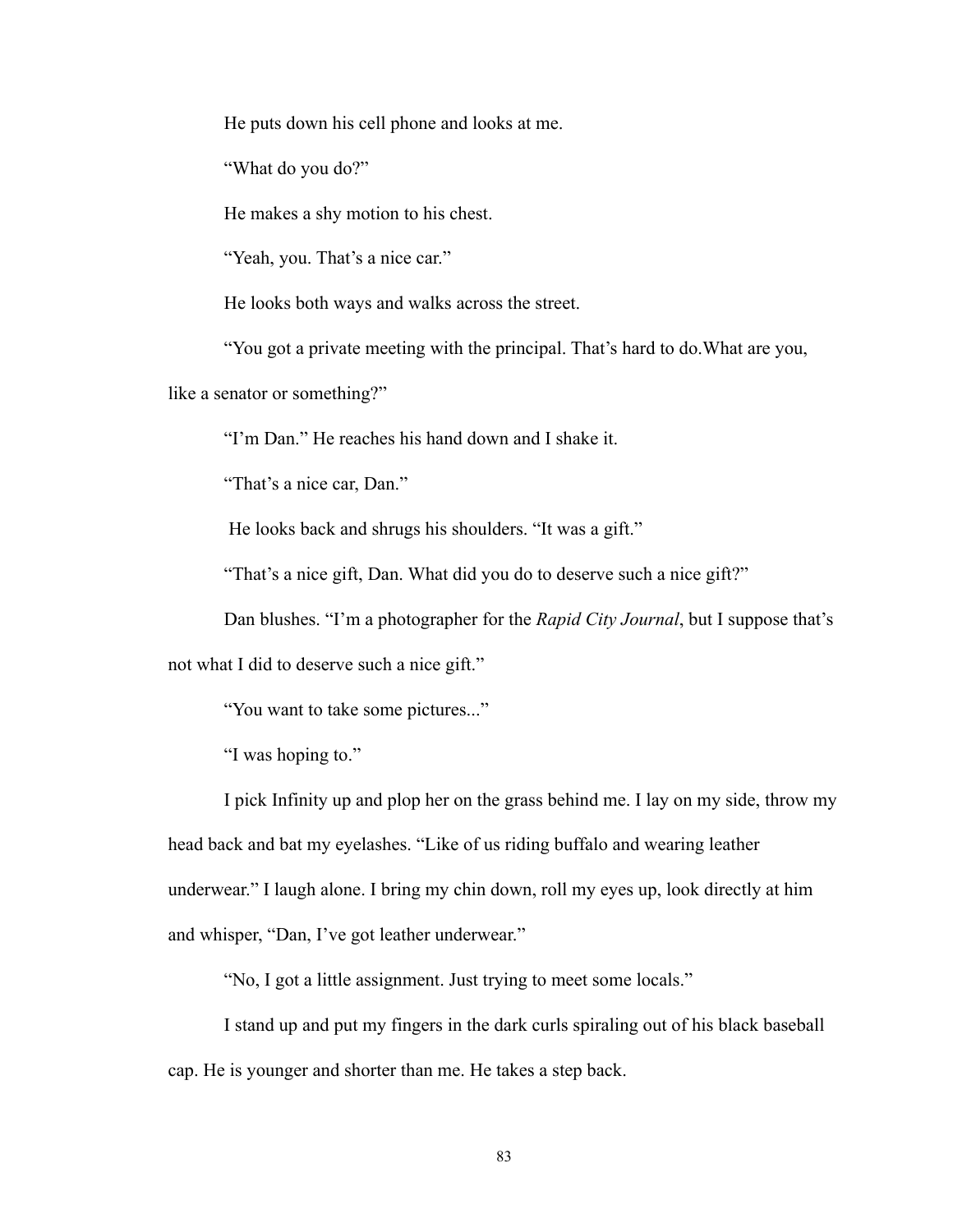"Why don't you buy me a drink? That's a good way to meet a pretty local."

"You're serious?" He glances at Infinity.

"We've had a big day and she's due for a nap."

"I thought you guys didn't have bars around here?"

"I know, let's take your car."

 I am halfway across the road before I remember Travis is still missing. Serves him right. He'll be so jealous when I tell him about this car. The interior of the Audi is fresh. The smell is not like cleaning products or folded laundry, but clear air from a place I've never been. Dan watches as I run my hands across the dash and play with the buttons on the door. He says the back has a built-in car seat, but I don't want to bother. Infinity is fine on my lap.

"What direction?"

"The fast one." I shout and clap Infinity's hands.

 Twenty miles from the Nebraska border, the corn grows tall. This land fetched the most money from those who thought it best to sell rather than starve. This is where you go to get a drink because there are no bars on our land, even though none of us is sober.

 I demand he drive faster and faster, and we tear through loose gravel on roads more sketched than drawn. He talks about all of his earnest endeavors: Twenty-four and went to college at the University of North Dakota, Fargo; has a degree in accounting, but couldn't get a job; borrowed money from his parents and bought a camera on Craigslist; determined to "make it" as a photographer; and wants to define success for himself, be on his own and stop relying on his parents for help. This reliance is like a drug and it, he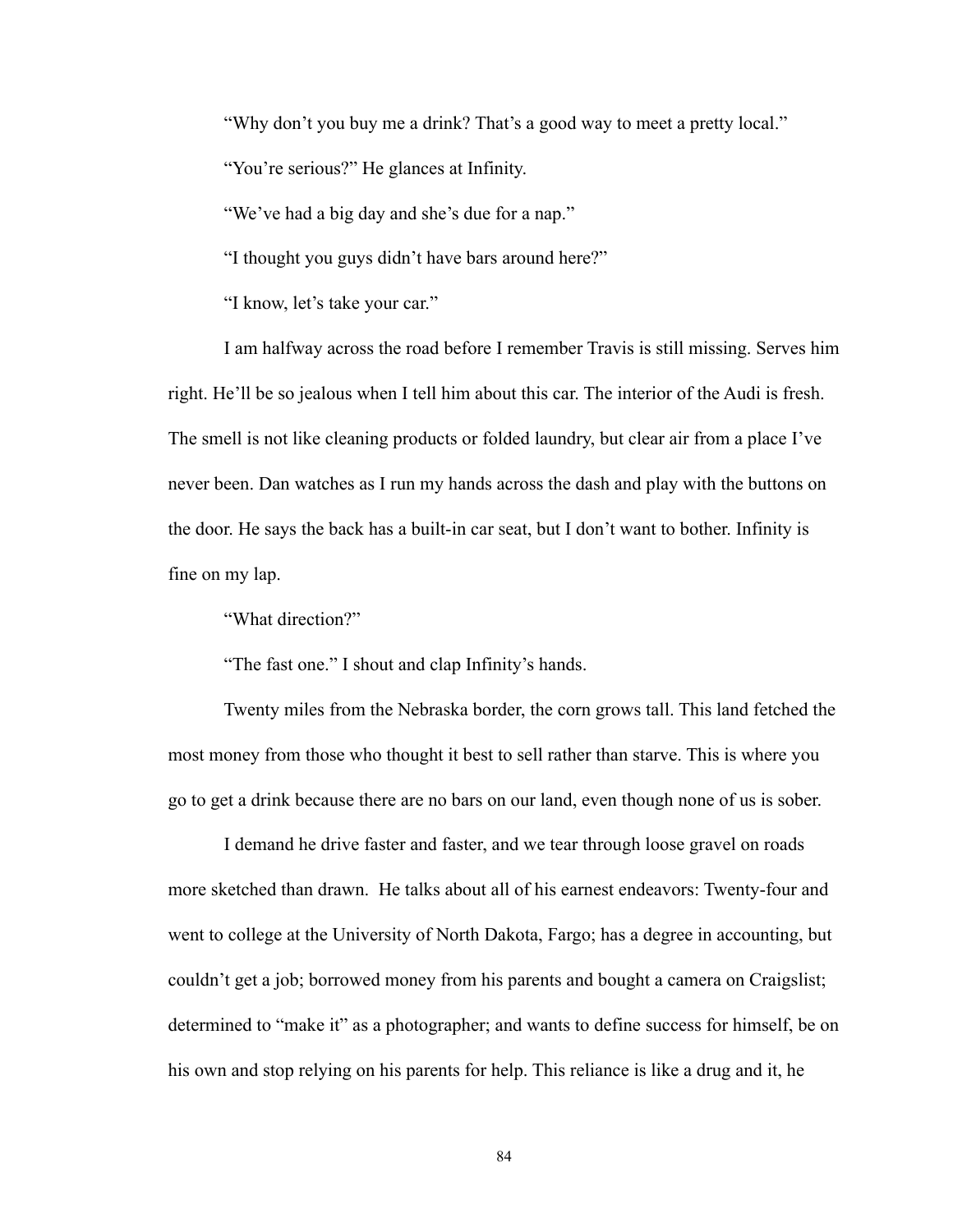says, is bullshit. He stops talking about himself and takes in the view. "No way there's a bar out here."

 "Just keep driving." I curve my neck and push my head out of the window. On the horizon, a rusty blue school bus emerges half covered in overgrown yellow grass.

"Corky's!" I squeal.

 The yellow car turns onto the dirt path that leads to a small dirt lot. I watch people on the bus wipe their moist windows to get a better look at the car, parked between rusty pickups and broken bicycles. Dan gets out and stretches his arms. I roll down the windows and leave Infinity in the backseat. I walk away and she begins to cry, but from way over there, no one will hear her.

I see him open his wallet and reach for his debit card.

"You've got cash right?"

 He digs his hands into his pockets. The bartender, Rick, a white man, sits in the driver's seat and opens the school bus door. We get on like kids.

 Dan says, "This is exactly the thing I was looking for." He begins to unpack his bag of equipment. I smile at Rick, who gives me a blank expression.

 "Two Camos and two dixie cups," I say. Malt liquor so cheap it has to be washed back with water. So cheap if a man is in the habit of drinking it straight, you know he'll die young. The bus is filled with regulars. Each row contains one man who is either deaf or blind or dumb or unconscious or overcome with physical and mental pain. Their dark skin is bloated and wrinkled, like a child's cheap mask. Their teeth are wicked and jagged and awkwardly exposed. The drink has caused all this and I know it when I order.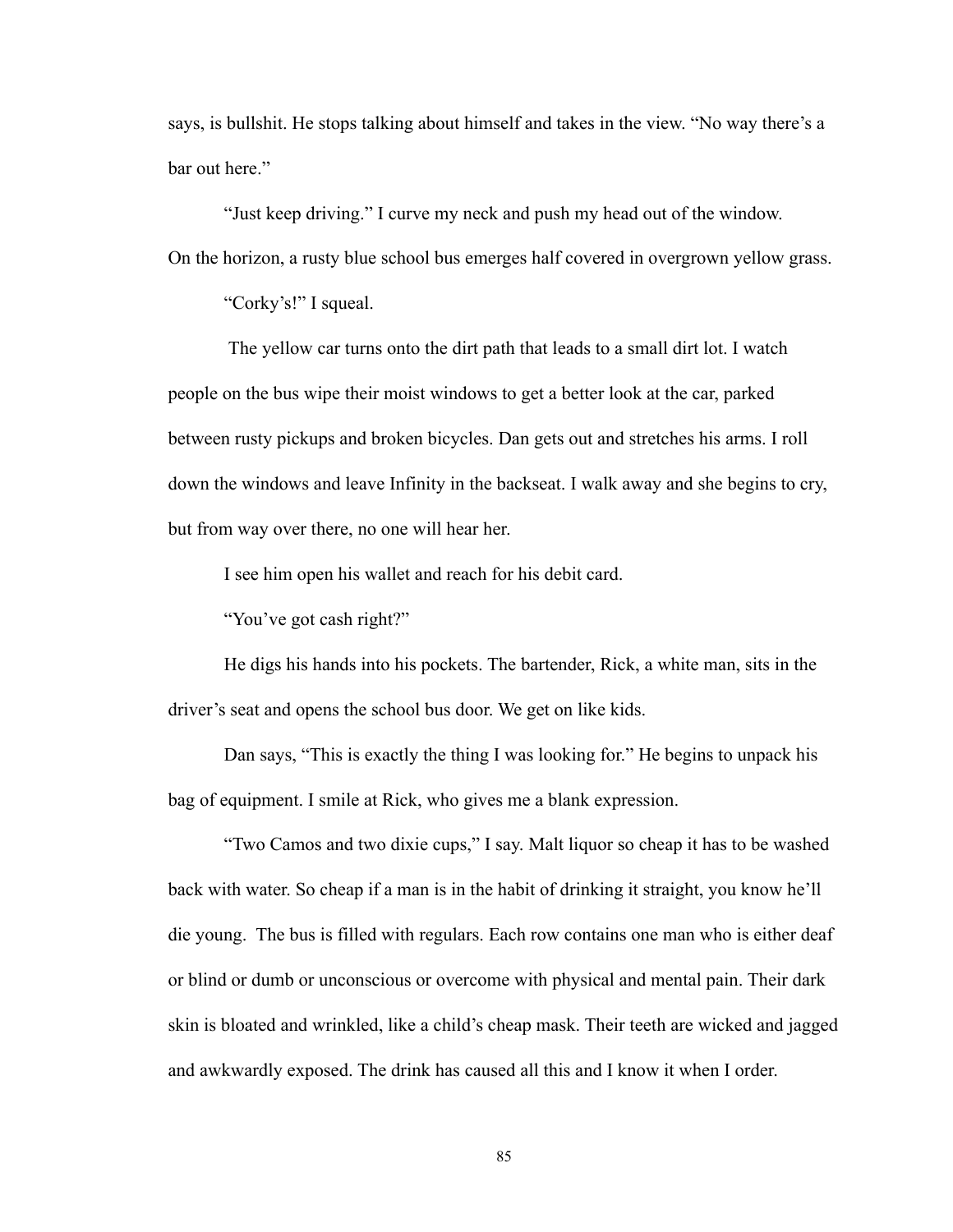I leave Dan on the bus. Tunnel vision takes over as I grab the cans and make a beeline for the exit. Somehow, nothing that I've seen changes the fact that the first sip is heaven. I fall to my knees and say a thankful prayer. I sit in the dirt and drink. It feels like forgiveness.

 Inside the bus, Dan takes pictures of the guys. I can hear the clicks of the camera. The flash powering up and popping small lightning bolts in the faces of the men who used to tell the stories I listened to growing up. Rick cranks open the doors and walks over to me. Even in my blessed haze, I can tell he's mad.

"What are you doing here?"

"I'm having a drink like all of you."

"Why do you bring these guys around here? They're not welcome."

"I just wanted a drink, Rick." I snap open my second.

"You want to not be welcome?"

 I pick myself up. Back on the bus, I walk up to Dan and put my hands on his shoulders. I whisper into his ear, "You're really good at this." He ignores me. One man has pulled his jacket over his face. Some of the men are asleep. Others in the back are mumbling. I hear the word *Wasicun* and I tug on his shirt collar to get him off the bus. "Come have a drink with me," I say.

He doesn't respond.

"You going to put this in a magazine?" asks the man currently in his line of sight.

 "I hope so," Dan smiles and gives the man his business card. "I'll call you when you're in Vanity Fair."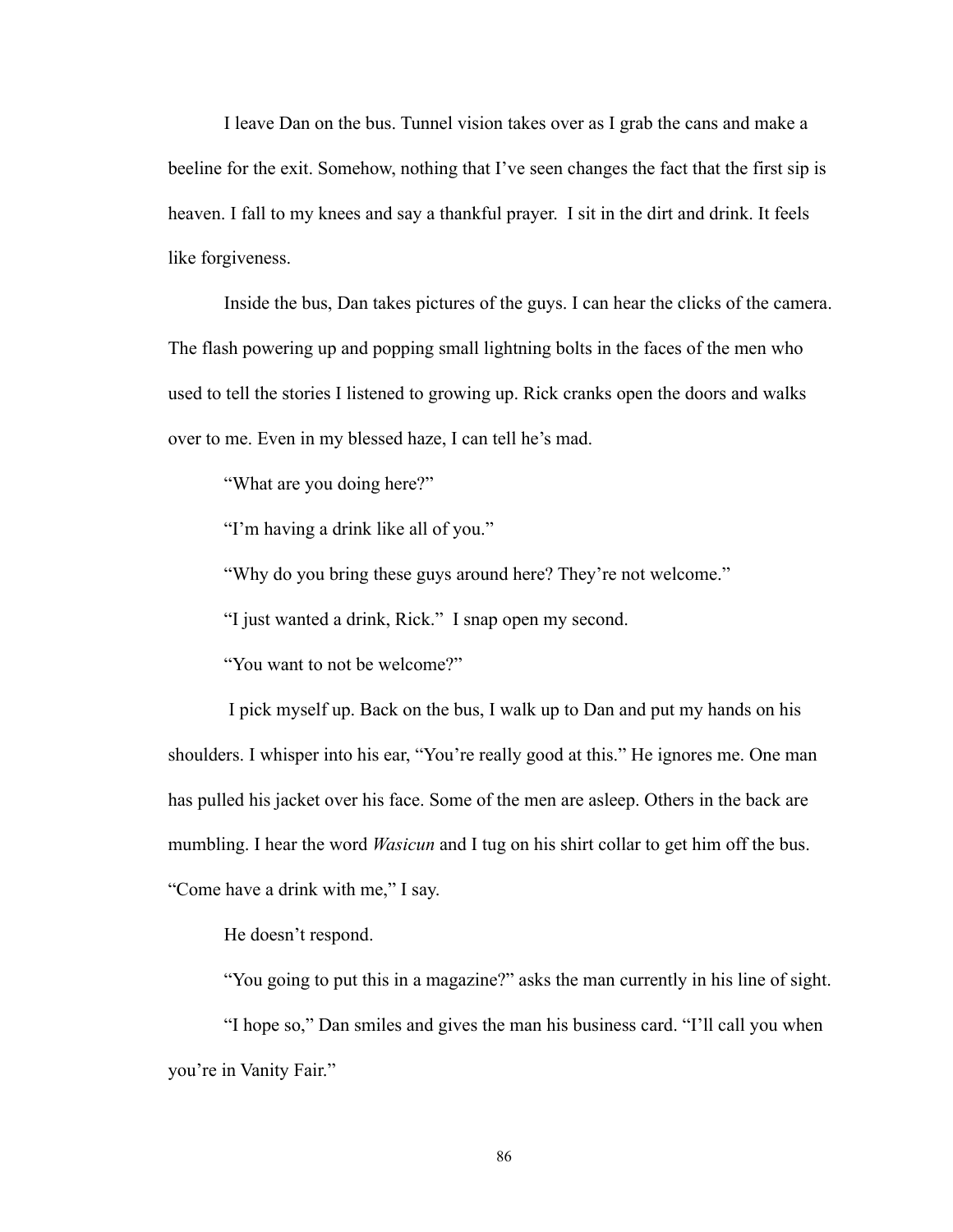The man tilts his head. "Well, I like the sound of that," he says and then raises his can to Dan. I physically pull him down the aisle and out of the immobile vehicle. As I pass him, Rick hands me a new Camo.

 "What a great group of guys!" Dan repeats while he takes pictures of the exterior. He looks every bit the part of a photographer I've seen on TV. I give him a Camo. He takes it straight and grimaces. "God, that's awful."

"You get used to it."

 Thirteen-point-five percent alcohol, so it only takes two for us to get rowdy. I stand on the hood of his car and practice line dancing to the music in my head. After number three, Dan puts his camera down and joins me on the hood. We watch the sun seep into the horizon arm in arm as if we've known each other for an entire weekend. He turns his head and looks into my eyes. I'm sure he is going to ask me to marry him when he says, "Don't you have somewhere to be?"

 My buzz slips away just a little. I drop his hand. "I'm supposed to be looking for someone."

"Why aren't you?"

"I want to stop feeling bad about it."

"Who are you looking for?"

"My son."

 "I'll help you find him.Where do you want to look? I'll bring my camera. We'll kill two birds with one stone."

"I told him Native Americans don't play basketball."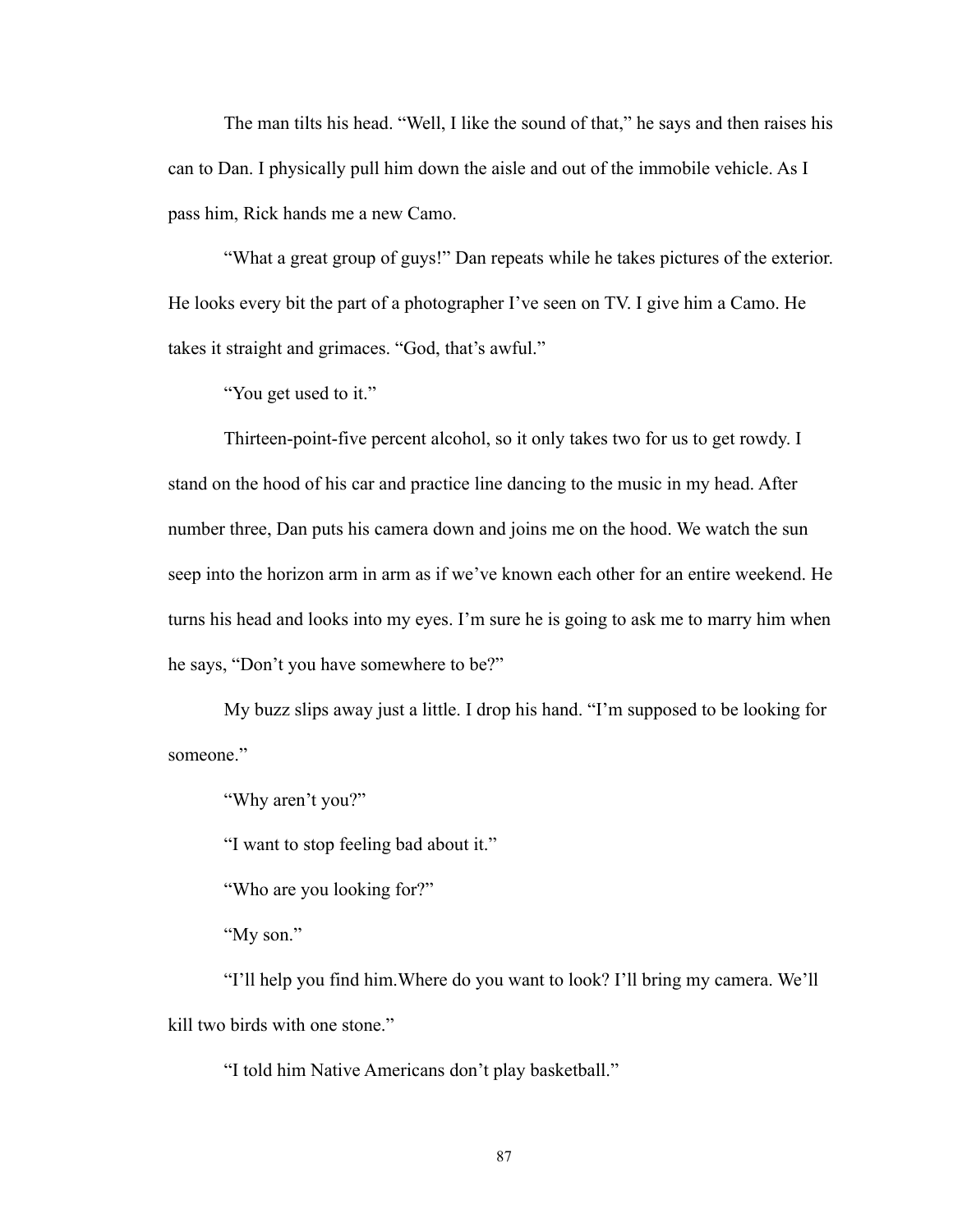"Native Americans play basketball."

 "Oh, come on. Like who? I just wanted him to study, learn math and do stuff. Be an electrician."

 Dan wasn't listening. My fingers twirl his hair, grace his cheek, and turn his head. I kiss him, sure he will pull away. Then he leans in.

 "Why don't we buy some for the road and head back? I'm sure you can find something to photograph at my house."

 He smiles then walks back to the bus and negotiates a price for a twenty-four pack. He pulls enough cash from his pocket to cover it all at once.

He puts the car in gear and asks,"What's your son like?"

 "Tough. He doesn't take shit from anyone. He looks like his father, a buzz cut and a light mustache growing over his tiny lips."

 Infinity falls asleep on my lap and I tell Dan to head north. The bugs are out and I listen to them sing all the way home.

When we pull into the driveway, my Auntie is standing on the stoop in the dark. I can hear her reminding me of the guilt I'm supposed to have from inside the car.

"Why did the electricity shut off?"

"Keep your voice down. Infinity is sleeping in the back."

"Drunk again, huh? Shame on you."

 Dan and I get out of the car. He grabs the Camo and I hold Infinity. We enter the house with my Auntie following. "No. I had *a* drink. I'll pay the electric tomorrow."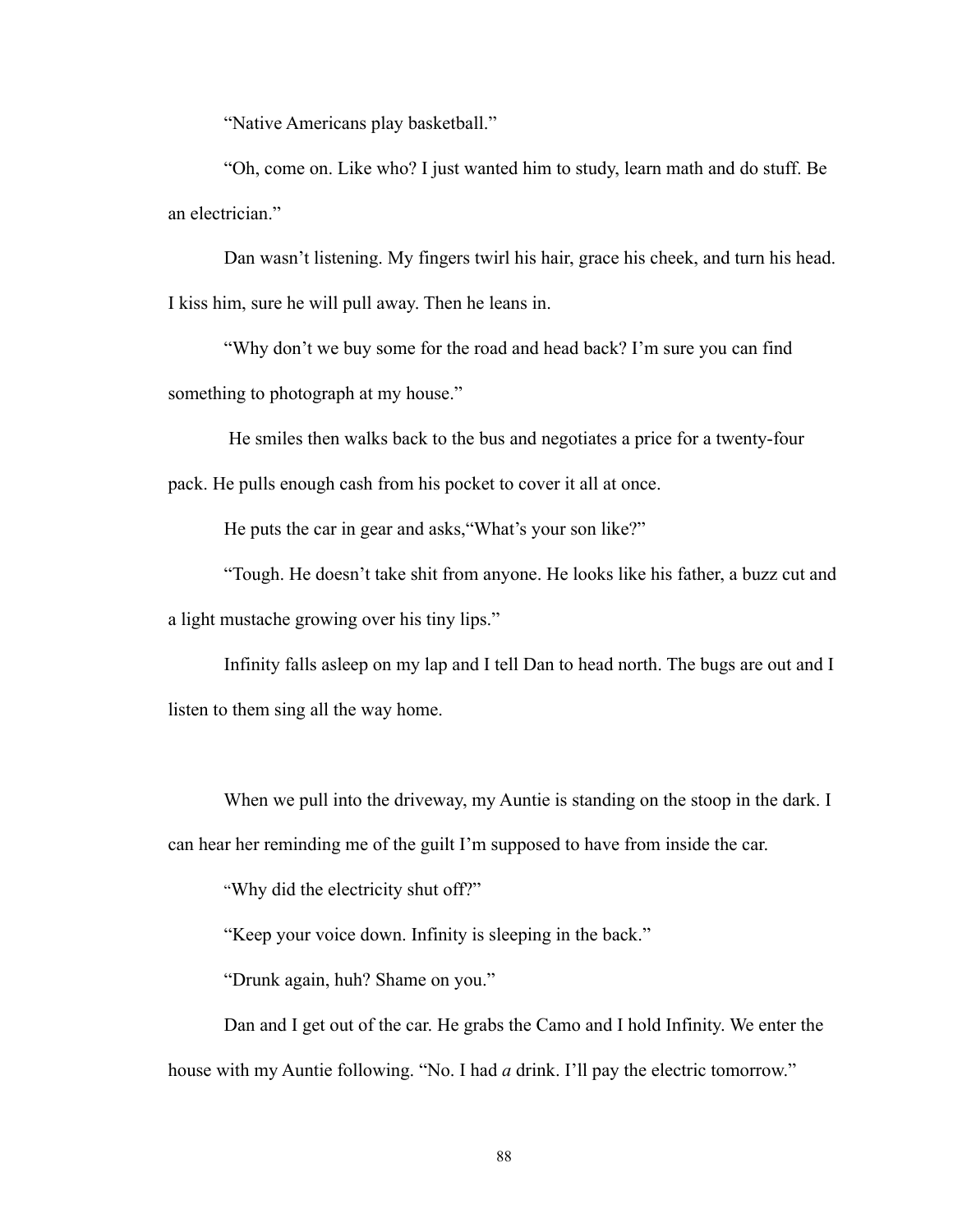"How much is the bill?"

 "It's not important. Don't you care there is a reporter here? He's like Matt Lauer or something. Dan, this is my Auntie, Elizabeth Red Cloud."

 "Why don't you get outta here? Can't you see my niece needs to fix dinner for her children?"

"Just be friendly and shake this polite man's hand." I smile at Dan.

 She walks to the kitchen. Opens the dark freezer and pulls out a chicken wrapped in plastic, dripping water and blood. "This is still good. For God's sake, make your son some dinner in case he comes home hungry. I'm going to call the police."

 "That's all some great advice." I hold on to her shoulders and firmly push her towards the open door. "I will call the police. Long day of hectic searching."

 "You make so many poor decisions. Won't you just change a little?" She puts the chicken in my hands. It's cold and reminds me of my first week alone with Travis.

"Yes, I know. In the morning, everything will be better."

 She walks out the door, down the driveway, and onto the sidewalk. She and her shadow stand on the corner guarding against ghosts. The chicken is dripping blood on my feet. I go and get a paper towel.

In the living room, Dan has his camera in one hand and the doorknob in the other. I pull the sweaty halter top off. My breasts hang in the air like a bad joke.

 "Where are you going? I just need ten minutes to feed the baby and then she'll sleep and I'm free all night."

He turns the knob. "I'm sorry. I should know better. I almost made a big mistake."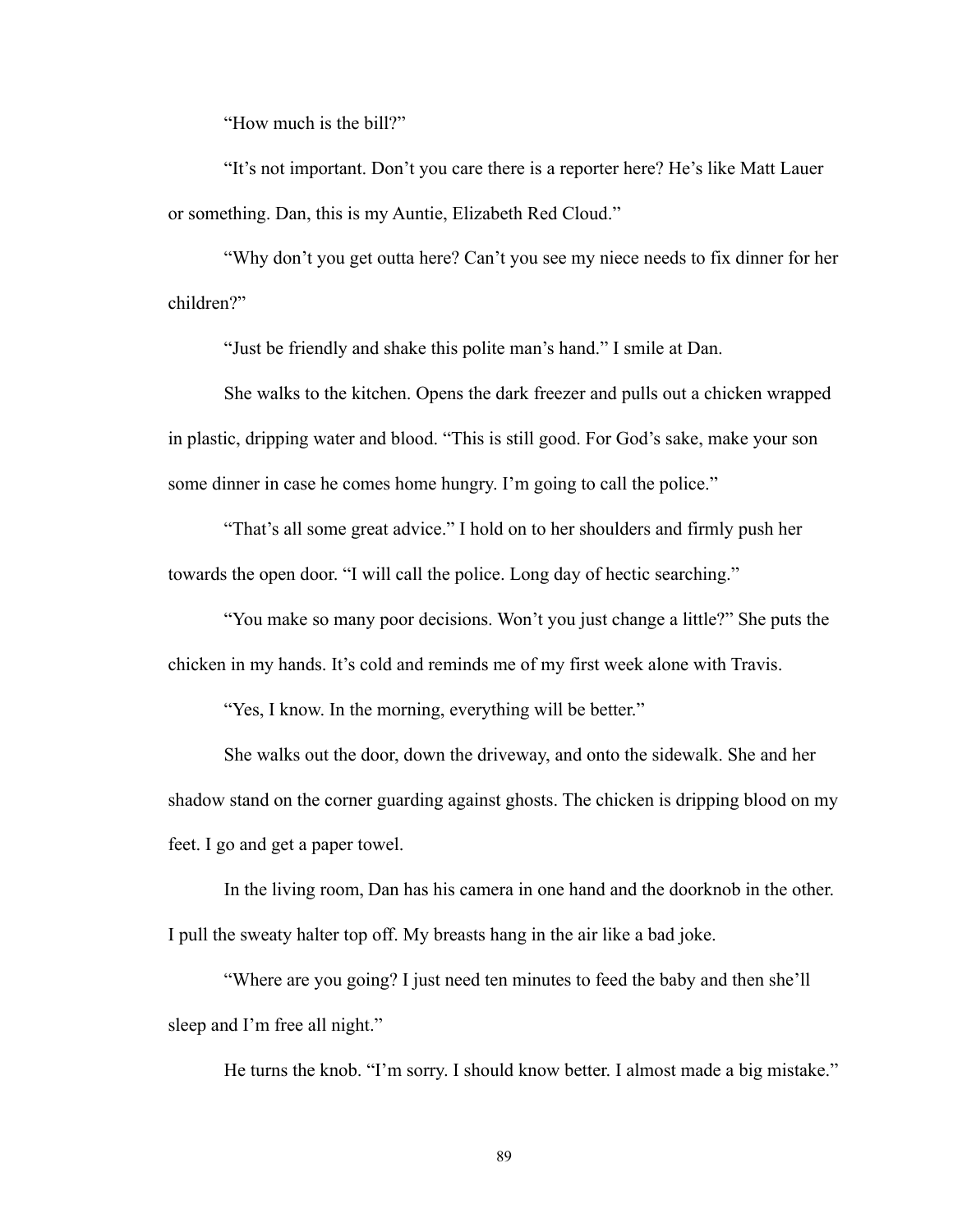I take a step towards him and gently lift his hand from the door and place it on my breast. Our eyes meet and he's so sober. "Please, wait one minute. Take a seat and have a drink. One minute, that's it." I keep my eyes on him and nod until he's transfixed and begins to nod. Then I remove his hand. I grab Infinity from the floor and take her to the kitchen. She latches on in a second. Over the sound of her gentle squeaks, I hear the screen door screech open and slam shut.

 I put my hand in the air and signal a tired *bye.* The engine purrs. He drives away. When Infinity is done, I walk to the living room and look out the window. My Auntie is gone, too.

 Outside, I build a fire in my front lawn. I sit on a metal folding chair and watch as the chicken boils over. I've lost interest in whether I eat or not, if the chicken burns or doesn't. Many liquor cans are already empty. I lean my head back and wonder at the luminous sky. At night, there is no industry to block out the stars that hang low over the many graves, marked and unmarked, that litter this town.

 I awake to a cloudless sky. It's so blue that it is hard to believe that even up there danger lurks. Last year, Michael saved Travis from a tornado. He heard the sirens and ran out of the house like he was possessed by the holy spirit. Michael found him videotaping the storm from the middle of a cornfield. He knew where Travis was and I didn't even know he was missing. By the time I caught up, all I could do was watch from the road. The dark tower was so much bigger than all of us put together. Michael pushed Travis to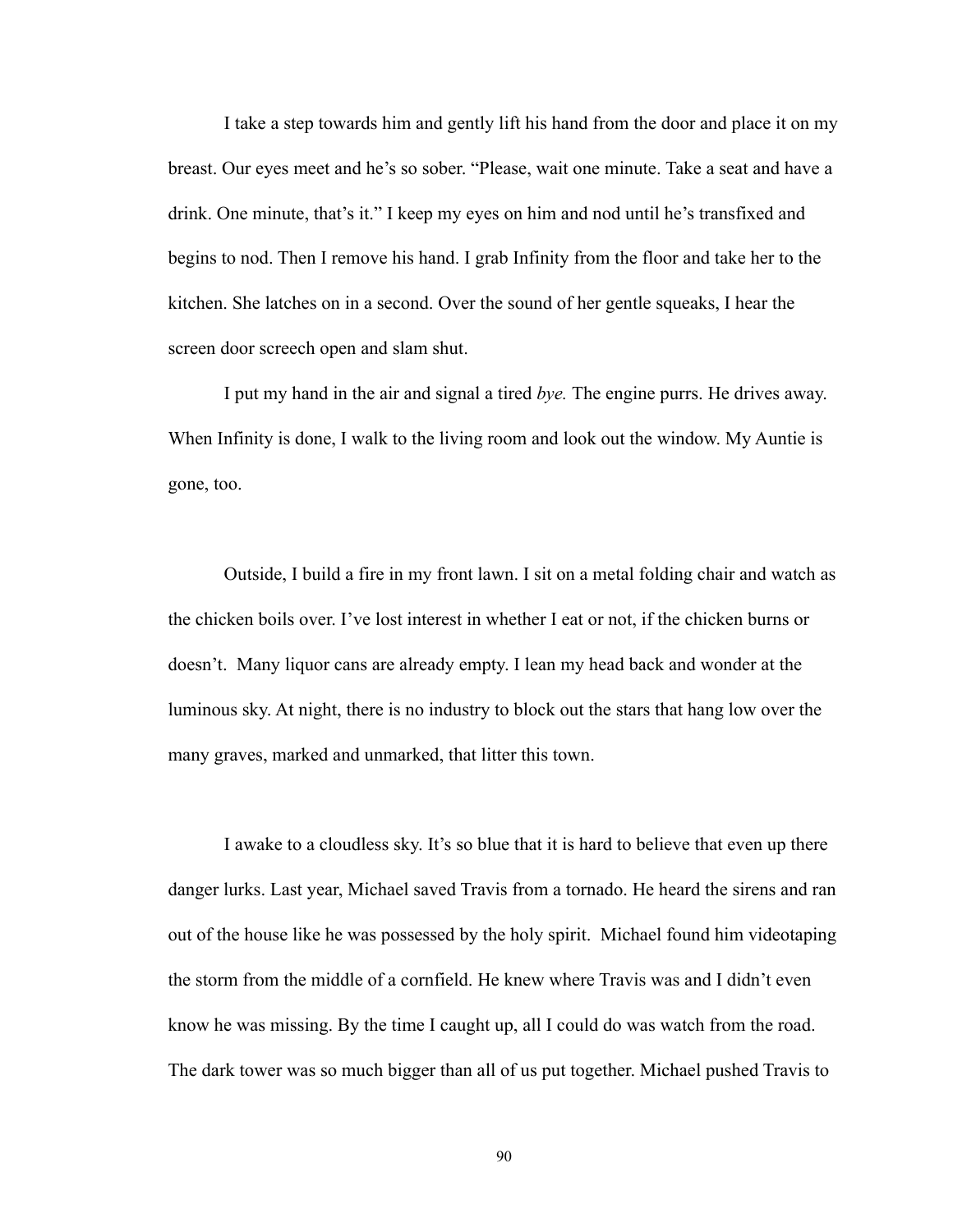the ground and Michael went straight up, became a whirling black spot that my eyes couldn't follow.

 I hear the sound of kids playing. I roll my head toward the noise and see four small girls coloring with chalk in the middle of the street. They watch me struggle to stand and I watch them collect their chalk and go inside.

 I'm about to give standing a second try when I see Martin. He is thugged out in a sideways cap, steel chains, and low-riding jeans. He sways side to side as if he is listening to music. I stand up. My knees and hips crack. I'm only 26.

"Hey Martin, you getting your homework done?"

"Yes, Ma'am." He wipes his long bangs out of his eyes and spits the toothpick he is chewing into my yard. "I shoulda told you."

I purposely don't say anything. If I look angry, he'll hold back.

"He left town."

 My head ached. "Martin, you got to tell me how. My Auntie is going to kill me if I don't get him back."

 "Travis and I were shooting hoops. Johnny came by and offered us his stash of Camos. He said he wanted Budwieser. He asked us if we wanted to go on a trip. Told us the Camos we were drinking cost a ride on Route 18. He snatched my dad's keys from my hand."

"You let Johnny handle your dad's car?"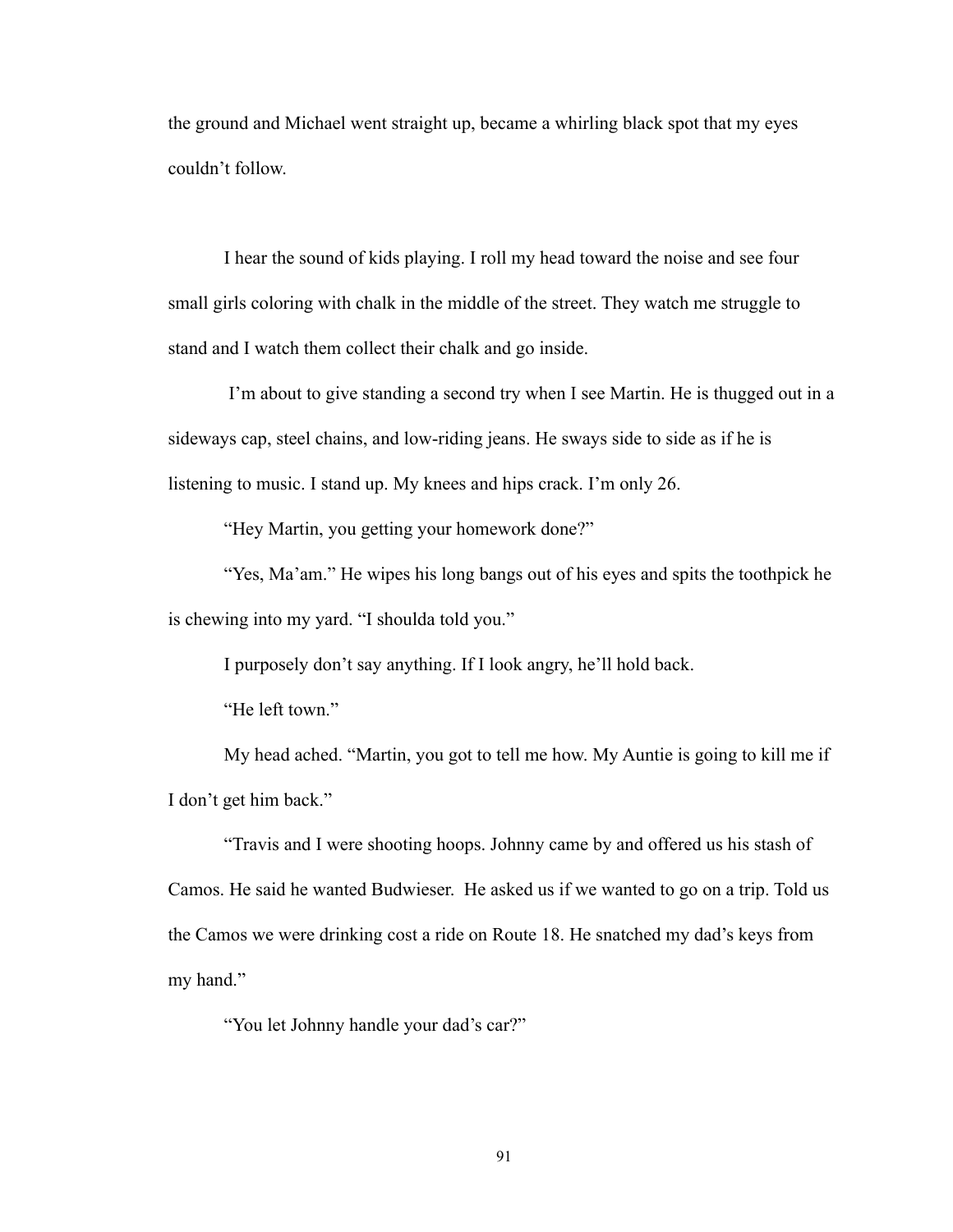"Miss, we shouldn't have gone. It wasn't like the shacks or Corky's or even the Sports Bars in Rapid City. Before we even sat down the bartender was hassling us. He gave us all whiskey. He said we couldn't handle it."

I smirked. "I bet you showed them."

 "Yes m'am. We were drunk. And a big guy from the back took a seat by Travis and asked if we ever been to California. We said we never been to North Dakota. He bought us another round of shots and told us about the ocean. Said there's salt in the water and it makes your skin feel smooth. He asked Travis to touch his palm. It looked old and wrinkled, tough and dry, but Travis said it was smooth.

 It was still light out when Johnny's EBT card ran out of money, so we went back to the station wagon. The engine wouldn't turn over. I popped the hood. The battery was gone. It was fifteen miles back to the reservation and I told them we could walk it. Johnny disagreed. We'd get picked up for being drunk outside. He said he was tired and said fuck it, he'd sleep there. He pulled his knit cap over his ears, crossed his arms, and curled up around the tires. Said, if someone tries to steal her, he'll have to wake up....one way or the other. Then the guy from California came out. Travis asked if he could take us back to the rez. He shook his head and said he wasn't going north, he was going west. I walked back. I haven't seen Johnny or the station wagon since. I should have told you, but I thought you'd tell my mom."

"So Travis has been with Johnny in White Plain for five days?"

"No, ma'am. He went to California."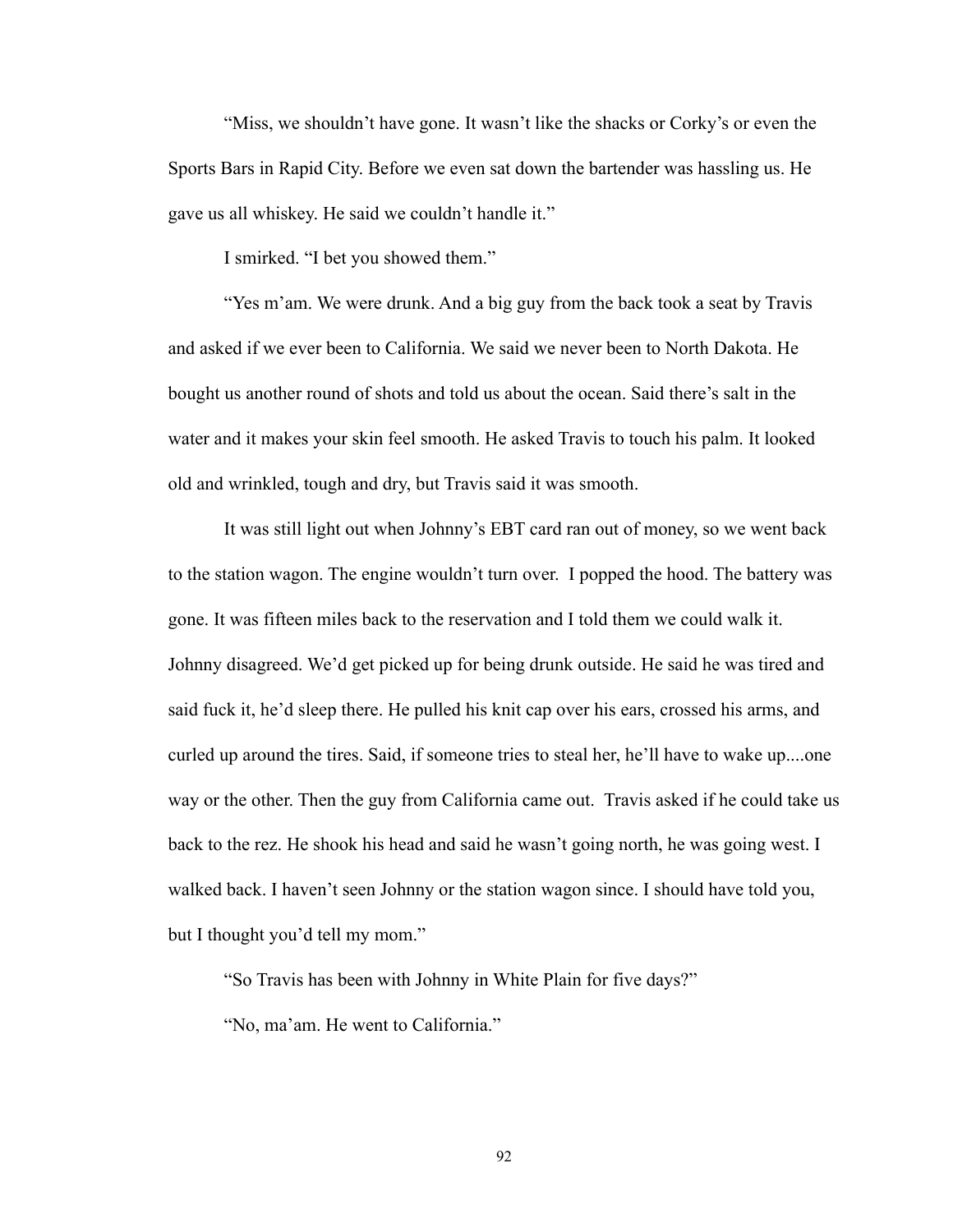I thanked Martin for his honesty and promised that his secret was safe with me. I went back inside and looked through the closet for Travis' geography book. Inside the front cover, there was a picture of the United States of America. I opened the book on the floor. There were so many spaces, full and empty, to explore on the way to California. On the map, I trace the roads with my fingers, hoping a place will pull at me. I feel nothing. I close the book and open the windows. It is going to be another hot day.